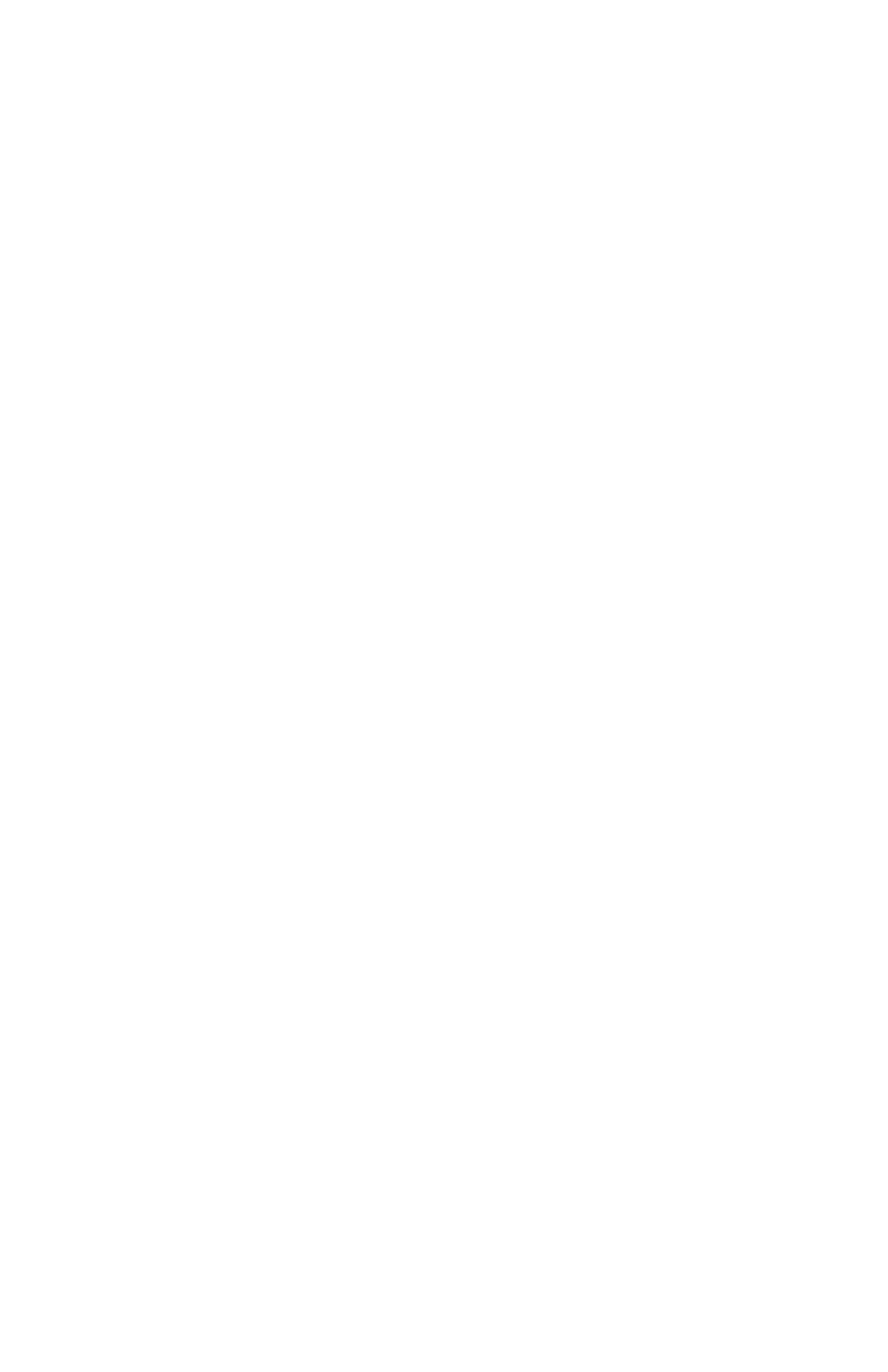# **Roman Catholicism**

**In the Light of Their Own Scriptures and Authorities**

> **By H. M. Riggle**

*Digitally Published by* **THE GOSPEL TRUTH <www.churchofgodeveninglight.com>**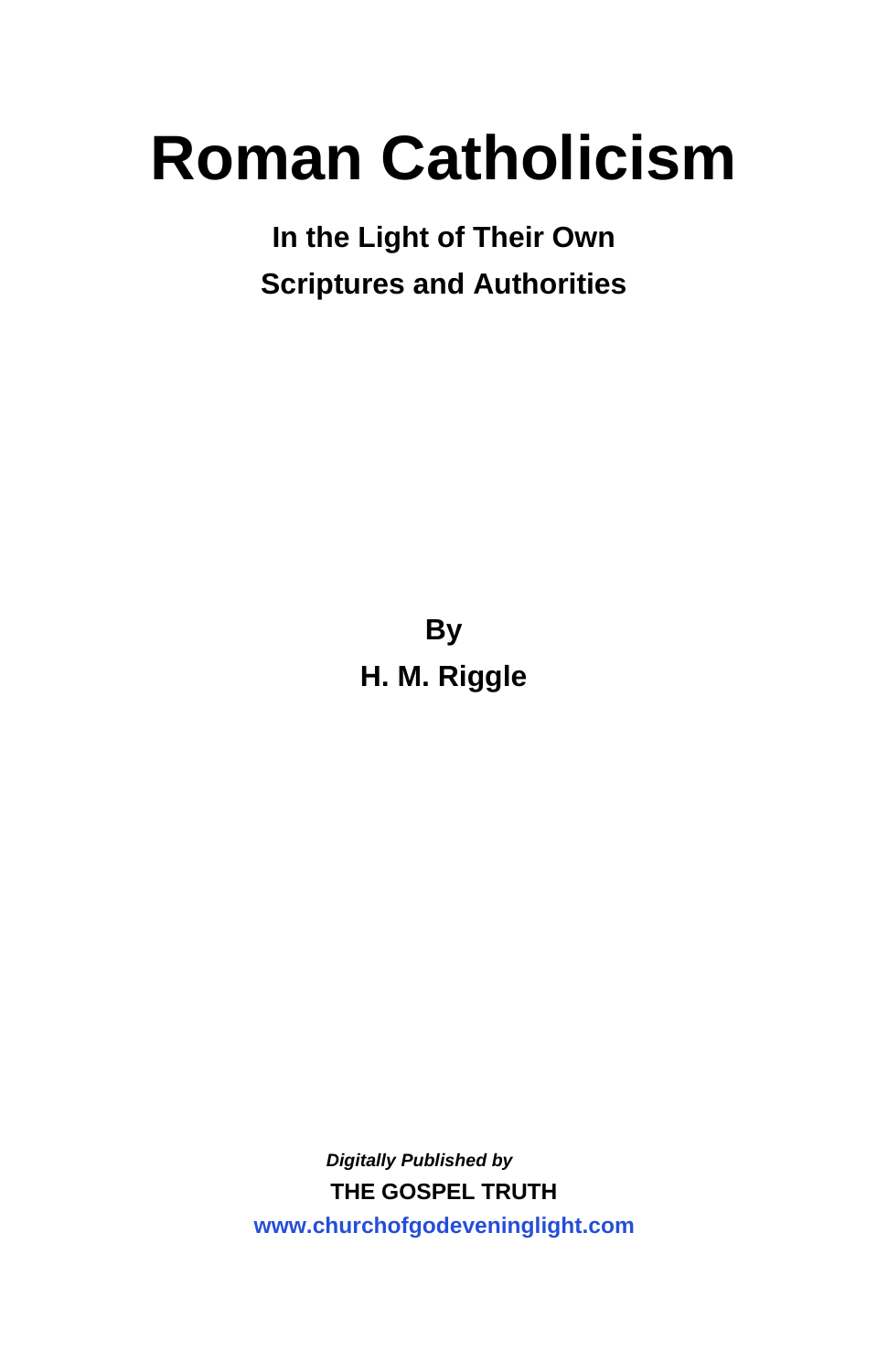Originally Published by Gospel Trumpet Company 1915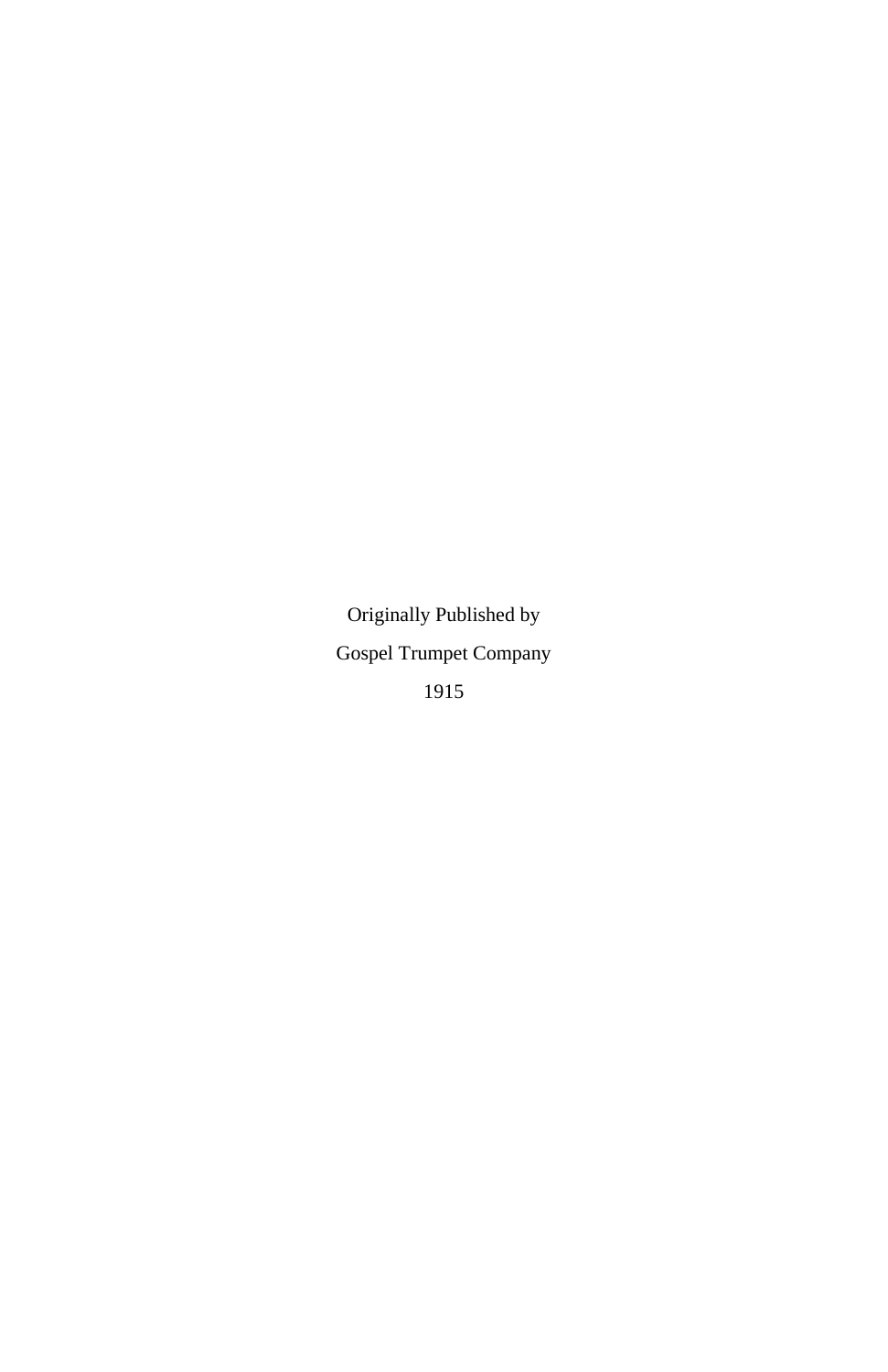# **Table of Contents**

| The Primitive Church and the Church of  |  |
|-----------------------------------------|--|
|                                         |  |
|                                         |  |
|                                         |  |
|                                         |  |
|                                         |  |
|                                         |  |
| Is the Church of Rome the True Catholic |  |
|                                         |  |
|                                         |  |
|                                         |  |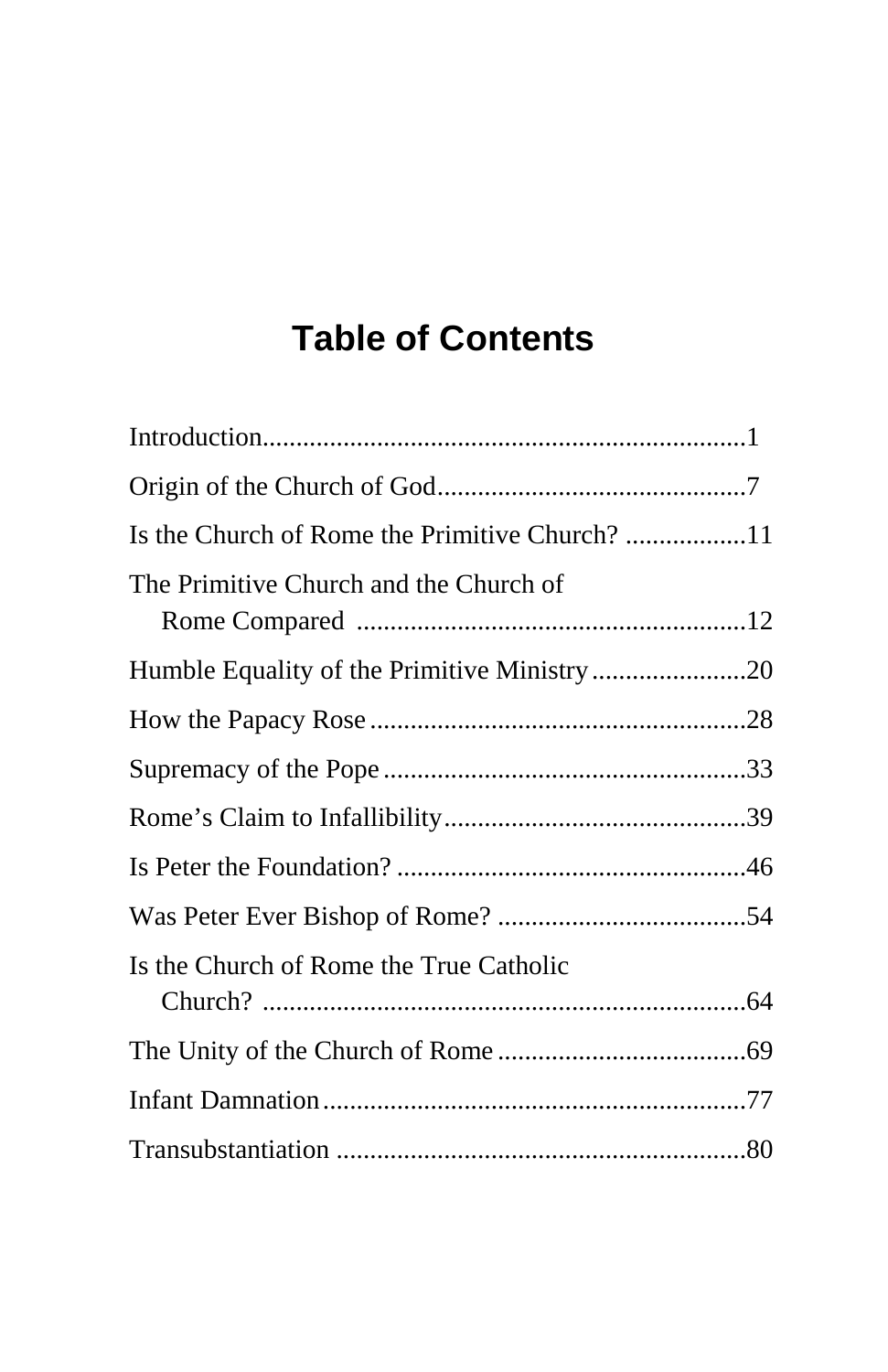| Mass, as Observed in the Roman Catholic  |  |
|------------------------------------------|--|
|                                          |  |
|                                          |  |
|                                          |  |
|                                          |  |
|                                          |  |
| The Church of Rome Described in Daniel's |  |
|                                          |  |
|                                          |  |
|                                          |  |
|                                          |  |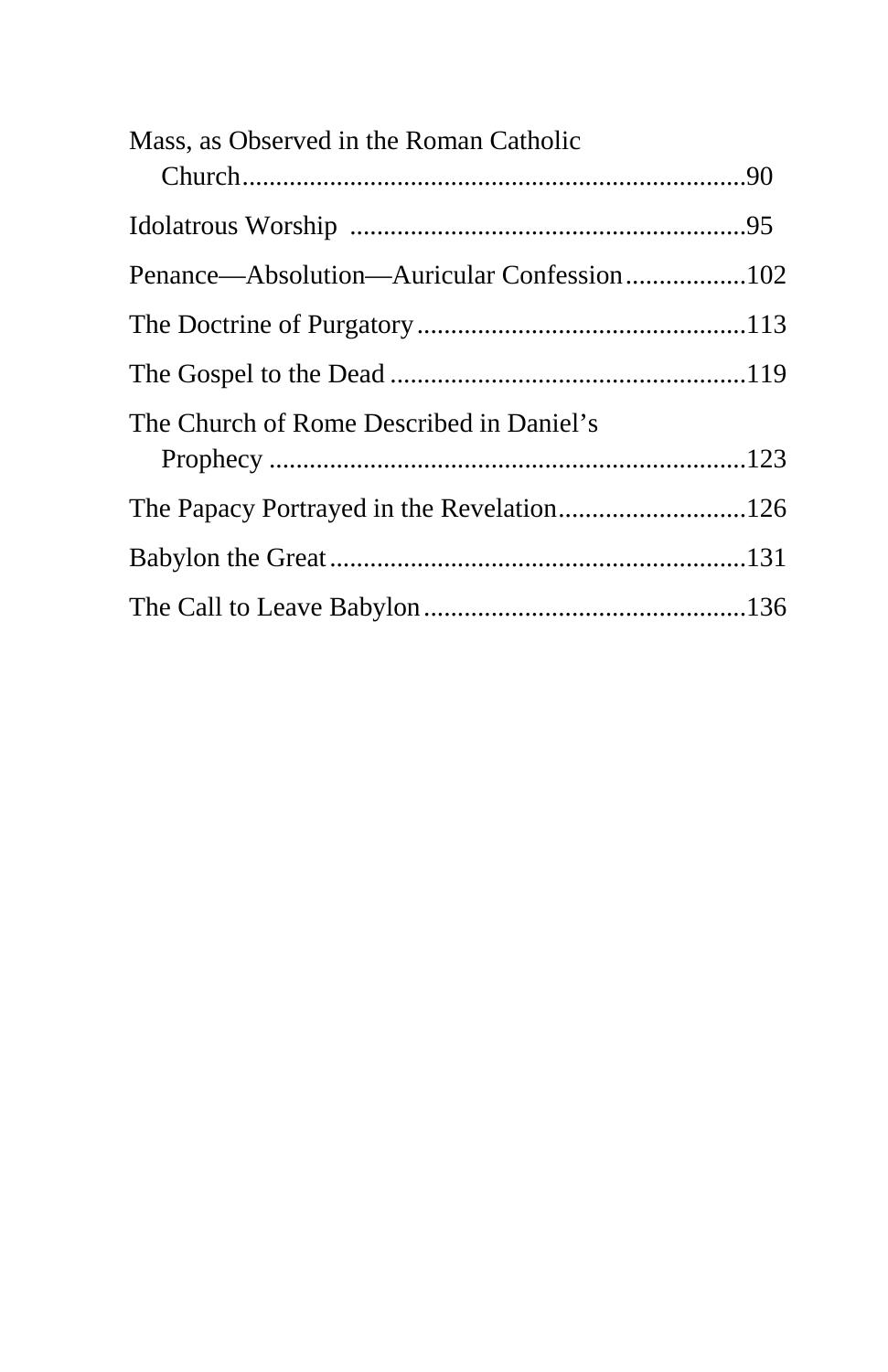# **Introduction**

<span id="page-6-0"></span>What is contained in the following pages has been written in a spirit of Christian love and courtesy toward the millions of Roman Catholic friends in all parts of the world. I grant that the majority of the worshipers and devotees of the Church of Rome are as zealous, earnest, and sincere as any people on earth. When it comes to the strict observance of church doctrines and traditions, I believe they rank first among all denominations. But sincerity alone is no proof of orthodoxy. No one will question the fact that millions of Mohammedan worshipers are honest in their convictions as to what is right. The same may be said also of pagan worshipers. But we who stand in the light of Christianity know that they are wrong and deceived.

Truth and error are opposites. The truth alone can save. Light and darkness cannot exist in the same place at the same time. The only safe rule is to keep our hearts open to the truth, always ready to receive the light of God. This sometimes has to be done at the cost of traditions and teaching that we may have imbibed in childhood. I am well aware that it is not so easy to cast away those teachings that we received at Mother's knee. The religious beliefs of our fathers and mothers hold a sacred place in our hearts, and our reverence for them makes it hard to give them up. Paul was brought face to face with this same problem in his own life. From childhood he was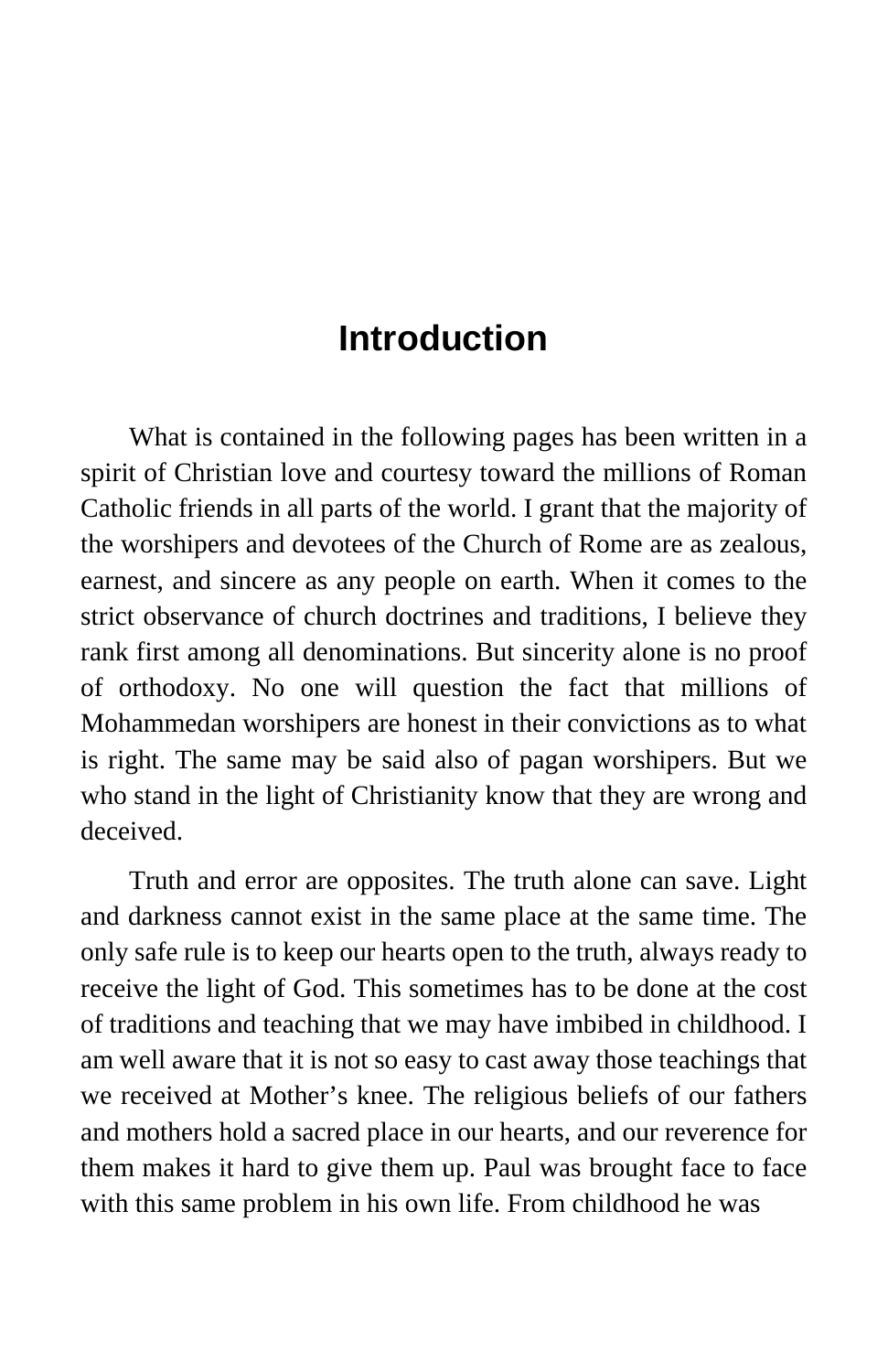catechized in the Jewish religion. He was a member of the strictest sect—the Pharisees. He says that he profited in that religion "above many of his fellows." As touching the righteousness of the law, he was blameless. And yet with all this, he finally woke up to the fact that he was lost and fighting against God. What an example he sets before us, willingly discarding the traditions of his fathers, forsaking his sect, and embracing the true religion of Jesus Christ in all its purity! Of course, in doing so he suffered loss. He says, "The things that were gain to me, the same I have counted loss for Christ. Furthermore I count all things but loss for the excellent knowledge of Jesus Christ my Lord; for whom I have suffered the loss of all things, and count them but as dung that I may gain Christ" (Phil. 3:7, 8).

To our Catholic friends, I wish further to state that I have not written this book from the Protestant point of view, neither have I quoted Protestant authors in order to set forth Romish doctrines and standards. No Protestant sect is the orthodox church any more than is the Church of Rome. I have written from the standpoint of pure, primitive Christianity, as revealed in the New Testament. I have written as a representative of the divine ecclesia, the pure Church of God, which has Christ as its true, and only, living head and includes in its membership all the redeemed in heaven and in earth.

In the preparation of this work, the reader will observe that I have not followed in the rut of those who have inaugurated a tirade of abuse against the Church of Rome.

In this treatise I have quoted from the acknowledged standard works of the Church of Rome. Our Catholic friends, as well as all others, will see that this is fair. Mr. Chas. Butler, in the book that he wrote in reply to Southey's book of the Roman Catholic Church, says, "It is most true that the Roman Catholics believe the doctrines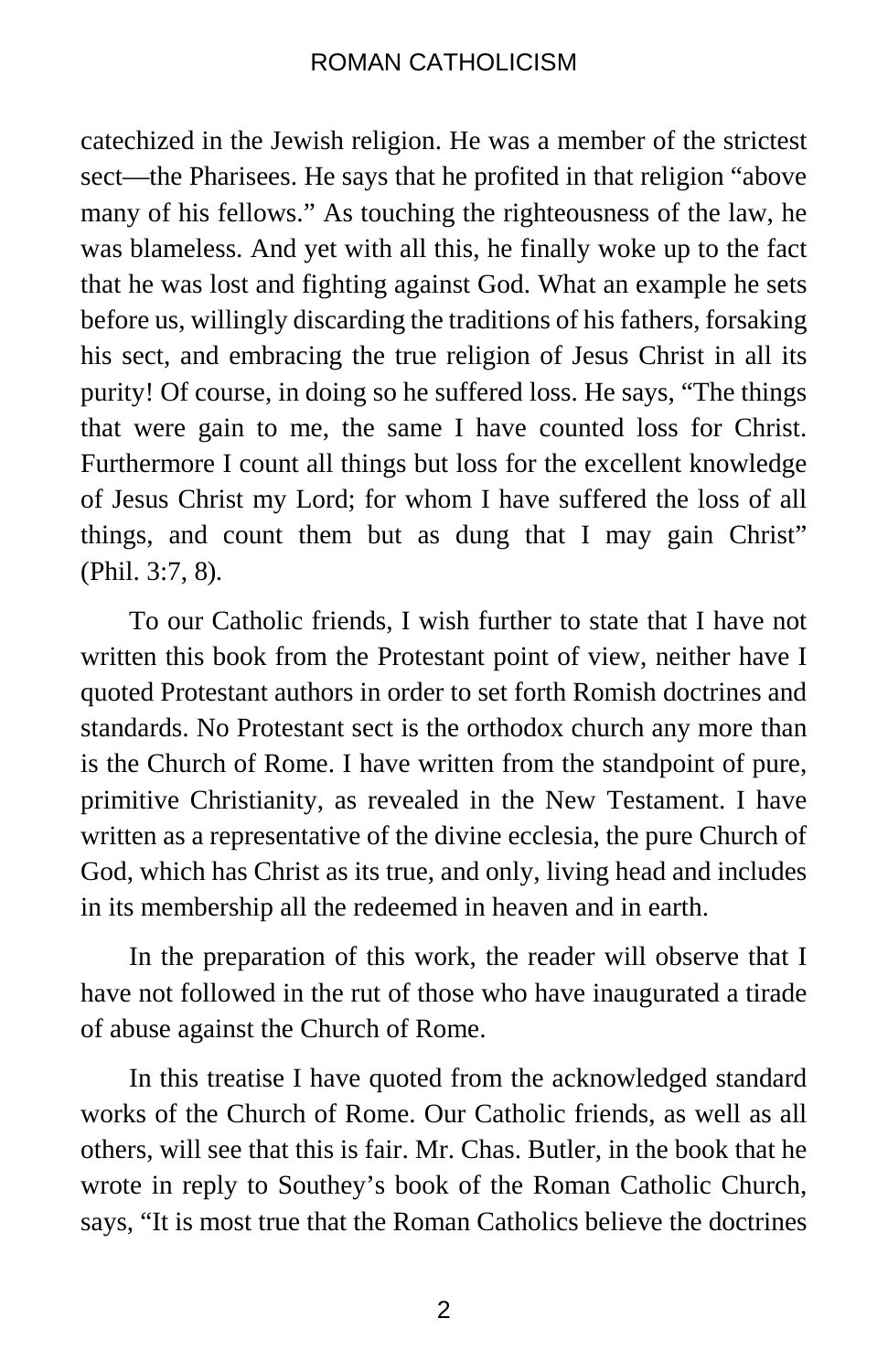of their church to be unchangeable; and that it is a tenet of their creed, that what their faith ever has been, such it was from the beginning, such it now is, and such it ever will be." "No doctrine should be ascribed to the Roman Catholics as a body, except such as is an article of their faith."

The articles of faith of the Roman Catholic Church are to be found in its accredited creeds, catechisms, formularies, and decrees, as propounded by popes and General Councils. Thus in our setting forth of their doctrines, I have adduced the standards which are acknowledged by them. In doing this, no one can accuse me of misrepresenting.

Since Romanists reject the Protestant versions of the Bible, I have made all Scripture quotations from their own Bible, known as the Douay-Rheims Version. The Old Testament of this version was first published by the English College at Douay, A. D. 1609; and the New Testament, by the English College at Rheims, A. D. 1582. This entire Bible is commonly referred to as the Douay Version. The particular edition from which I quote is published by the John Murphy Company, of Baltimore and New York, with the approbation of His Eminence James Cardinal Gibbons, Archbishop of Baltimore, and that of His Eminence John Cardinal Farley, Archbishop of New York.

But so far as the Scripture quotations in the present work are concerned, the differences between the Douay Version and the Authorized, or King James Version are for the most part unimportant. Wherever there is an important discrepancy, I have quoted from both versions so that the rendering would be familiar to both Catholic and Protestant readers. The two greatest variations are:

3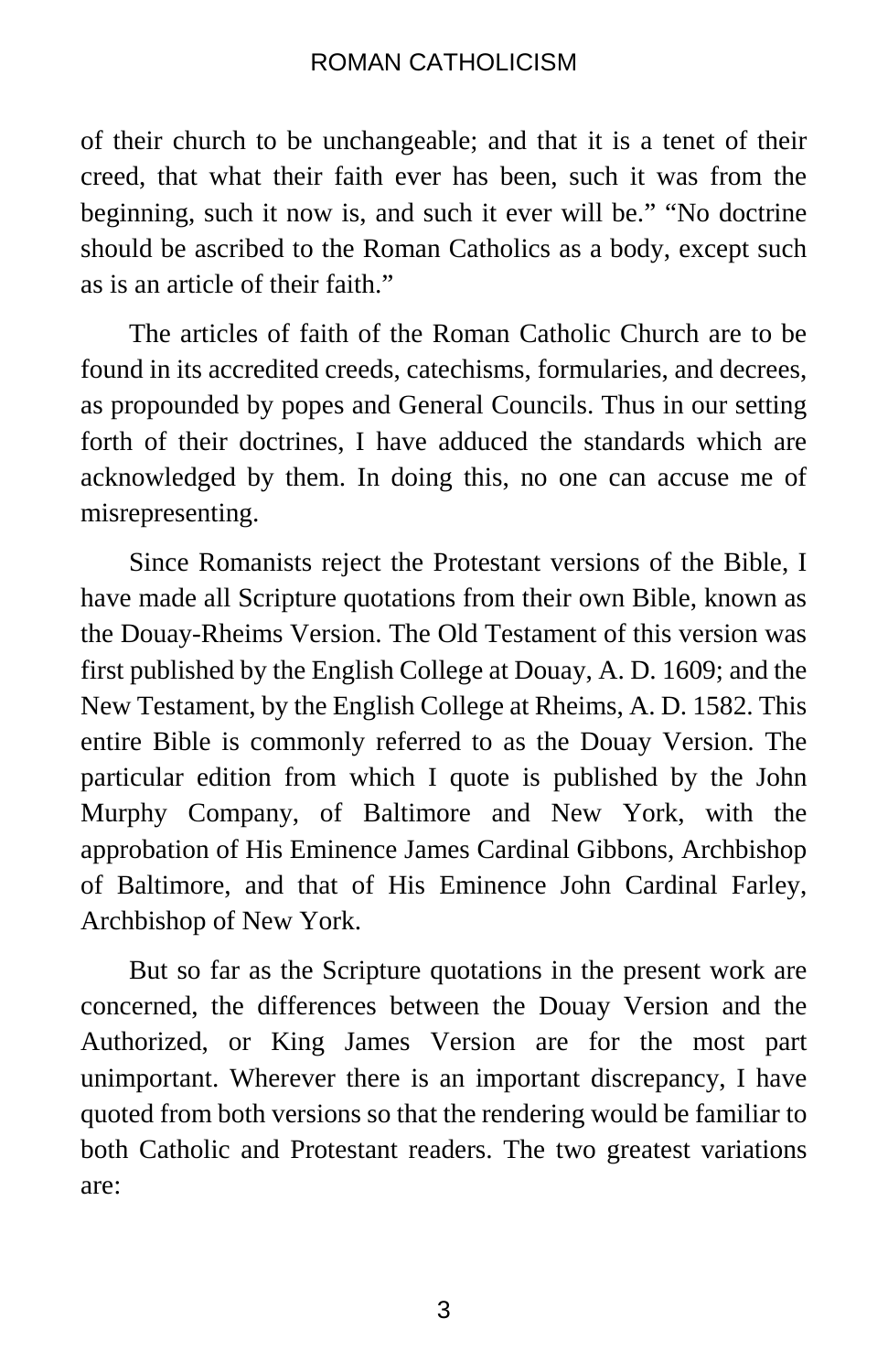1. Instead of the term "elder," as in the Authorized Version, the Douay Version has "priest" or "ancient" in the following texts: Acts 14:23 (Douay 14:22); 15:2, 4, 6; 20:17; Tit. 1:5; 1 Pet. 5:1.

2. Instead of "repentance," as in the Authorized Version, the Douay Version has "penance" in the following texts: Luke 24:47; Acts 2:38; 20:21.

So far as the terms "elders" and "priests" are concerned, it is evident from the Scripture texts cited that the persons thus designated were simply Christian ministers; and their callings and offices must not be confounded with the special functions of the priesthood of later ages. In fact, it is certain that the primitive church did not specifically designate its ministry as a priesthood, as is implied in the sixteenth-century translation of the Rheims Version of the New Testament; for originally all the faithful were considered priests, and prayer their offering. This is proved by their own Bible. Jesus Christ "hath made us a kingdom, and *priests* to God and his father" (Apoc. [Rev.] 1:6). "And hast made us to our God a kingdom and priests" (chap. 5:10). "Be you also as living stones built up, a spiritual house, a holy *priesthood*, to offer up spiritual sacrifices, acceptable to God by Jesus Christ" (1 Pet. 2:5).

This idea of a universal priesthood, or a "congregation of priests," was a favorite one in the ancient church and was advanced as proof of the superiority of Christianity, as can be seen by consulting Justin Martyr: *Trypho*, CXVI; Irenaeus: *Haer*., Book IV, Chap. VIII, sec. S; Tertullian: *De exhortations castitatis*, VII; Origen: *On Prayer*, XXVIII, 9; Augustine: *Civitas Dei*, XX, 10, and others. Gradually, however, the idea of a universal priesthood was lost sight of, and then it became customary to designate bishops and presbyters as "priests." Until in the time of Cyprian these ministers were represented as "priests" who offered sacrifices to God and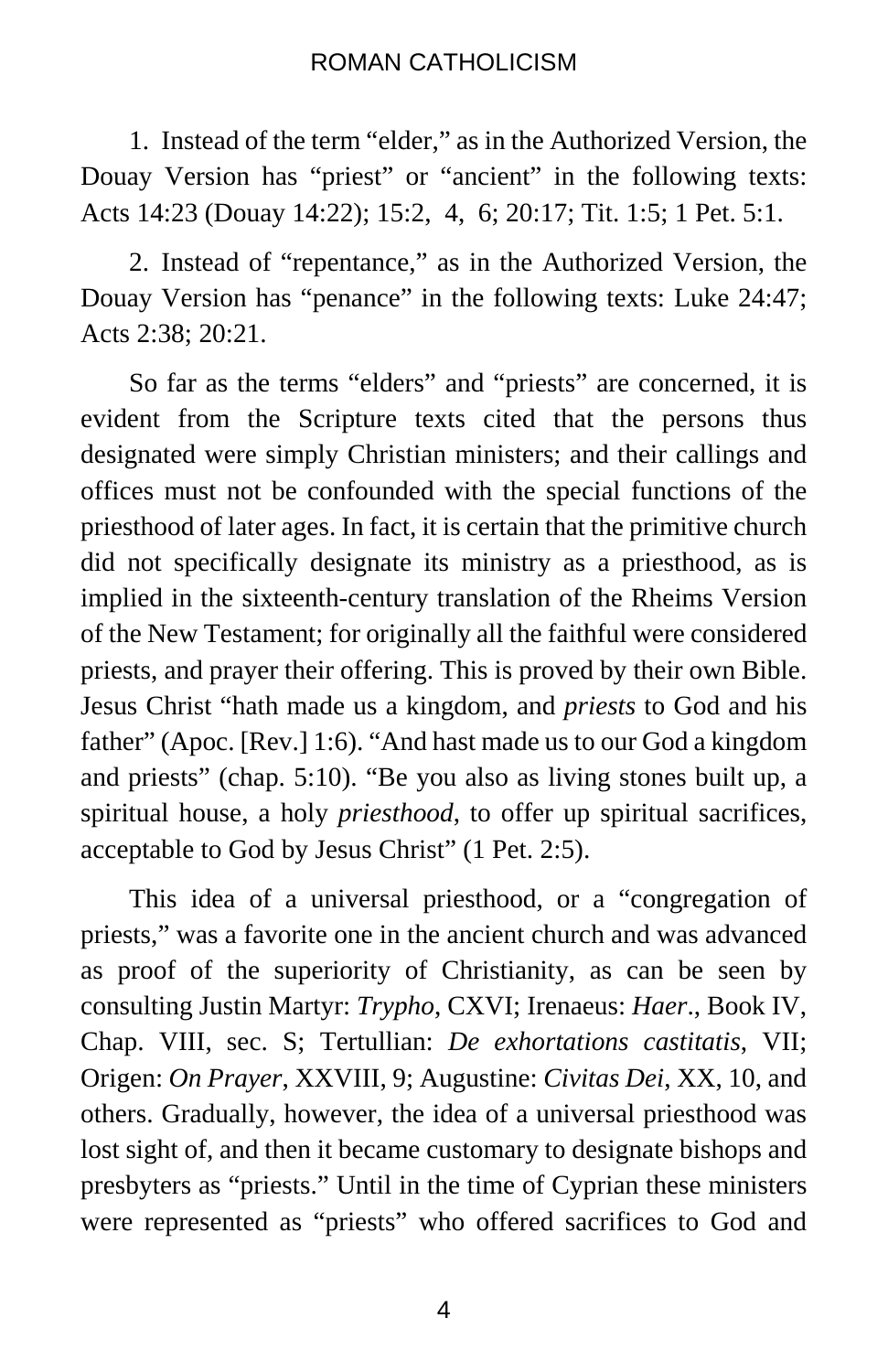filled a mediatory office; and the Old Testament passages pertaining to the Levitical priesthood were assumed to be applicable to them. But there can be no particular objection to the rendering "priests," in the texts quoted, if we bear in mind the class of officers in the primitive church referred to by the sacred writers.

In substituting the word "penance" for "repentance" there is also the same tendency to throw back upon the original text of Scripture a peculiar tenet and practice of the church of later ages. This is shown by the translation of the Greek word *metanoeo* in Matt. 3:2—"Do *penance*, for the kingdom of heaven is at hand" taken in connection with Dr. Challoner's footnote attached: "*Do penance*. Which word, according to the use of the Scriptures *and the holy fathers*, does not only signify repentance and amendment of life, but also punishing past sins by fasting, and such like penitential exercises."

That the meaning of this Greek word is "repent" is shown by the fact that the Douay translators themselves frequently render it thus. For example, I cite the following texts: "The time is accomplished, and the kingdom of God is at hand; *repent* [*metanoeo*], and believe the gospel" (Mark 1:15). "If thy brother sin against thee, reprove him: and if he do *penance* [*metanoeo*], forgive him. And if he sin against thee seven times in a day, and seven times in a day be converted unto thee, saying, I *repent* [*metanoeo*]; forgive him" (Luke 17:3, 4). In this text they were obliged to translate it "repent" in order to avoid a ridiculous rendering. "Be *penitent* [*metanoeo*], therefore, and be converted, that your sins may be blotted out" (Acts 3:19). "I gave her a time that she might do *penance* [*metanoeo*], and she will not *repent* [*metanoeo*] of her fornication" (Apoc. [Rev.] 2:21).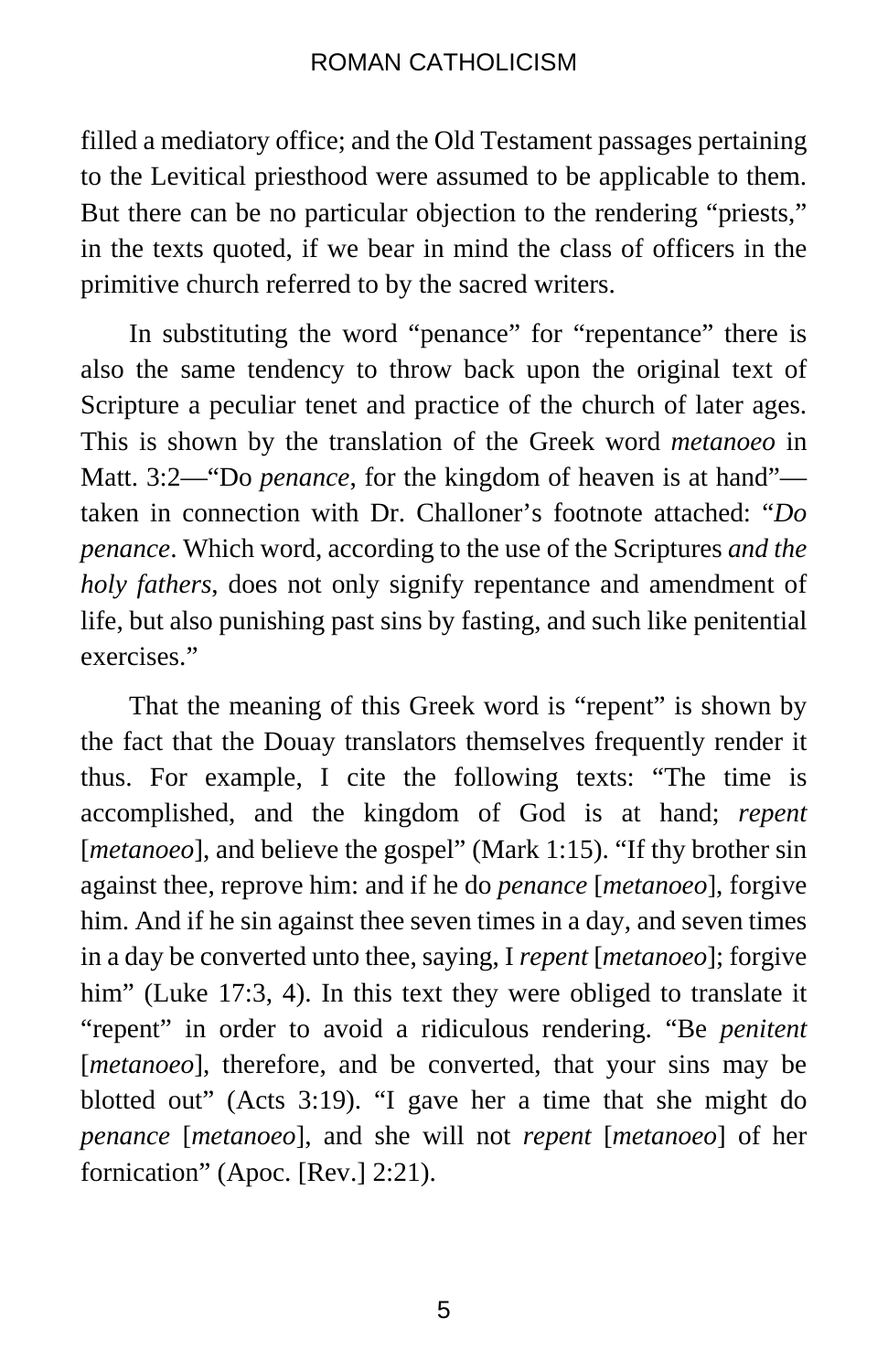*Metanoya*, another form of the same Greek word, is also translated "penance" in Luke 24:47: "And that *penance* and remission of sins should be preached in his name, unto all nations." However, the Douay translators, conscious of the real meaning and force of the original word, could not uniformly render it thus. "Him hath God exalted with his right hand, to be Prince and Savior, to give *repentance* [*metanoya*] to Israel, and remission of sins" (Acts 5:31). "God then hath also to the Gentiles given *repentance* [*metanoya*] unto life" (Acts 11:18). "If peradventure God may give them *repentance* [*metanoya*] to know the truth" (2 Tim. 2:25). "He found no place of *repentance* [*metanoya*]" (Heb. 12:17).

It is an evident fact, and one well known to these translators, that "penance" does not express the real force of the original Greek word, which signifies a *change of character*, *a permanent alteration of the disposition and habits.* Furthermore, in the teaching of Christ and of his apostles there is nothing agreeable to the later practice of performing certain works of penance in order to receive forgiveness. That practice grew up by degrees during the apostasy. It was first applied to those who, after having fallen away and brought scandal upon the church, desired to be readmitted into fellowship.

In the preparation of this work, I have made a few choice selections from Delineation of Roman Catholicism, by Rev. Chas. Elliott, D. D.

With a prayer that the truths contained in this little volume may lead some honest souls into the light of truth, I remain,

Yours in Christian love,

H. M. Riggle Akron, Indiana December 29, 1915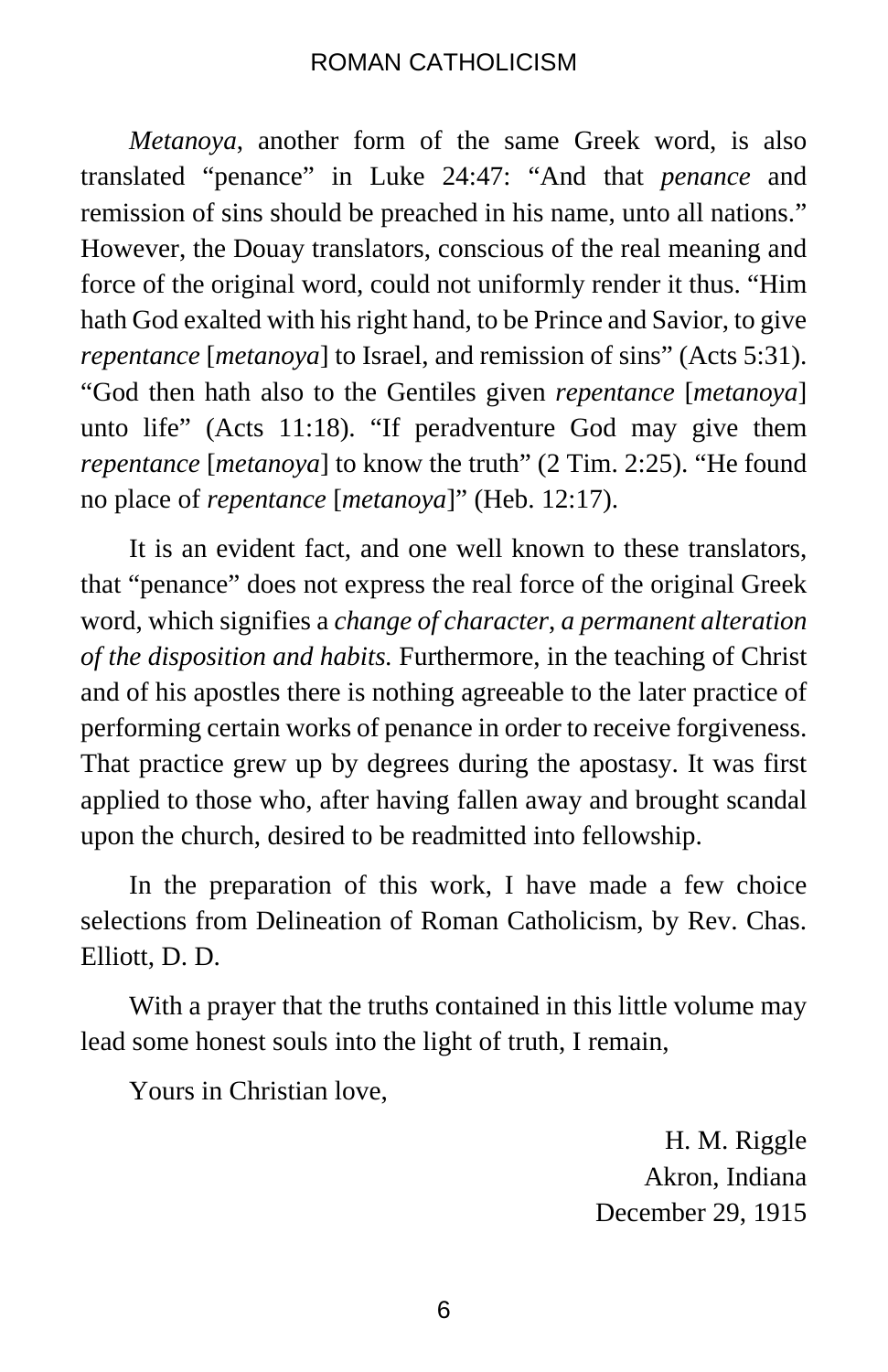# <span id="page-12-0"></span>**Origin of the Church of God**

The New Testament church is a divine institution. Her inception was coeval in the mind of God with that of the plan of salvation. Her origin, being the result of redemption, was inseparable from it. This beautiful church, redeemed through the blood of the Lamb, stood before the Father's mind parallel with the gift of his Son. God cast upon the earth a beautiful shadow of that holy institution, in the form of the temple and all its contents. And after "Moses was verily faithful in all his house as a servant, for a testimony of those things which were to be spoken after," in due time "Christ, as a Son over his own house," appeared and built this beautiful church of the living God. He adorned her foundations and walls with the pure gold of his heavenly light, and set them with the precious stones of his graces and gifts; he draped her pillars with the robes of his righteousness; and he shed in her the light of his own glory. She is from heaven, "the city of my God, the new Jerusalem, which cometh down out of heaven from my God" (Rev. 3:12). Along with Christ her builder, she is the gift of infinite love.

She is "God's building," chosen of him for his own dwellingplace—"built together into an habitation of God in the Spirit" (Eph. 2:22). Here the Lord spreads a continual feast of love for all his heaven-born children. She is the "true tabernacle" of the present divine testimony, which "*the Lord hath pitched*, and not man"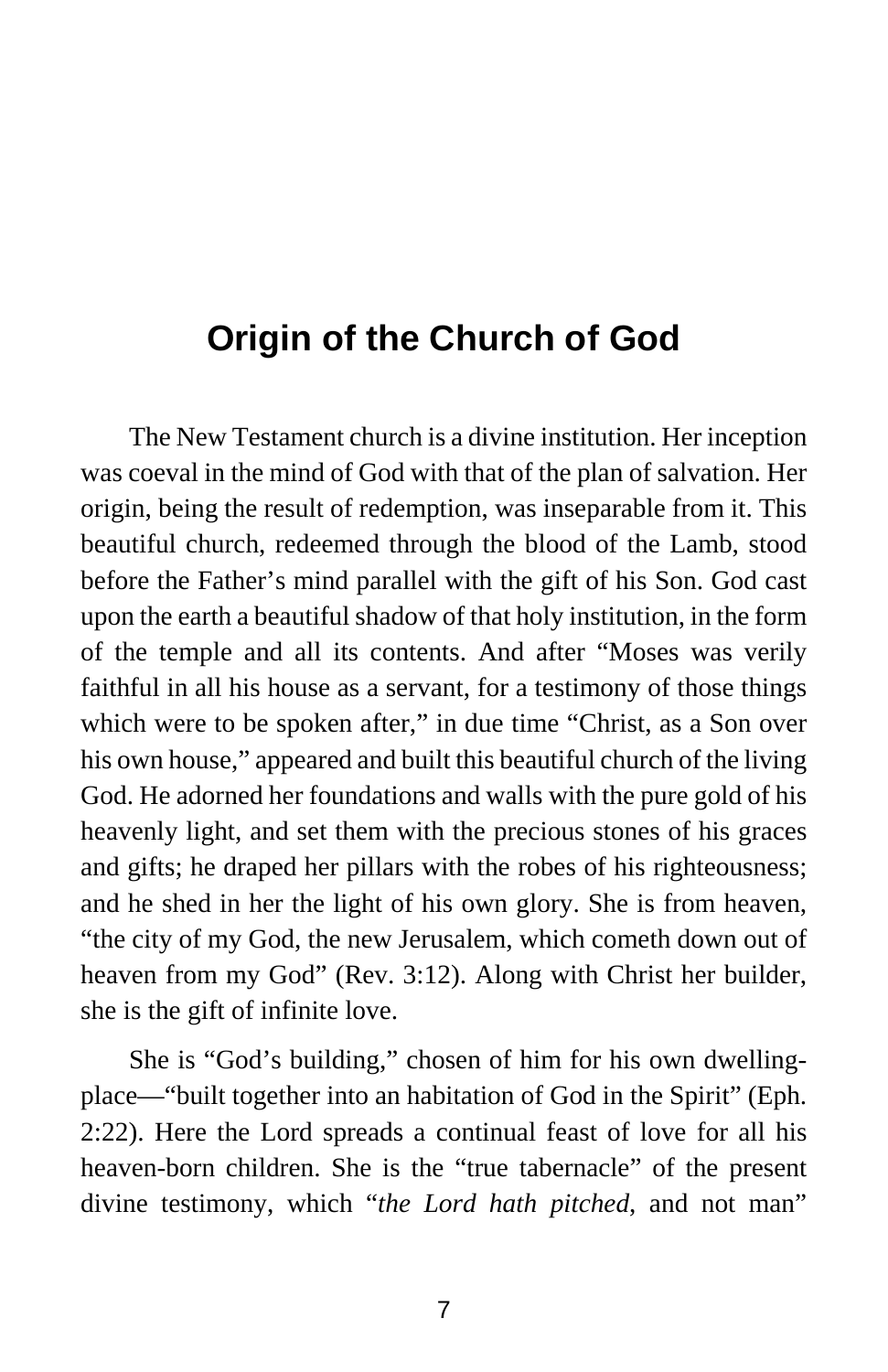(Heb. 8:2). As the house of God, he that buildeth all things in her, is God (Heb. 3: 4); as the beloved city, she "hath foundations whose builder and maker is God" (Heb. 11:10); as a visible working force, she is a kingdom set up by the God of heaven, which shall never be destroyed (Dan. 2:44). Her foundation is Jesus Christ, the divine Savior—"for other foundation can no man lay, but that which is laid; which is Jesus Christ." Her life and light is the "eternal spirit," and her creed is the pure Word of God. God's church is a "spiritual house," and to her is given the spiritual law. All her ordinances and observances are divine, and found in the New Testament.

The government of the Church of God is divine, not only in its legislative department, but also in its judicial and executive departments. "The government is upon his shoulder" (Isa. 9:6). "He is the head of the body, the church . . . that in all things he may hold the primacy" (Col. 1:18). "The same God who worketh all in all" (1 Cor. 12: 6). This is truly "the church of God, which he hath purchased with his own blood" (Acts 20:28).

God, having purchased, founded, and built the church, claims in her the exclusive right of proprietorship. She is not, then, "our church," the Church of Rome, or any Protestant sect, but "God's building," divinely owned; and "his glory he will not give to another." Jesus himself said, "Upon this rock I WILL BUILD MY CHURCH, and the gates of hell shall not prevail against it" (Matt. 16:18).

From the foregoing we learn that the New Testament church was built by Christ; that he built but one church; that this one church, which he denominates "my church," belongs exclusively to him; and that it shall stand forever.

The work of organizing and establishing this church began under the labors of John the Baptist, and was continued under the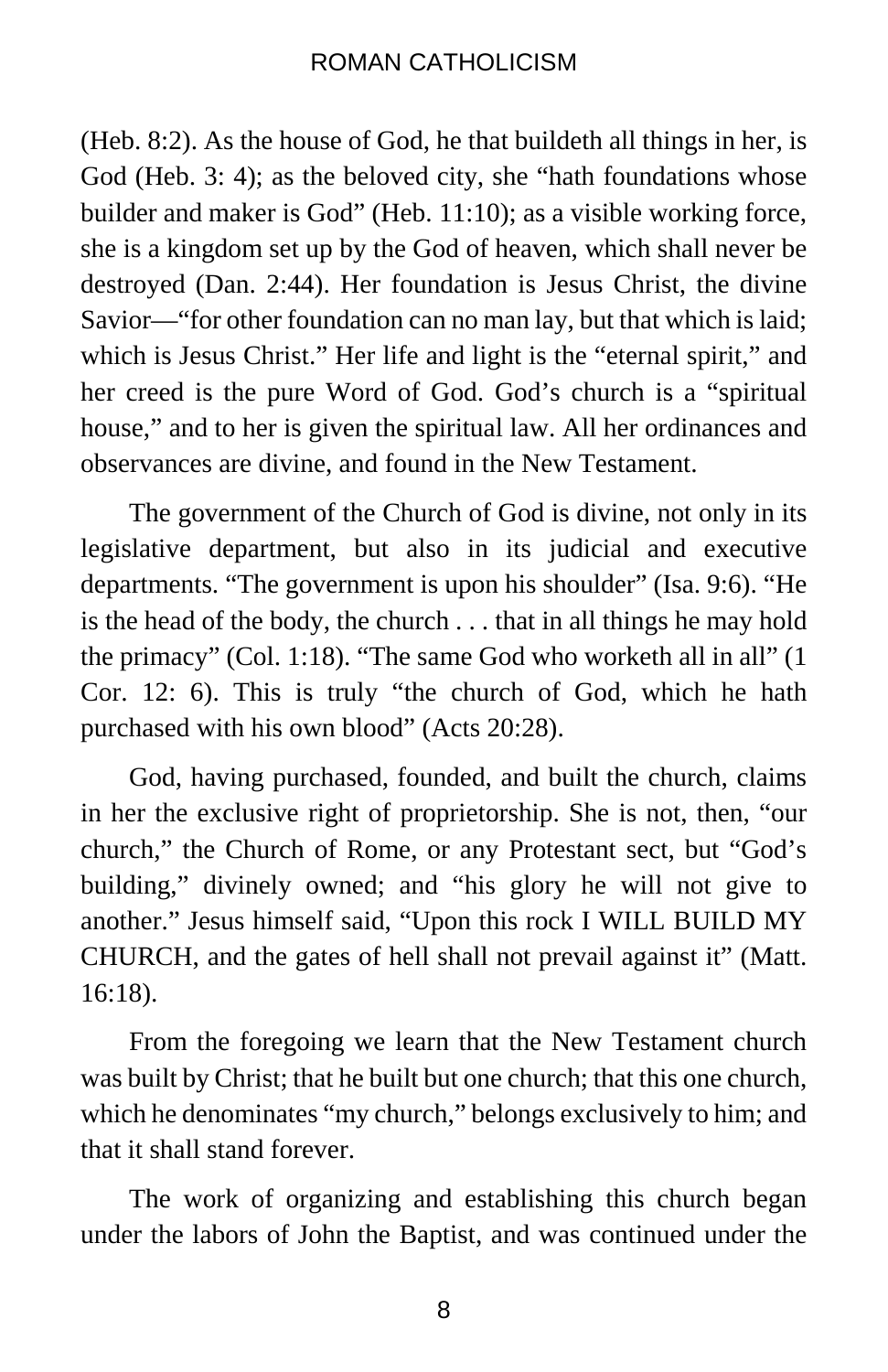personal ministry of Christ. From the days of John "men pressed into the kingdom." But during that time there was a lapping-over of dispensations. The law was still in force, while the principles of the gospel and the truths of the New Testament were being introduced and taught. At the death of Christ, the law dispensation properly ended and the gospel fully came into force. The question arises, At what particular time was the New Testament church fully organized as a distinct institution, a visible, living, moving, working force? When were the words of Jesus strictly fulfilled wherein he said, "I will build my church"?

By a careful reading of 1 Corinthians 12 it will be seen that the work of organizing the church, forming it into due parts and furnishing it with organs, belongs to the Spirit. Just such a work was fully accomplished on the day of Pentecost, when the gift of the Holy Ghost was poured out upon the one hundred and twenty believers who were assembled in Jerusalem. They began to speak forth the wonderful works of God, "as the Spirit gave them to speak." Under the inspiration of the Holy Ghost the gospel was preached, which resulted in the conversion of three thousand souls. The rite of baptism was administered to these converts. "And there were added in that day about three thousand souls. And they were persevering in the doctrine of the apostles." "And all they that believed were together." From this time on, it is said, "The Lord increased daily together such as should be saved." "THE LORD ADDED TO THE CHURCH daily such as should be saved." See Acts 2.

Thus the first Christian church was planted at Jerusalem. This took place, it is supposed, in the year A. D. 33.

The Church of Rome has always claimed to be the first church. Even many Protestants believe her to be the first. But this claim is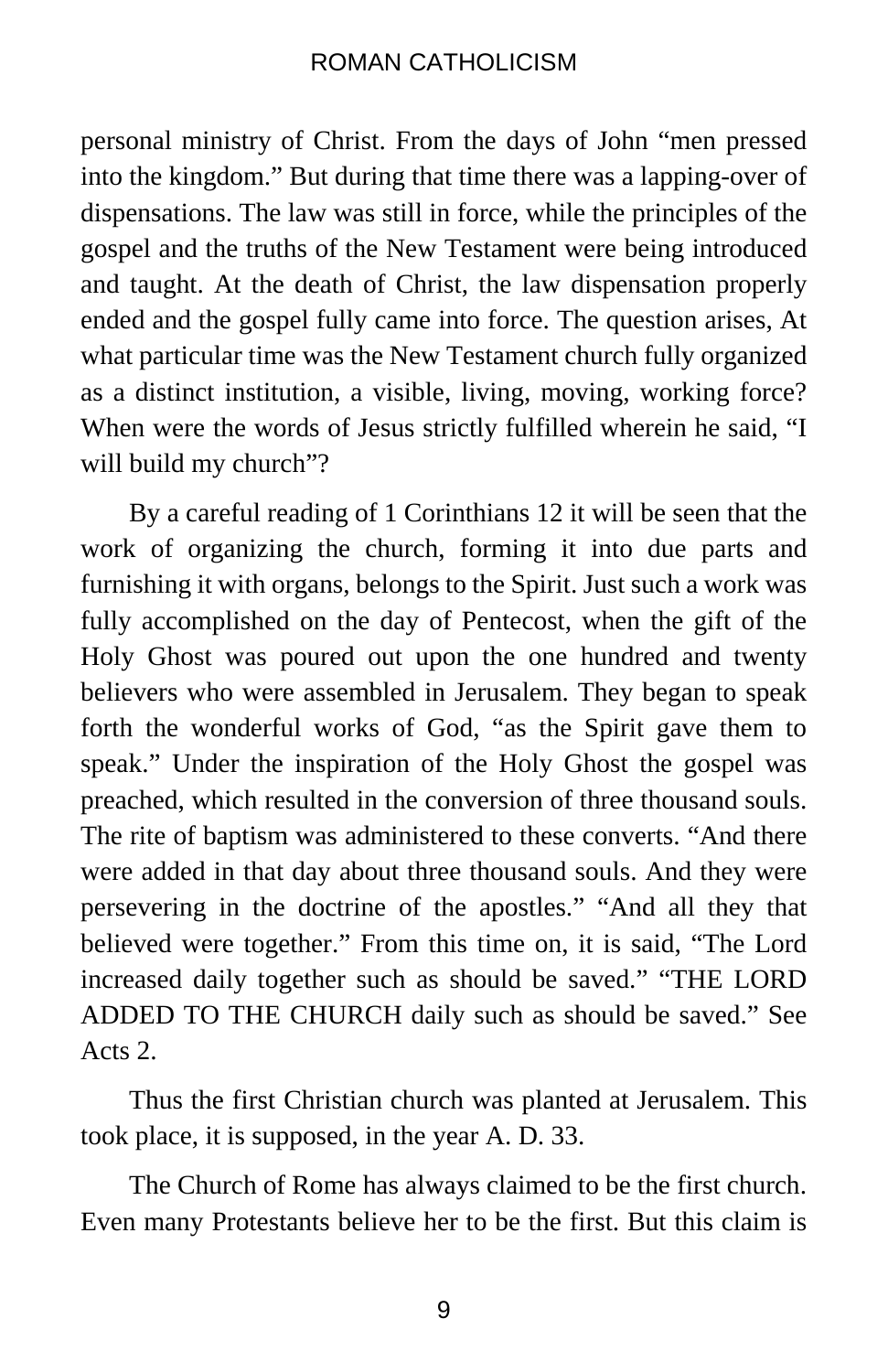disproved by the clear testimony of the Word of God that the first Christian church was planted in Jerusalem, not in Rome. A careful reading of the Acts clearly shows that Jerusalem was the headquarters of the work for many years after it was fully established. The apostles remained there. Even during the great dispersion, when the saints "were all dispersed through the regions of Judea and Samaria," because of the persecution that arose about Stephen, the apostles remained at Jerusalem (see Acts 8:1; 11:19- 22). The prophet had declared that "the law shall go forth from Zion, and the word of the Lord from Jerusalem." Jesus said that "penance [repentance] and remission of sins should be preached in his name unto all nations, *beginning at Jerusalem*"; and again, "Ye shall be witnesses unto me in Jerusalem, and in all Judea, and Samaria, and even to the uttermost part of the earth." When congregations were raised up in Samaria, Antioch, and other cities round about, as the truth spread from place to place, it was from Jerusalem that apostles and ministers were sent forth to establish and confirm the brethren. It is not certain who carried the gospel to Rome; perhaps it was the "strangers of Rome" who were at Jerusalem on Pentecost (Acts 2:10). Paul wrote his Epistle to the Romans about A. D. 58, which was about five years before he went there personally. But one thing is certain, the primitive congregation of God's people to whom Paul addressed his epistle was vastly different from the present Romish hierarchy, or papacy.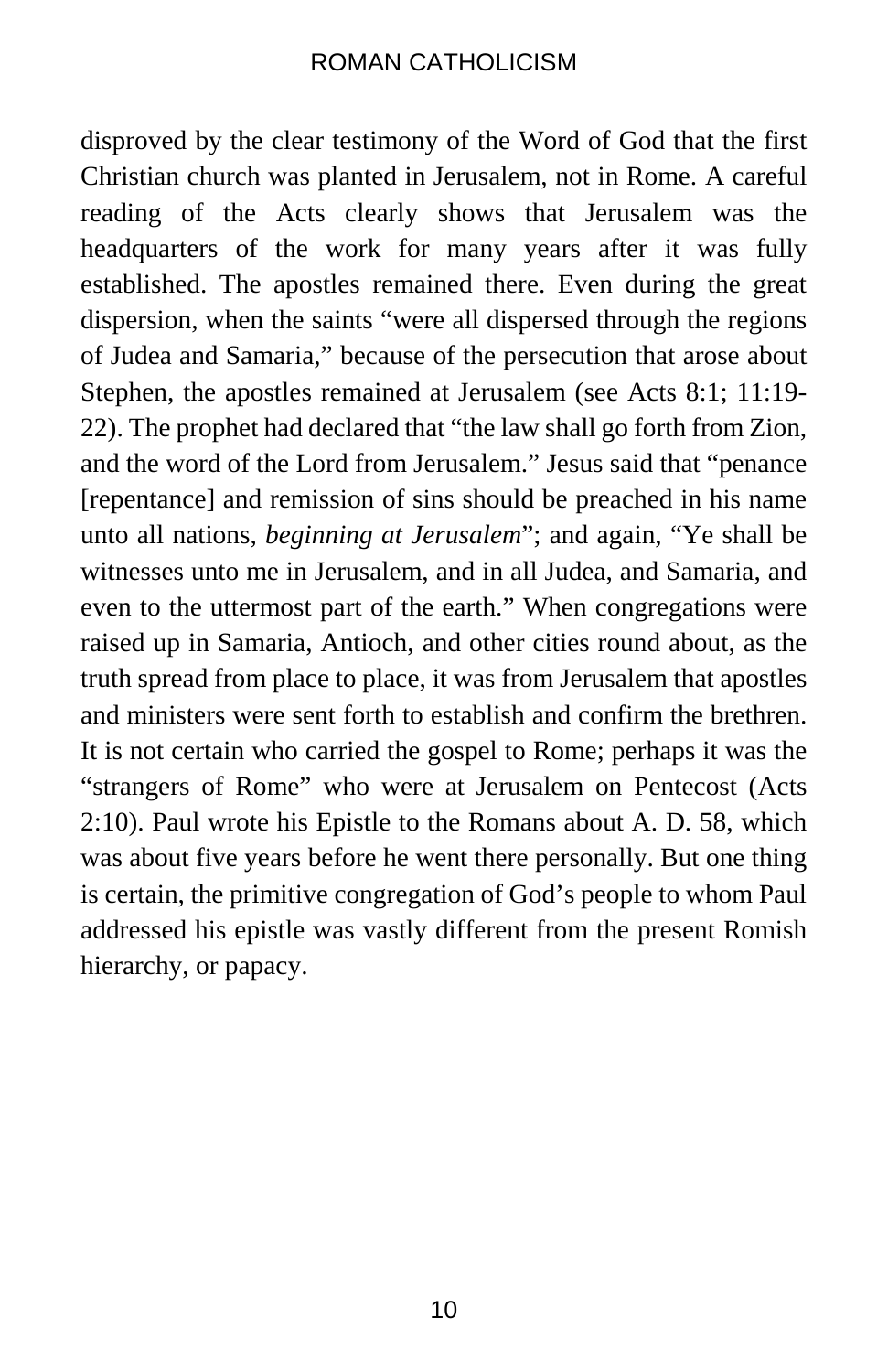# <span id="page-16-0"></span>**Is the Church of Rome the Primitive Church?**

On a number of points we hold common ground with our Catholic friends. That the Christian church is a divine institution, that there is but one true church, that there must be unity of faith and practice, and that sects and schisms are condemned by the Word of God, we agree. But the Romanists' claim that they are this one exclusive and primitive church is without Scriptural warrant.

In A. D. 32 Jesus said, "I will build my church." In A. D. 33 "the Lord increased daily together such as should be saved" (Acts 2:47). "The Lord added to the church daily such as should be saved," A. V. The fact that people were being added to the church proves that it was already built. The complete organization of the Church of God dates from Pentecost. The Church of Rome came into existence since A. D. 33, therefore it cannot be the true primitive church. Thus her claim of being the first church and mother of all churches is false. I repeat, since the true church dates from the day of Pentecost, it follows conclusively that later institutions (including the Church of Rome) cannot be that church. It is the true; they are the false. It is the real; they are substitutes. It is the genuine; they must be counterfeits. We, as the saints of the Most High, discard the latter and abide in the former. We cling to the Church of God and reject all sects. Are we not orthodox in so doing? Who can deny it?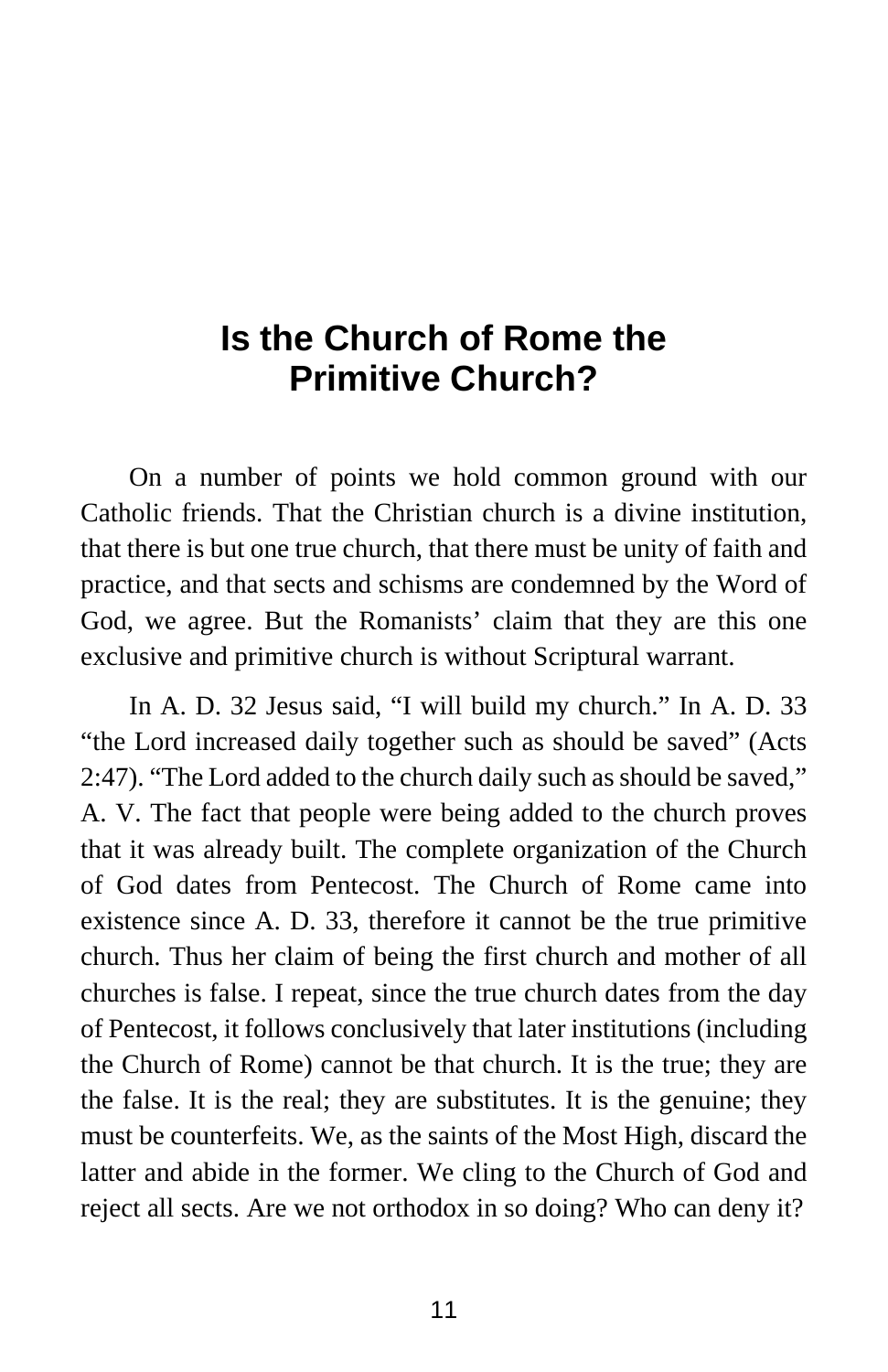# <span id="page-17-0"></span>**The Primitive Church and the Church of Rome Compared**

The true church is characterized by its receiving and retaining the doctrine and faith of the apostles. It is "built upon the foundation of the apostles and prophets, Jesus Christ himself being the chief corner-stone" (Eph. 2:20). "And they were persevering in the doctrine of the apostles" (Acts 2:42). The church must hold the same doctrines which the inspired apostles and prophets taught, and which are contained in the Holy Scriptures. This is the test laid down by Jesus himself: "My sheep hear my voice: . . . and they follow me"; "A stranger they follow not." Hear the apostle on this point: "Whosoever revolteth, and continueth not in the doctrine of Christ, hath not God. He that continueth in the doctrine, the same hath both the Father and the Son."

It is not, then, the sentiments of fathers, or pontiffs, or bishops, or councils, but only those of prophets and apostles, that constitute the foundation of the church's faith. Its apostolic doctrine is the first test of the church, which is emphatically entitled "the pillar and ground of the truth." If this quality is wanting, nothing else can avail.

The Church of Rome fulfils the prediction of Paul that "some shall depart from the faith, giving heed to spirits of error, and doctrines of devils" (1 Tim. 4:1). She has departed from the apostolic doctrine that salvation is obtainable through repentance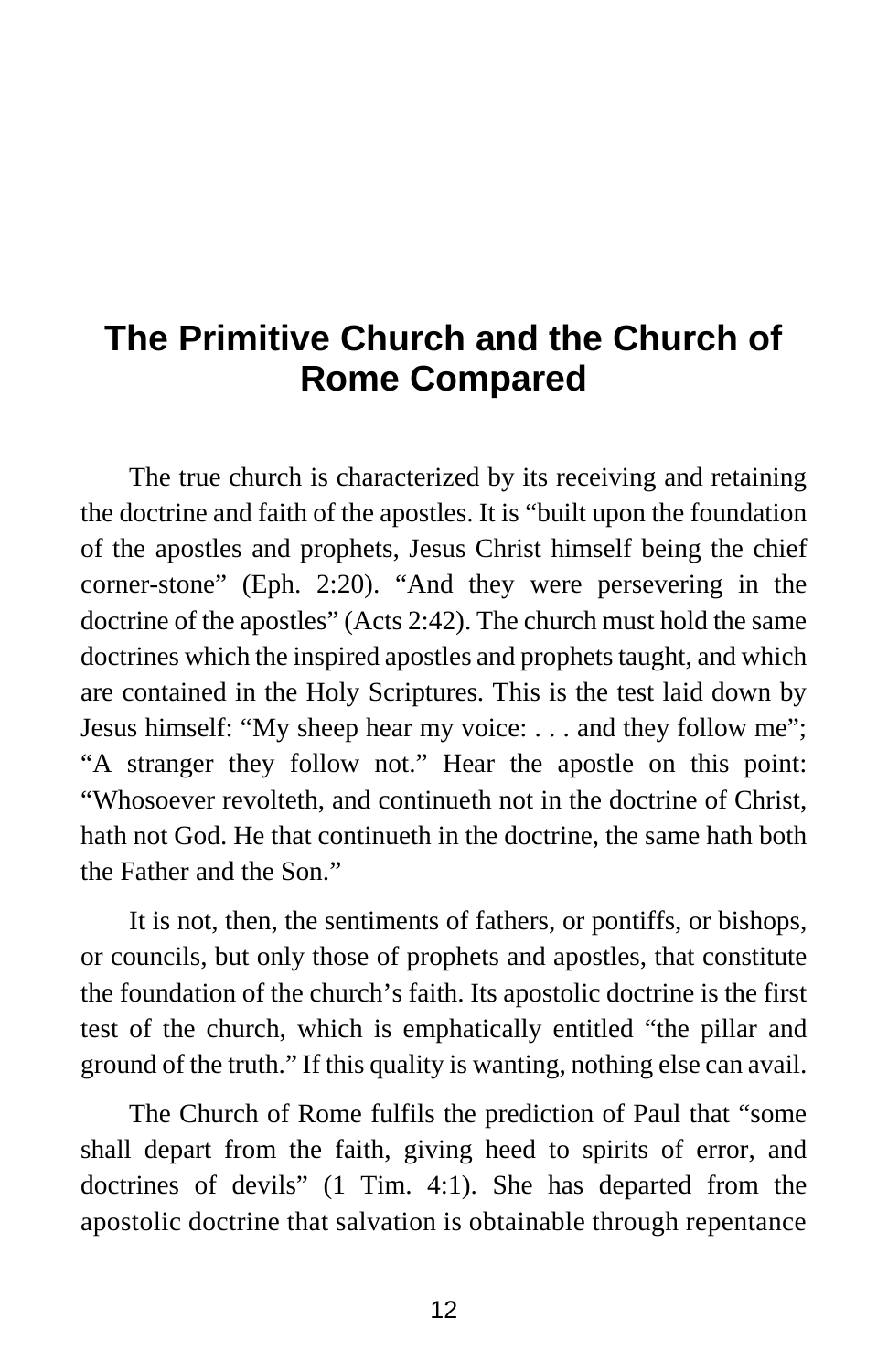and faith alone (Mark 1:15; Rom. 4:16; Rom. 10:9; Eph. 2:8, 9) and substituted a religion of works, including indulgences, the confessional, mass, extreme unction, purgatory, etc. Not a single one of these has any foundation in Holy Writ.

She has departed from the apostolic doctrine of holiness of heart and life (Matt. 5:8; Tit. 2:11, 12; Luke 1:74, 75; 1 John 4:17; 1 John 3:3, 6) and substituted a mere external holiness, which she has restricted to certain orders and individuals, such as monks, nuns, sisters of charity, prelates, and popes; thus has come the appellation, "His Holiness the Pope." In the primitive church all the brethren were holy, because they were saved from sin.

She has departed from the apostolic doctrine of a sinless life (1 John 3:6, 8, 9; 1 John 5:18), and in the following quotations from her standard authors acknowledges and teaches that her members are full of sin. In fact, a sinless life is nowhere taught by the priesthood of Rome.

Moreover, manifest sinners, as well as concealed heretics and infidels, pertain to the external and visible church of Christ. . . . The sanctity, such as Christ wills to exist in the church in this earth, does not exclude wicked men and sinners. —Lieberman: Institutions Theologies, p. 177.

In the one true and Catholic church of Christ, there are not only the imperfect, but also great sinners, and that not only concealed, but manifest.—Bellarmine: De Eccles, C, 9.

These statements are selected from thousands by which it can be shown that the Church of Rome has departed from the primitive faith. This proves her to be an apostate church, instead of the primitive Church of God.

Holiness is a distinguishing feature of the true church. Accordingly, we read that "holiness becometh thine house, O Lord,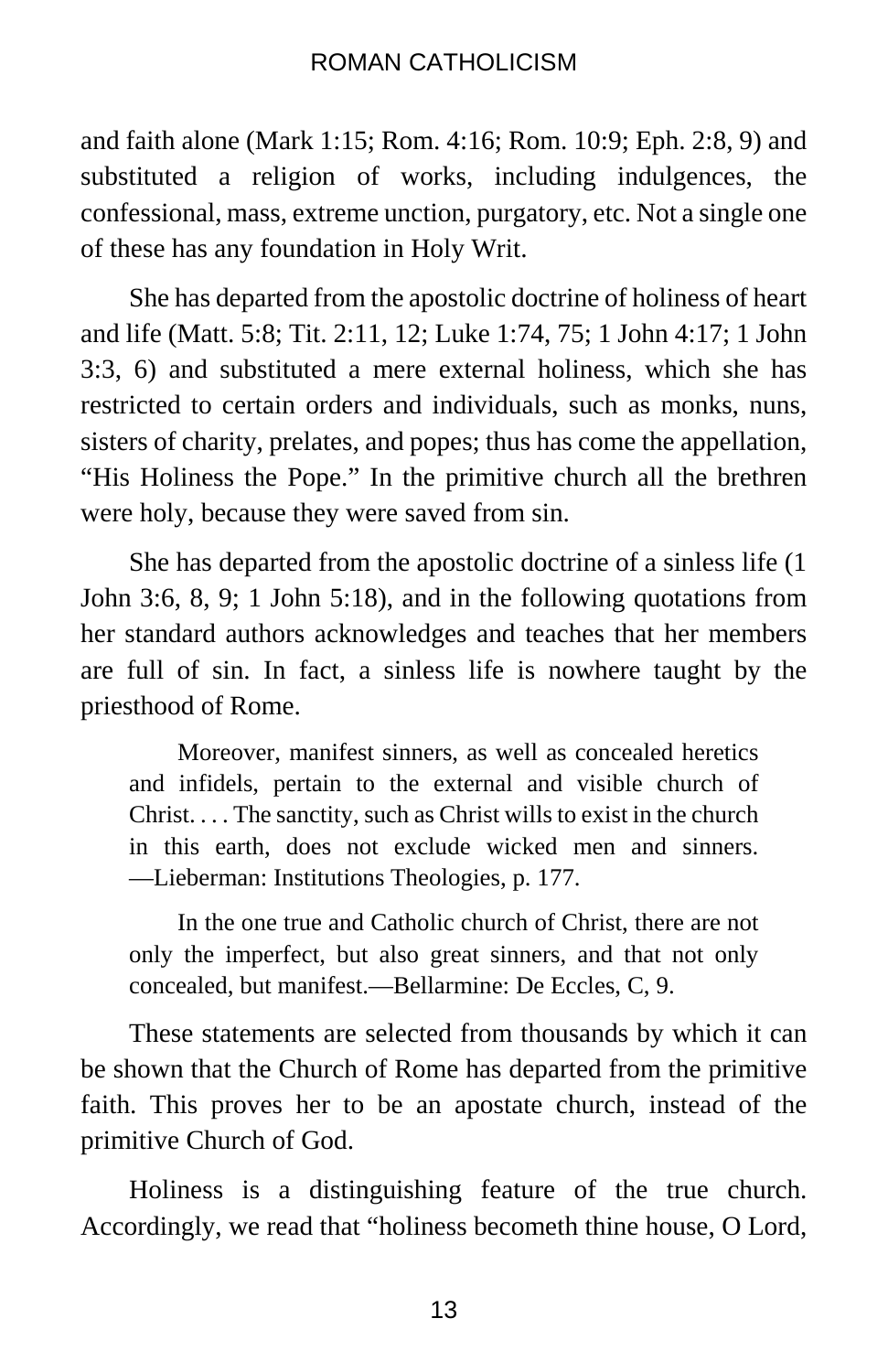unto length of days" (Psa. 92; 5—93: 5, A. V.). The members of this church are called "saints," which signifies holy persons, or those who have been saved from their sins and who live righteously and godly in this present world. It is through the new birth that people enter the kingdom, or church, of God, and "whosoever is born of God, committeth not sin" (1 John 3:9). The Church of God is the body of Christ, and the mere profession of Christianity makes no one a member of Christ. All true members of the Church of God are born of God by the Spirit, and are therefore the sons of God. Christ is the door of this church, and he says, "By me if any man enter in, he shall be saved" (John 10:9). Of the church in her primitive glory it is said, "They were all filled with the Holy Ghost" (Acts 2:4). "And when they had prayed, the place was moved wherein they were assembled; and they were all filled with the Holy Ghost, and they spake the word of God with confidence. And the multitude of believers had but one heart and one soul: . . . and great grace was upon them all" (Acts 4:31-33). "But of the rest no man durst join himself unto them; but the people magnified them. And the multitude of men and women who believed in the Lord, was more increased" (Acts 5:13, 14).

Another picture of the ideal primitive church is given in Eph. 5: 25-27—"Christ also loved the church, and delivered himself up for it: that he might sanctify it, cleansing it by the laver of water in the word of life: that he might present to himself a glorious church, not having spot or wrinkle, or any such thing; but that it should be holy, and without blemish." Thus we see that the spiritual character of the true Church of God is holiness of heart and a sinless life, in all its members.

When we contrast this with the teaching and lives of those who constitute the Church of Rome, there is no identity. They do not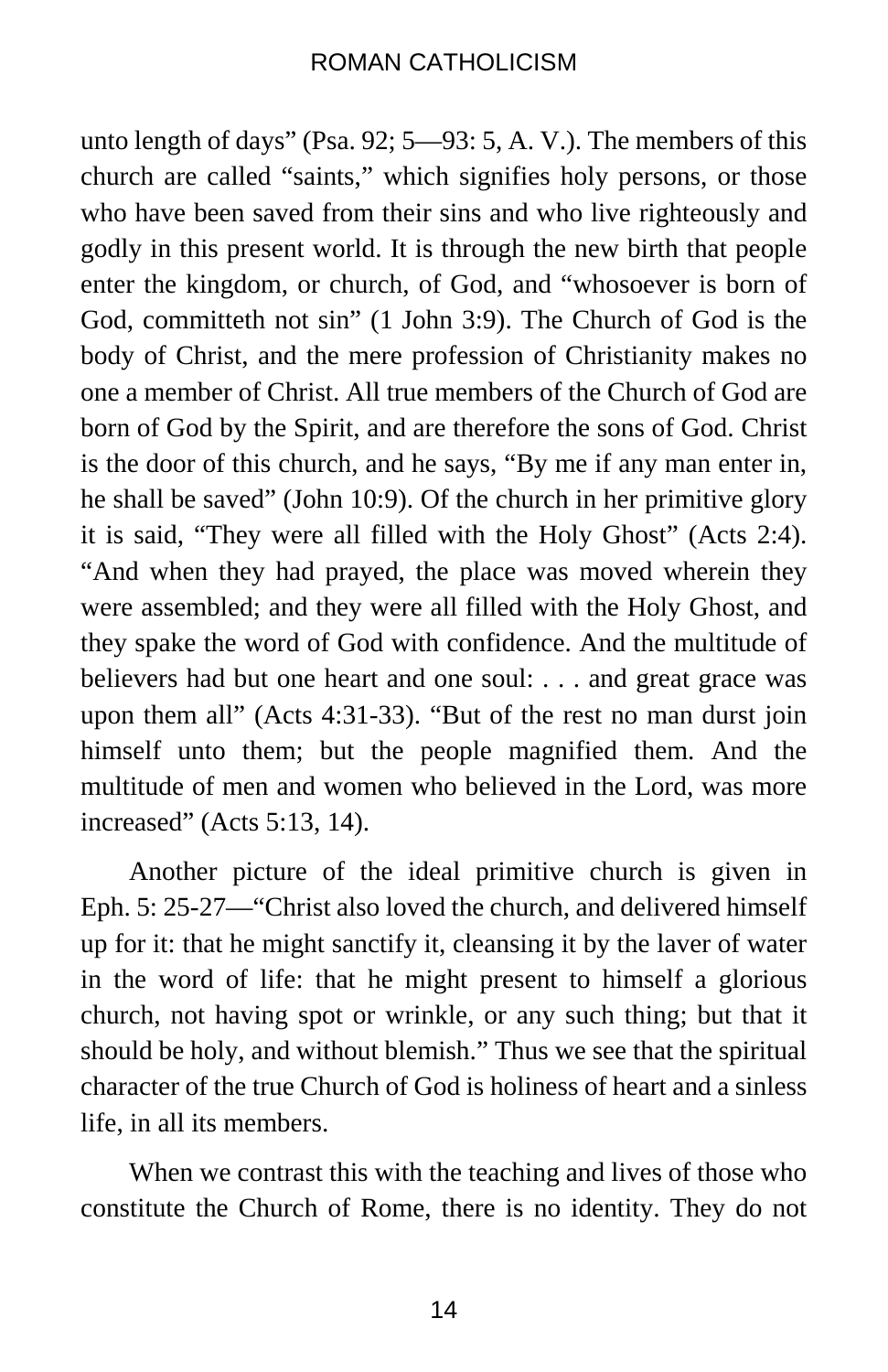teach a Spirit-filled and sinless life, nor do their members claim to practice such. Roman Catholics teach that open and notorious sinners, infidels and heretics, are members of the church.

Moreover, manifest sinners, as well as concealed heretics and infidels, pertain to the external and visible church of Christ. Sinners, with other infidels, are joined in the profession of the same Christian faith, and communion of the same sacraments, and are held under the name government of legitimate pastors. Therefore, they have all things which are required for a member of the church.—Lieberman.

The sanctity, such as Christ wills to exist in his church in this earth, does not exclude wicked men and sinners.—Id.

The church is constituted not only of the perfect and just, but it hath mixed the wicked and sinners, even notable and wicked sinners.—Bailly.

Open transgressors are members of the church.—Dens.

In the one true and Catholic Church of Christ, there are not only the imperfect, but also great sinners, and that not only concealed, but manifest.—Bellarmine.

If wicked members were not true members of the church, a wicked pope could not be the head of the church.—Id.

I deem the foregoing quotations from standard authors in the Church of Rome sufficient proof that it has no identity whatever with the primitive Church of God. From their own lips we judge them. The most flagrant transgressors, such as drunkards, swearers, adulterers, yes, "GREAT SINNERS," wicked men, "not only concealed, but manifest"—"open transgressors"—are acknowledged members of the Roman church. Such may live and die accredited members of their church. In no other point does the apostasy of the Church of Rome appear more striking and evident than in her permitting the wicked to remain church-members. Since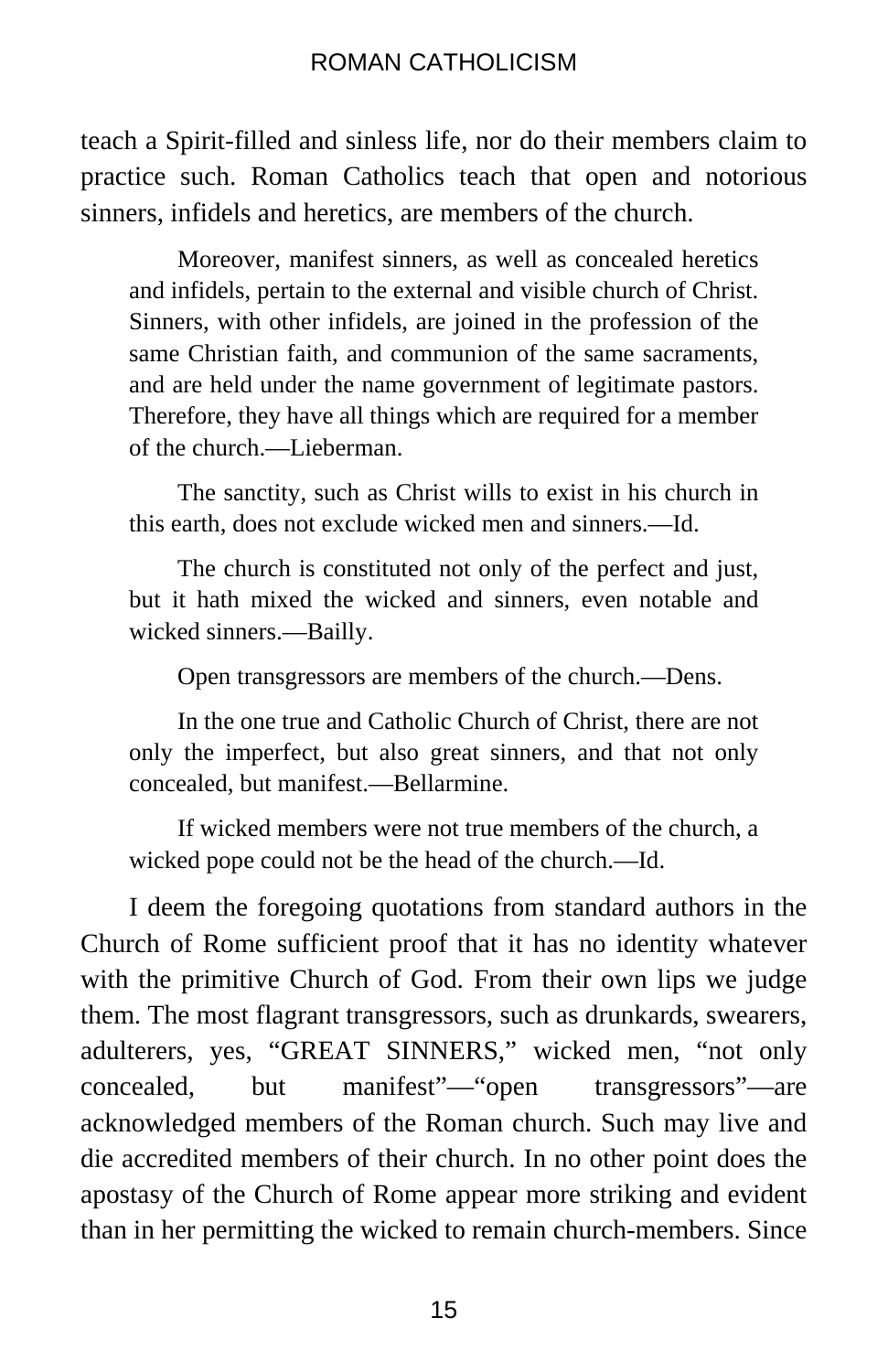Jesus said that a bad tree cannot bring forth good fruit, and that a tree is known by its fruit, the Church of Rome must be a corrupt tree. To quote their own authors:

Many popes were men of the most abandoned lives. Some were magicians; some were noted for sedition, war, and slaughter; for profligacy of manners, for avarice and symony.— Gerhard: De Eccles, sec. 263, p. 438.

The cardinals were also noted for pride, luxury, avarice, and other crimes.—Id., sec. 264, p. 430.

The morals of the bishops, priests, and other clergy were equally depraved.—Id., p. 440.

Is this a picture of the New Testament church, which Paul declared to be "a glorious church, not having spot or wrinkle, or any such thing; but that it should be holy, and without blemish"? Surely in the Church of Rome is fulfilled the prediction of Paul that an apostasy, or falling away, would come.

The Church of God is the body of Christ. "His body, which is the church" (Col. 1:24). "He is the head of the body, the church" (v. 18). "The church, which is his body" (Eph. 1:22, 23). These texts are conclusive; the church is Christ's body. This body is composed of all the saved. "You are the body of Christ, and members in particular." (1 Cor. 12:27). All Christians belong to the Church of God. You cannot be a Christian without being a member of Christ's body, and this is the church. Thus, it includes in its membership every saved man in heaven and on earth. Paul denominates it "all paternity in heaven and earth" (Eph. 3:15). "The whole family in heaven and earth," A. V. Nothing less than this can be the Church of God. Reader, observe well this truth. Since the Church of God includes the entire host of redeemed souls in heaven and on earth, it is not a sect; it is the whole.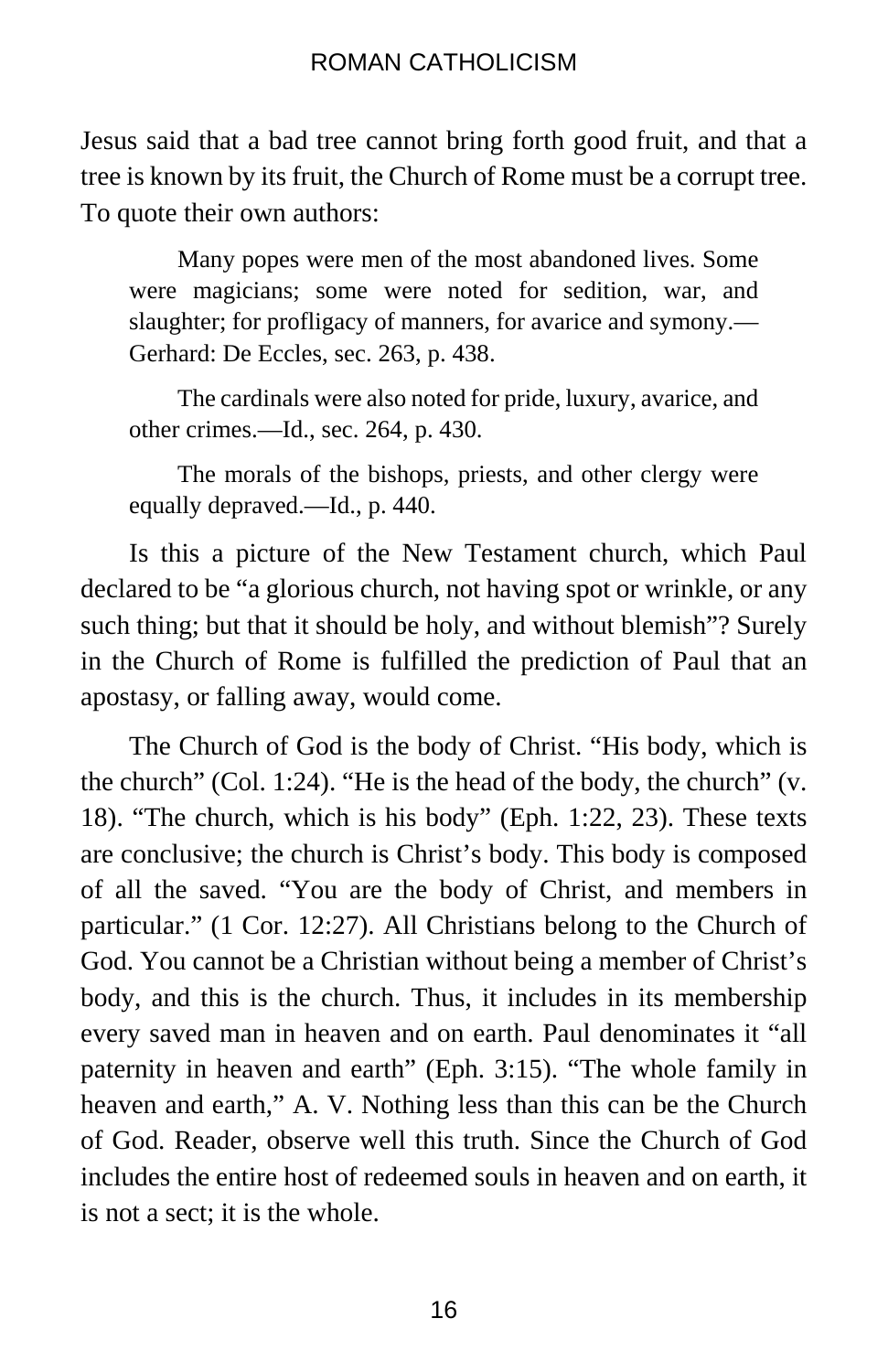The Church of Rome, in order to be God's church, must include in her membership all Christians. In the creed and oath of Pope Pius IV, which is a standard document of Roman Catholic faith, Article 15, is this statement: "This true Catholic faith, out of which none can be saved, I now freely profess and truly hold," etc. This virtually states that all outside of the Church of Rome are lost. This, of course, would include the hosts of redeemed souls who constituted the Church of God before the Church of Rome was established, the millions of faithful souls who lived during the reign of popery and never submitted to the supremacy of the Roman bishop, the added millions of Protestants who have thrown off the yoke of the papacy, and the innumerable company of the redeemed in the paradise of God. Yet everyone who has been saved through the blood of the Lamb is a member of Christ's church. Judged by this infallible rule, the Romish church cannot be the church that God established.

The church is one body; hence it has but one living head. The Scriptures nowhere teach that the Pope of Rome is the head of all Christians, and of the church, but on the other hand, they positively contradict it. "Which he wrought in Christ, raising him up from the dead, and setting him on his right hand in the heavenly places . . . And he hath subjected all things under his feet, and hath made him head over all the church, which is his body" (Eph. 1:20-23). "And he is the head of the body, the church . . . that in all things he may hold the primacy" (Col. 1:18). "Christ is the head of the church" (Eph. 5:23). None other is the "prince of pastors"—"chief Shepherd," A. V.—but Christ alone (1 Pet. 5:4). Hence the apostolic and primitive church acknowledged no Roman pontiff as the head of the church, but gave this honor to Christ alone, who supplied life and spirit to the entire body (Col. 2:19).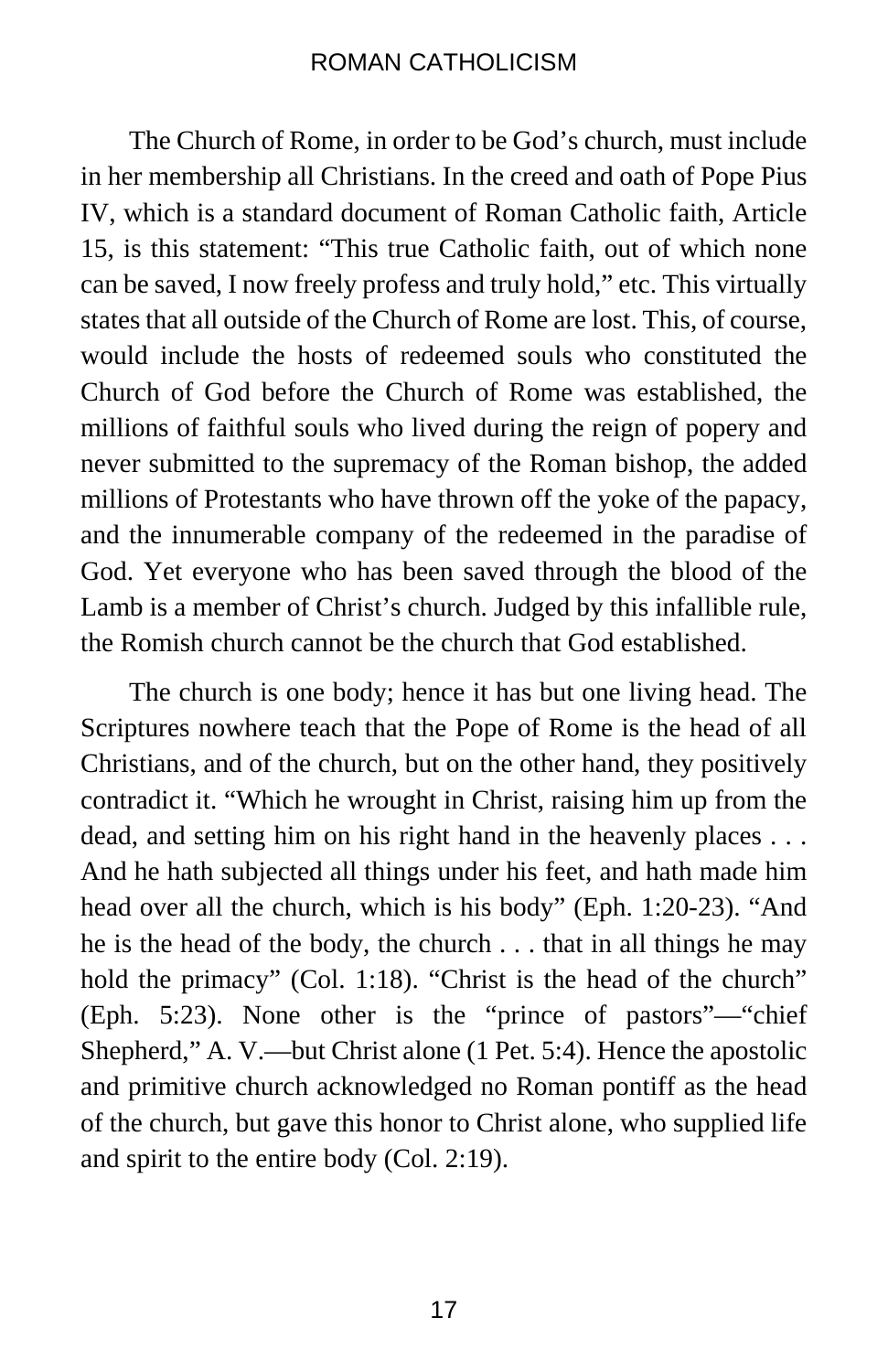Membership in the Church of God is obtained through salvation. Jesus said, "I am the door. By me if any man enter in, he shall be saved" (John 10:9). "And the Lord increased daily together such as should be saved" (Acts 2:47). "And the Lord added to the church daily such as should be saved," A. V. "Those that were being saved," R. V. "But now hath God set the members every one of them in the body as it hath pleased him" (1 Cor. 12:18). "Who hath delivered us from the power of darkness, and hath translated us into the kingdom of the Son of his love" (Col. 1:13). Taking members into the church does not belong to any man, but is the work of God. The Lord, not Roman priests, added the members to the primitive church. These were added by their obtaining salvation. Thus we learn that the moment an individual is saved, he is a member of the Church of God.

Obtaining salvation makes no one a member of the Church of Rome. Millions have been saved through the blood of the Lamb who never acknowledged the supremacy of the Roman pontiff. Were a heathen to become sufficiently enlightened to repent and believe on the Lord Jesus Christ, he would be saved, and thus made a member of the New Testament church. But such a one does not become a member of the Church of Rome until he has submitted to certain external rites and ceremonies, and declared his allegiance to the Roman bishop. Thus you see there is no identity between the two churches.

The following is the definition given by Rome as to who constitutes a member of their church:

The church is an assembly of men, united in a profession of one and the same Christian faith, and in the communion of the same sacraments, under the government of their lawful pastors, as especially of the Roman pontiff.—Bellarmine.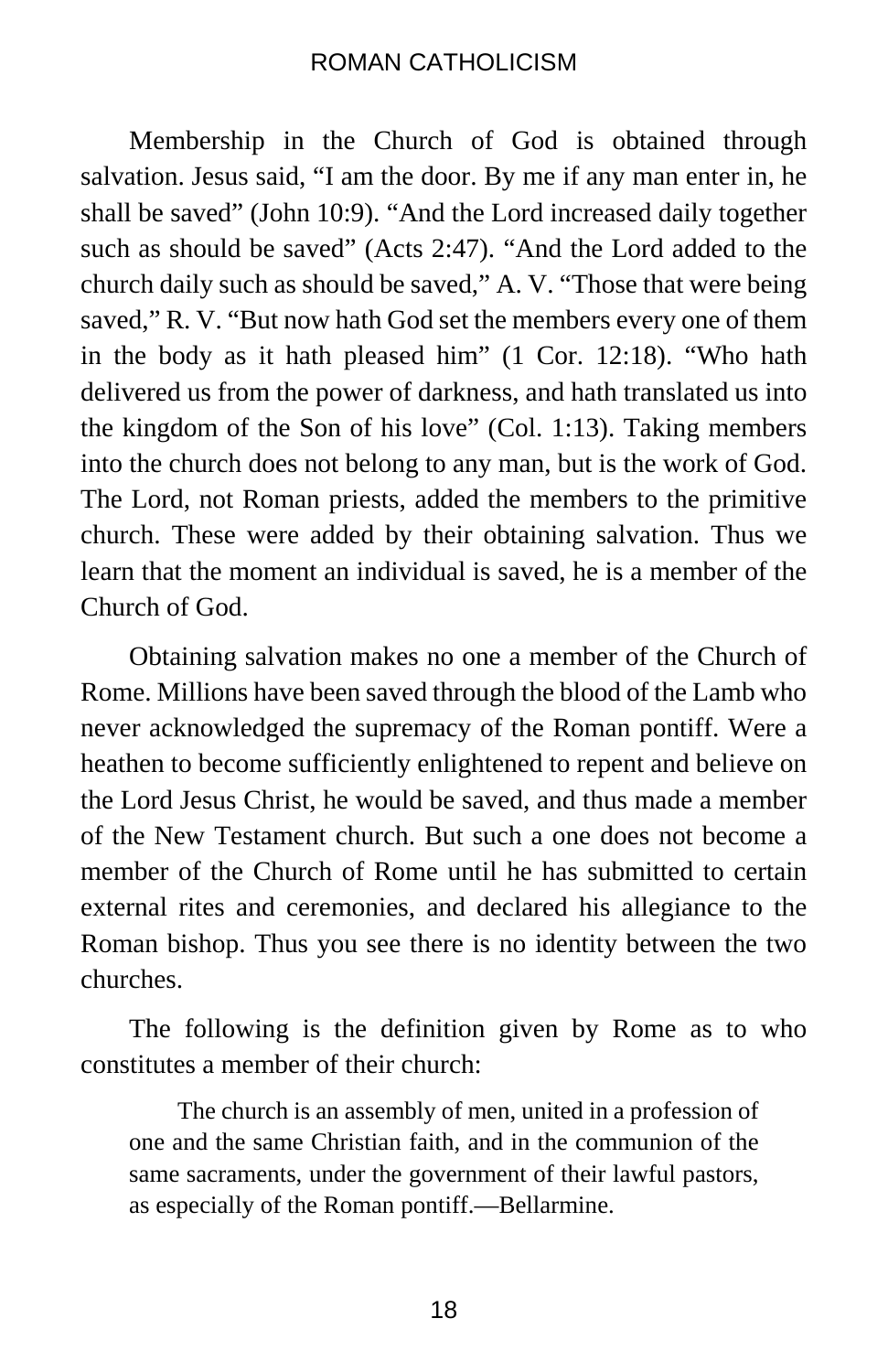Christian experience and a holy life count little in Rome. A mere profession of faith, observance of sacraments, and submission to the government of the Pope, are all the essentials of membership. How different from the primitive church!

Those who separate themselves from Christ, but not from the Pope of Rome, cease to be members of the true church, because Christ, not the Pope, is the head of the church. "If anyone abide not in me, he is cast forth as a branch" (John 15:6). "Every branch in me, that beareth not fruit, he will take away" (John 15:2). The Lord said to Moses, "He that hath sinned against me, him will I strike out of my book"; so the moment people sin against God, they cease to be members of his church. Not so with the Church of Rome. Their standard authorities acknowledge her to be filled with "manifest and great sinners, heretics and infidels." From the Pope down, none of them claim to live above sin. This is why they have instituted their very sacraments and the confessional, and why they teach a future purgatory. John says, "He that committeth sin is of the devil" (1 John 3:8). Since the Church of Rome is a church of sinners, and harbors within her fold "wicked men, heretics, and infidels," judged by the standard of eternal truth she cannot be the Lord's church. Her members, from the Pope down, they themselves acknowledge to be wicked men and sinners. The Church of Rome pronounces outside of the church of Christ all who are not subject to the See of Rome. It is a well-known fact that she never expels wicked or profane persons from her pale, provided they acknowledge the authority of the Pope and the clergy. And should the most pious person in the world deny clerical authority, in Rome's sense of it, he must be expelled from the Romish church. Many have separated themselves from the Pope who were, nevertheless, members of the true church.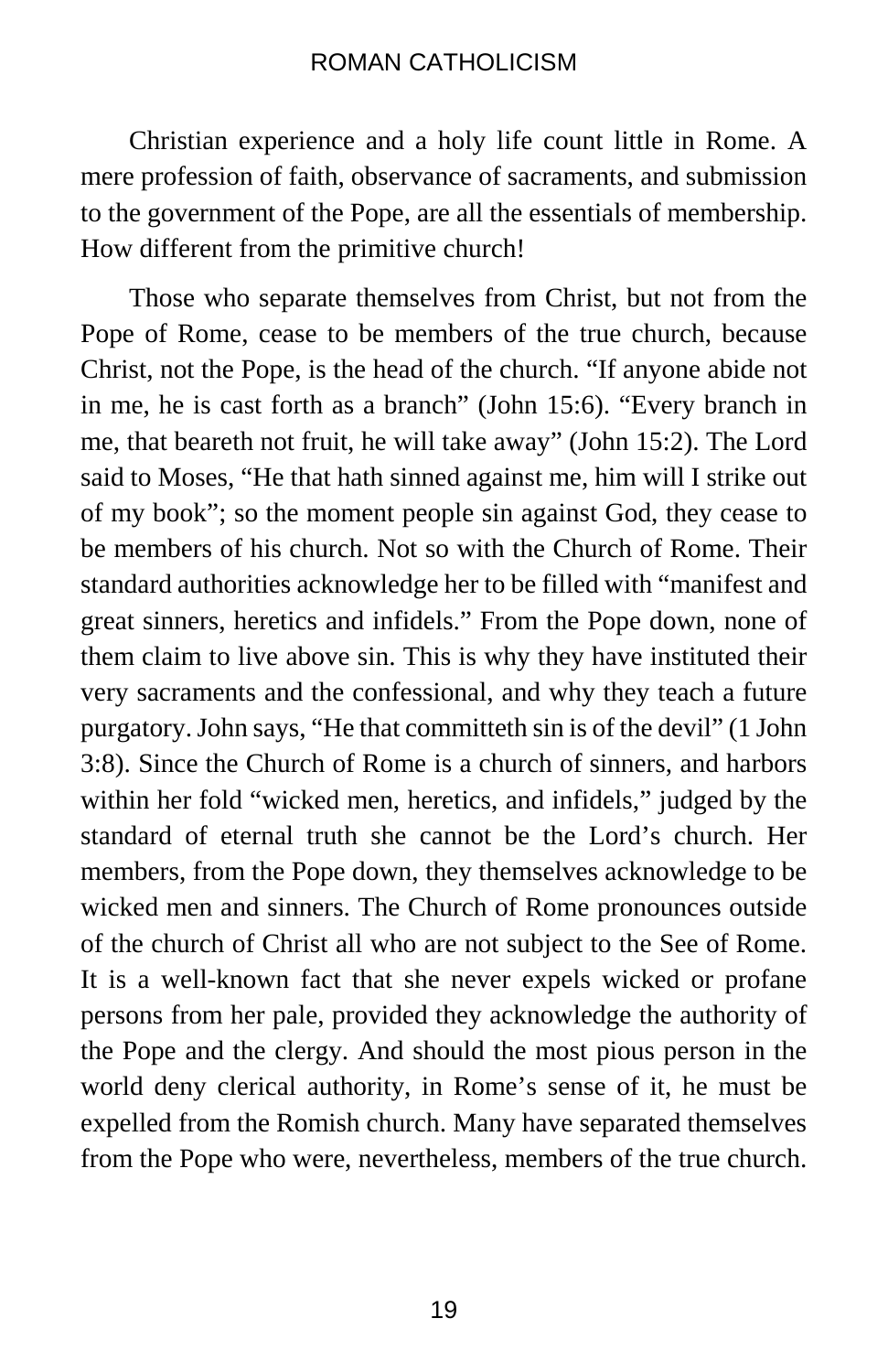# <span id="page-25-0"></span>**Humble Equality of the Primitive Ministry**

That the Church of Rome is not the true church is also shown by the inequality in rank of her priesthood, as compared with the humble equality of the primitive ministry. To the first ministers Christ said, "Be not ye called Rabbi. For one is your Master; and all you are brethren" (Matt. 23:8). "Neither be ye called masters; for one is your Master, Christ. He that is greatest among you shall be your servant. And whosoever shall exalt himself shall be humbled: and he that shall humble himself shall be exalted" (Matt. 23:10-12). "And there was also a strife amongst them, which of them should seem to be the greater. And he said to them: The kings of the Gentiles lord it over them; and they that have power over them are called beneficient. But you not so: but he that is the greater among you, let him become as the younger; and he that is the leader, as he that serveth. For which is greater, he that sitteth at table, or he that serveth? Is not he that sitteth at table? But I am in the midst of you, as he that serveth" (Luke 22:24-27).

Oh, what humbleness is here taught! "Ye are brethren." "No one among you is higher than another or can possibly have from me jurisdiction over the rest. Ye are, in this respect, perfectly equal." Christ showed his disciples how the Gentiles exalted some above others, but said that it should not be so among them.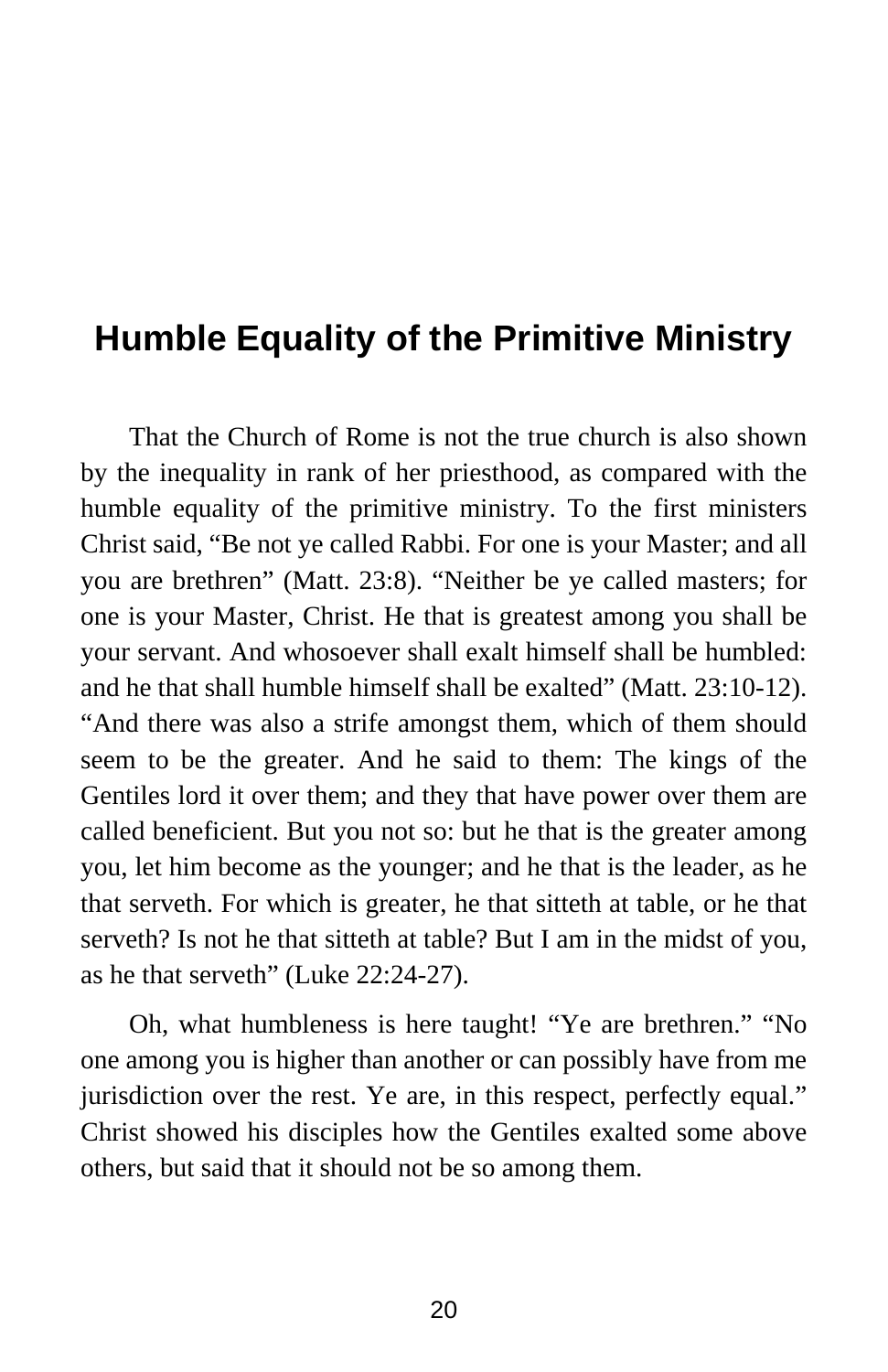"The ancients therefore that are among you, I beseech, who am myself also an ancient, and a witness of the sufferings of Christ: as also a partaker of that glory which is to be revealed in time to come: feed the flock of God . . . neither as lording it over the clergy, but being made a pattern of the flock from the heart" (1 Pet. 5:1-3); "The elders which are among you I exhort, who am also an elder, and a witness of the sufferings of Christ, and also a partaker of the glory that shall be revealed: feed the flock of God . . . neither as being lords over God's heritage, but being ensamples to the flock," A. V. The following are extracts from Adam Clark's comments on these verses:

In this place, the term "presbuteros," elders, or presbyters, is the name of an office. They were as pastors, or shepherds, of the flock of God, the Christian people among whom they lived. They were the same as bishops . . . and teachers. . . . That these were the same as bishops, the next verse proves. "Who also am an elder," "sum-presbuteros," a fellow elder, one on a level with yourselves.

"Neither as being lords over God's heritage." According to him [Peter] there are to be no lords over God's heritage; the bishops and presbyters, who are appointed by the head of the church [Christ], are to feed the flock; to guide and to defend it; not to fleece and waste it: and they are to look for their reward in another world, and the approbation of God in their consciences. And in humility, self-abasement, self-renunciation, and heavenly-mindedness, they are to be ensamples, "tupos," arrogates to itself the exclusive title of catholic, and do its

types—to the flock; molds of a heavenly form, into which the spirit and lives of the flock may be cast, that they may come out after a perfect pattern. We need not ask, Does the church that supreme pastors, who affect to be the successors of Peter, and the vicars of Jesus Christ, act in this way? They are in every sense the reverse of this. But we may ask, Do the other churches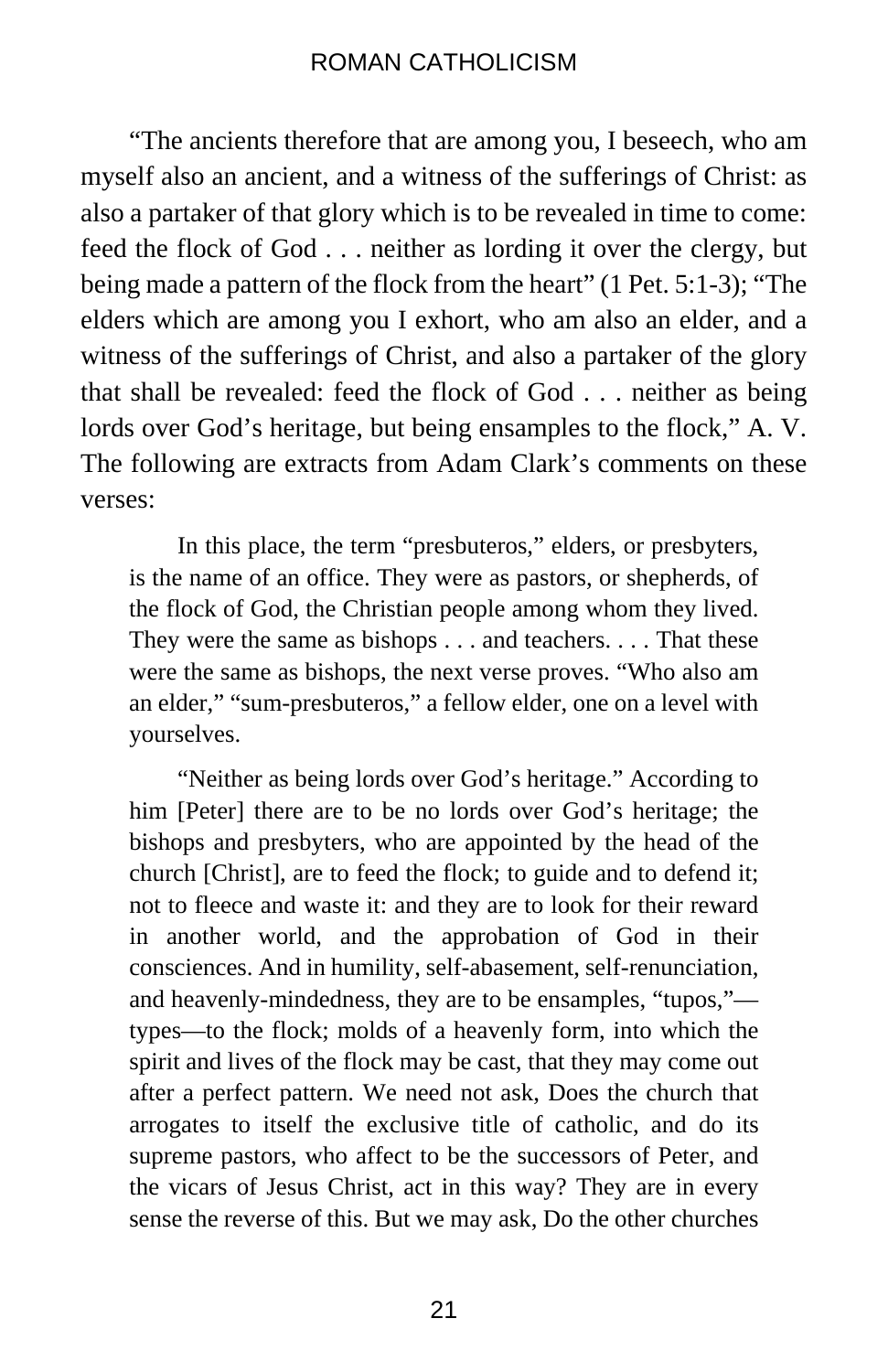[meaning the Protestant sects], which profess to be reformed from the abominations of the above, follow the advice of the apostle in their eye? Have they pastors according to God's own heart, who feed them with knowledge and understanding (Jer. 3:15)? Do they feed themselves and not the flock? Are they lords over the heritage of Christ, ruling with a high ecclesiasticosecular hand?

The above cuts a clear line of distinction between the modern lords of Babylon and the humble, equal ministry of the early church. The apostle Peter placed himself on a common level with the local presbyters, and also stated that he was a fellow presbyter. In the New Testament, "bishop" and "elder" are terms used interchangeably and applied to the same class of officers—the ministers.

"Bishop." In the primitive church, a spiritual overseer; an elder or presbyter; one who has the pastoral care of a church.— Webster.

The same persons are called elders and presbyters, and overseers and bishops.—Scott: Com.

Till the churches were multiplied [and apostatized], the bishops and presbyters were the same.—Id.

Both the Greek and Latin Fathers do, with one consent, declare that bishops were called presbyters and presbyters bishops in apostolic times, the name being then common. —Whitbey.

It appears that those who are called elders in this place [Tit. 1:5] are the same as those termed bishops in verse 7. We have many proofs that bishops and elders were of the same order in the apostolic church, though afterward they became distinct.— Adam Clark.

The rulers of the church were called their presbyters or bishops, which two titles are, in the New Testament, undoubtedly applied to the same order of men. . . . Let no one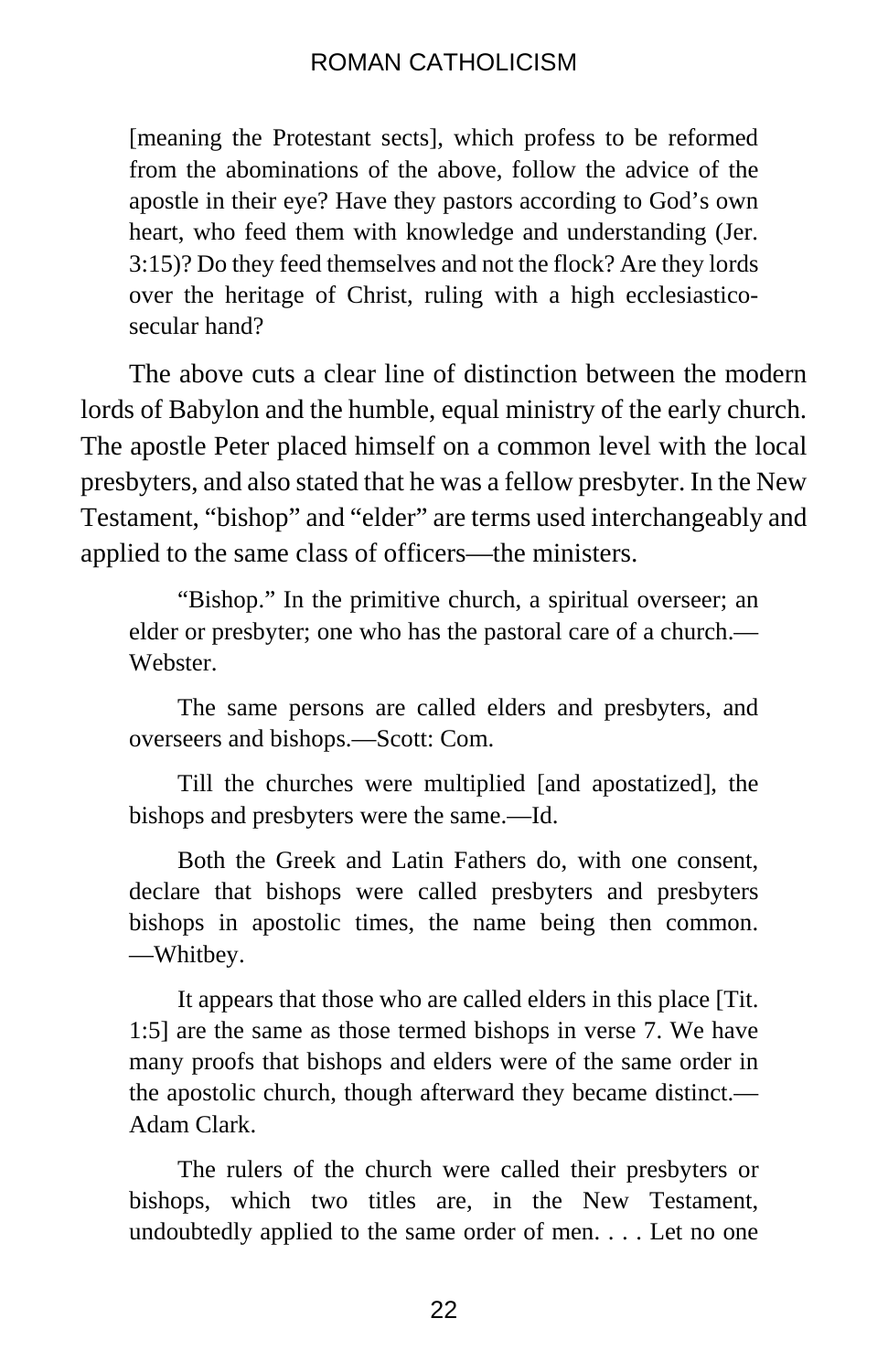confound the bishops of this primitive and golden period of the church with those of whom we read in the following ages. For, though they were both distinguished by the same name, yet they differed extremely, and that in many respects. — Mosheim, Vol. I, p. 99.

It is also true that in the earliest government of the first Christian society, that of Jerusalem, not the elders only, but the "whole church" were associated with the apostles; and it is even certain that the terms "bishop" and "elder" or "presbyter" were, in the first instances, and for a short period, sometimes used synonymously, and indiscriminately applied to the same order in the ministry.—Waddington: Church History, Part I, p. 41.

The earliest Christian communities appear to have been ruled and represented, in the absence of the apostle who was their first founder, by their elders, who are likewise called bishops, or overseers of the church.—Millman: History of Christianity, p. 194.

To aid them in their work, or to supply their places in their absence (Acts 14:23), the apostles ordained rulers in every church, who bore the common name of "elders" from their dignity, and of "bishops" from the nature of their office. That originally the elders were the same as the bishops, we gather with absolute certainty from the statements of the New Testament and of Clement of Rome, a disciple of the apostles. [See his first Epistle to the Corinthians, chaps. 42, 44.] The presbyters are expressly called bishops—compare [the Greek especially] Acts 20:17 with verse 28, and Tit. 1:5 with verse 7. 2. The office of presbyter is described as next to the highest after that of apostle (Acts 15:6, 22). Similarly, the elders are represented as those to whom alone the rule, the teaching, and the care of the church is entrusted (1 Tim. 5:17; 1 Pet. 5:1, etc.). . . . In [several] passages of the New Testament and of Clement we read of many bishops in one and the same church. In the face of such indubitable evidence, it is difficult to account for the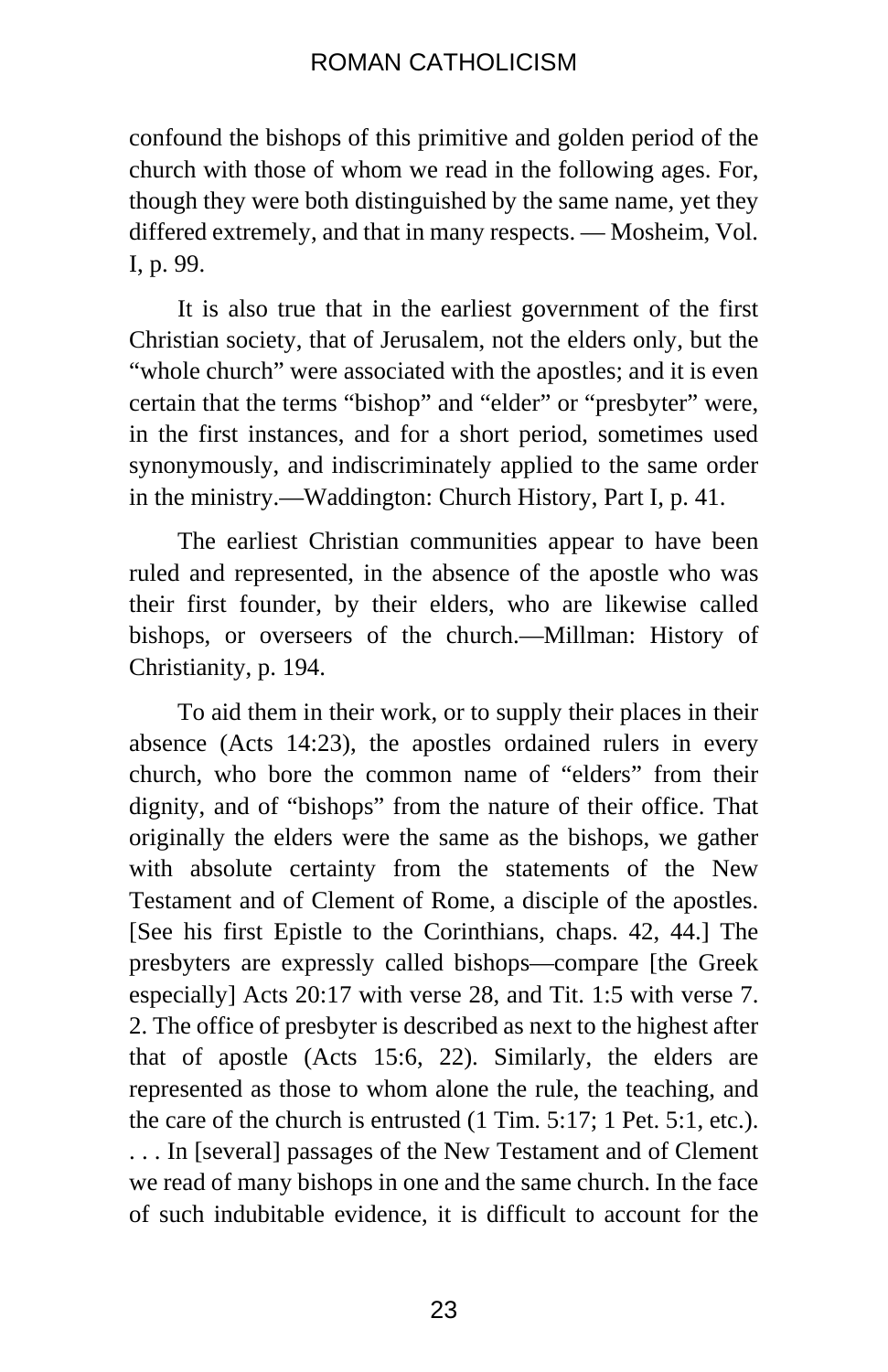pertinacity with which Romish and Anglican theologians insist that these two offices had from the first been different in name and functions. . . . Even Jerome, Augustine, Urban II (1091), and Petrus Lombardus admit that originally the two had been identical. It was reserved for the Council of Trent to convert this truth into a heresy.—Kurtz: Church History, pp. 67, 68.

The church was in the beginning a community of brethren, guided by a few of the brethren. All Christians were priests of the living God, with humble pastors as their guides.— D'Aubigne: History of the Reformation, Vol. I, pp. 35, 50.

To the above we heartily agree. Bishop and elder were the same till the "mystery of iniquity" began to work. The traveling preachers were bishops. "For it is written in the book of Psalms, Let their habitation become desolate, and let there be none to dwell therein. And his bishopric let another take" (Acts 1:20). A bishopric is the office of a bishop. Judas, then, was a bishop, but by transgression he fell. So Matthias was chosen to take his bishopric—his office of bishop. This proves beyond question that all the Twelve were properly called bishops. This included Peter and John, who also were called elders, or ancients (1 Pet. 5:1; 2 John 1; 3 John 1). So the terms "bishop" and "elder" were used interchangeably, and applied to all the traveling ministers. All the local preachers were bishops. "Paul and Timothy, the servants of Jesus Christ; to all the saints in Christ Jesus, who are at Philippi, with the bishops and deacons" (Phil. 1:1). Thus when Paul wrote to the church at Philippi, he addressed all the saints, "with the bishops and deacons." He did not say with bishops, elders, and deacons; but recognized only two classes of officers—bishops and deacons.

A plurality of priests (elders, A. V., Acts 14: 23) were ordained in "every church" (Acts 14:22). Paul terms these elders, "bishops"; "bishop" and "elder," then, are the same in Scripture. There were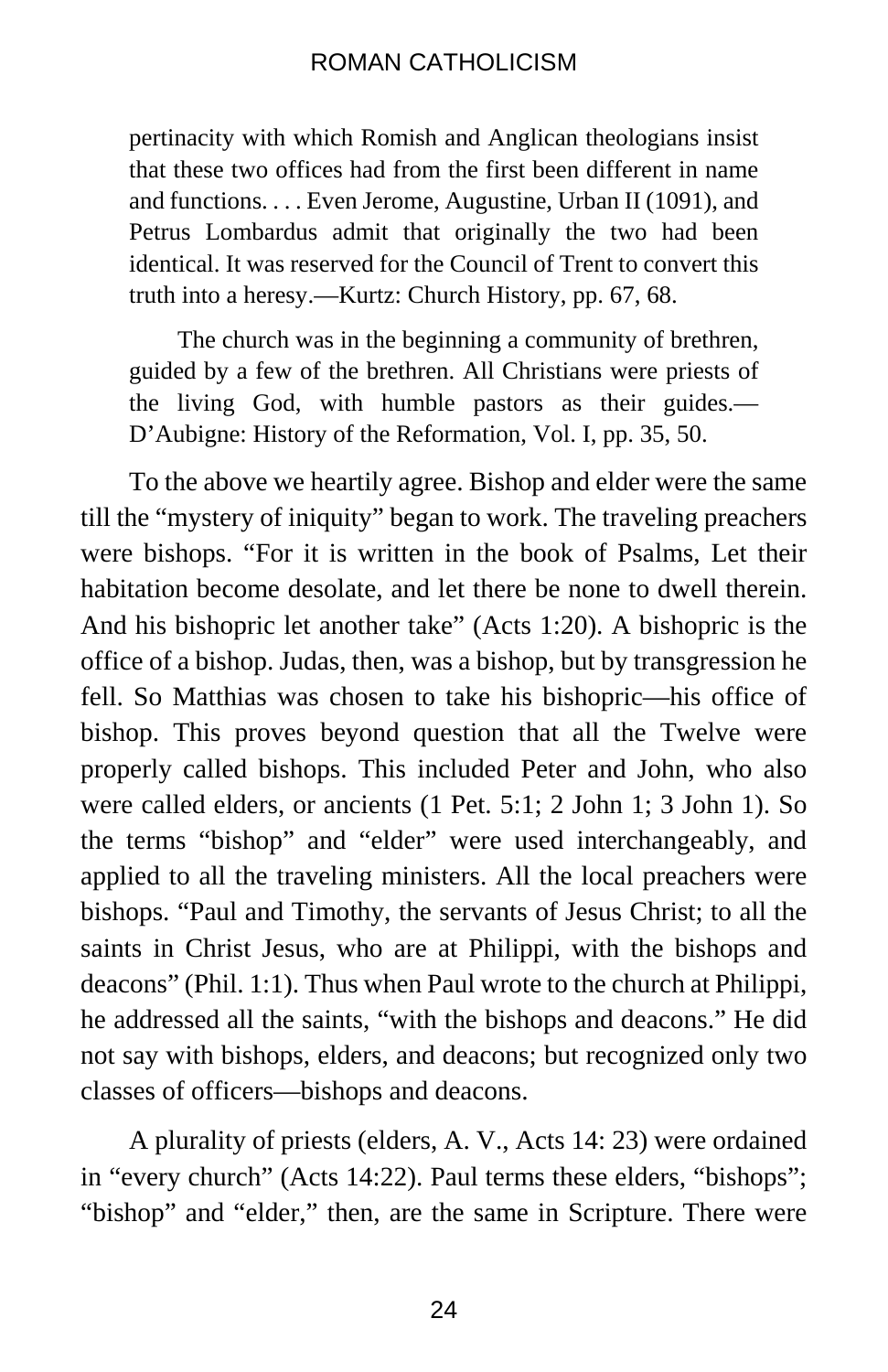but two classes of officers in the church at Philippi: bishops, the ministers of the word of truth and overseers of the flock; and deacons, the ministers of the temporal affairs of the church. To have anything more than this is apostasy.

On Phil. 1:1 Adam Clark remarks:

"Bishops and deacons"; the overseers of the Church of God, and those who ministered to the poor, and preached occasionally. There has been a great deal of paper wasted in the inquiry, "Who is meant by 'bishops' here, as no place could have more than one bishop?" . . . This is the extravagance of trifling. I believe no such officer is meant as we now term bishop.

This is clear. Adam Clark readily admits that New Testament bishops were only overseers—common preachers. He further states that it is a waste of paper and "the extravagance of trifling" to try to prove that there can be only one bishop in an assembly. He understood that the modern office of bishop was unknown in the apostolic church. These are his words: "I believe no such officer is meant as we now term bishop."

The very language of Tit. 1:4-7 proves that priests (elders, A. V.) and bishops were the same. "To Titus, my beloved son, according to the common faith, grace and peace from God the Father and from Christ Jesus our Savior. For this cause I left thee in Crete, that thou shouldest set in order the things that are wanting, and ordain priests ["elders," A. V.] in every city, as I also appointed thee: if any be without crime, the husband of one wife, having faithful children, not accused of riot, or unruly. For a bishop must be without crime, as the steward of God: not proud, not subject to anger, not given to wine, no striker, not given to filthy lucre." Language could not be plainer. Paul left Titus in Crete to ordain priests (elders) in every city. He says, "If any be without crime," "for a bishop must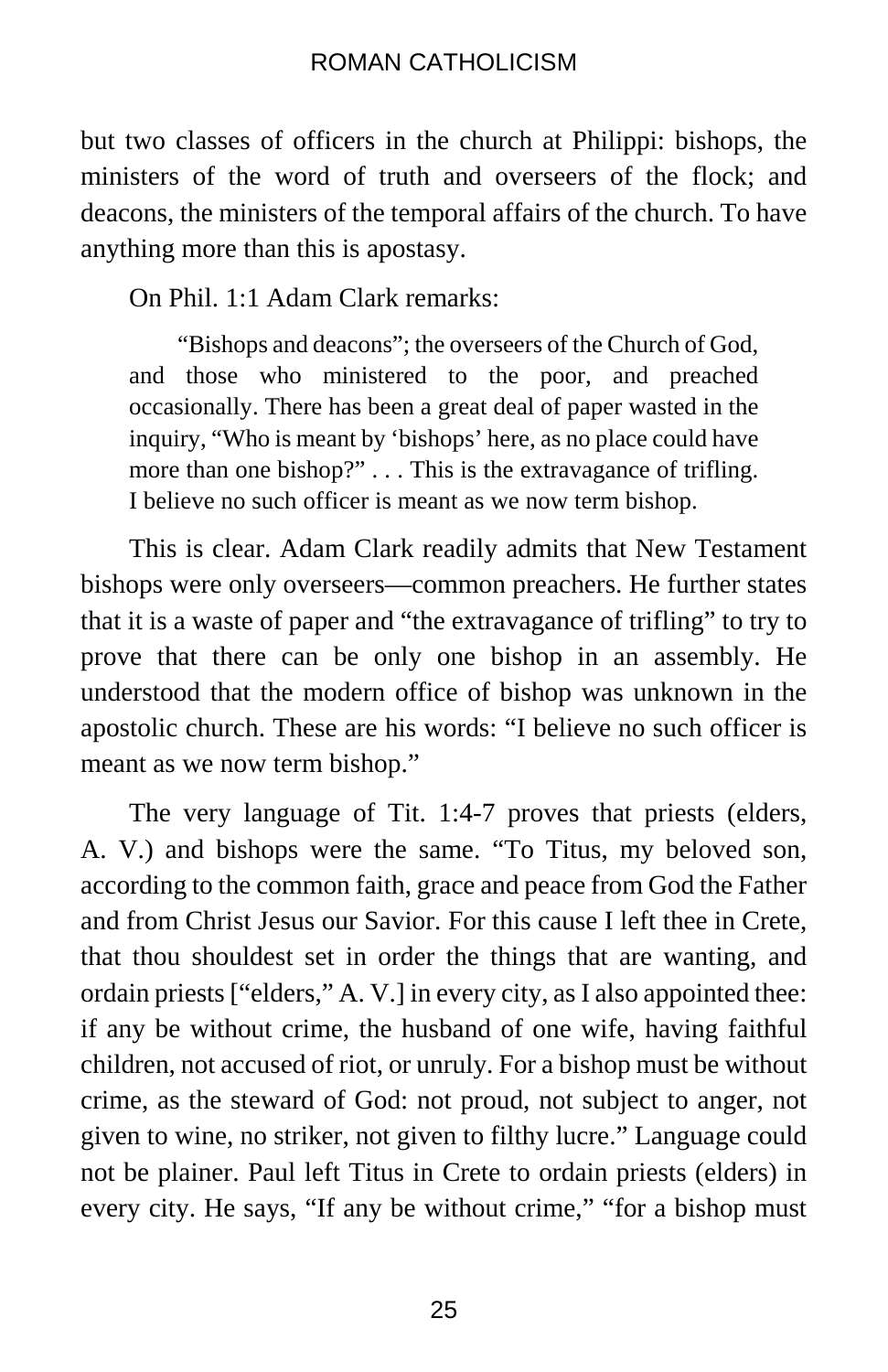be without crime." When Paul sent to Ephesus, he did not call the bishop and his presbytery, but simply called "the ancients ["elders," A. V.] of the church" (Acts 20:17). Then in speaking to these men, he says: "Take heed to yourselves, and to the whole flock, wherein the Holy Ghost hath placed you bishops, to rule the church of God, which he hath purchased with his own blood" (Acts 20:28). In this verse those who were called "ancients," or "elders," in verse 17 are termed "bishops." Paul puts all the ministers of the church at Ephesus on a common level—bishops; and this text further proves that there were a number of bishops in the Ephesian church. When the apostles set churches in order, they did not ordain one bishop and his presbytery, but simply "ordained priests ["elders," A. V.] in every church" (Acts 14:22). Paul did not instruct Titus to ordain one bishop and a presbytery of elders for his sanhedrin in every city in Crete, but left him to simply "ordain priests ["elders," A. V.] in every city." At Philippi there was no such thing as a single bishop, a lower class called elders, and a still lower class called deacons; but there were only two classes of officers—bishops and deacons (Phil. 1:1). Did the church at Antioch send Paul and Barnabas to Jerusalem to consult the bishop, the apostles, and the elders about circumcision? No; they simply sent them "to Jerusalem unto the apostles and priests ["elders," A. V.] about this question" (Acts 15:2). Nothing is said of the bishop. When they reached Jerusalem, "they were received by the church, and by the apostles and ancients" (v. 4). The bishop was left out. Why? They did not have such a high officer over them. That church was pure from the mystery of iniquity. "But," says one, "James was a bishop." James was an apostle (Gal. 1:19); hence he was no more a bishop than was Peter or any other of the apostles. Who came together to consider the matter? The bishop (James), the apostles, and the elders? No; it does not read that way. "And the apostles and ancients ["elders," A. V.]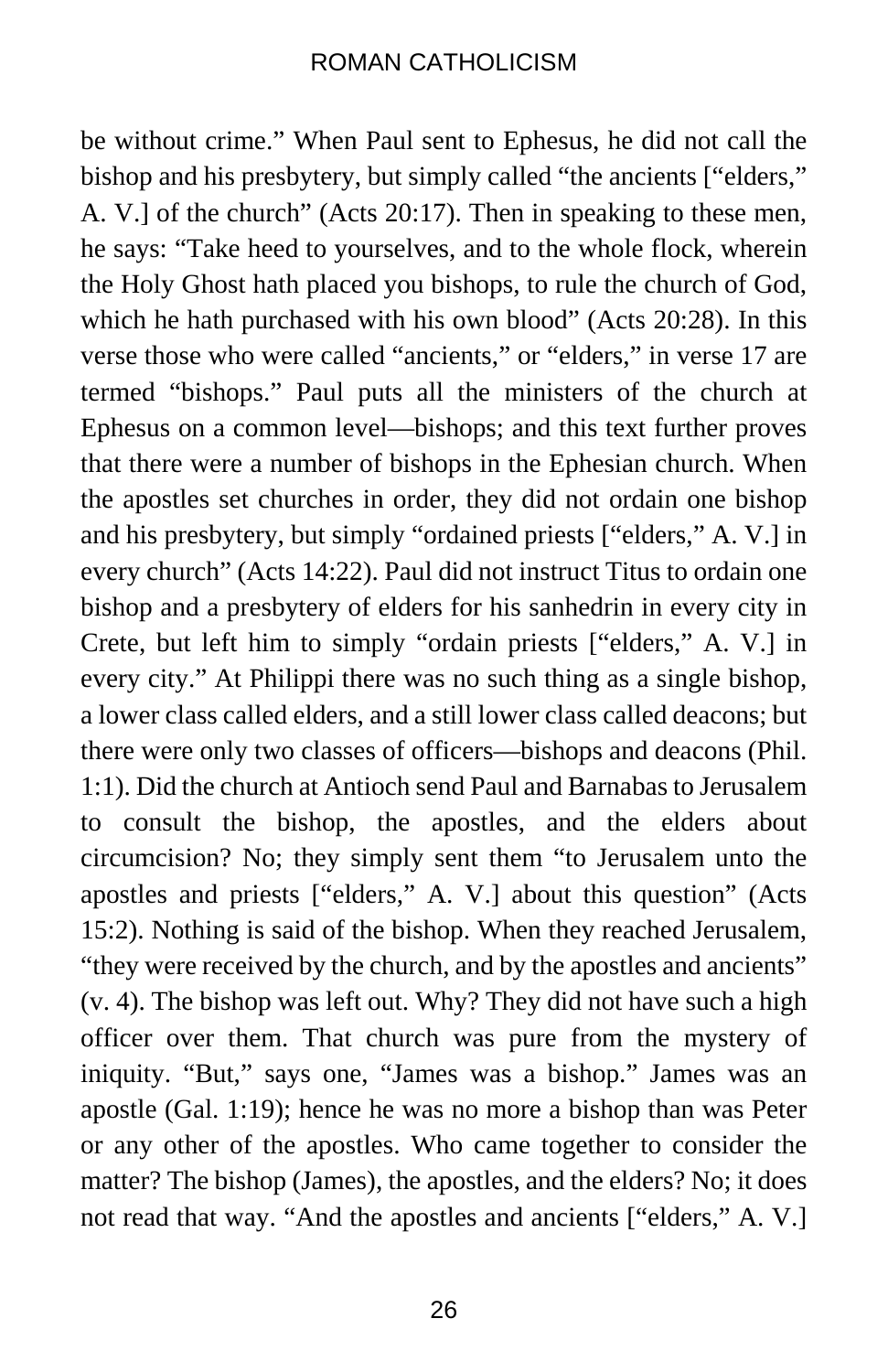assembled to consider of this matter" (Acts 15:6). No mention is made of a bishop presiding in this apostolic assembly. Only apostles and ancients (elders) are mentioned. As before proved, all the apostles were bishops, and all the ancients, or elders, were bishops. The apostles were the traveling elders, or bishops, while the others were the local elders, or bishops. Peter and James spoke in this assembly, as they were looked upon by the church as "pillars" (Gal. 2:9). But James was only an apostle, or elder, in the church at Jerusalem. He probably was a senior elder, as is inferred from Acts 21:18.

"But," says one, "was not the angel of the church at Ephesus a bishop over the rest?" (Rev. 2:1). No; for when Paul called the ministers together, as recorded in Acts 20, he addressed them as bishops. They were all bishops—overseers. No doubt there was, however, one among them who especially ministered the word and took the special care of the church upon himself; but there was not a bishop who had authority over the rest, for they were all on the same level. This humble equality of the early ministry lasted but a very short time.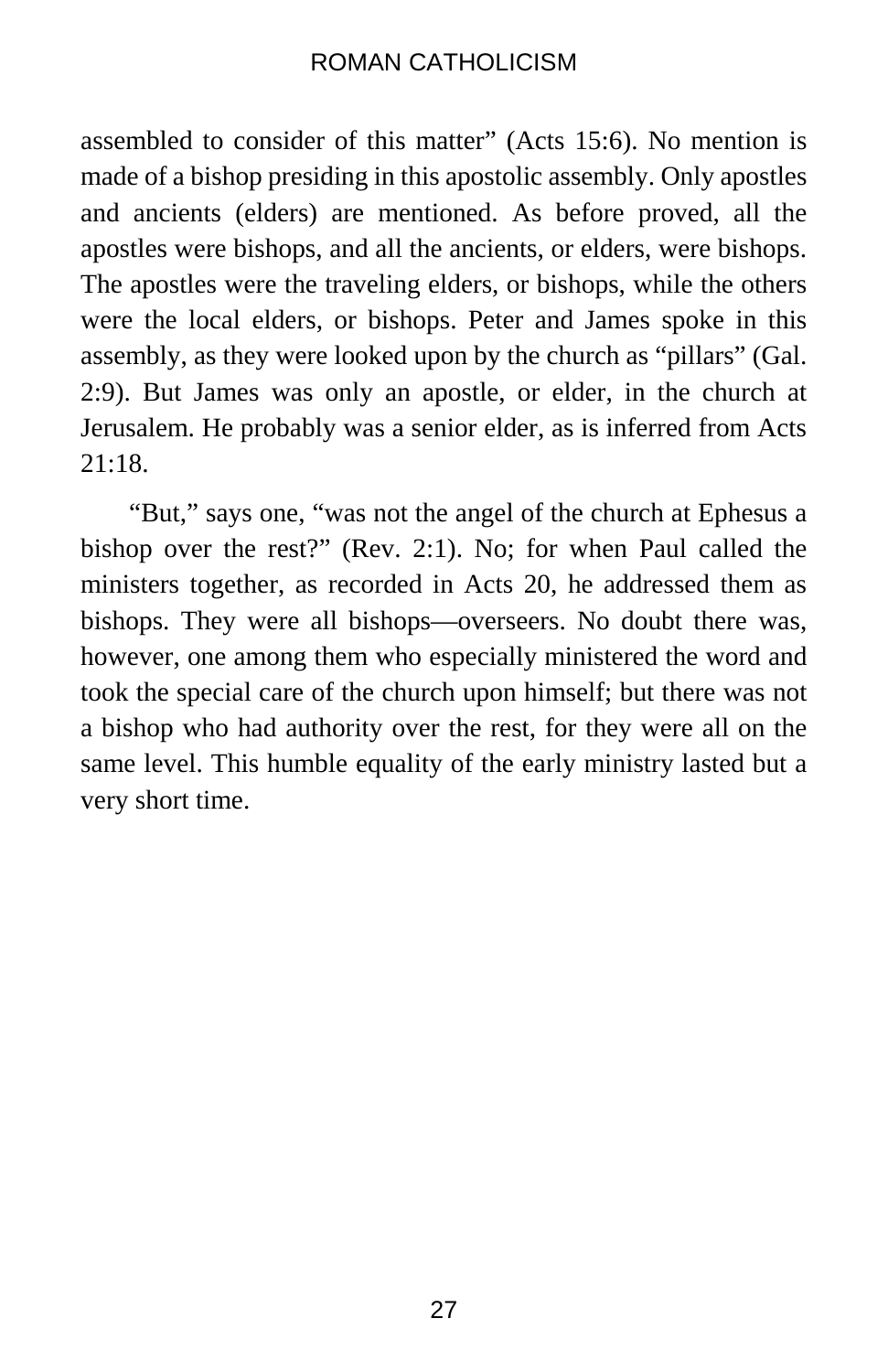# <span id="page-33-0"></span>**How The Papacy Rose**

We have already seen the humble equality of the apostolic ministry. As the saints began to fall away and drift from the primitive faith, they lost sight of this humble equality and began to exalt men, as seen in Second Thessalonians. Paul said that the mystery of iniquity was already working. The spirit of it was then manifest in some persons. In the Third Epistle of John it is evident that three elders of the church are spoken of; namely, Gaius, Demetrius, and Diotrephes. The first two John commended. They were straight, humble men. But Diotrephes loved to have the preeminence among them. He no doubt wanted to be a bishop, to be higher than the common presbytery. He did not want to receive the apostle John (v. 9), for he knew that John was against any such exaltation. But John comforted Gaius by saying, "If I come, I will advertise his works" (v. 10). Here is the first mention in Scripture of one man seeking preeminence above the other elders in the local assembly—seeking a position over the others. This was A. D. 90. Just as soon, however, as we pass beyond the sacred writings, in the second century, we find a man exalted to a higher office—a bishop over the common presbyters or elders. This was apostasy already at work.

I will here quote from the Church Fathers to show that in their early day one man had been already exalted above the rest. Instead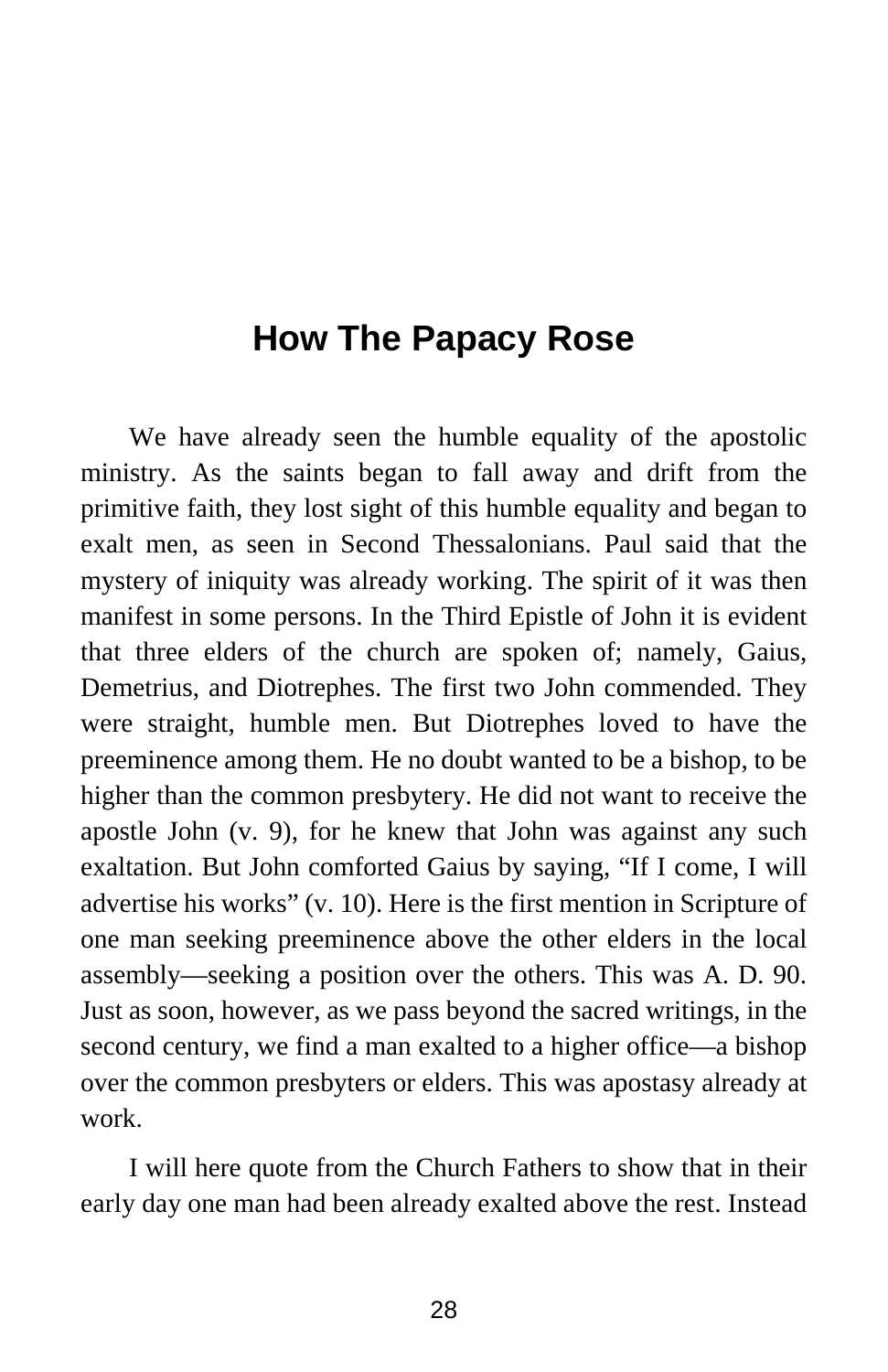of elders and deacons, as the New Testament reads, it was one bishop, elders, and deacons—three classes of officers instead of two—one over the others.

Wherefore it is fitting that ye should run together in accordance with the will of your bishop, which thing also ye do. For your justly renowned presbytery, worthy of God, is fitted as exactly to the bishop as the strings are to the harp.—Ignatius to the Ephesians, Chap. IV.

Since, then, I have had the privilege of seeing you, through Damas your most worthy bishop, and through your worthy presbyters Bassus and Apollonius, and through my fellow servant the deacon Sotio.—Ignatius to the Magnesians, Chap. IL

There is but one altar for the whole church, and one bishop, with the presbytery and deacons.—Ignatius to the Philadelphians, Chap. IV. Give heed to the bishop, and to the presbytery and deacons.—Chap. VII.

The bishop, and the presbyters, and the deacons.—Ignatius to Polycarp, Chap. VI.

These quotations from Ignatius, who wrote in the first part of the second century, show that at that early date the humble equality of the apostolic order was already changed and a third office created by exalting in each local congregation one man as bishop over the common elders, or presbyters. How different are the above quotations from the sacred Scriptures! At Philippi, Paul addressed the bishops and deacons, but Ignatius taught that at the time of his writing there was "*one bishop*, with the presbyters and deacons." When Paul sent to Ephesus and called together the local ministry, he called the "ancients [elders] of the church"; but when Ignatius wrote, he would have had to call the bishop and the elders. When Paul left Titus in Crete, he was to ordain priests (elders) in every city; but when Ignatius wrote, he would have had to ordain "a bishop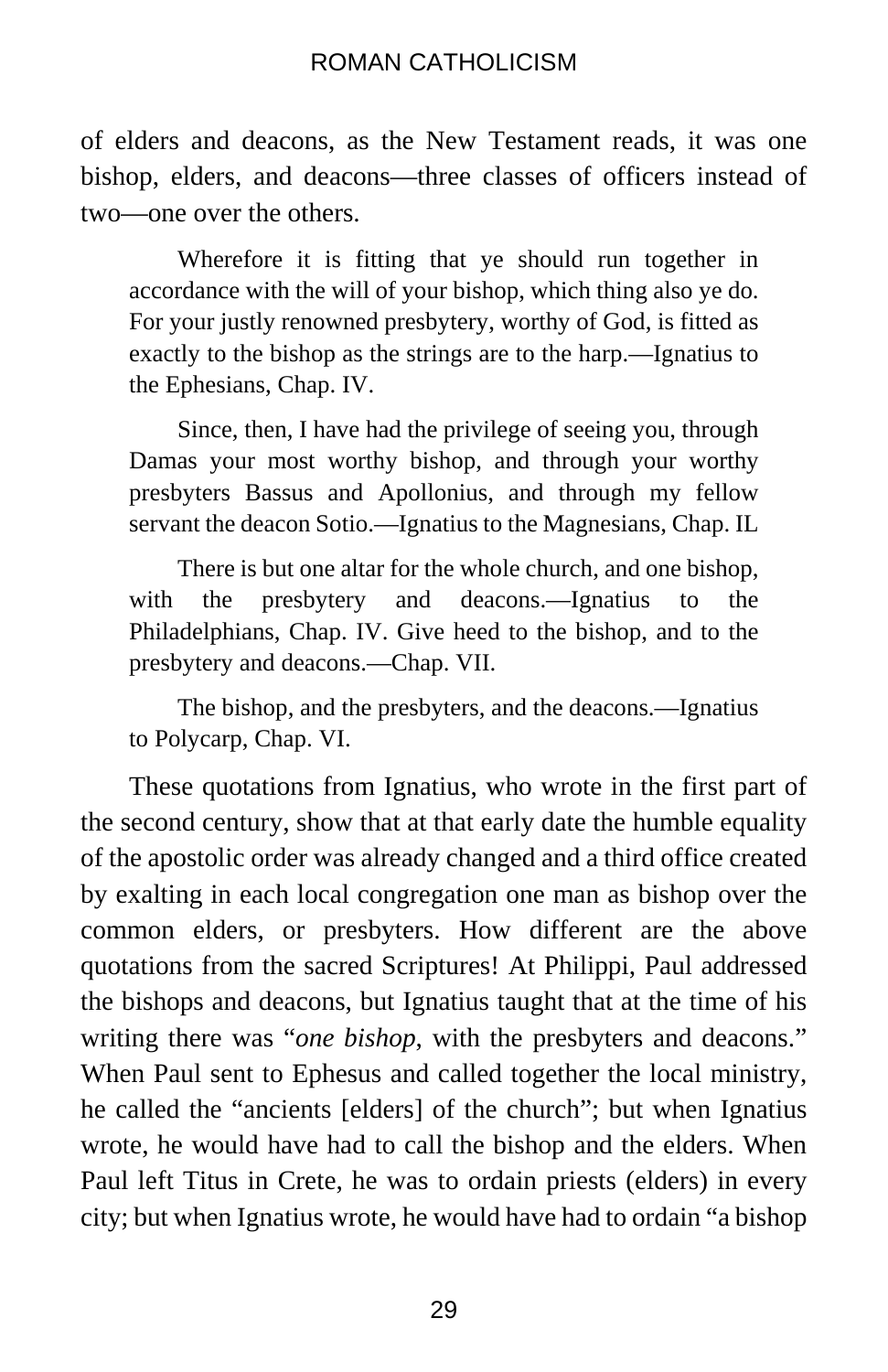and elders." Ah, beloved reader, this is the working of the "mystery of iniquity." It was the first big step toward the man of sin. As soon as this third office was created, and in each assembly one bishop was set up over the elders and the deacons, the next step was to confer great honors upon him and to exalt him high above all others. Ignatius, in the latter part of his ministry, was drunk on this spirit.

I will again quote:

As therefore the Lord does nothing without the Father . . . so do ye, neither presbyter, nor deacon, nor layman, do anything without the bishop.—Ignatius to the Magnesians, Chap. VII.

In like manner, let all reverence the deacons as an appointment of Jesus Christ, and the bishop as Jesus Christ, who is the Son of the Father, and the presbyters as the sanhedrin of God, and assembly of the apostles. Apart from these there is no church.—Ignatius to the Trallians, Chap. III.

And do ye also reverence your bishop as Christ himself. . . For what is the bishop but one who beyond all others possesses all power and authority, so far as it is possible for man to possess it, who according to his ability has been made an imitator of the Christ of God? And what is the presbytery but a sacred assembly, the counselors and assessors of the bishop?—Chap. VII.

"Reverence your bishop as Jesus Christ" and "do nothing without the bishop"—that is getting him pretty high. But such was the spirit then at work. In the early church, the presbytery was an assembly of ministers. If a number of local preachers assembled, they constituted a presbytery; and a gathering of both traveling and local elders, as at Jerusalem (Acts 15), was properly termed a presbytery; but when Ignatius wrote, the presbyters were common elders who served as counselors and assessors of the bishop. Oh, how changed! Humble equality was lost sight of.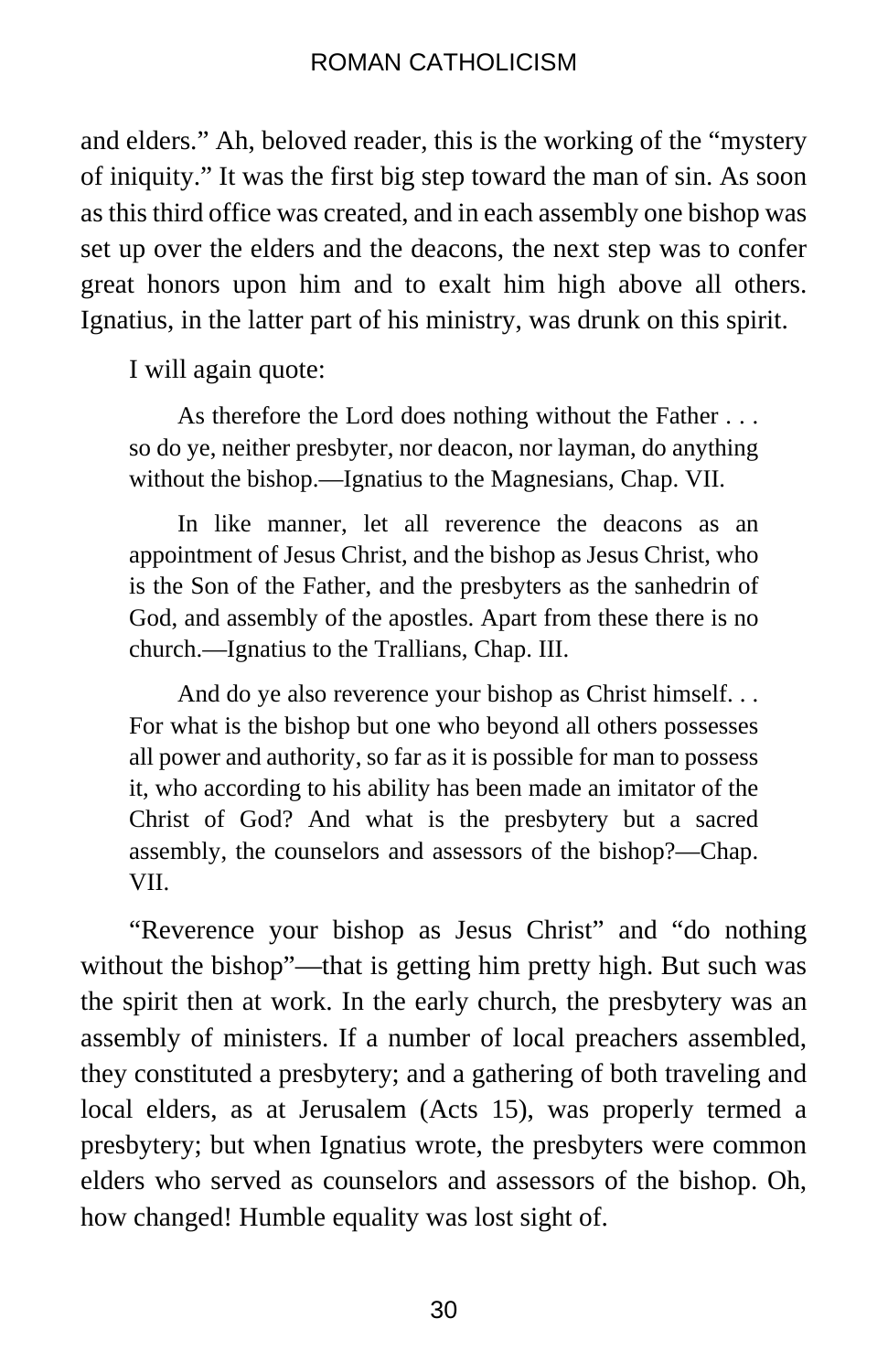Let governors be obedient to Caesar; soldiers, to those that command them; deacons, to the presbyters, as to high priests; the presbyters, and deacons, and the rest of the clergy, together with all the people, and the soldiers, and the governors, and Caesar [himself], to the bishop.—Ignatius to the Philadelphians, Chap. IV.

If this was not making great strides toward popery, I cannot understand language. The bishop was exalted above all "the clergy," even above Caesar himself, and this in the second century. Such was the teaching of Ignatius. Surely the great apostasy came early. Of course the bishop had not, in reality, yet reached such a high place, but the people were working hard to get him there, and Ignatius' writings show that he believed such was the bishop's place.

#### Again we quote:

See that ye all follow the bishop, even as Jesus Christ does the Father, and the presbytery as ye would the apostles; and reverence the deacons, as being the institution of God. Let no man do anything connected with the church without the bishop. Let that be deemed a proper Eucharist, which is [administered] either by the bishop, or by one to whom he has entrusted it. Wherever the bishop shall appear, there let the multitude [of the people] also be; even as, wherever Jesus Christ is, there is the Catholic church. It is not lawful without the bishop either to baptize or to celebrate a love-feast; but whatever he shall approve of, that is also pleasing to God.—Ignatius to the Smyrnaens, Chap, VIII. He who honors the bishop has been honored by God; he who does anything without the knowledge of the bishop, does [in reality] serve the devil. . . . Nor is there anyone in the church greater than the bishop. . . . He who honors the bishop shall be honored by God. . . . Let the laity be subject to the deacons; the deacons to the presbyters; the presbyters to the bishops.—Chap. IX.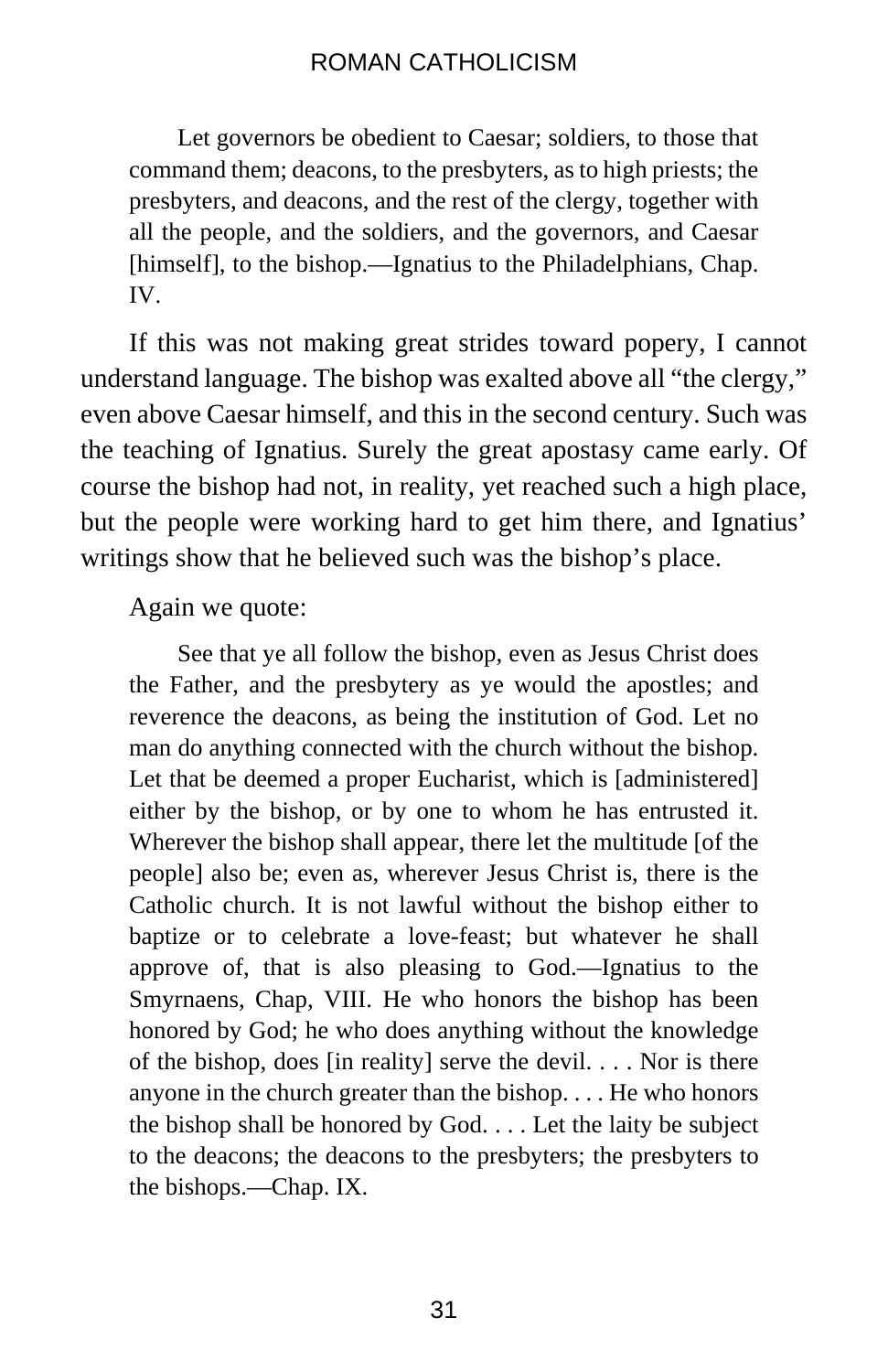If he reckon himself greater than the bishop, he is ruined. But it becomes both men and women who marry, to form their union with the approval of the bishop.—Ignatius to Polycarp, Chap. V.

Thus we have given a few quotations from the early writings to show how soon the humble equality of the apostolic ministry was overthrown and man exalted. This kept working more and more. The bishop was lifted up higher and higher, until about the third century; then a higher office was created. After that date we have a class of officers called archbishops—bishops over other bishops. Sometimes one bishop would rule over the bishops of a score of churches. This was forming the man of sin. In the Church of God there is but one chief shepherd, one chief bishop—Christ—but at that date there was an exalting of man to this lofty position. This kept on working and fomenting, man being exalted higher and higher until finally the pope was elected head of the church—so-called. Instead of Christ working all in all, in all the members, man-power ruled the church.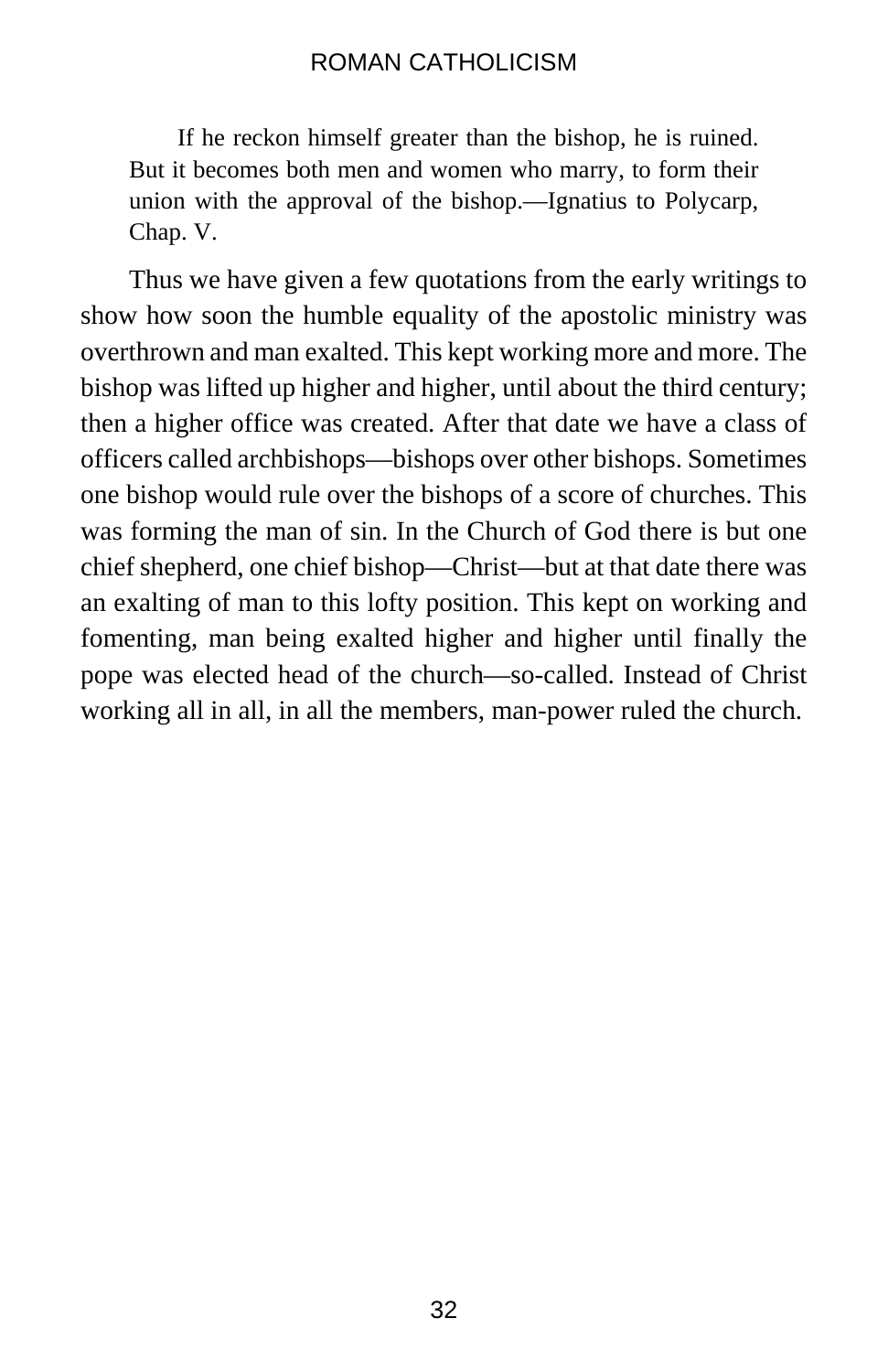## **Supremacy of the Pope**

The following quotations from standard Catholic authors set forth their belief in the supremacy of the pope:

St. Thomas affirms that the pope, by divine right, hath spiritual and temporal power, as supreme king of the world; so that he can impose taxes on all Christians, and destroy towns and cities for the preservation of Christianity.—Acquinas: Rule of Princes, as quoted by Bellarmine in De Pontiff, V. 5.

The pope is of such dignity and highness, that he is not simply man, but, as it were, God and the vicar of God. Hence the pope is of such supreme and solemn dignity that, properly speaking, he is not merely constituted in dignity, but is rather placed on the very summit of dignities. Hence also the pope is father of fathers; and he alone can use this name, because he only can be called father of fathers, since he possesses the primacy over all, and is truly greater than all, and the greatest of all. He is called most holy, because he is presumed to be such. On account of the excellency of his supreme dignity, he is called bishop of bishops, ordinary of ordinaries, universal bishop of the church, or diocesan of the whole world, divine monarch, supreme emperor, and king of kings. Hence the pope is crowned with a triple crown, as king of heaven, of earth, and of (infernorum) hell. Nay, the pope's excellence and power is not only above heavenly, terrestrial, and infernal things, but he is also above angels, and is their superior; so that if it were possible that angels could err from the faith, or entertain sentiments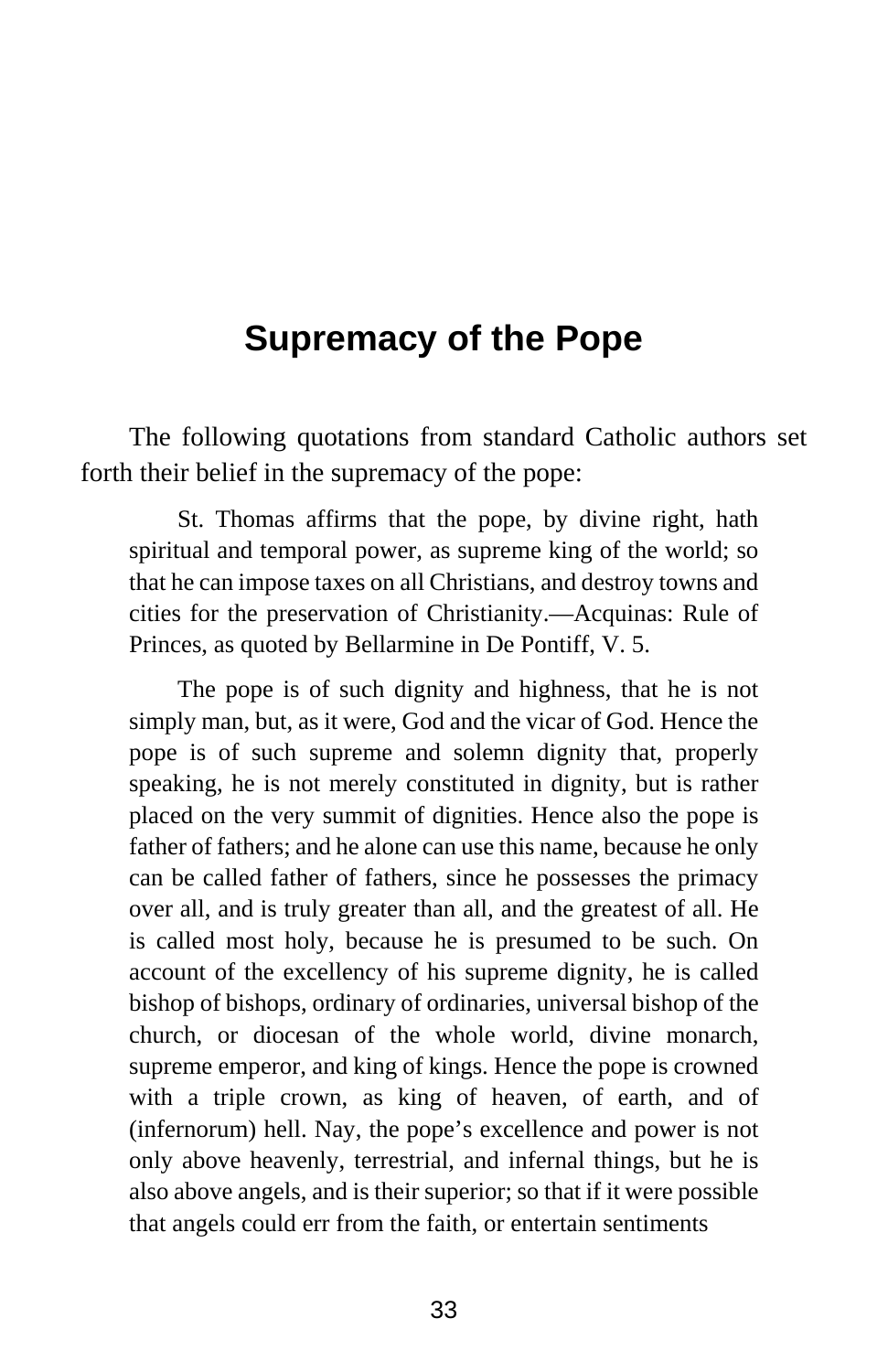contrary thereto, they could be judged and excommunicated by the pope. He is of such great dignity and power, that he occupies one and the same tribunal with Christ; so that whatsoever the pope does, seems to proceed from the mouth of God, as is proved from many doctors. The pope is, as it were, God on earth, the only prince of the faithful of Christ, the greatest king of all kings, possessing the plenitude of power, to whom the government of the earthly and heavenly kingdom is entrusted. Hence the common doctrine teaches, that the pope hath the power of the two swords, namely, the spiritual and temporal, which jurisdiction and power Christ himself committed to Peter and his successors, Matthew 16: "To thee will I give the keys to the kingdom of heaven," etc.—where doctors note that he did not say key, but keys, and by this comprehending the temporal and spiritual power: which opinion is abundantly confirmed by the authority of the holy fathers, the decision of the canon and civil law, and by the apostolic constitutions; so that those who hold to the contrary, seem to adhere to the opinion of the heretics, reprobating by Boniface VIII. . . . If a king becomes heretic, he can be removed from his kingdom by the pope, to whom the right of appointing a successor belongs. . . . Hence it is not wonderful, if to the Roman pontiff . . . to whom supreme authority and power are given, not only by the spiritual, but also by the material unsheathed sword for just cause, of transferring empires, breaking scepters, and taking away crowns. Which plenitude of power, not only once, but often, the popes used, whenever it was necessary, by binding, most courageously, the sword on their thigh, as is sufficiently manifest not only from the most ample testimonies of theologians, the asserters of pontifical and regal right, but also of innumerable historians of undoubted credibility, as well profane as sacred, as well Greek as Latin.—Ferraris Ecclesiastical Dictionary, art. 2. (Used as a standard for Roman Catholic divinity.)

"All power in heaven and earth" was given to the pope . . . for the pope is greater than man, as saith Hostensius, but less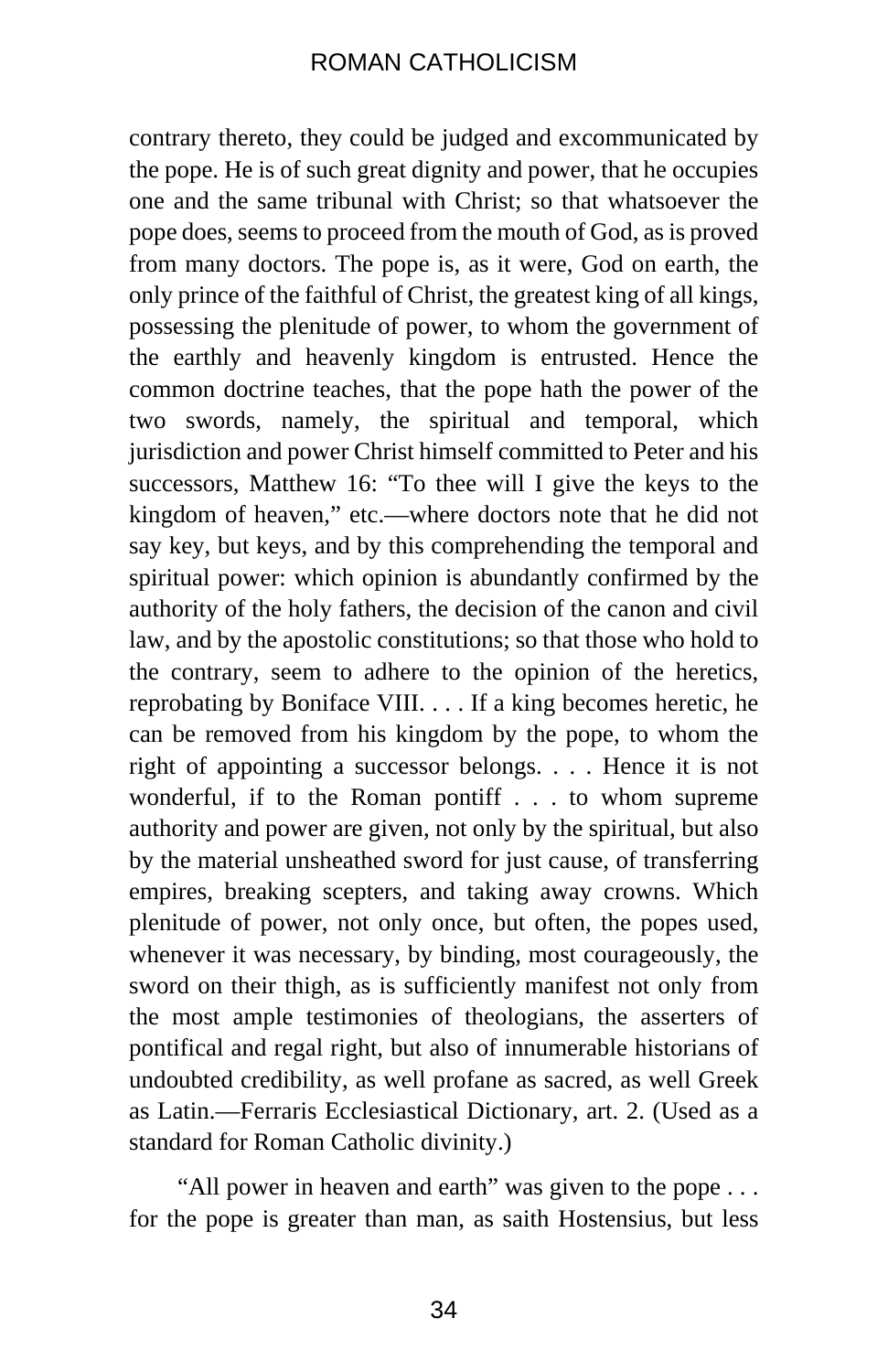than an angel, because he is mortal; but greater in authority and power. For an angel cannot consecrate the body and blood of Christ, nor absolve or bind, the jurisdiction of which exists in a plenary manner in the pope; nor can an angel ordain, grant indulgences, or any such thing. He is crowned with glory and honor; the glory of commendation, because he is not only called blessed, but most blessed, as saith the canon law. Who can doubt that he is holy, whom the summit of such great dignity hath exalted! He is crowned with the honor of veneration, that the faithful may kiss his feet; for greater honor cannot exist than that mentioned by the Psalmist: "Adore his footstool." Psa. 98 [99:5, A. V.]. He is crowned with the greatness of authority, because he judges all persons, and is judged of none, unless he is found an apostate from the faith. Hence also he is crowned with a triple crown. And is constituted over all the works of his hands, to regulate concerning all inferiors; he opens heaven, sends the guilty to hell, confirms empire, orders the clerical orders.— Antinonus, Archbishop of Florence, part 2, tit. 22, c. i. sec. 1.

The pope is the head of all heads, and the prince, moderator, and pastor of the whole church of Christ which is under heaven.—Benedict XIV: De Synodo, Lib. ii, cap, 1.

The Roman pontiff is called by this name, not only because he has the supreme honor and dignity in the church, but especially, because he hath the supreme and universal authority, power, and jurisdiction over all bishops and the universal church.—Peter Dens: Eccles. 90 tom. ii, p. 430.

All the faithful, also bishops and patriarchs, are bound to obey the Roman pontiff. . . . The pope has not also only a directive, but also a coactive power over all the faithful.—Dens: Id. 94, p. 439.

The pope of Rome hath the supremacy over all the earth; that he is the successor of St. Peter, the prince of the apostles, and the head of the church, the father and teacher of all Christians; and that Jesus Christ hath given him, in the person of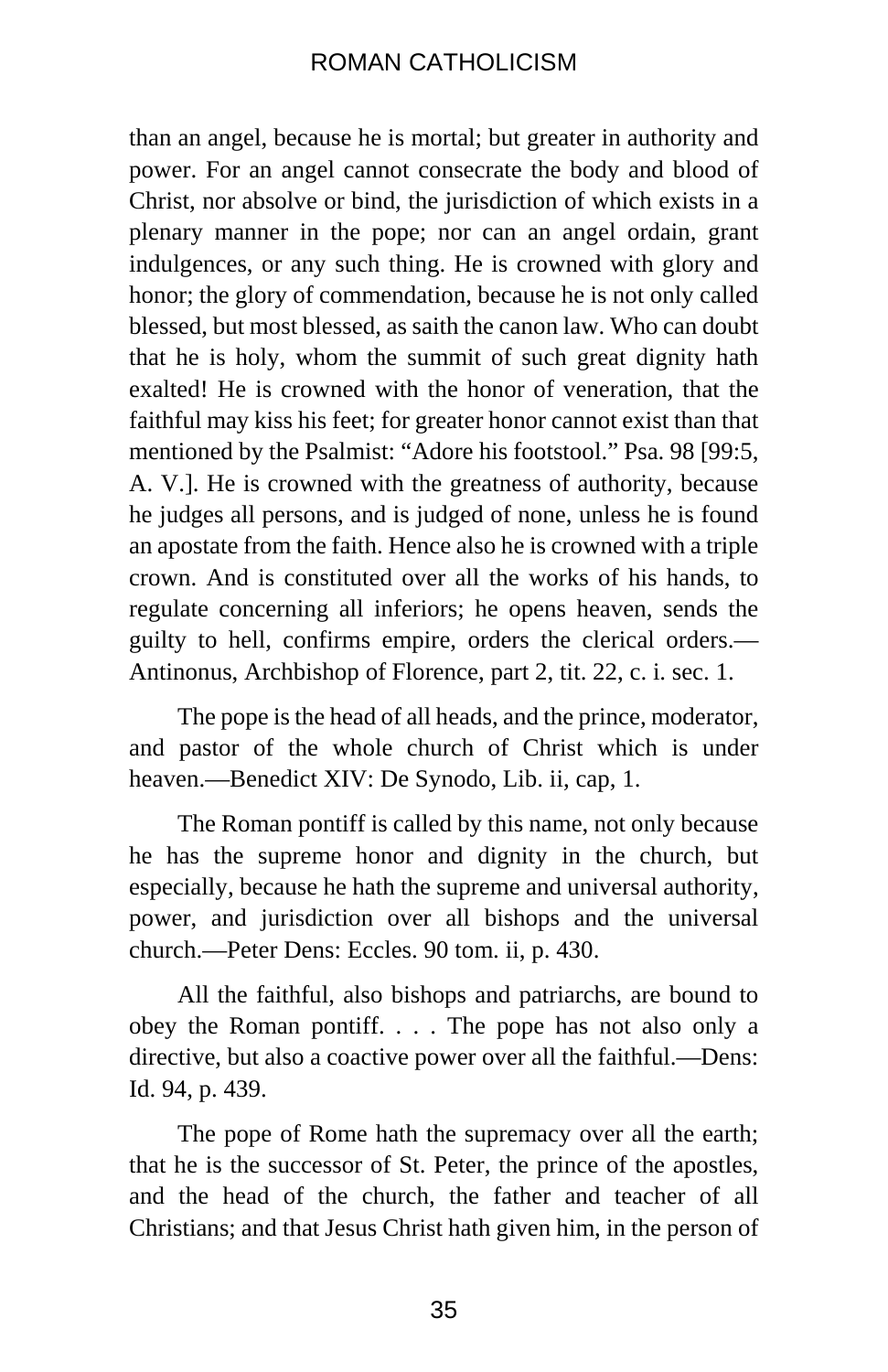St. Peter, the power to feed, rule, and govern the Catholic Church, as it is explained in the acts of ecumenical councils and in the holy canons.—Decision of the Council of Florence, July 5, 1439. Du Pin: Ec. Hist., Vol. Ill, p. 35.

I have quoted at some length from these Catholic authorities, to show the blasphemous claims of Romanism. Surely this fulfils what is said in Revelation 13 of the leopard beast, that "there was given unto him a mouth speaking great things, and blasphemies." "And he opened his mouth unto blasphemies against God, to blaspheme his name." Think of it! They say of the pope: "He is not simply man, but as it were God"; "Placed on the very summit of dignity"; "He is truly greater than all, and the greatest of all"; "Called most holy"; "Divine monarch"; "Supreme emperor, and king of kings"; "King of heaven, of earth, and of hell"; "Above heavenly, terrestrial, and infernal things"; "Above angels, and their superior"; "Angels . . . could be judged and excommunicated by the pope"; "The pope is, as it were, God on earth"; "The only prince of the faithful in Christ, the greatest king of all kings"; "All power in heaven and earth is given to the pope"; "The pope is greater than man"; "Adore his footstool"; "He judges all persons, and is judged of none"; "He opens heaven, sends the guilty to hell"; "The pope is the head of all heads." Thus is fulfilled to the letter the prediction of St. Paul in 2 Thessalonians 2, that after the "revolt" ("falling away," A. V.) the man of sin would be revealed, "the son of perdition, who opposeth, and is lifted up above all that is called God, or that is worshiped; so that he sitteth in the temple of God, showing himself as if he were God."

When we consider the above claims of the Church of Rome in the light of the fact that they themselves admit that many of their popes were the basest of criminals and the enemies of all godliness,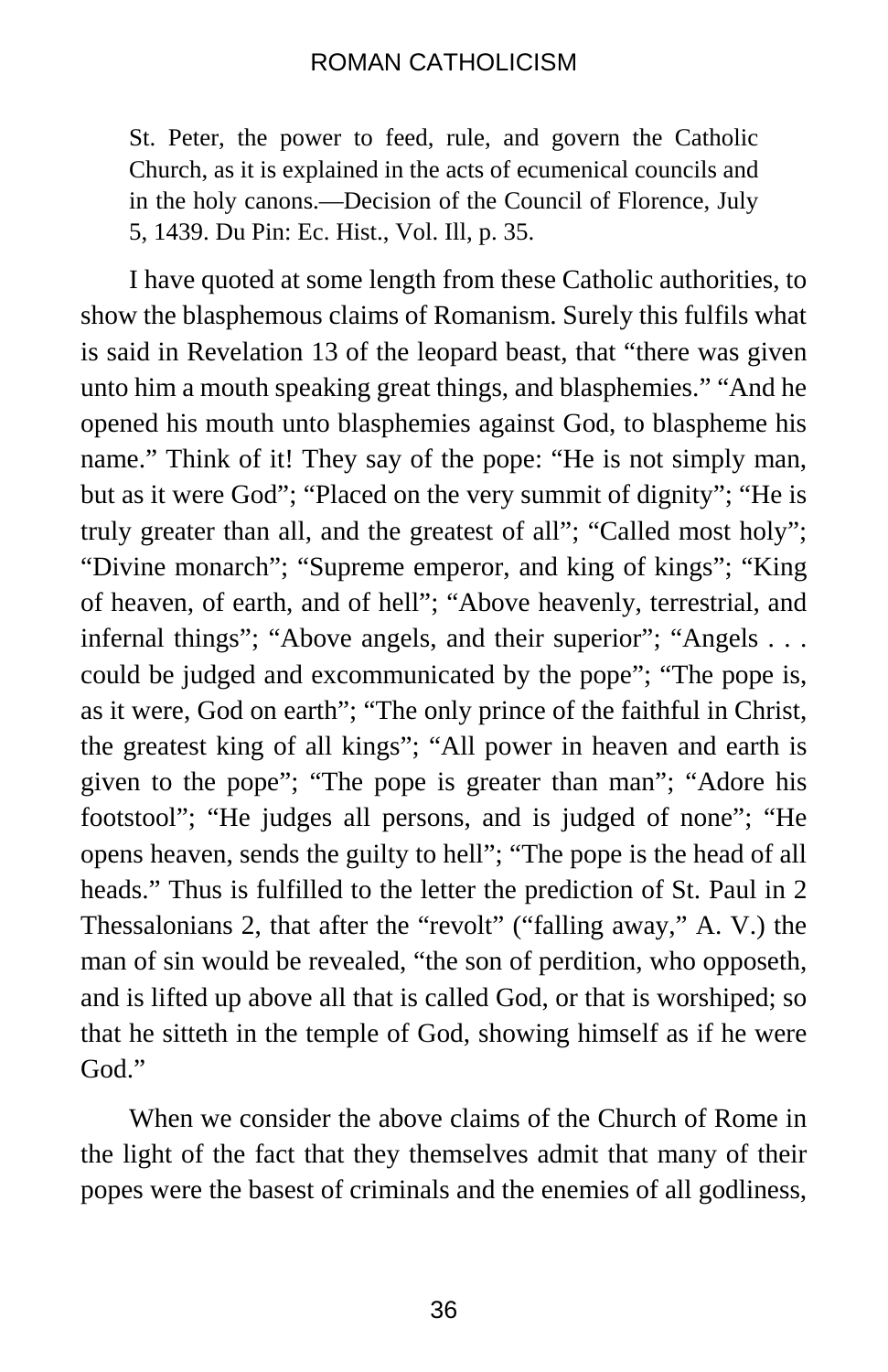notoriously wicked, and heretics, we see most clearly her utter corruption, and that she is truly the apostate church.

The concubinage of the clergy is known to all, and cannot be denied by any, with any modesty.—Gerhard: De Ecclesia, sec. 251, p. 425.

They have encouraged frauds and thefts.—Id., p. 426.

Many popes were men of the most abandoned lives. Some were magicians; some were noted for sedition, war, and slaughter; for profligacy of manners, for avarice and simony.— Id., sec. 263, p. 438.

The cardinals were also noted for pride, luxury, avarice, and other crimes.—Id., sec. 264, p. 439.

The morals of the bishops, priests, and other clergy were equally depraved.—Id., sec. 265, p. 440.

The morals of the people correspond to those of the clergy. This is not marvelous, seeing they are deprived of the Scriptures, are not instructed in the principles of the word of God, and are the dupes of ignorance and superstition.—Id., sec. 268, p. 441.

These quotations from Roman authorities, we deem sufficient proof of the corruption of that church from her head down through the clergy, and throughout the general membership.

As before stated, many of the popes are acknowledged by Rome to have been rank heretics. "Zepherinus was a Montanist."—*Tertul, adv. Prax*, "Marcellinus was an idolator."—*Damasus in Pontif*. "Liberius was an Arian; Anastasius was a Nestorian; Vigilius a Eutychian; Honorius was a Monothelite; Sylvester was a Magician."

Thus we see that men of the most infamous moral character, guilty of almost every mortal sin, have filled St. Peter's (?) chair. Is it possible that such monsters of wickedness are the representative heads of the pure Church of God—that church which St. Paul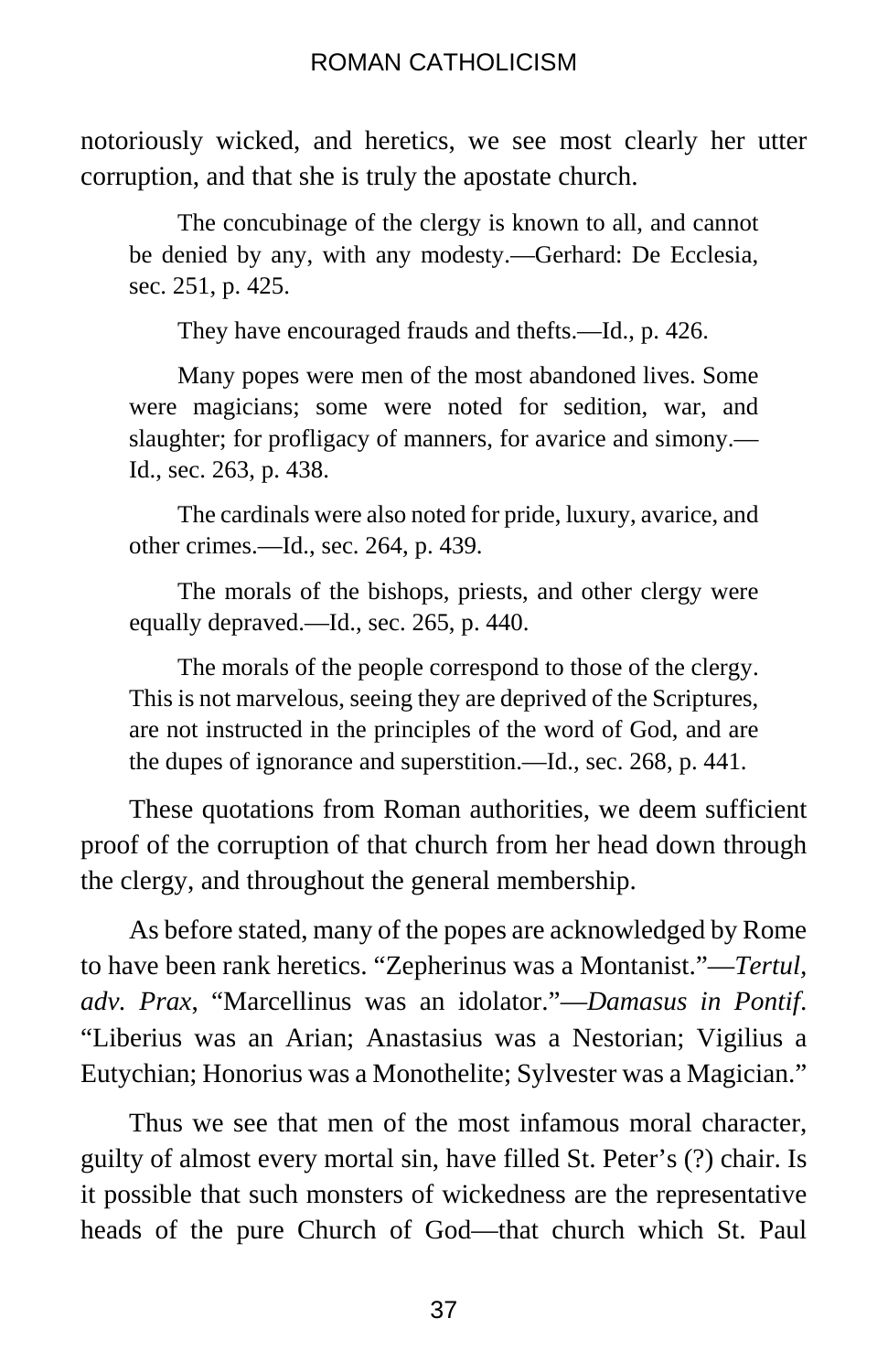informs us is "a glorious church, not having spot or wrinkle," but is "holy, and without blemish"? No. Judged by their own admissions, the Roman Catholic Church is herself in the very depths of apostasy.

As to their claim that the pope has power to wield the temporal sword over kings and rulers, history attests the fact that this authority was exercised on many occasions. In the year 730, Gregory II excommunicated the emperor Leo Isaurius, because he was against the worship of images. Gregory VII, who was made pope in 1073, deposed Henry IV in the year 1075. In the year 1239 Gregory IX excommunicated the emperor Frederick II, absolving his subjects from their oaths of allegiance. Pope Innocent IV both held and exemplified the same doctrine, declaring the same Frederick II to be his vassal. Pope Paul II, in 1535 and 1538, excommunicated, cursed, deposed, and damned Henry VIII, of England, and all who adhered to, favored or obeyed him. Pope Pius V, in the year 1570, in his bull against Elizabeth, says, "The damnation and excommunication of Elizabeth, queen of England, and her adherents." These are but a few examples of many that could be cited.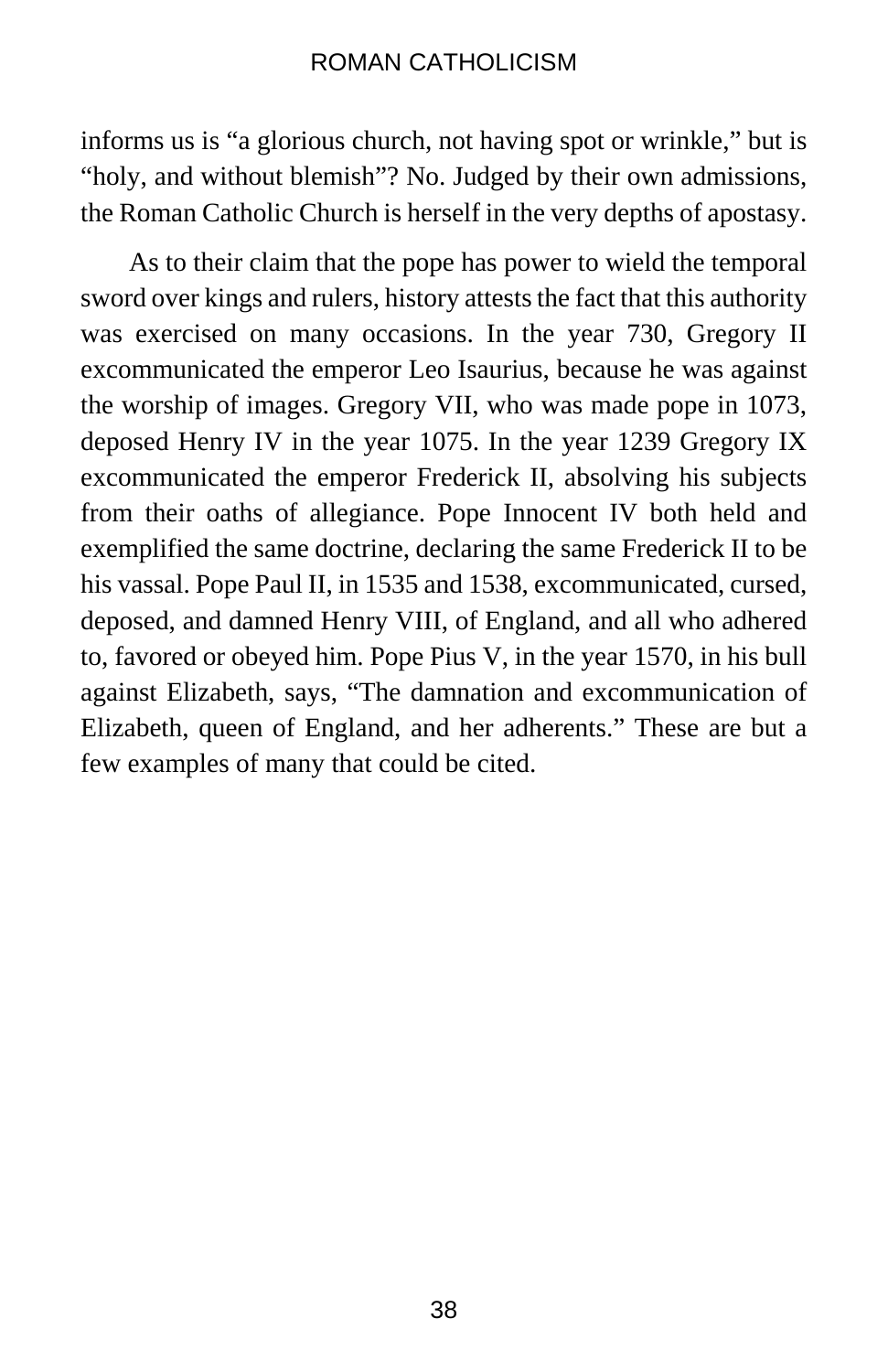# **Rome's Claim to Infallibility**

It has always been the claim of the Church of Rome that she is infallible. As to just where this infallibility lies there is some difference of opinion among the Roman doctors. In the Episcopal oath of the highest clergy, every archbishop, bishop, and dignitary elect, swears: From henceforth he will be faithful and obedient to his lord the pope; will defend the regalities of St. Peter against all men; will endeavor to preserve, defend, increase, and advance his right, honors, privileges, and authority, and to his power hinder the contrary.

In the creed and oath of Pope Pius IV, all the clergy swear:

I acknowledge the holy Catholic and apostolic Roman church, the mother and mistress of all churches; I promise and swear true obedience to the Roman bishop, the successor of St. Peter, the prince of the apostles, and vicar of Jesus Christ.— Article 13.

The pontiff cannot err in any case, when he teaches the whole church in those things which belong to faith.— Bellarmine: De. Pontifice iv, 3.

This same champion of the Romish church further says in the next chapter of his work:

The pontiff cannot err by judicial error; that is, when he judges and defines a question of faith. But this one church,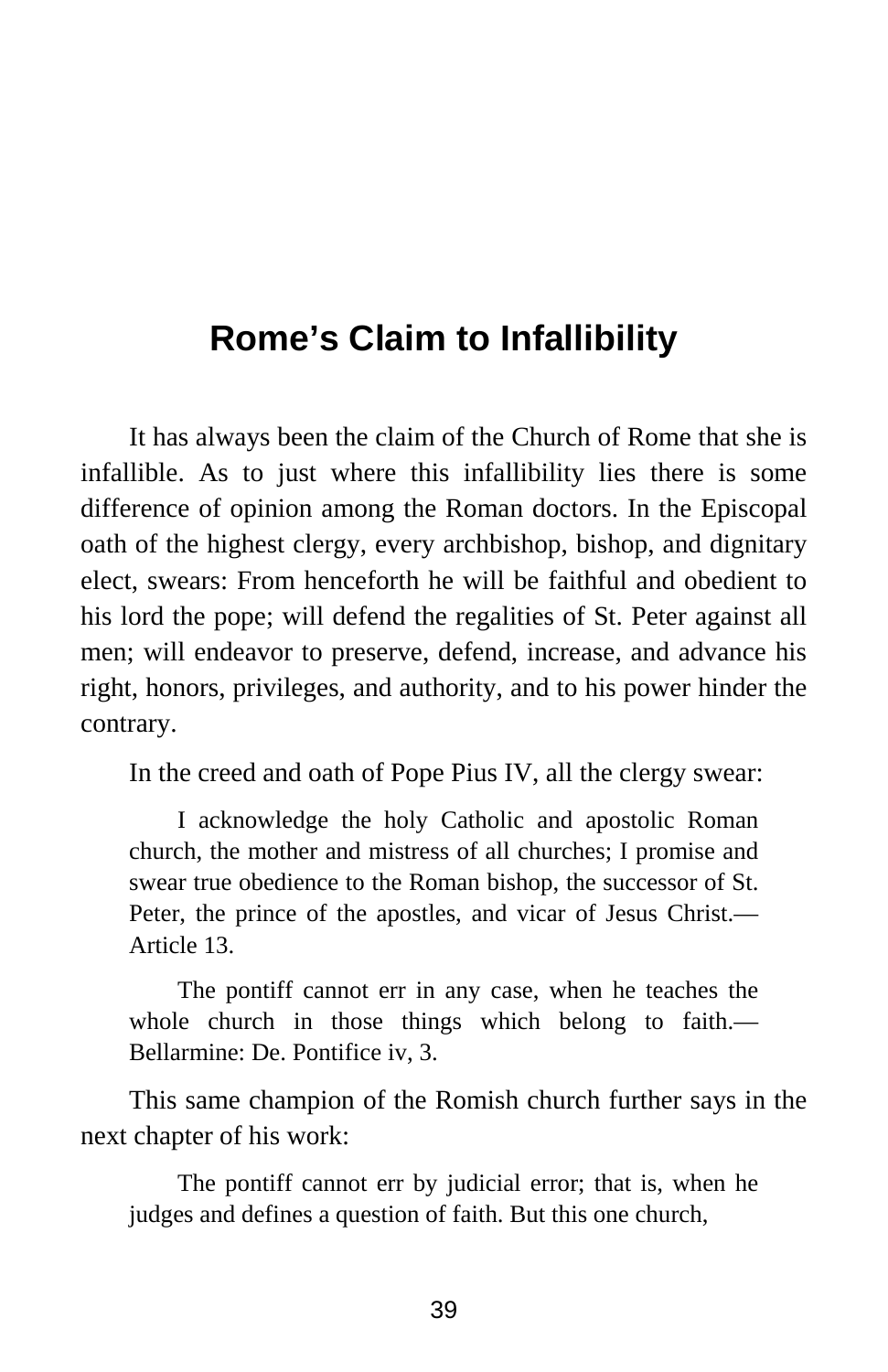because governed by the Holy Ghost, cannot err in faith and morals, it necessarily follows that all other societies arrogating to themselves the name of church, because guided by the spirit of darkness, are sunk in the most pernicious errors, both doctrinal and moral.—Catechism of the Council of Trent, p. 100.

The pope of Rome hath the supremacy over all the earth; that he is the successor of St. Peter, the prince of the apostles, and the head of the church, the father and teacher of all Christians; and that Jesus Christ hath given him, in the person of St. Peter, the power to feed, rule, and govern the Catholic church, as it is explained in the acts of Ecumenical councils and in the holy canons.—Decision of the Council of Florence, Du Pin, Eccl. Hist., Vol. III, p. 35.

Jesus Christ has granted to St. Peter and his successors, as often as they speak in the chair, ex cathedra, the same infallibility which he had himself. . . . There is in the Roman church an infallible judge of controversy, even excluding a general council, as well in questions of right as those of fact.— Du Pin, Eccl. Hist., cent. 17, p. 147.

The judgment of the apostolic see, with a council of domestic priests, is far more certain than the judgment of a universal council of the whole earth without the pope.—Barrow on Supremacy, p. 395.

We confess and believe that the pope of Rome is the head of the church, and that he cannot err.—Confession of faith drawn up by the Jesuits, 19th century, art. 2.

A general council, with the pope at its head, or the pope himself issuing a doctrinal decision, which is received by the great body of Catholic bishops, is secure from error.—End of Controversy, p. 84.

This well sets forth Rome's position on infallibility as expressed by her standard writers. This notion they base principally on the words of Jesus, "The gates of hell shall not prevail against it."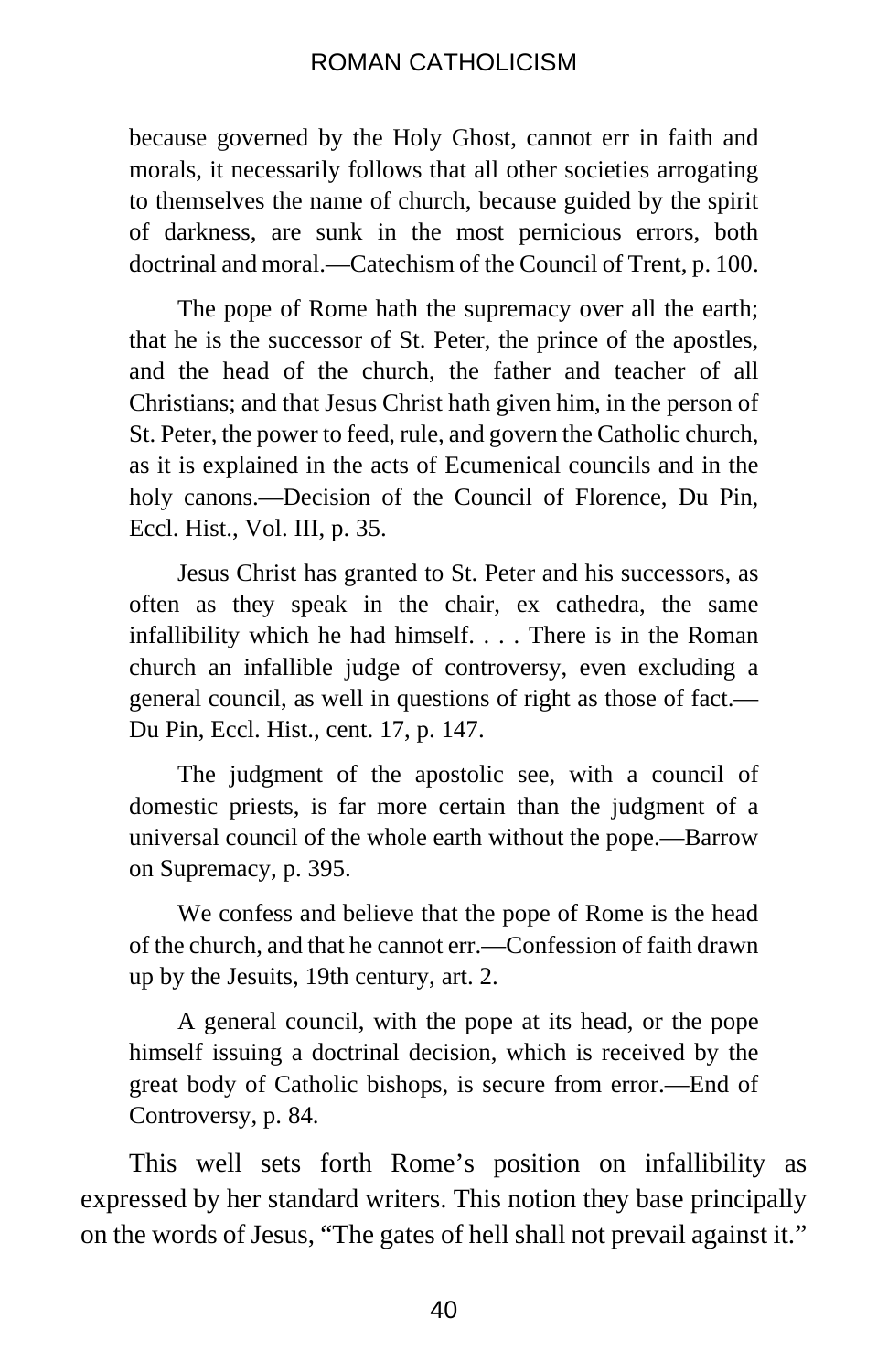A careful analysis of the text, however, proves that Christ did not promise infallibility, but perpetuity, to the church. He did not say that the church should not err, but that it should not perish.

These infallible (?) popes have contradicted each other! Gregory the Great, of the sixth century, says: "I confidently say, that whosoever calls himself the universal priest, or desires to be so called, in his arrogance is a forerunner of antichrist."—*Greg. Max. Ep., Lib. vi, op*. *30*. Many popes since Gregory's time have declared that the Roman pontiff is universal bishop. Gregory VII declares "that the Roman pontiff alone can be properly called universal."— *Ep., lib. ii, ep. 55*. Again Innocent I and his followers, till Pope Gclasius, asserted the communion of infants as necessary; but this was condemned by the subsequent pope. Popes Leo and Gelasius condemned communion in one kind, while all modern popes enjoin it. Gregory the Great condemned the worship of images and the canonicity of the books of Maccabees. These have been adopted by the subsequent popes. Stephen VI, in a provincial council held at Rome, annulled all the acts of Formosus, one of his predecessors. John IX, his successor, in a council held at Ravenna, annulled Stephen's acts with respect to Formosus. Sergius annulled the acts of Formosus a second time. All this was with respect to matters of faith and practice in the church, in which things Rome teaches that the bishop cannot err. You see that the facts of history prove the claims of Rome to be entirely baseless.

A number of these so-called infallible popes have erred and were condemned as heretics by the church. Pope Vigilius erred, as pope, in first condemning and then approving a decision of the fifth general council, held A. D. 553. (*Du Pin, Ec. Hist., Vol. I, p. 709*.) Pope Liberius, in the fourth century, erred, as pope, in condemning Athanasius, and consented to the heretical faith of the Arians, and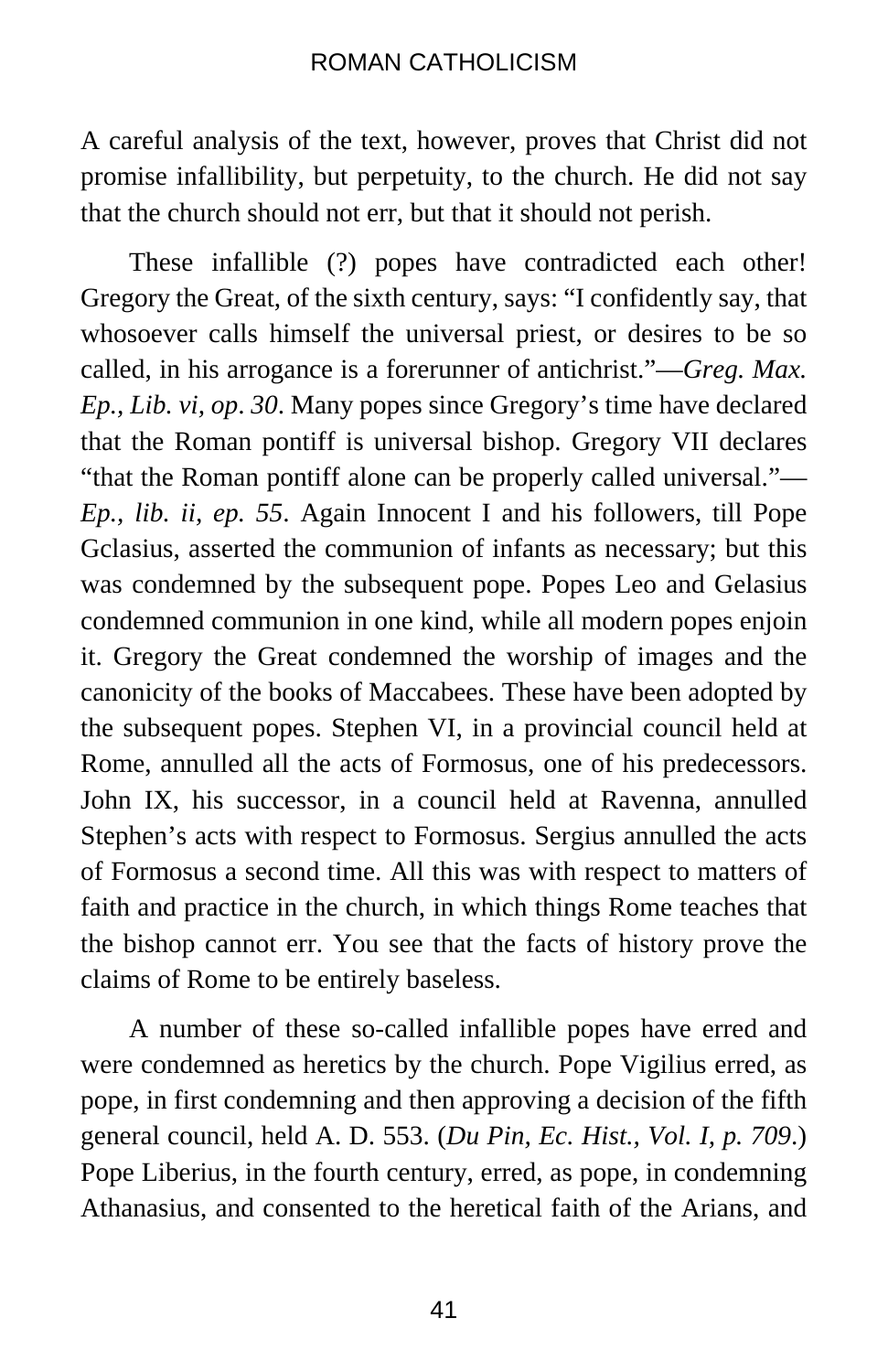holding communion with them. On this account he was anathematized by Hilary. (*Du Pin, Vol. I, p. 190*.) Honorius, who was made pope in 626 and died in 638, became a Monothelite, that is, he believed there was in Christ but one will and one operation. Forty-two years after his death he was condemned in the Council of Constantinople, held A. D. 680, and he must of consequence have been a heretic, if it be true that a general council cannot err. The most celebrated Roman doctors acknowledge the heresy of Honorius.

The Council of Basil pronounced Pope Eugenius, a pertinacious heretic, deviating from the faith. (*Concil. Basil., Sess. 24*) There is one crime of which many popes have been guilty, and it is called by Gregory VII the heresy of simony. (*Ep., lib. iii, 7*.)

If it be said these were no popes, be it so. Then there were no true popes for centuries, and therefore no infallibility nor head to the church.

Again, what becomes of the infallibility of popes when, as we shall prove, there were two or three popes at the same time, each excommunicating the others and claiming at the same time to be infallible?

And again, "many popes were extremely wicked men."— *Ousley, 5th ed., p. 107. Du Pin, Ec. Hist., Vol. II, p. 176.*

Reader, mark well the fact that these Roman bishops who contradicted each other in matters of faith—many of whom were condemned by general Roman councils as heretics and in error, a number of them guilty of simony, some of them extremely wicked men, sometimes as many as three of them claiming to be pope at the same time, each condemning the other—are the very men Rome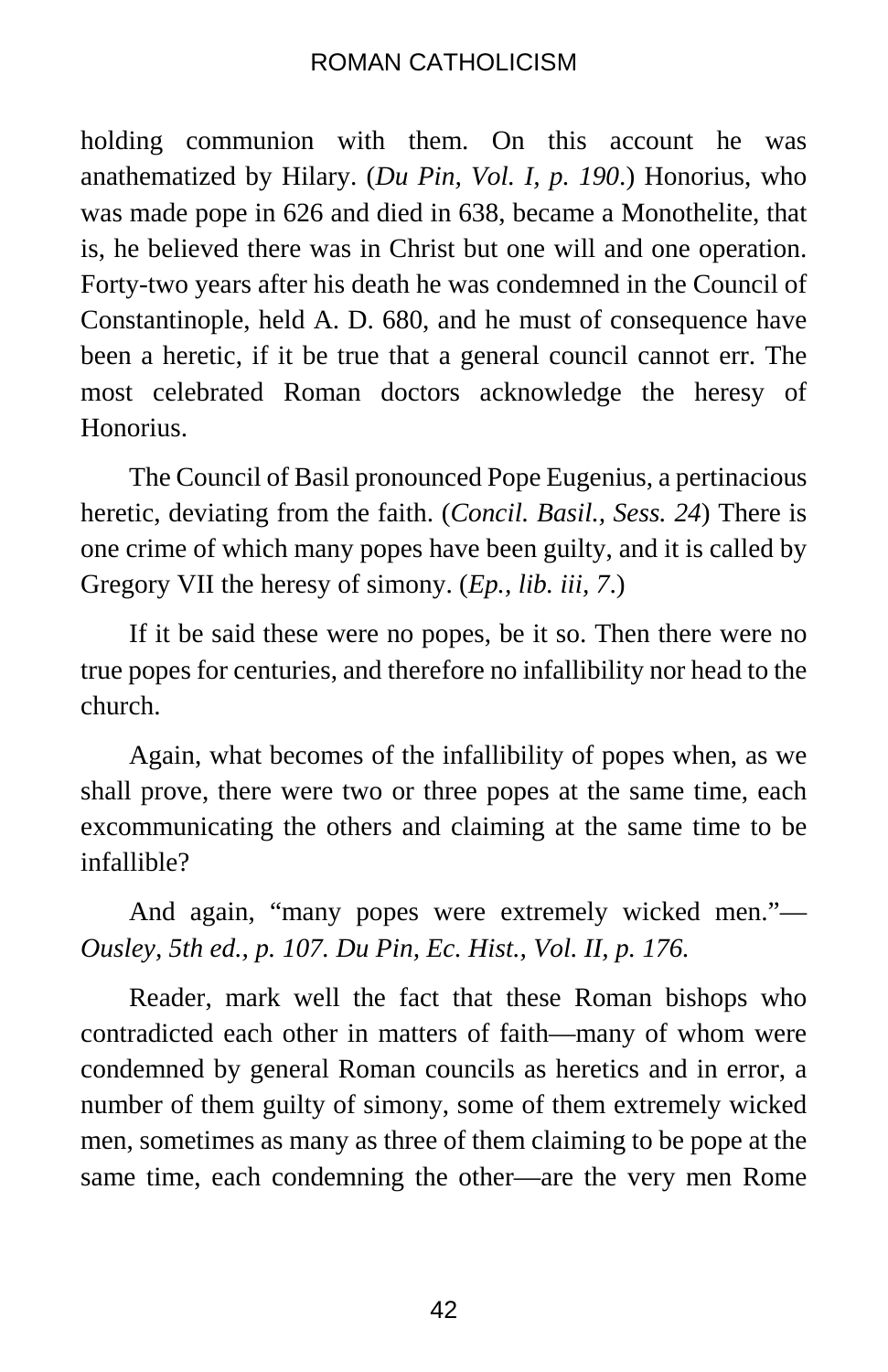claims as her living, visible head, her infallible teachers in matters of faith.

The General Councils of Rome have contradicted each other, which proves their fallibility. The Council of Nice, in 325, and of Ephesus, in 431, decree with an anathema "that no new article for ever shall be added to the creed or faith of Nice." But the Council of Trent, more than twelve hundred years after, added twelve new articles to this very creed, pronouncing an anathema on all who will not embrace them.

The Council of Laodicea, in 360 or 370, and the Council of Trent, in 1545, have decided in direct opposition to each other respecting the canon of Scripture. The former decided on the canon which Protestants acknowledge, rejecting the apocrypha, and the latter pronounced the apocrypha to be canonical.

The Council of Constantinople, in 754, unanimously decreed the removal of images and the abolition of image-worship; but the second Council of Nice, in 787, decreed that image-worship should be established.

Respecting the supremacy of the pope, councils have differed. The first Council of Nice, canon sixth, decreed that the bishop of Constantinople should possess equal privileges with the bishop of Rome. Everyone knows how this has been since contradicted, by both councils and popes. (*Du Pin, Vol. 1, p. 600*.)

In the year 1215 the fourth Council of Lateran decreed that the bread and wine in the sacrament of the eucharist underwent a physical change, which they termed transubstantiation. This Council received positive historical evidence that during the first five centuries, at least, the Catholic church, so far from teaching the doctrine of a physical change, positively, explicitly, and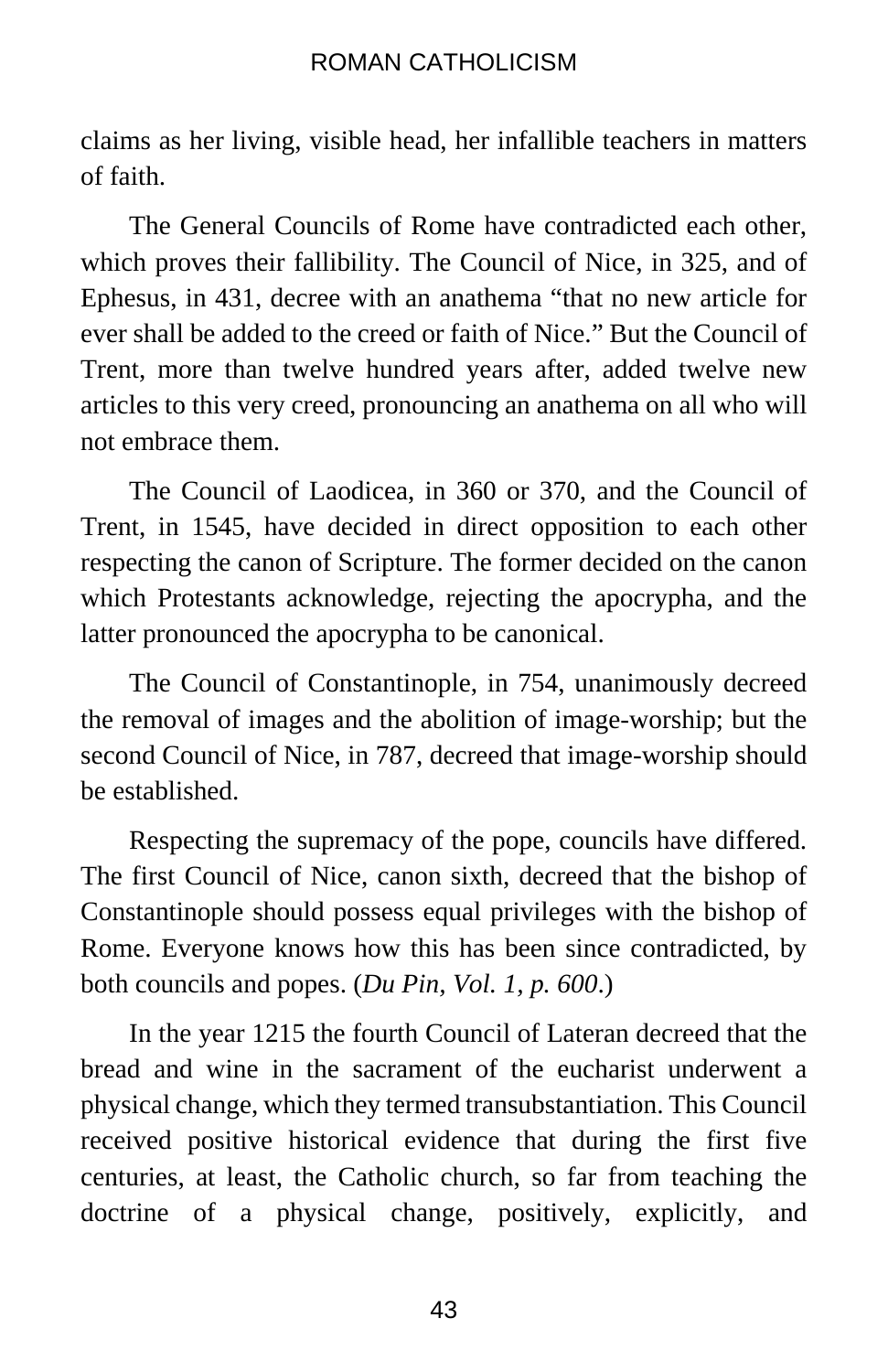controversially denied such a change. Thus it is manifest, since the Catholic church at one period denied the doctrine of transubstantiation and at another time maintained it, it is impossible that she should be infallible.

Besides, how can we believe in the infallibility of assemblies that taught doctrines at once unjust and subversive of society, and in which the adulation of the pope is carried even to blasphemy? Could the fourth Council of Lateran be infallible, in which the pope was acknowledged to possess the power of disposing of the temporalities of sovereigns, of depriving them of their crowns, and of delivering their subjects from the oath of allegiance? Could the fifth Council of Lateran be infallible, which, in its first session, gave to the pope the appellation of "prince of the universe" and praised Boniface VII for having taken the kingdom of France from Philip the Fair? which, in its second session, called the Roman pontiff a priest and king, who is to be adored by all people, and who is very like unto God? which, in its fifth session, spoke of Leo X in these terms: "Weep not, daughter of Zion, for behold the Lion of the tribe of Judah, the Root of David; behold God hath raised thee up a Savior"? Thus they applied to a sinner the prophetic words which designate the Savior of the world. Could the Holy Spirit inspire such blasphemies as these?

The thirteenth session of the Council of Trent declares that the bread becomes *only* the body, and the wine becomes *only* the blood of Christ: "There becomes a conversion of the whole substance of the bread into the substance of the body of Christ our Lord, and of the whole substance of the wine into the substance of his blood." But the twenty-first session of the same Council declares that under *one* kind only *the whole and perfect Christ* and true sacrament is taken: "If anyone shall deny that the whole and entire Christ, the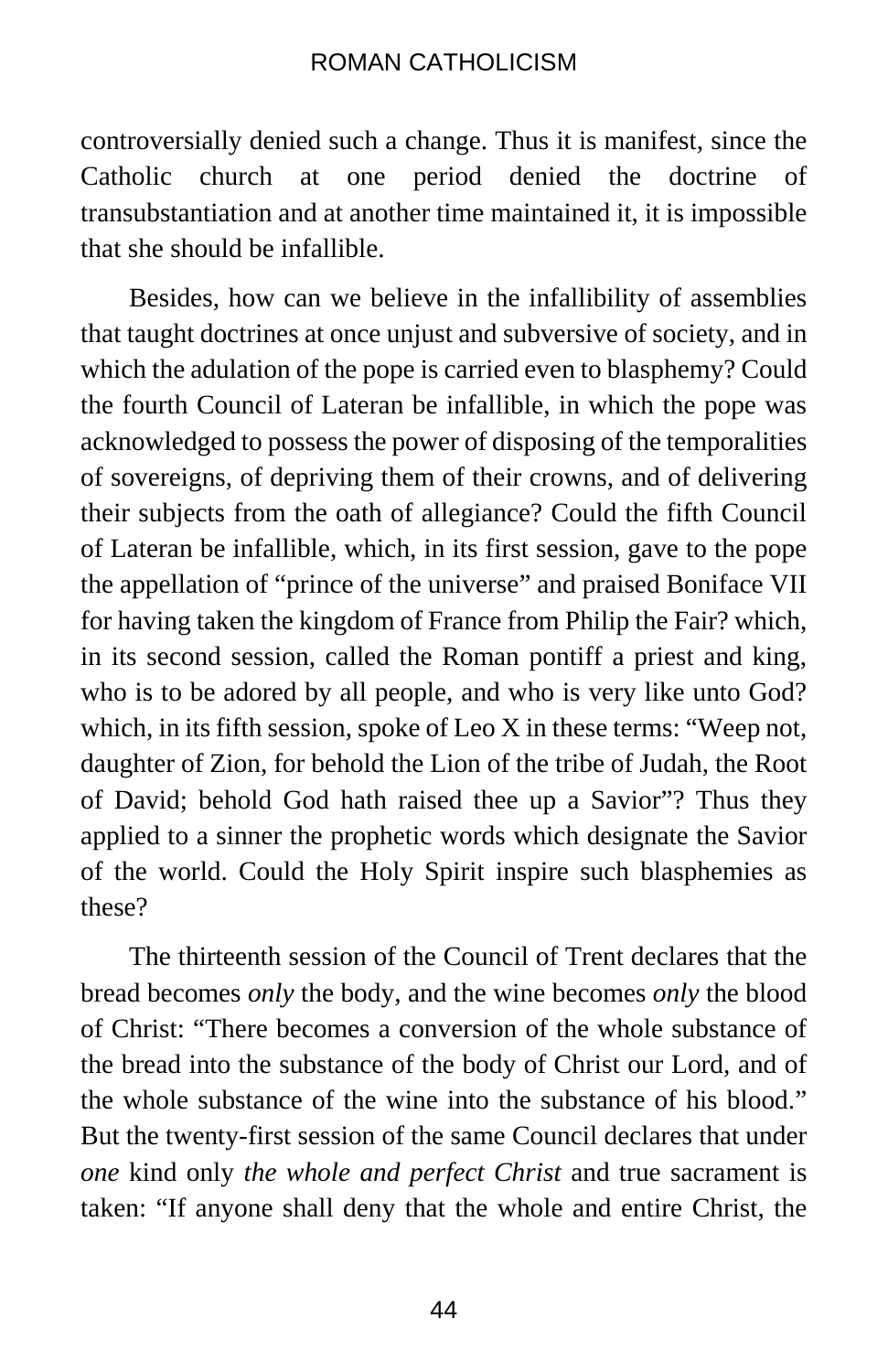fountain and the author of all grace, is received under the species of bread alone, let him be accursed." Thus the Council of Trent contradicts itself, and therefore cannot be infallible. The decisions of this Council are the standard for Roman belief.

Since the General Councils, as well as the popes of Rome, contradict each other, which the pages of history and the standard Catholic authorities clearly attest, we are forced to conclude that all their boasted claim to infallibility is baseless. Thus we remove one of the main pillars that supports the entire Roman structure.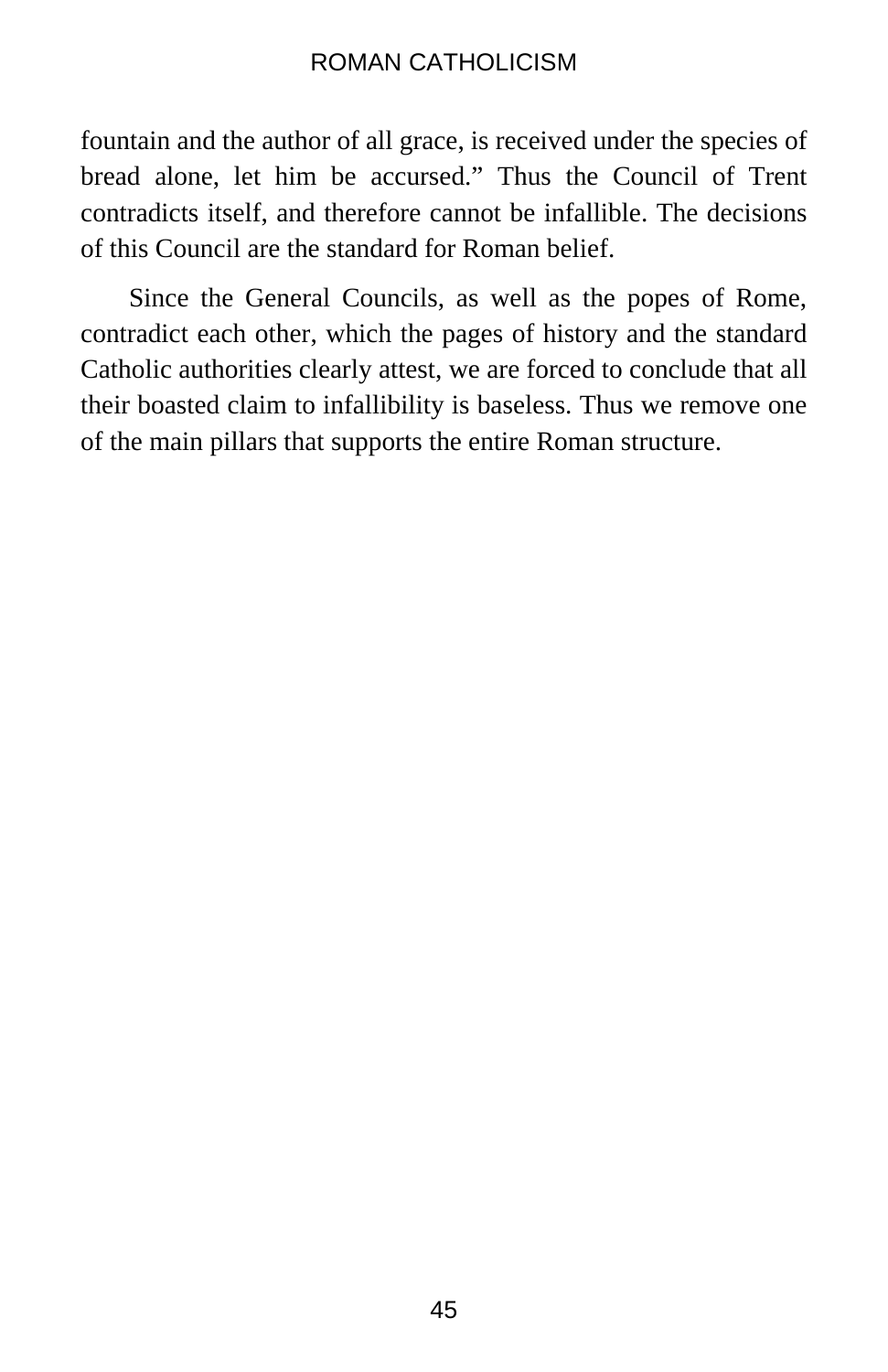## **Is Peter the Foundation?**

The whole Roman contention that the Church of Rome is the primitive church rests on the assumption that Peter was selected by the Lord to be the foundation upon which the Christian church was built; that to him were delivered the keys of the kingdom; that Peter set up his See at Rome, and became the first universal bishop of the church. The above supposition, however, is without any support in the Word of God. Peter did not possess or exercise a primacy of superiority, in power, command, or jurisdiction over the other apostles; and Peter had not, by our Lord's appointment, or by divine right, supremacy over the other apostles. It is probable that he excelled some of the other apostles in personal endowments and ability. He was a man of quick apprehension, bold spirit, activity, industry, and zeal, and he was closely attached to Christ. But to say that the Lord conferred upon him the position of universal bishop, or pope, over all the rest, is false.

"And Jesus came into the quarters of Caesarea Philippi; and he asked his disciples, saying: Whom do men say that the Son of man is? But they said: Some John the Baptist, and others Elias, and others, Jeremias, or one of the prophets. Jesus saith to them: But whom do you say that I am? Simon Peter answered and said: Thou art Christ, the Son of the living God. And Jesus answering, said to him: Blessed art thou, Simon Bar-Jona: because flesh and blood hath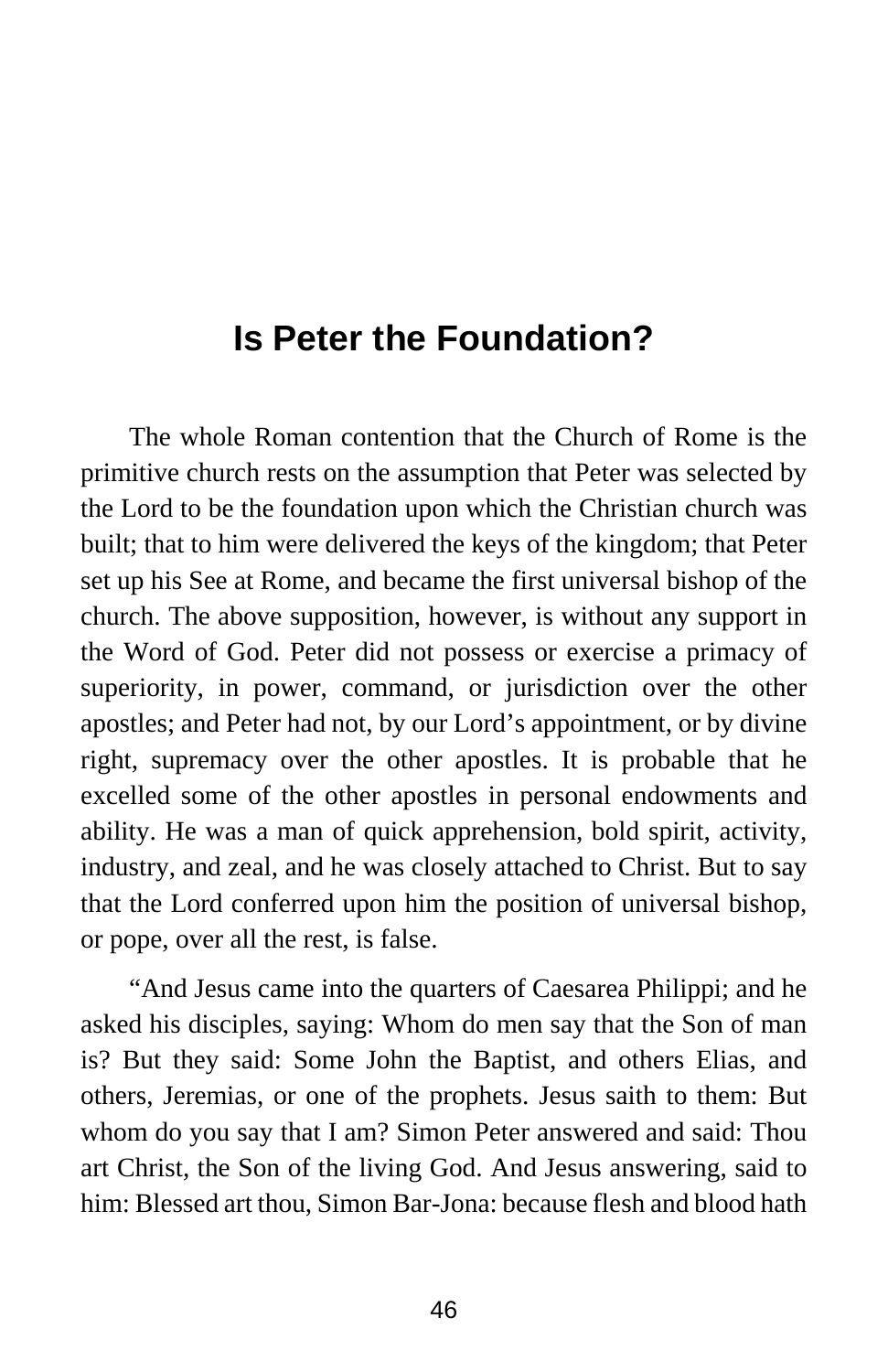not revealed it to thee, but my Father who is in heaven. And I say to thee: That thou art Peter; and upon this rock I will build my church, and the gates of hell shall not prevail against it. And I will give to thee the keys of the kingdom of heaven. And whatsoever thou shalt bind upon earth, it shall be bound also in heaven: and whatsoever thou shalt loose on earth, it shall be loosed also in heaven" (Matt. 16:13-19). The greatest advocates and writers of the Church of Rome acknowledge that this is the principal text upon which they rely for infallibility in their church and for the supremacy of the pope. If this fails them, their structure must fall.

On this text, as far as pertains to the present subject, we remark: When Jesus asked the important question, "Whom do you say that I am?" Peter, who was impulsive and always quick to act and speak, answered, "Thou art Christ, the Son of the living God." But all the other disciples made the same confession of faith. "And they that were in the boat came and adored him, saying: Indeed thou art the Son of God" (Matt. 14:33). "And we have believed and have known, that thou art the Christ, the Son of God" (John 6:69). Nathaniel, as well as Peter, had this fact revealed to him—"Thou art the Son of God" (John 1:49). "Thou art Peter; and upon this rock I will build my church." The construction of the original plainly distinguishes between Peter and the rock. If it were written, "Upon this Peter I will build," then, of course, the Apostle would be referred to. "Peter" is from the Greek *petros,* which means strictly a piece of a rock—a stone. To suit the Catholic contention, the construction of the text must be: "Thou art *petros* [stone], and upon this *petros* [stone] I will build my church." But such is not its construction. "Thou art *petros* [a little stone], and upon this *petra* [rock] I will build my church." The dignity of the real foundation, expressed by the figure of *petra,* or rock, is superior to that expressed by the word petros, or stone. "Peter" does not mean "a rock," though it has a relative meaning to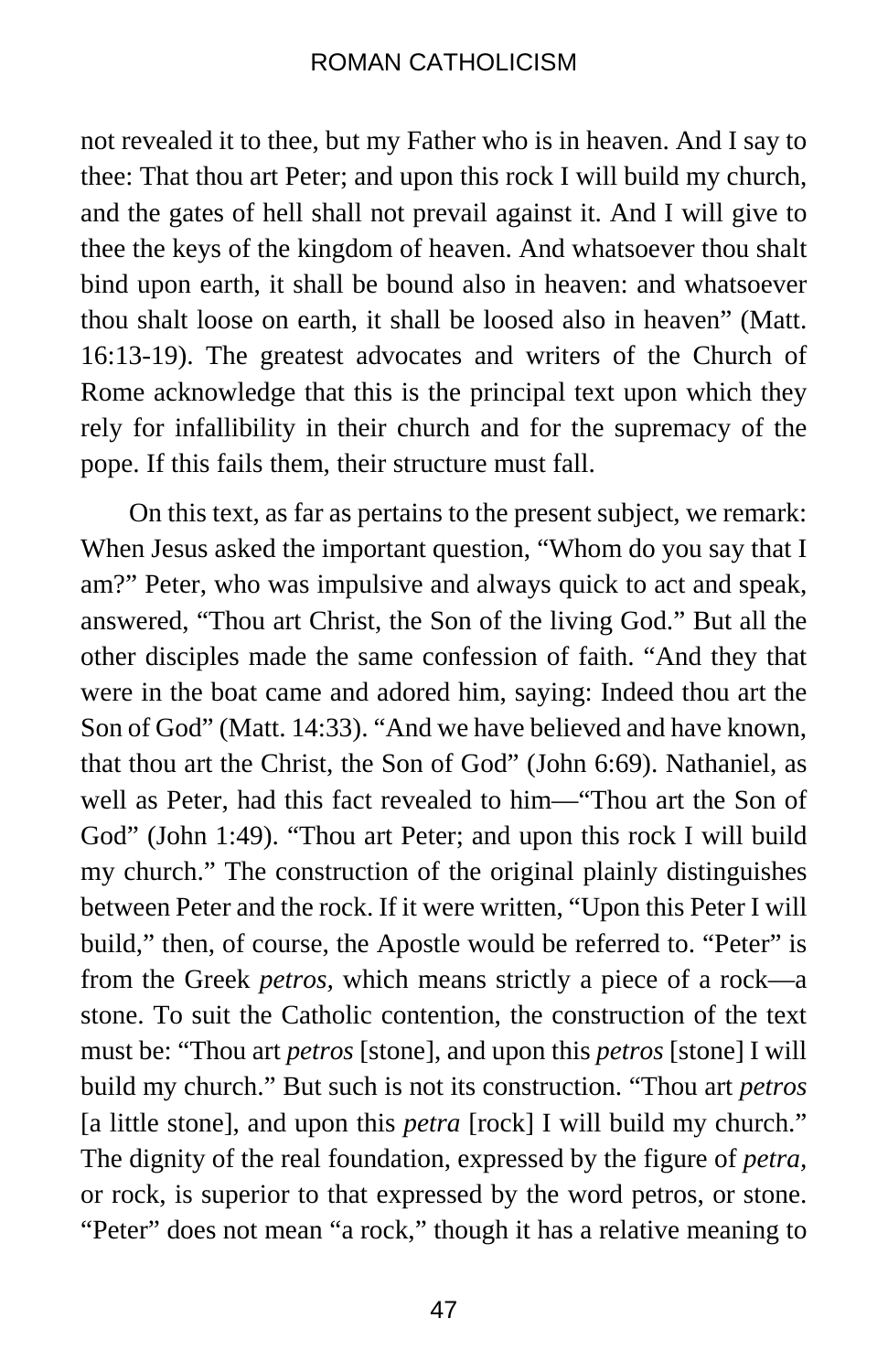that word. The one is masculine, the other feminine. Nothing less could be understood by *petra*—rock—than our Lord's divine dignity, as declared by Peter in the preceding context, "Thou art Christ, the Son of the living God." I affirm that our Lord referred to this declaration of Peter, relating to his own divine dignity, as being the true rock upon which he would build his church, and this is established by the clear distinction made by Christ between the stone—*petros*—and the rock—*petra*, and by the accurate grammatical manner in which both the words are used. Christ was superior to Simon as a solid rock is superior to a movable stone.

On this important point, however, we have the unmistakable testimony of the Scriptures. "The Lord is my rock, and my strength, and my savior. God is my strong one, in him will I trust" (2 Kings 22:2, 3—2 Sam. 22:2, 3, A. V.). Even the Old Testament saints, in type and shadow, "all drank the same spiritual drink; and they drank of the spiritual rock that followed them, and the rock was Christ" (1 Cor. 10:4). "Other foundation no man can lay, but that which is laid; which is Christ Jesus" (1 Cor. 3:11). Here we have the positive testimony of Scripture that Jehovah alone is the rock upon which we build, and that the New Testament church rests on Jesus Christ. He is its underlying rock.

The whole structure of Christianity rests upon "Christ, the Son of the living God." To apply the title "rock" to Peter, in Matthew 16, is inconsistent with the plain reference to the preceding context made by our Lord in the beginning of this verse—"*And I say to thee*"— which points to our Lord's dignity in the preceding sentence, "*Thou art Christ*," the true foundation, or rock, on which alone the true Church of God is built. Our faith in Christ, "the Son of the living God," is the only security, or rock, of our salvation. True faith, predicated on this foundation, is secure; the gates of hell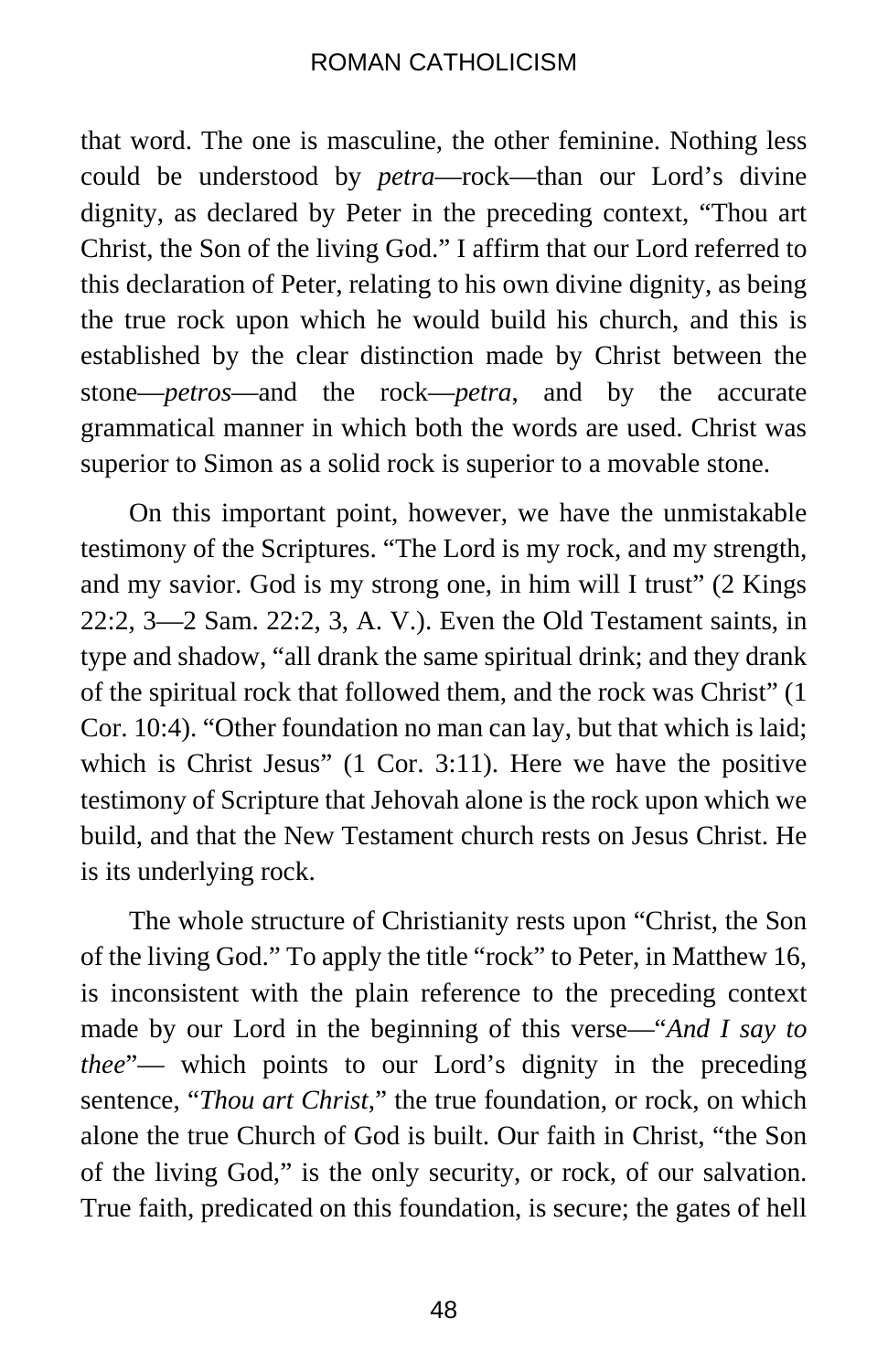can never prevail against it. Thus he who hears the sayings of Christ and does them, builds upon an eternal rock. (See Matt. 7:24, 25.)

It may be objected that Christ is sometimes also termed a stone. To this I reply: That whenever the figurative expression "stone" *lithos*—is applied to Christ, it is always with such a clear distinction of superiority over all other figurative stones as will not admit the idea of any vicarial stone in his place. For example, "Behold I will lay a stone in the foundations of Sion, a tried stone, a *corner-stone*, founded in the foundation" (Isa. 28:16). "The stone which the builders rejected; the same is become the *head* of the corner" (Psa. 117: 22—118:22, A. V.). Peter himself quotes these scriptures and applies them exclusively to Christ. He terms Christ the "chief cornerstone," "head of the corner" (1 Pet. 2:6, 7). The whole argument of Peter clearly shows that there can be no other head of the church than Christ himself.

It is pretty clear that the epistle of Peter from which the above quotation is taken was written about A. D. 60. According to Roman Catholic computation, Peter had already been sitting seventeen years upon his papal throne at Rome as universal bishop and head of the church. But Peter's language clearly shows that he knew nothing of the appointment of any vicar on earth to represent that rock, or eternal head of the church. Peter further says that all Christians are "as lively stones built up, a spiritual house" (1 Pet. 2:5).

That Peter constituted a foundation-stone in the building we do not deny. But all the other apostles held the same position. The church is "built upon the foundation of the apostles and prophets, Jesus Christ himself being the chief corner-stone" (Eph. 2:20). John, in speaking of the church in the apocalyptic vision of the new Jerusalem, says, "The city had twelve foundations, and in them, the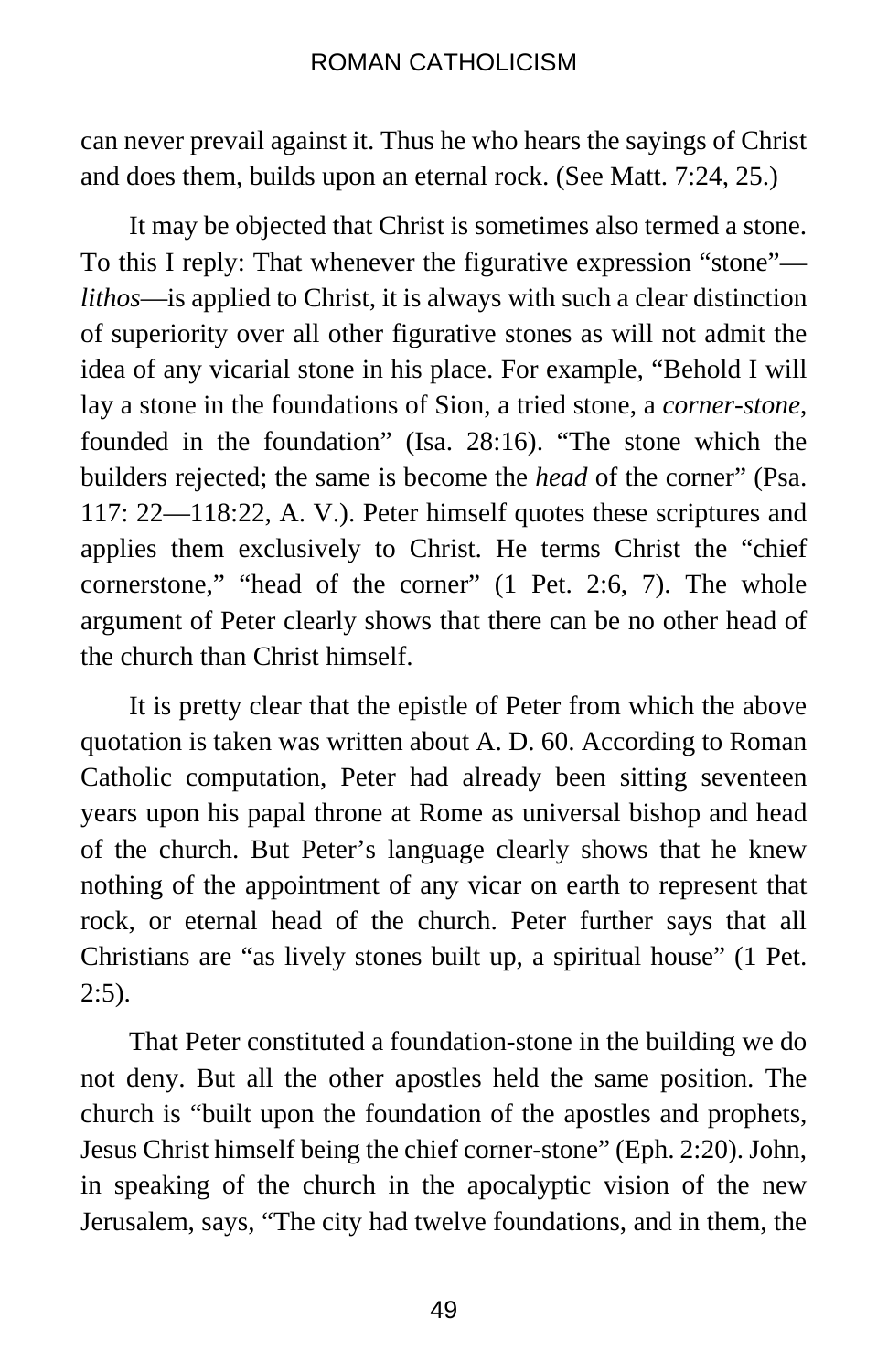twelve names of the twelve apostles of the Lamb" (Rev. 21:14). The apostles were termed "foundation-stones" because upon their testimony concerning the person, life, death, and resurrection of Christ the faith of all Christians is grounded. This truth was maintained and propagated by their preaching, by their holy practice, and by their miraculous performances. We believe on Christ through their word (John 17:20). Thus in reality the gospel of Jesus Christ constitutes the great foundation of our Christian faith, and Christ is the underlying rock upon which the gospel rests. The blood of his atonement and his triumphant resurrection from the dead is the power, theme, and inspiration of the gospel. Remove this, and the whole structure of Christianity falls to the ground. Thus we see the truth of Paul's statement that "other foundation no man can lay, but that which is laid; which is Christ Jesus." But the gospel has come to us through the apostles' inspiration and writing. It is upon their testimony we rely. This is the sense in which they constitute foundation-stones in this building.

As to the keys of the kingdom delivered to Peter, it is true that he was specially chosen of the Lord as the apostle to the circumcision. On the memorable day of Pentecost, when the Christian church was fully organized, Peter was the instrument used in preaching the gospel, and at that time thousands of the Jews were converted to God. Also the Lord made choice that by him the Gentiles should hear the glad tidings. Thus by Peter was opened the door through which the Gentiles, as well as the Jews came into possession of the blessings of the kingdom and into membership in the Church of God. In connection with the delivery of the keys of the kingdom, Jesus said, "Whatsoever thou shalt bind upon earth, it shall be bound also in heaven," etc. This binding and loosing is effected by the preaching of the gospel. By reference to Matt. 18:18 it will be seen that this same power to bind and to loose was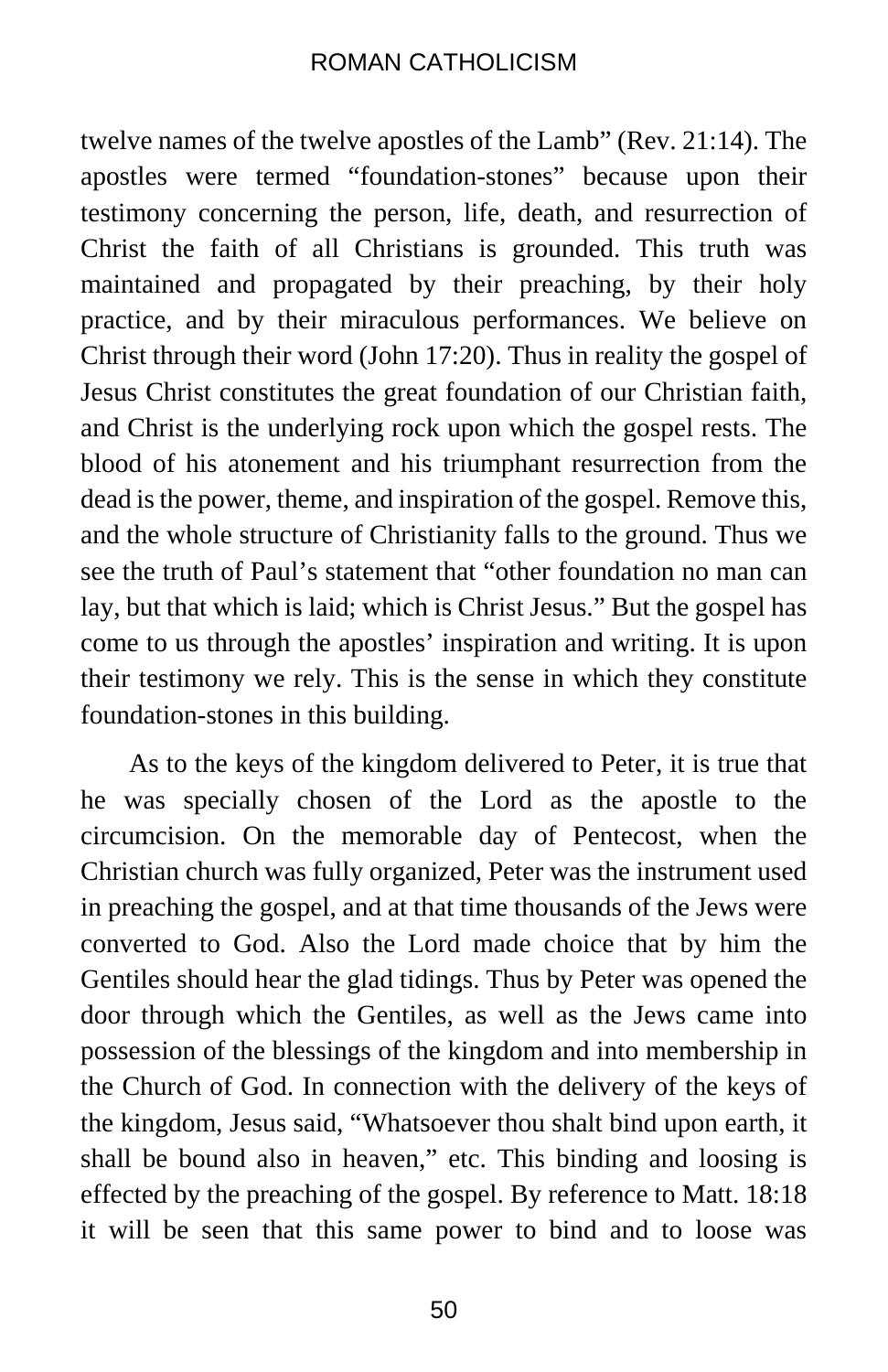bestowed upon all the apostles, and no doubt applies to the entire ministry in the Christian dispensation.

It is clear that neither Peter nor the rest of the apostles understood the words of Jesus as promising to Peter a supremacy over the others. Would they have contended among themselves which should be the greatest, had they understood, as the Romanists claim, that this was already settled by our Lord? Christ rebuked this very spirit by calling attention to the way the Gentiles exercised lordship over each other, and said, "But it is not so among you." It was after this that he told them, "Be not you called Rabbi. For one is your master; and all you are brethren." Lordship and domination are an abomination in the sight of God.

Paul never recognized the supremacy of Peter, for he says, "I suppose that I have done nothing less than the great apostles" (2 Cor. 11:5). "I am not a whit behind the very chiefest apostles," A. S. V. In the discharge of his office, immediately after his call and commission from Christ, without consulting or taking license from any man, he applied himself to his work. "Immediately I condescended not to flesh and blood. Neither went I to Jerusalem, to the apostles who were before me" (Gal. 1:16, 17). "For I have no way come short of them that are above measure apostles" (2 Cor. 12:11). This positively denies the Romish doctrine of Peter's supremacy over the others. There is as much ground to say that Paul was the universal bishop of the church as to claim such an office for Peter; for Paul says that there came upon him daily "the solicitude for all the churches." He speaks of James and John as equal pillars in the church with Peter (Gal. 2:9). While the gospel of the circumcision was in a special manner bestowed upon Peter, the gospel of the uncircumcision was committed unto Paul. The field of the latter was much larger than that of the former. Paul, in speaking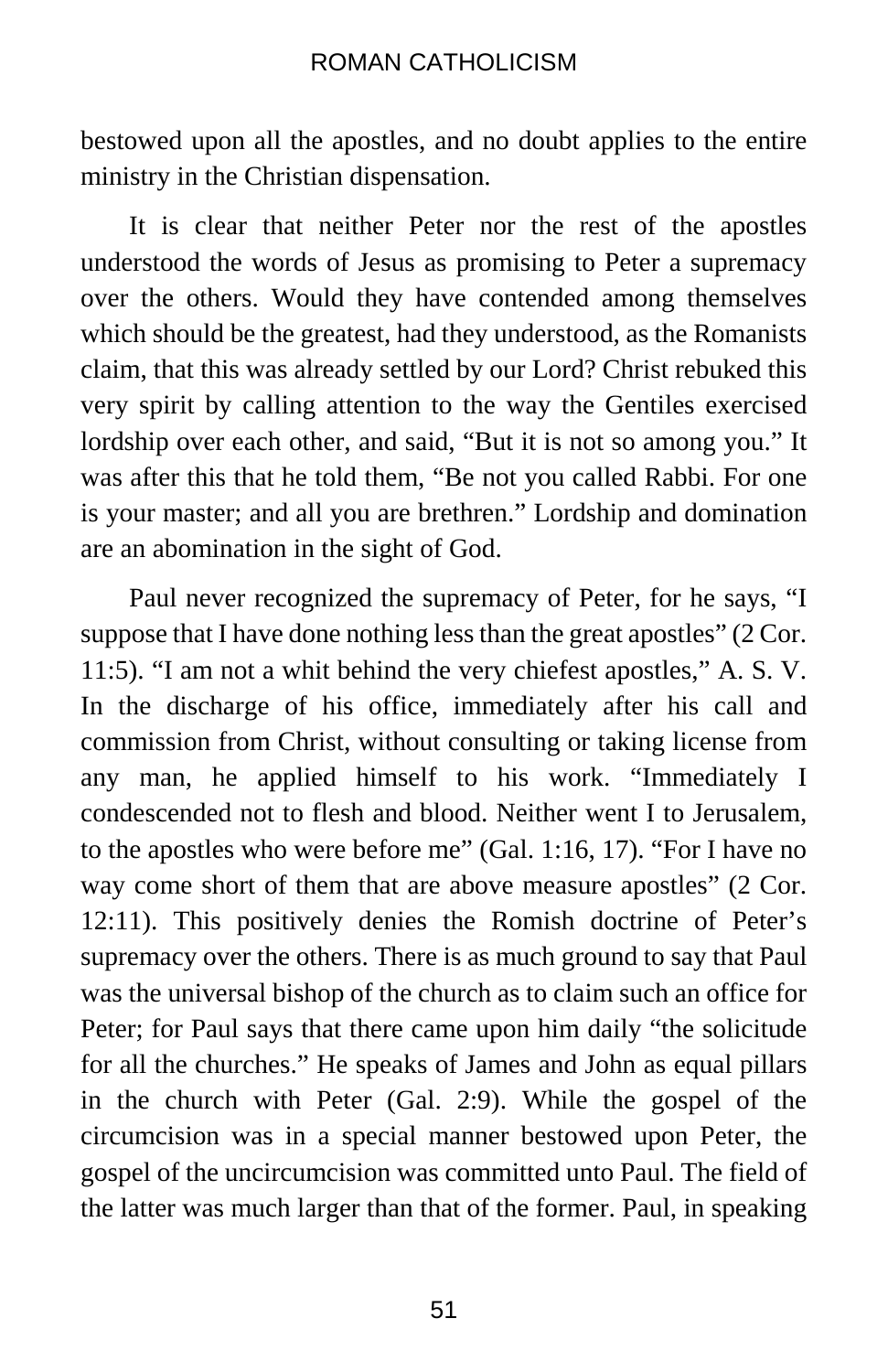of the other apostles, Peter included, says "What they were some time, it is nothing to me, God accepteth not the person of man" (Gal. 2:6). On one occasion, Paul withstood Peter and reproved him before all, "because he was to be blamed" (Gal. 2:11-14). All this proves that the contention for Peter's supremacy over the rest is a mere invention of the Church of Rome and that such a thing was not known or recognized by the primitive church and ministry. In the church at Corinth there were several parties—"I indeed am of Paul; and I am of Apollo; and I of Cephas; and I of Christ" (1 Cor. 1:12). If it were so, that Peter was sovereign of the apostles, is it not remarkable that any Christian should prefer any other apostle to him? Is it not strange that Paul did not here say something with reference to Peter's supremacy? Ah, the fact is he knew of no such thing; in fact, he taught the very contrary: "Let no man therefore glory in men" (1 Cor. 3:21).

When the great controversy arose over circumcision and other matters, there was no recourse to Peter as the supreme head or judge of controversies. The brethren sent to the apostles and priests (elders) to inquire about the question (Acts 15:2). When they arrived, "they were received by the church, and by the apostles and ancients [elders]" (v. 4). "And the apostles and ancients [elders] assembled to consider of this matter" (v. 6). Peter did not call, convene, or summon this council, or assembly, for they met by common agreement; neither did he preside in the meeting. It is evident from a careful reading of Acts 15 that James, who was a senior elder and no doubt the recognized pastor of the church at Jerusalem, presided at this great meeting. Though Peter spoke, he did not preside here; and mark the fact that this was the first great ecclesiastical council of the church on record. This proves that that great assemblage of primitive ministers and apostles did not recognize Peter as the vicar of Christ on earth nor as the visible head

52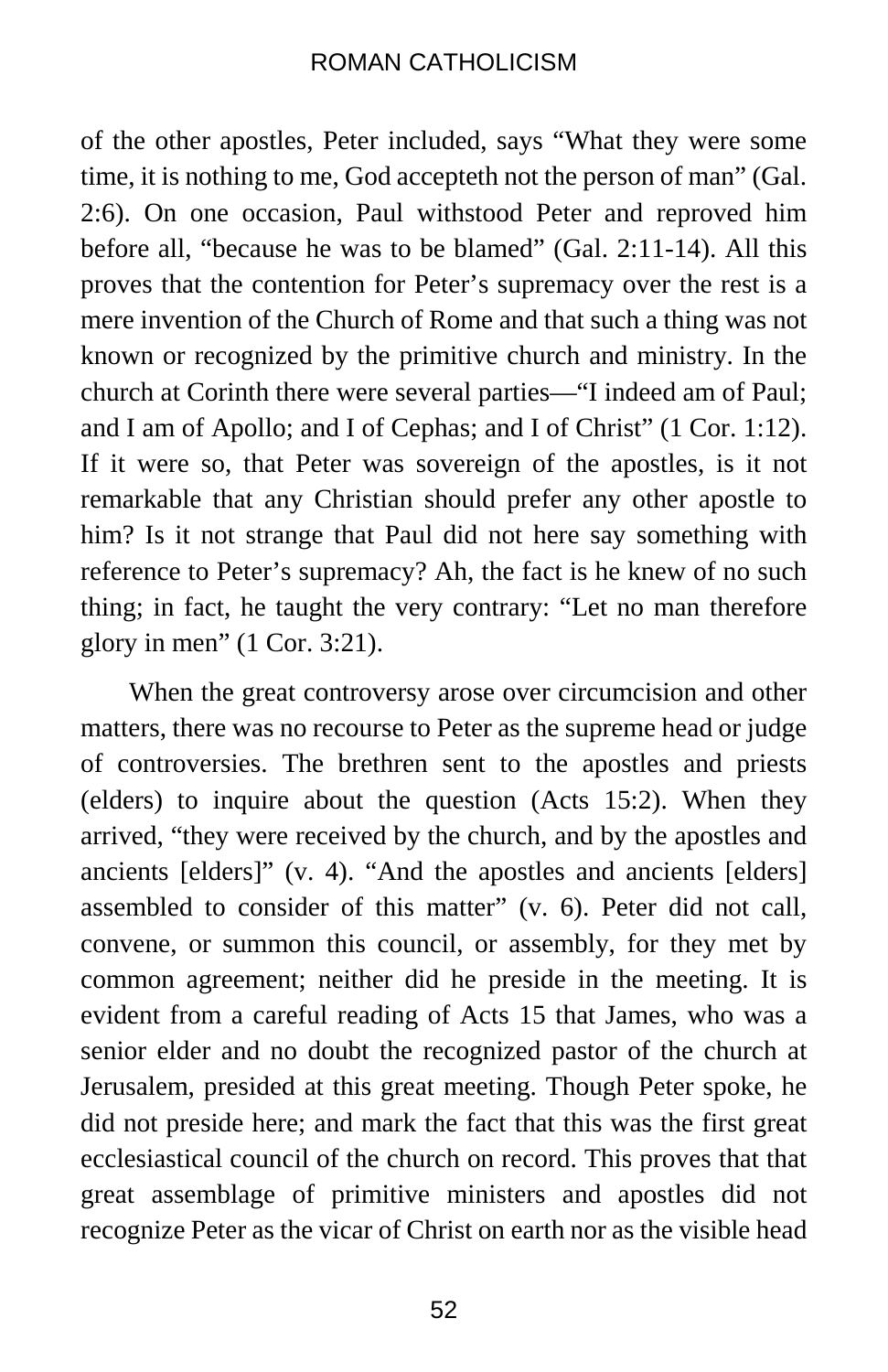of the church. Nor did Peter send his legates to Antioch, to signify what he and his council had done; but "then pleased it the apostles and ancients [elders], with the whole church, to choose men of their own company, and to send to Antioch" (v. 22). Nor was the decree sent in the name of Peter. "The apostles and ancients [elders], brethren, to the brethren of the Gentiles that are at Antioch, and in Syria and Cilicia, greeting" (v. 23).

Instead of Peter having supremacy over the rest, the record proves him to have been subject to their judgment and direction. "Now when the apostles, who were in Jerusalem had heard that Samaria had received the word of God, they sent unto them Peter and John" (Acts 8:14). There were times when the other ministers called Peter to account for his action (sec Acts 11:2, 3). How different the actions of the Church of Rome, who say of their bishop "that he was to judge all men, and none him; nor was he to be reproved by any mortal man, though by his impiety and ill example he carried thousands to hell with him."—*Si. Papa., dist. 40.*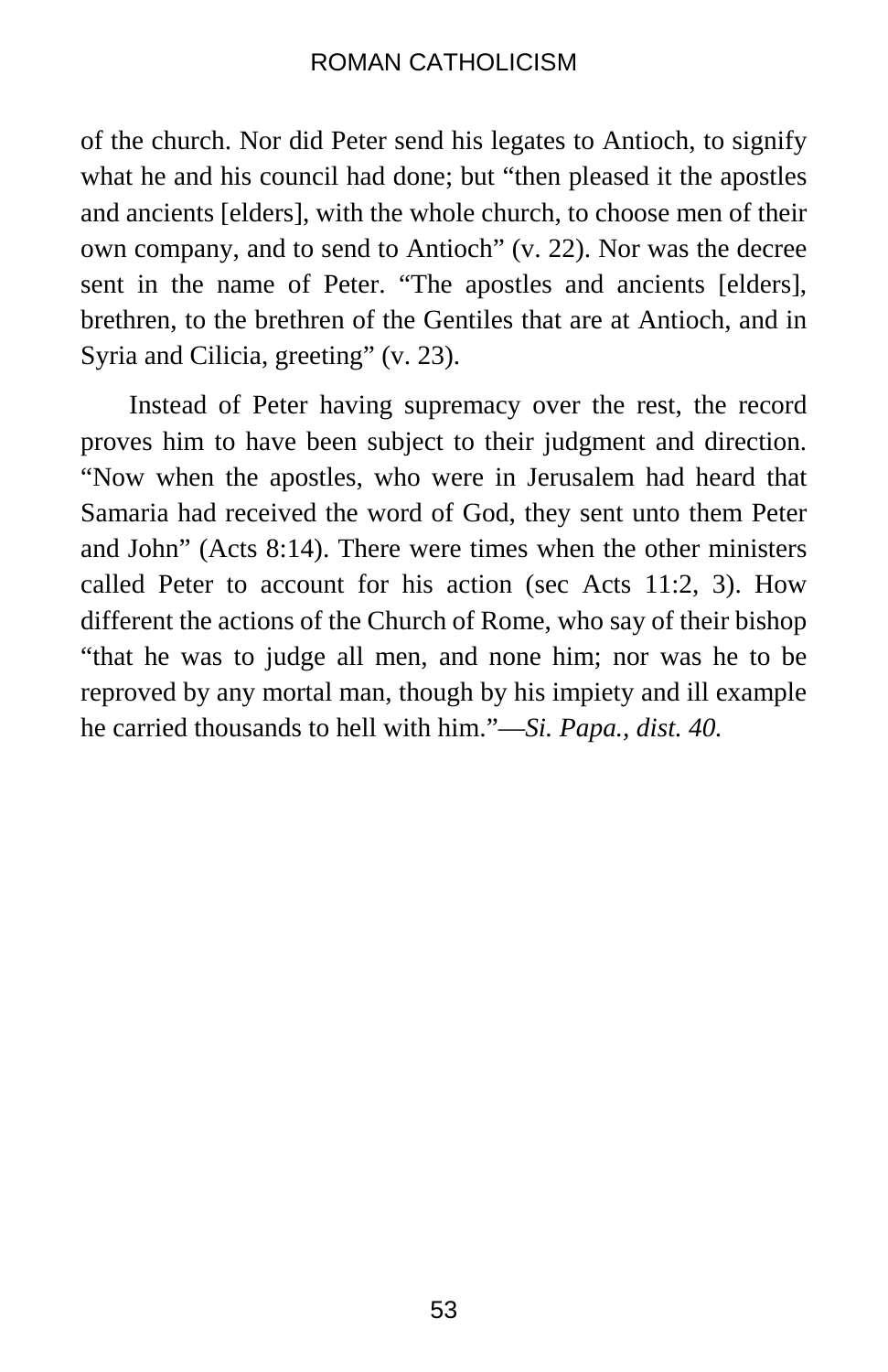## **Was Peter Ever Bishop of Rome?**

This point is vital, for the papacy is practically built upon the assumption that Peter went to Rome, set up his See there, and became the first bishop. On this supposition, Peter Dens bases his argument that the church of Rome is the true apostolic church.

Because it hath a legitimate and uninterrupted succession of bishops, especially in the very seat of Peter . . . or to the Roman seat founded by Peter.—Dens: De Eccles., No. 78, p. 402.

It is apostolical on account of the ministry, whose pastoral order, commenced by the apostles, has succeeded to our time without intermission.—Bailly: De Apostolicity Ecclesia, p. 356.

You see Romanists lay great stress on this point, for everything depends upon it. If they fail here, all is lost. In this chapter I will present the following facts and truths, which completely overthrow and demolish the underlying rock and foundation of the papacy.

*First, The continuation of this succession is attended with great difficulties*.—"Tertullian places Clement after Peter. Jerome does the same, and this opinion is supported by the canon law. But Optatus places Linus after Peter, and makes Clement third. Augustine does the same. Irenaeus places Linus after Peter, then Cletus, and in the fourth place, Clement." Others of these Catholic Fathers arrange them still differently. This proves that there was a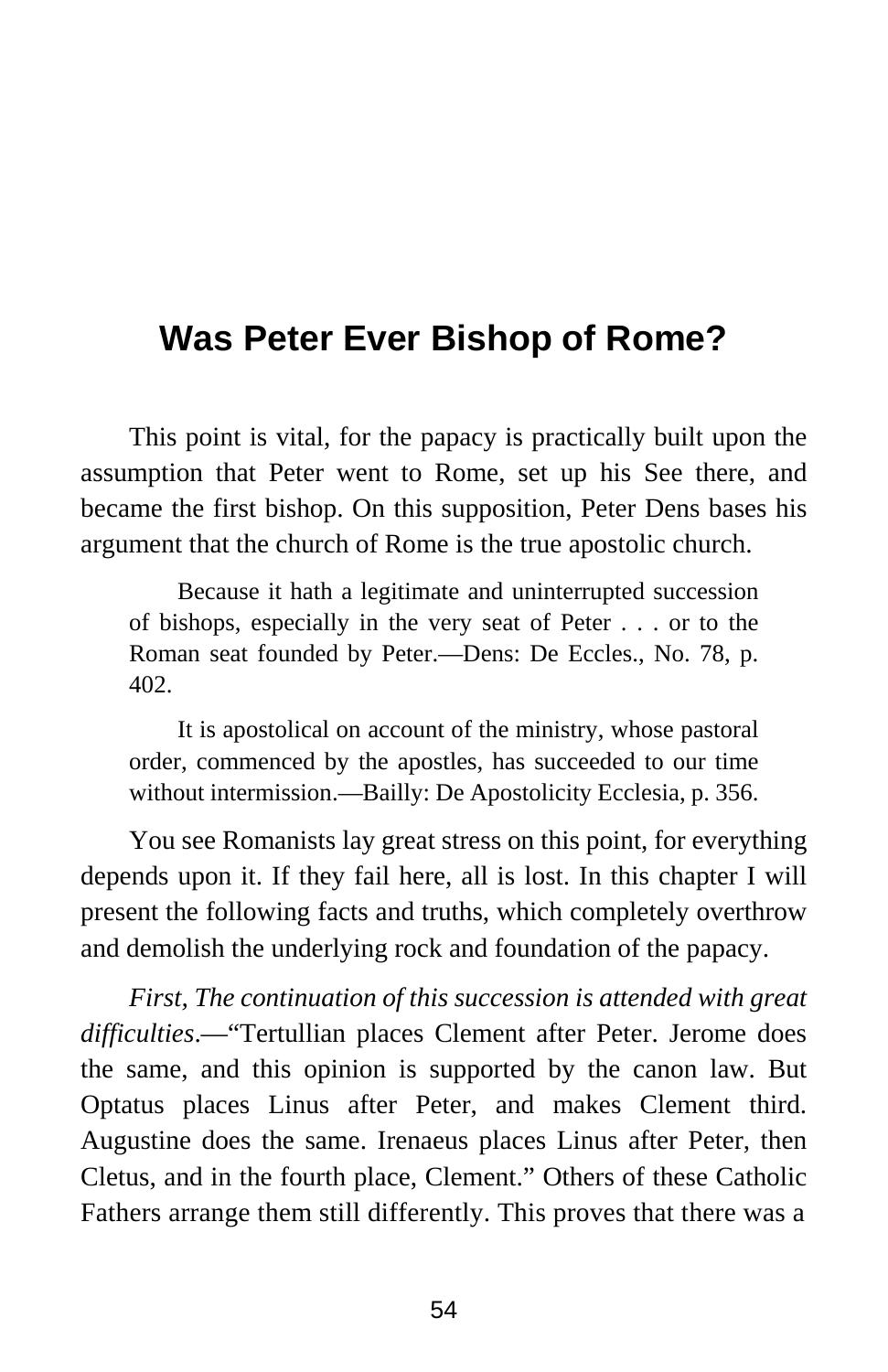great deal of guesswork about the matter of succession. On this guesswork rests the papacy.

*Second, This supposed succession of popes was interrupted by repeated vacancies.*—The Roman Catholic Platina is authority for the statement of the fact that "after John III, the Roman seat was vacant ten months and three days; after Pelagius II, six months and twenty-eight days; after Gregory, five months and nineteen days; after Fabian, eleven months and twenty-six days; after Boniface III, six months and twenty-five days; after Severinus, four months and twenty-nine days; after Martin I, fourteen months; after Vitalianus, four months and fifteen days; after Paul, one year and one month; after Nicholas I, eight years, seven months, and nine days," etc. This makes several big gaps in Rome's uninterrupted succession.

*Third, Rome's succession of bishops was interrupted by various schisms among the popes themselves*.—Roman authorities admit twenty-eight schisms that happened in the Roman seat. The twentyseventh schism, between Urban VI and Clement VI, lasted thirty years. Catholic historians admit that there were times when as many as three popes, all claiming supremacy at once, excommunicated and cursed one another in a shocking manner. It is preposterous to attempt to trace the succession of bishops through those centuries. Yet this supposed succession is what Rome depends on to prove that she is the apostolic church.

*Fourth, Many of these popes were pronounced rank heretics by Roman Catholic councils*.—Zepherinus was a Montanist; Marcellinus was an idolator; Liberius was an Arian; Anastasius was a Nestorian; Vigilius an Eutychian; Honorius was a Monethelite; Sylvester was a Magian. This being true, the supposed Roman succession has come down through a line of bishops that Rome herself admits were rank heretics. In all candor and reason I ask,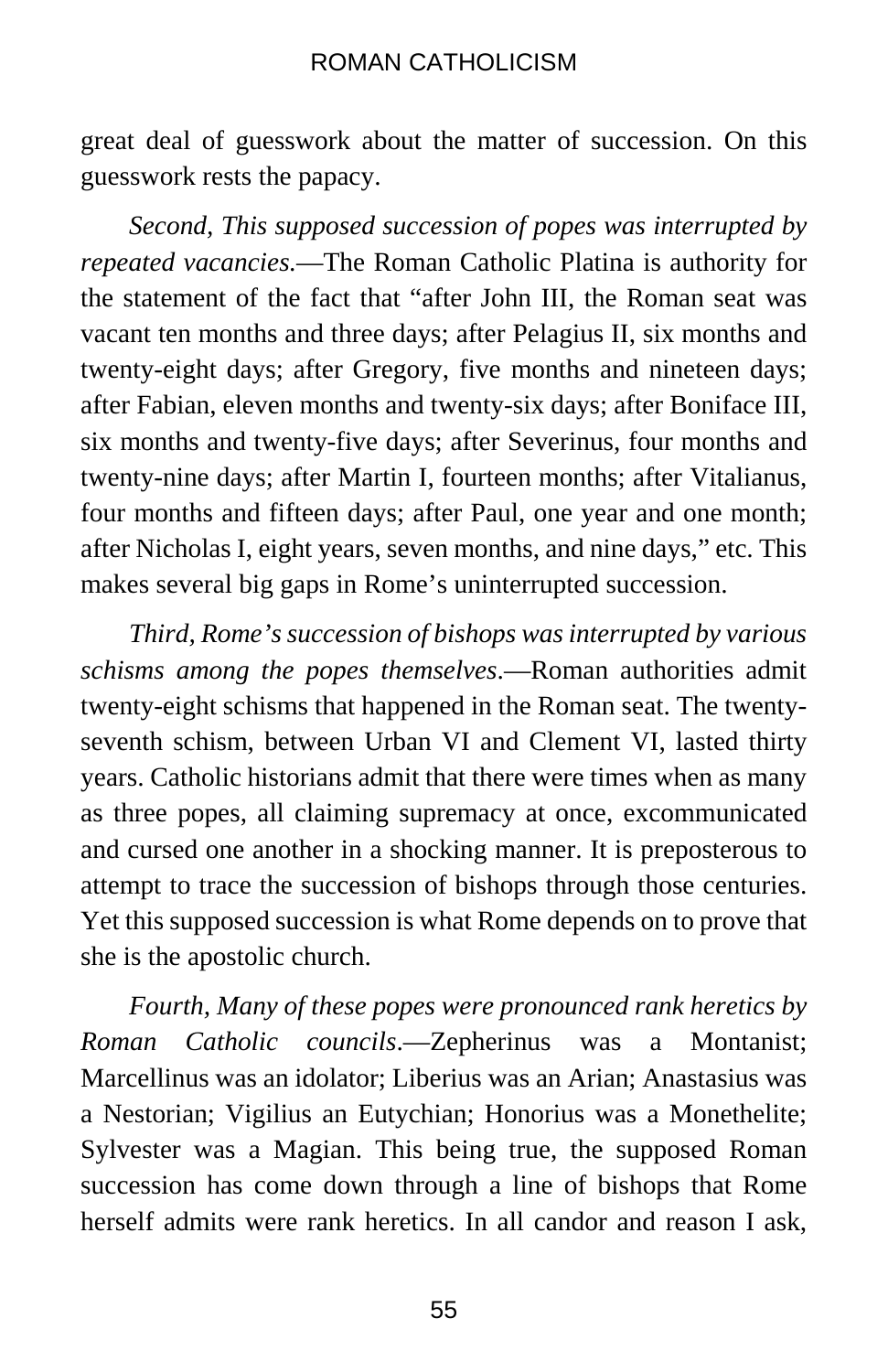Does this prove that the Church of Rome is orthodox? In the fear of God I affirm that this is positive proof of the heterodoxy of this institution.

*Fifth, Men of the "most infamous moral character, guilty of almost every mortal sin, have filled St. Peter's chair."*— (In previous chapters of this work I have quoted standard authors of the Church of Rome who admit this fact.) It is upon these monsters of wickedness that Rome depends for the apostolicity of her church. In all the above, Rome clearly fulfils Paul's prediction that "after my departure, ravening wolves will enter in among you"; and Jesus' prediction that "many false prophets shall arise . . . and because iniquity hath abounded, the charity of many shall grow cold." In the light of the facts of history and the admission of the writers of the Roman church, we are forced to conclude that she constitutes the great apostasy of the Christian era.

*Sixth, Peter never was bishop of Rome*.—This I will show. There is absolutely no Scriptural authority for such a belief. In fact, it cannot be proved from Scripture that Peter was ever at Rome.

It may well be asked, then, Upon what rests the belief that Peter established his See at Rome and became universal bishop of the church? I answer, *Upon tradition*. This tradition, like most of the traditions that have come down to us, will not stand the test of a strict and impartial historical examination.

The incident at Antioch, recorded in Gal. 2:11-14, is the last that is certainly known of Peter. The next historical mention of him is made by Clement of Rome. However, we have traditional accounts of the Apostle until the time of his death, and we may accept as altogether probable that some of these traditions are built around a nucleus of fact. But we have two distinct streams of tradition to consider. The one represents Peter's work in the West,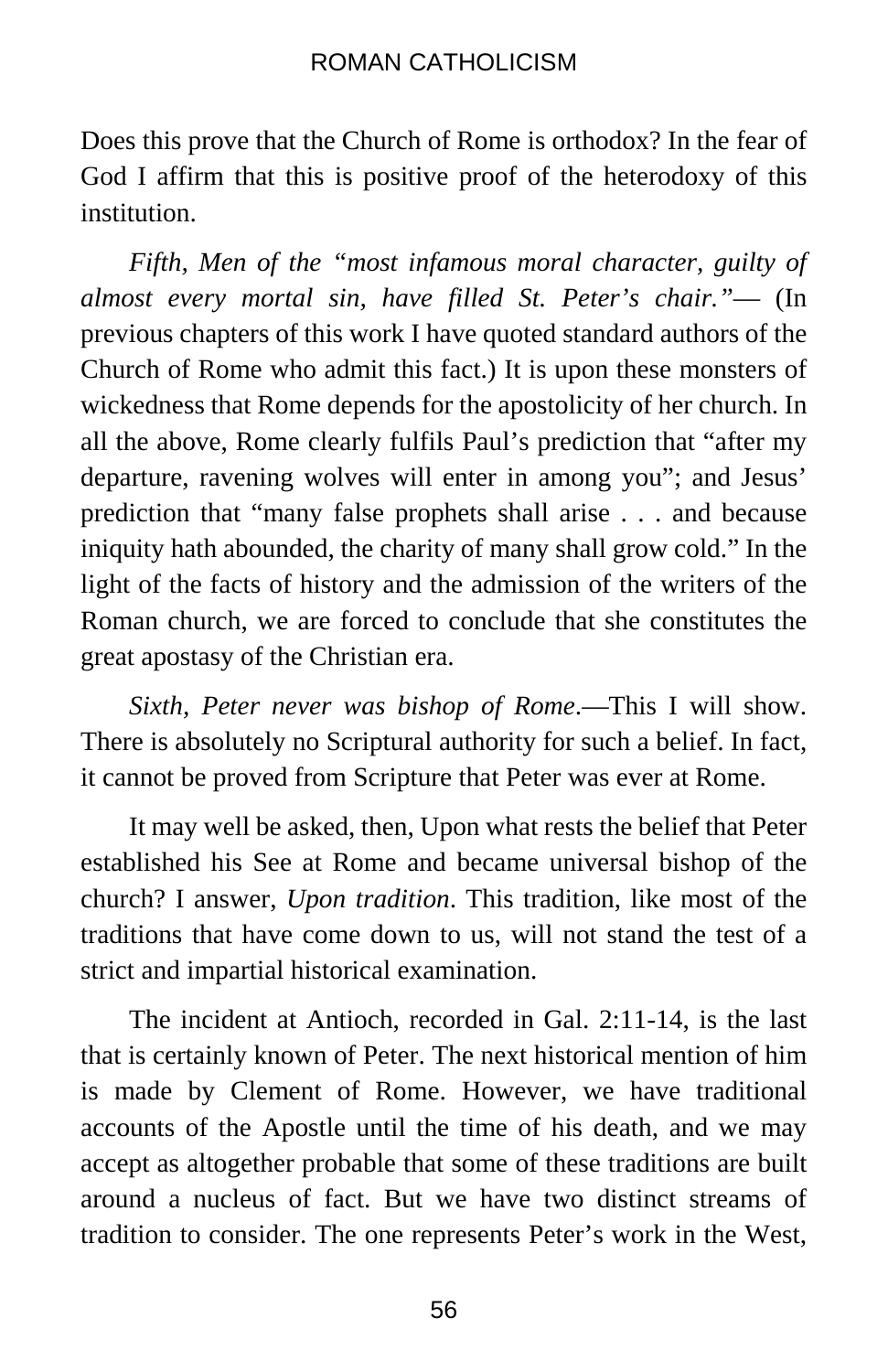and the other his work in the East. Certain early writers, as Clement of Rome and Ignatius, *may be* understood to imply that Peter suffered martyrdom at Rome. Clement, however, though mentioning both Peter and Paul, seems to make it a *distinguishing*  circumstance that Paul preached both in the East and in the West, which would imply that Peter never preached in the West. Papias, Justin Martyr, Dionysius of Corinth, Irenaeus, Tertullian, and Clement of Alexandria all accept the tradition of Peter's being at Rome. On the other hand, the other stream of tradition (for which it is difficult to account if the first had been uniform) to the effect that Peter labored at Antioch, in Asia Minor, in Babylonia, and in the "country of the Barbarians" on the northern shores of the Black Sea. Now while there is no Scriptural warrant for the first line of tradition, there are Scriptural evidences in support of the latter, for it is in harmony with the geographical details of the first of the two epistles which bear his name. The first epistle is addressed to "the strangers scattered throughout Pontus, Galatia, Cappadocia, Asia, and Bithynia" (1 Pet. 1:1). The "Babylon" from which it was obviously written (chap. 5:13) is best understood literally, like the other geographical names of the epistles in the New Testament, and as signifying the Chaldean Babylon. This is the opinion held by Dr. Adam Clark, Jamieson, Fausset, and Brown, and other able commentators. According to the historians Philo and Josephus, Babylon contained a great many Jews in the apostolic age; whereas Josephus represents the number of Jews in Rome as comparatively few, about eight thousand. Josephus lived in the time of Peter, and with reference to Babylon, he says that Hyrcanus, the Jewish high priest, was banished by the king of Parthia and was given "permission to live in Babylon where there were many Jews and that all of the Jews who dwelt in Babylon and in the country as far as the Euphrates acknowledged Hyrcanus as their high priest."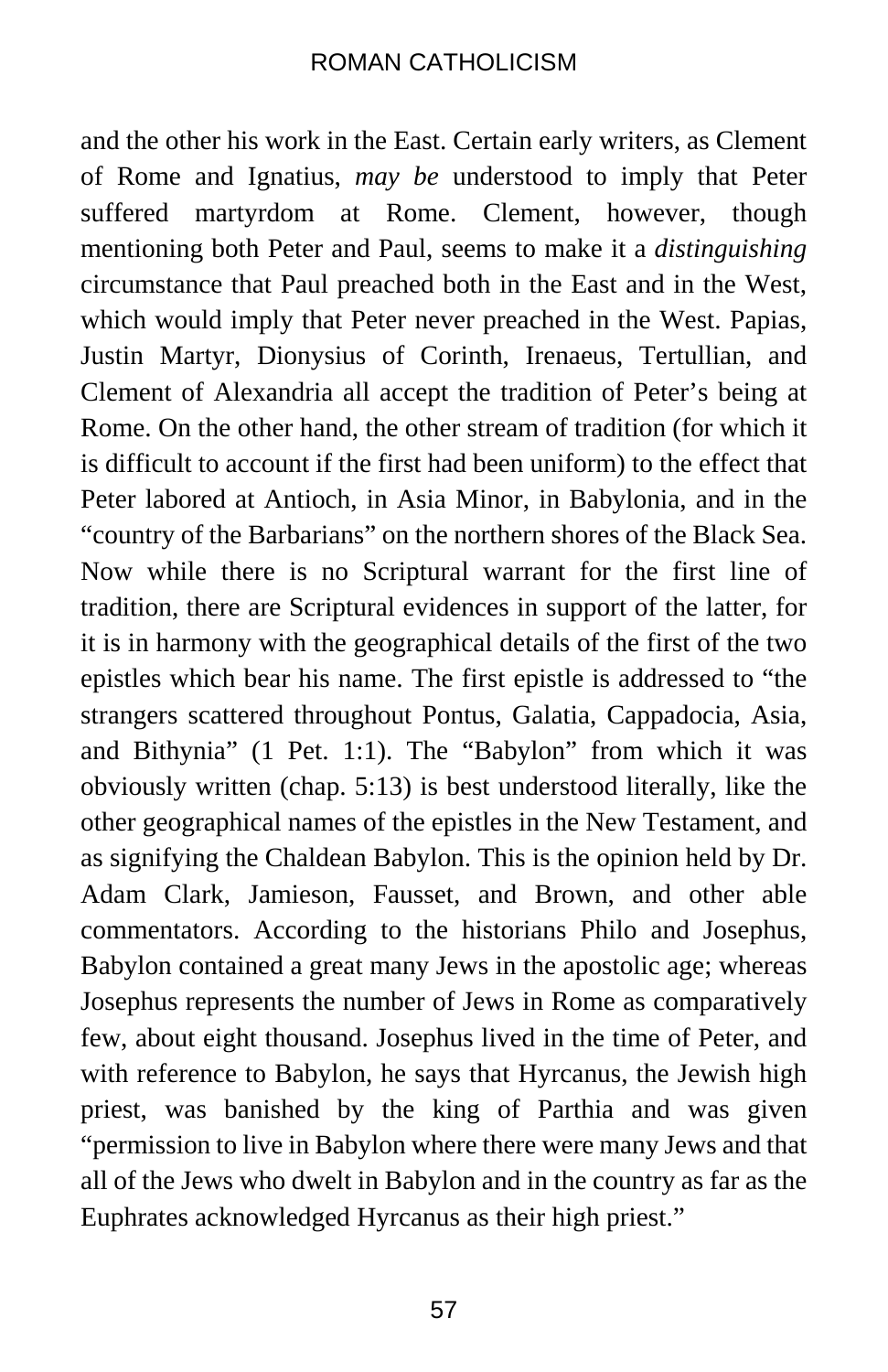Peter was the apostle of the circumcision as Paul was of the uncircumcision. How natural, then, that Peter should go to the people of his own nation! At that time the Parthians were masters of Mesopotamian Babylon, and it was Jewish "Parthians . . . dwellers in Mesopotamia" that the apostle had so successfully addressed on the day of Pentecost. His other converts on that occasion, Jewish 'dwellers in Cappadocia, Pontus, Asia, and Phrygia,' he addresses by letter, while he ministers in person to the Parthians in Mesopotamia, sending salutations from them to their brethren scattered abroad.

To accept the Romanist position that Peter was bishop of Rome for twenty-five years would mean to set aside his extensive work in the East, a work which undoubtedly rests upon a Scriptural foundation. On the other hand, to take the positive position that Peter never was in Rome would mean to ignore the direct statements of a considerable number of early writers. It is not easy to impeach the testimony of writers regarding statements of fact, although around an original fact may grow up a vast body of traditions, which are often wholly unreliable; such as the legendary story of Peter's controversy with Simon Magus in Rome, as set forth in the Pseudo-Clementine epistle. No early writer suggests any other place than Rome as the scene of Peter's death, and all agree that he suffered martyrdom. But it was not until the middle of the third century that Peter was definitely claimed as bishop of Rome (Cyprian Epist. 55:8, 59:14). It remained for later writers to develop this claim and to give it its prominent standing in the Romish church.

Although Roman Catholics are required to accept the claims of Peter's episcopacy in Rome and to swear by it, the claim rests upon such an uncertain basis in fact that even some of their own number have felt obliged to repudiate it. Chas. Du Moulin, a great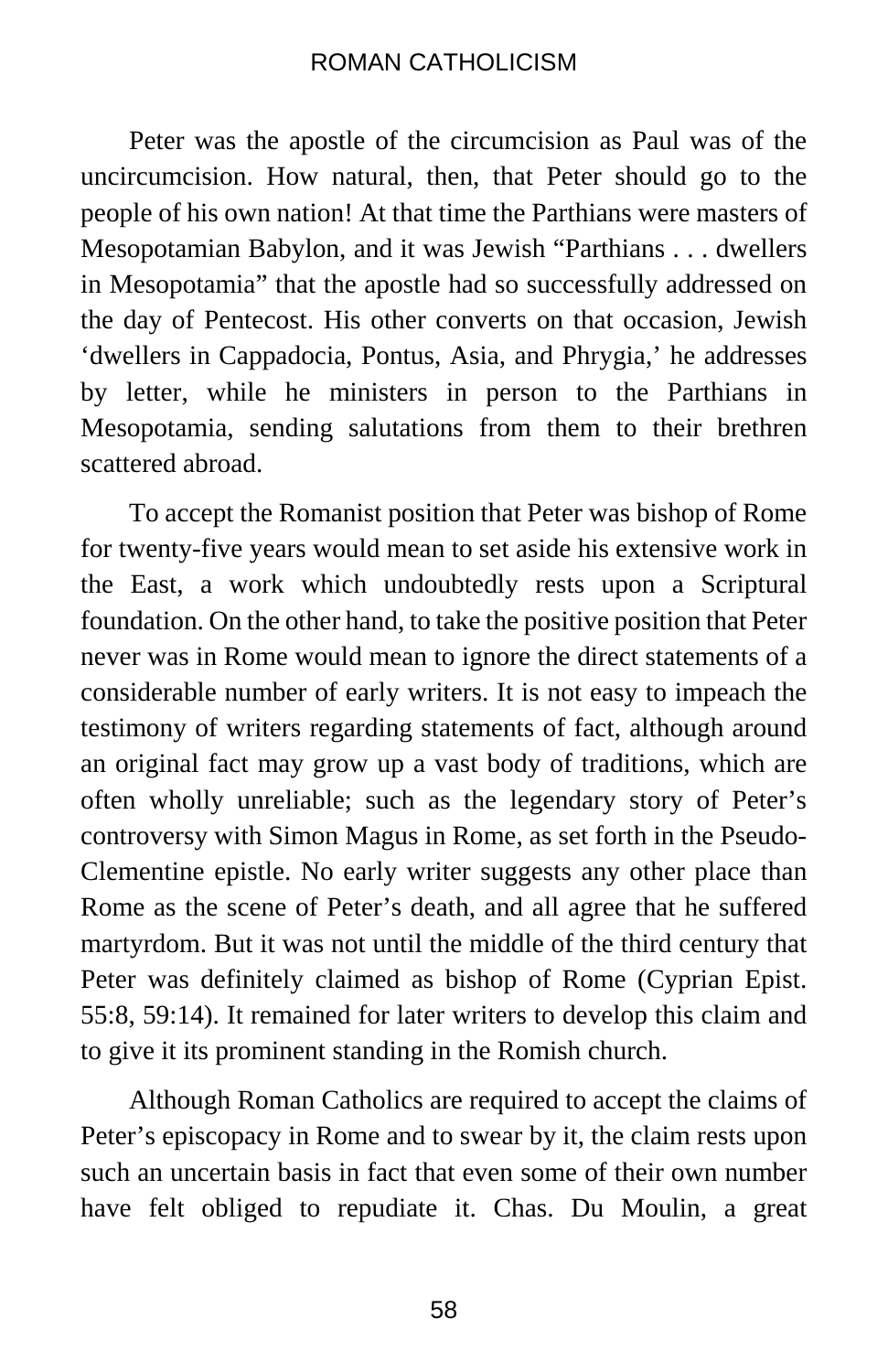ecclesiastical lawyer of the sixteenth century, whom Father Calmet mentioned as a *stedfast Roman Catholic,* says:

Even when after the breaking-up of the empire the bishops of Rome began to extend their authority over other churches, they never alleged or put forth this story of Peter's being at Rome; the story, I suppose, not having yet been invented.— Mission and Martyrdom of St. Peter, Vol 4, p. 460.

Ellendorf, Roman Catholic professor at Berlin, *Bib. Sac*., January 1859, 105, says: "Peter's abode at Rome can never be proved." Father Hardouin, a French Jesuit; Frances Turretin; De Cormeniu in his *History of the Popes*, and other Catholics, admit the same thing.

Again we will appeal to the Bible and show that its evidences are directly opposed to the idea of Peter's long residence in Rome, as claimed by the Catholics.

From what Luke says, it is evident that Peter continued in Judea till the council met at Jerusalem (see Acts 15) to consider the question concerning circumcision and the ceremonial law, for he was present at the time. This was in the year 51, according to Bellarmine, Baronius, and others; or in the year 49, according to Valesius; some place it at 52.

It is further evident that Peter was not at Rome when the council sat at Jerusalem, whether in 49 or 52; for at this time he was at Jerusalem. Paul tells us that three years after his conversion, which occurred about 37, he went to Jerusalem to see Peter, and found him there. And fourteen years after, or about the year 51, he went to Jerusalem again, and then found Peter there. According to the Roman Catholic computation, in the year 51 Peter had sat eight years as bishop of Rome. And yet Paul neither sought nor found him at Rome, but at Jerusalem.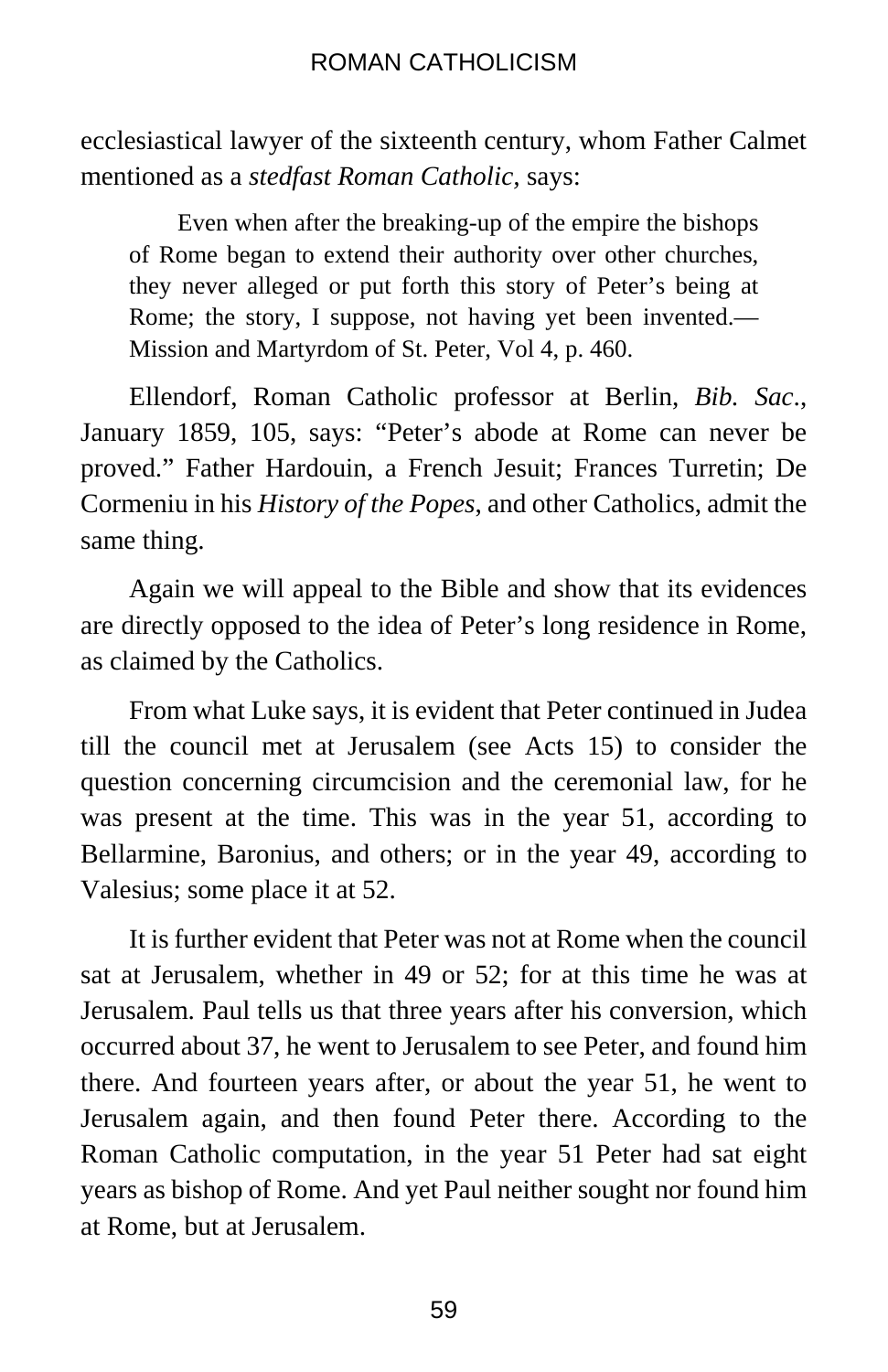Neither Peter nor any of the sacred writers give us the least hint that Peter was ever at Rome. We are told of his being at Antioch, Jerusalem, Corinth, Babylon, etc., but there is no mention of his being at Rome, the great seat of the empire.— Elliott.

The silence of Paul in particular must be a convincing proof that Peter was never bishop of Rome.

In Paul's Epistle to the Romans, there is no mention made of Peter. From Rome, he wrote to the . . . Ephesians, Philippians, Colossians, Timothy, and Philemon, without ever mentioning Peter.

According to the accounts of the papal doctors, Peter was bishop of Rome twenty-five years, from the year 42 to the year 67.

Now, there are recorded seven incidents in Paul's life connected with Rome during that period—once he wrote to the church at Rome, five times he wrote from Rome, and once he dwelt there at least two years.

There is yet no hint given that Peter was there during any of these times; and it would be hard to suppose he was there and that Paul would take no notice of him. This will appear not only extraordinary, but even incredible, if we will only examine the circumstances of these visitations, and the language which Paul uses on these occasions.

He and Timothy join in the address to the Colossian church (Col. 1:1, 2). Surely some regard would have been paid to Peter had he been there.

About the year 58 he wrote his Epistle to the Romans. And though he salutes numbers of persons, and those, too, of highest repute, Peter is never mentioned (see Rom. 16:3-16). Now, had Peter been at Rome at this time, as the angel, or bishop, or minister in pastoral charge of the church of Rome, surely some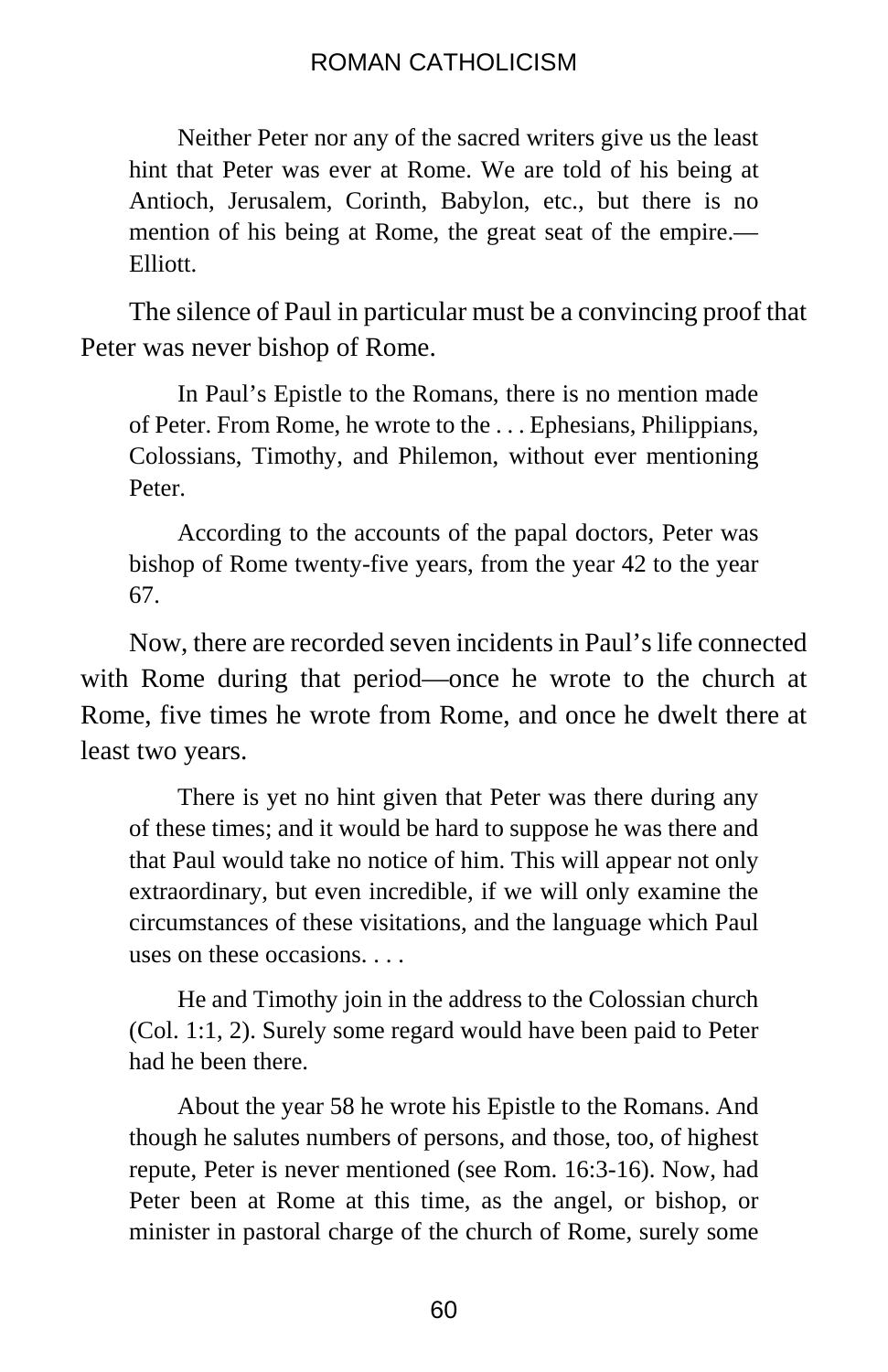mention had been made of him; especially as Paul salutes so many, even calling twenty-five of them by name, with several households, and others not named. This is the more strange, as the custom was to salute those persons of greatest note, especially ministers of the word.

Besides, in the Epistle to the Romans there is no reference made to the presence of Peter at Rome previous to the year 58, though, according to the Roman Catholic account, he had been already fifteen years bishop there. Nor is there anything said in reference to his coming to or being at Rome at any future time, as head of the church, or in any other capacity. Hence the inference is that Peter never was at Rome. [Or, at any rate, that he was not there during the time of Paul's experience with that church.]

In the Epistle to the Ephesians, written at Rome about 61 [or 64], there is no mention that Peter ever had been at Rome or that he was there then. . . .

About the year 62 [or 64] Paul wrote to the Philippians. But though he associates Timothy with himself in saluting the Philippian church in the beginning of his epistle, and associates with himself, in the salutations at the close of the epistle, the brethren that were with him, especially those of Caesar's household, there is, nevertheless, not one word about Peter.

Paul wrote to the Colossians about the year 62 [or 64]. Peter was not there then, when Paul, after mentioning Tychicus, Onesimus, Aristarchus, Mark, and Justus, adds, "These only are my helpers in the kingdom of God; who have been a comfort to me" (Col. 4:11). It is evident, therefore, that Peter was not then at Rome, else he certainly would have been mentioned in the list.

In the Epistle to Philemon, written from Rome about A. D. 62, no mention is made of Peter.

We find when Paul appealed to Caesar, and had been sent to Rome, he tarried two full years in that city preaching the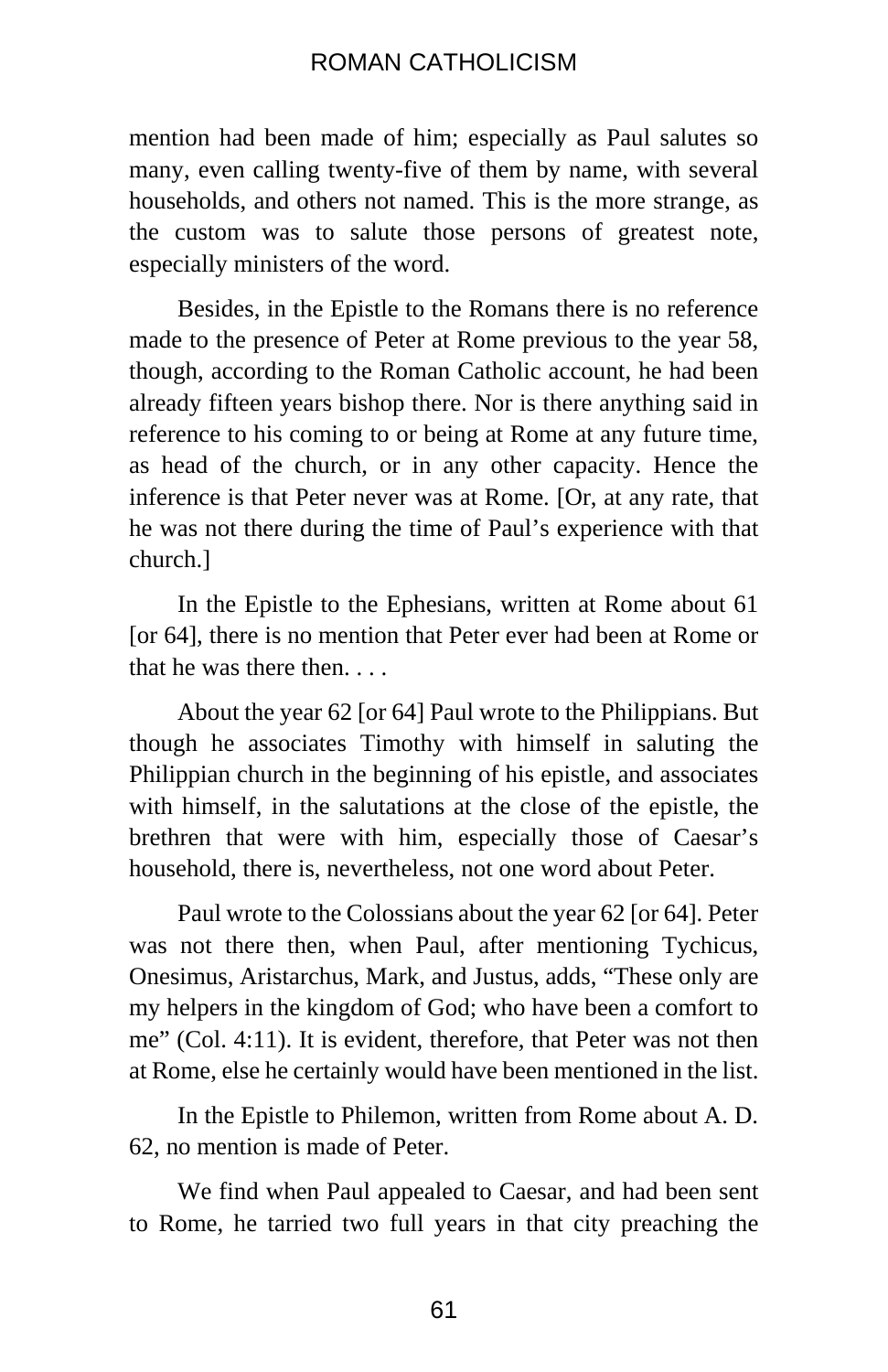gospel, or from years 63 to 65. Nevertheless, there is no account of Peter's being there on his arrival, nor during his two years' ministry, or at his departure from there (see Acts 28).

The Second Epistle to Timothy was written about the year 65 or 66. Paul says [after mentioning by name certain ministers who had either forsaken him or departed to other fields of labor], "at my first answer, no man stood with me, but all men forsook me" (2 Tim. 4:6-16). Surely had Peter been there, he would not have forsaken him. This, too, was immediately before the death of Paul.  $\ldots$ 

Here are six distinct times in which Paul was at Rome, or wrote to or from Rome. In one year he wrote three times from Rome. At another time he remained two full years preaching. From the first to the last time was a period of thirteen or fourteen years. Nevertheless, he gives no account that Peter had been expected there subsequent to any of his visits, that he was there before his arrival, or during his stay. Yet he governed the affairs of the church of Rome, gave directions for their conduct, and mentioned by name, in his salutations, all the principal Christians at Rome, whether men or women. And still he says not one word about Peter, who, according to the Romanists, had his throne at Rome, and governed the church there, previous to Paul's arrival, during his stay, and after his departure. Surely, if Peter ever had been at Rome, there would be some mention made of it by Paul. . . . And, as it cannot be proved that he ever was bishop or pope of Rome, the keystone of the supremacy is taken out, and the entire fabric falls to the ground. For it must appear there is no proof . . . that he ever wrote from Rome or was bishop there. . . .

Besides, the traditionary account of Peter's being at Rome is not only contrary to the authentic account of him which we have in the New Testament, but it is inconsistent with itself.— Delineation of Roman Catholicism.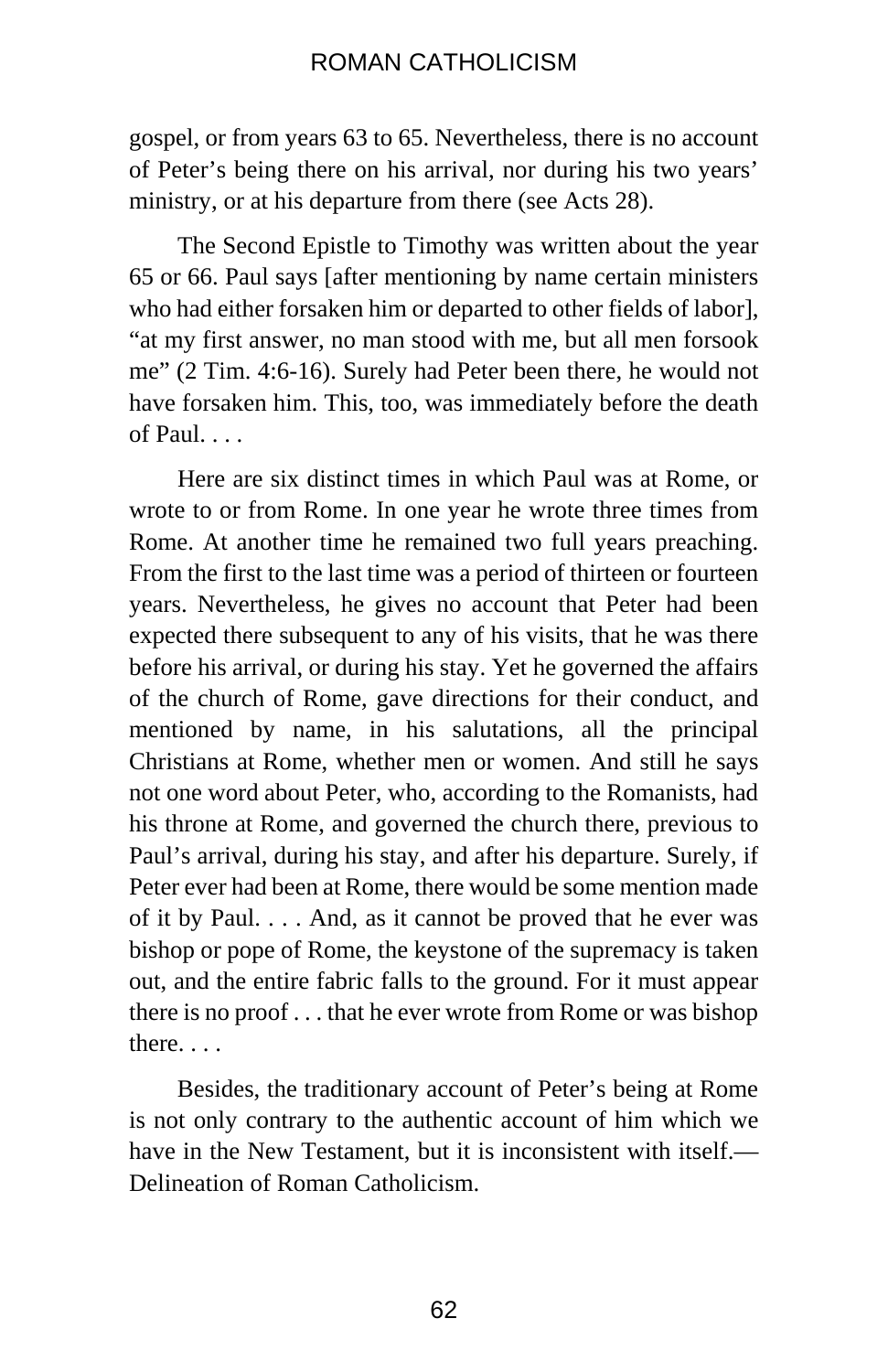Concerning the time of his coming to Rome the ancient writers do not agree. Eusebius saith it was in the time of Claudius; but by Hierom, who saith he sat there twenty-five years, until the last year of Nero, it must follow that he came thither the second or third of Claudius: yet Damascus saith he came to Rome in the beginning of Nero's empire, and sat there twenty-five years; whereas Nero reigned but fourteen years. He saith also that his disputation with Simon Magus was in the presence of Nero the emperor. Eusebius reporteth it under Claudius. Anterius, bishop of Rome, as Nicephorus testifieth, did write that Peter was translated from Antioch to Rome, and from thence he passed to Alexandria, because he might more profit the church there.—Fulke.

Had there been any solid foundation for the assumption that Peter was bishop of Rome, such confusion and contradiction of the subject would not exist.

A careful, unbiased consideration of all the facts and traditions bearing on this subject leads me to the conclusion expressed by a certain writer, that "while it is admitted as *certain* that Peter suffered martyrdom, in all probability by crucifixion, and also *probable* that this took place at Rome, it has nevertheless been made pretty clear that he never was for any length of time resident in that city, and morally certain that he never was bishop of the church there."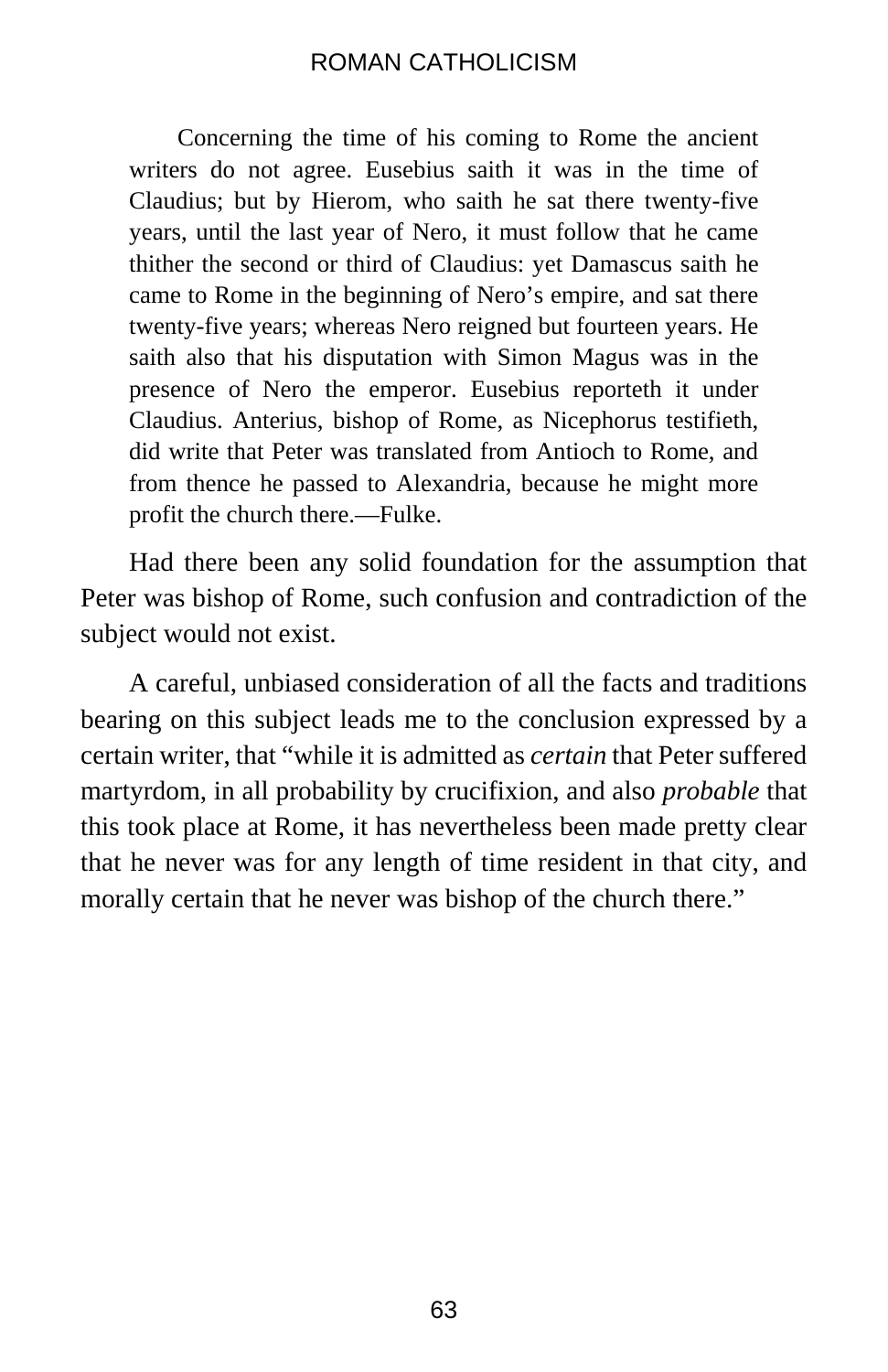# **Is the Church of Rome the True Catholic Church?**

Thus Bellarmine defines the church:

The church is an assembly of men, united in the profession of one and the same Christian faith, and in the communion of the same sacraments, under the government of their lawful pastors, as especially of the Roman pontiff.—Vide Lieberman, Theol., p. 45.

This true Catholic faith, out of which none can be saved.— Article 15, Creed and oath of Pope Pius IV.

The above defines the Roman position. Submission and obedience to the government "of the Roman pontiff"—the pope—is essential to membership in the Church of Rome, and this they define as the "true Catholic faith, out of which none can be saved." This virtually teaches that all who do not submit to the supremacy of the bishop of Rome are lost. So they teach:

It necessarily follows that all other societies arrogating to themselves the name of church, because guided by the spirit of darkness, are sunk into the most pernicious errors, both doctrinal and moral.—Catechism of the Council of Trent, p. 100.

The word "catholic" signifies (1) Universal, or general. The Christian church is catholic in that it includes all true believers in all places and at all times. It consists of "every tribe, and tongue, and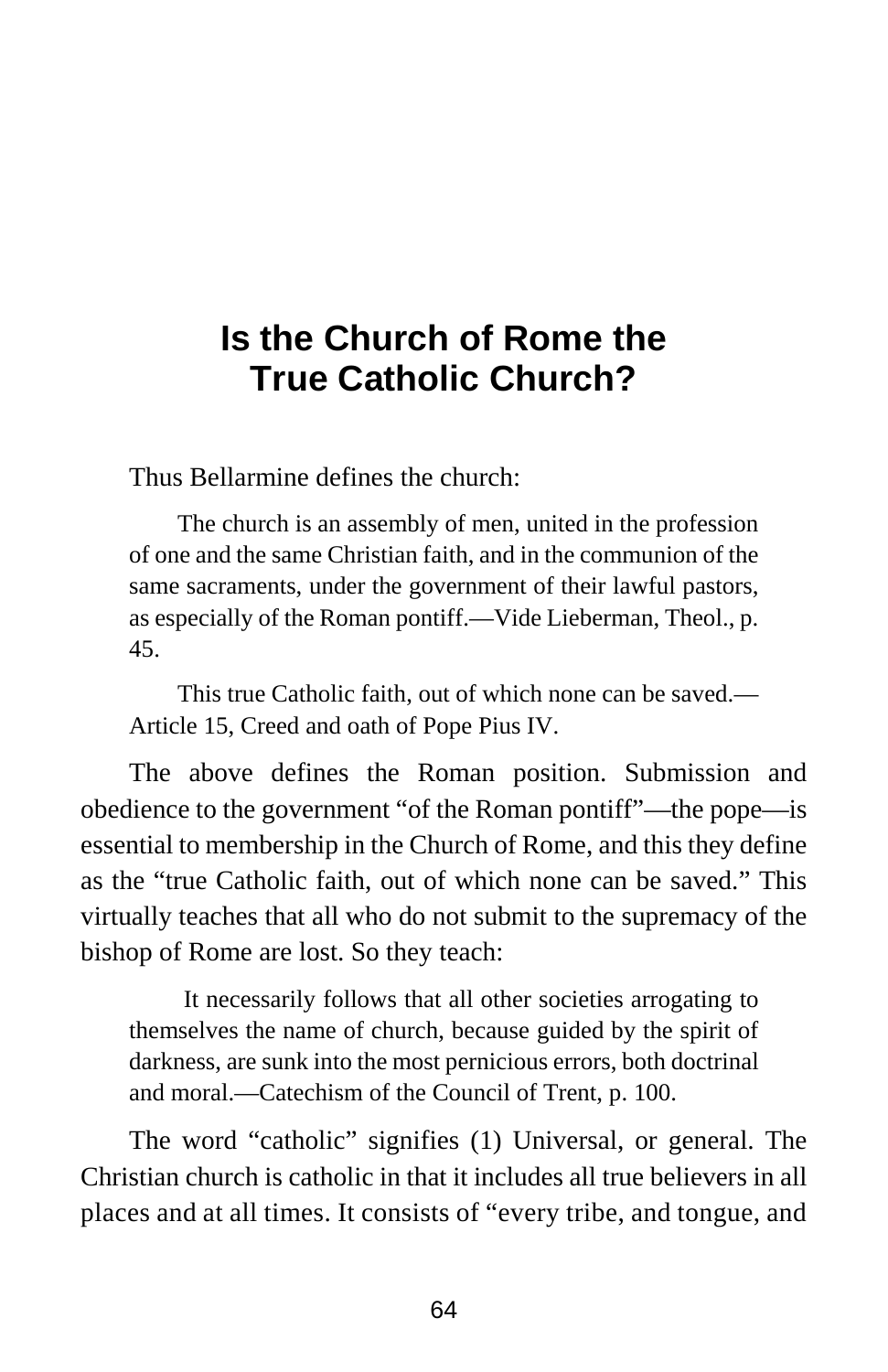people, and nation" (Rev. 5:9). (2) Orthodox, because it preserves the true faith, the universal faith of the gospel, which was once delivered to the saints.

It is unscriptural to use the term "catholic" to designate the name of the church, as the "Catholic Church." The word "catholic" is not found anywhere in the Scripture as applied to the church. The name given to the church is "THE CHURCH OF GOD." (See Acts 20:28; 1 Cor. 1:2; 2 Cor. 1:1; 1 Cor. 10:32; 1 Cor. 11:16, 22; 1 Cor. 15:9; Gal. 1:13; 1 Thess. 2:14; 2 Thess. 1:4; 1 Tim. 3:5; 1 Tim. 3:15.) The first time we have the term "Catholic Church" is in the so-called Apostles' Creed, which was not composed by the apostles at all, but was a later production.

By affixing the name "catholic" to herself does not in the least prove that the Church of Rome is the orthodox, or apostolic, church. The Jews called themselves "the sons of God," and the "seed of Abraham" (John 8:33), but Jesus proved that they were not the true seed. Paul said that false apostles would call themselves ministers of Christ and transform themselves into apostles of Christ. Ascribing to themselves such titles did not make them such. So with the Church of Rome.

Even in the nominal sense the Church of Rome cannot be said to be the catholic, or universal, church. It can be clearly sustained by history that down through the ages there have been thousands and millions of religious people whose piety rated to the highest standard of any found in Rome, who did not bow to the supremacy of the Roman bishop. Many millions of these were put to death by the command of the temporal kings who obeyed the injunction of the pope. While the Western churches acknowledged the Roman supremacy, the Eastern churches did not. These latter were just as pious and God-fearing as the former. The Roman church, then, has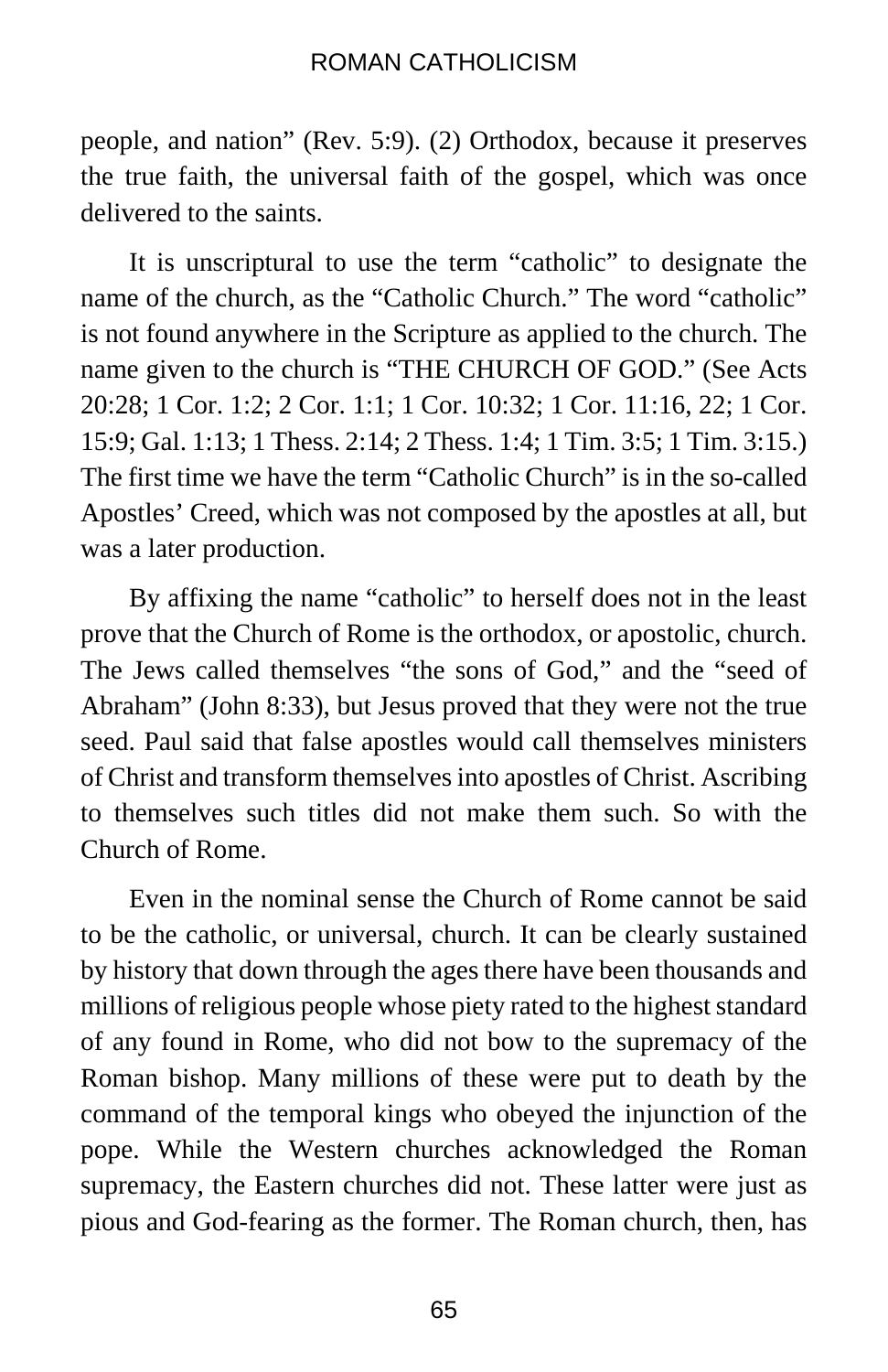never been truly catholic. She is not the catholic church, though she has assumed the name.

Look at the figures today. The Church of Rome numbers between 175,000,000 and 200,000,000. The Protestant churches number about 150,000,000. The Greek church, which is bitter against the Roman supremacy, numbers about 90,000,000. Thus the Protestant churches and the Greek church together number about 240,000,000, or at least 40,000,000 more than the Church of Rome. Judged by their morals, the Greeks and Protestants are as much entitled to the name Christian as are the devotees of the Romish church. Thus by incontrovertible facts we prove that Rome does not represent the catholic church.

How much more is this true when we judge her in the light of the New Testament and primitive Christianity! She cannot, without absurdity or impiety, be called the true catholic church. She is no more the universal church than the Roman jurisdiction is all heaven and earth. The Church of God contains all true believers. As salvation constitutes men members of it, all the saved are its members. No one can be a Christian outside of the divine church. The church is the body of Christ, and the body of Christ includes all the redeemed in heaven and on earth.

This is one of the principal distinguishing features between the true church and the false, between the divine ecclesia and man-made institutions. This one truth, the catholicity of the Church of God, locates every sect. The Church of God includes the family of God, and it is but one family in heaven and on earth; therefore it includes in its membership every Christian—all the redeemed in paradise, and all the saved on earth. Including all Christians, it is not a sect, but is the whole. Now, a church that does not include in its membership all Christians in heaven and on earth cannot be God's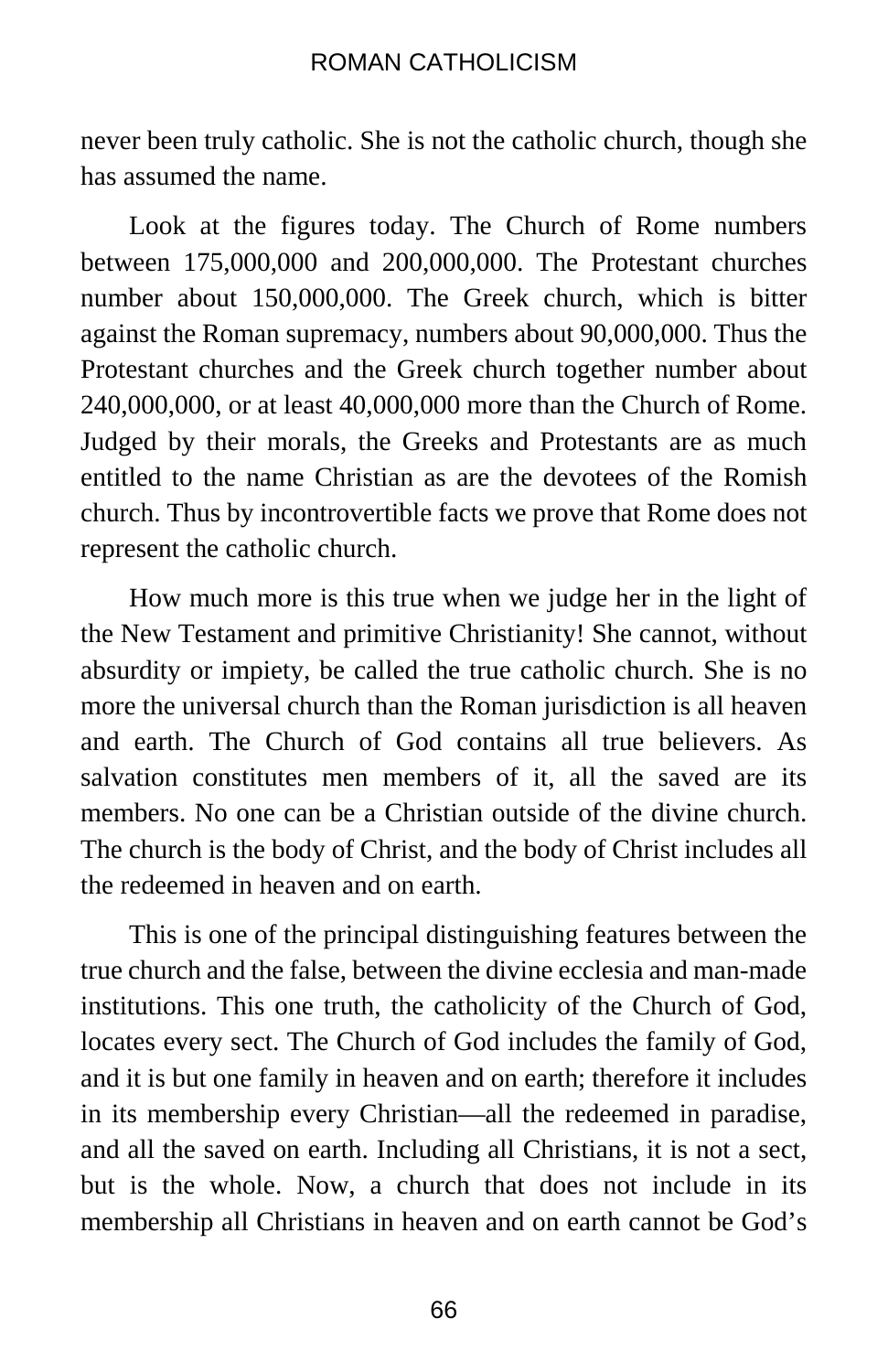church, hence it is a sect. This rule applies to the Church of Rome as well as to Protestant sects. Before any of these institutions arose, there were millions of Christians. It is clear that the Church of God was geographically distributed in large and flourishing congregations at Jerusalem and throughout all Judea, Samaria, and no doubt in Asia Minor, long before there was a church at Rome. The primitive church numbered into millions before there was even a universal Roman pontiff. All these lived and died without knowing of the idolatry and superstition of the Roman Catholic Church.

None of the blood-washed saints in paradise are now members of any of these earth-born institutions; and right here upon earth there are tens of thousands of happy saints in robes of righteousness who have come out and now stand clear of creed-bound churches. and there are many thousands of others who are saved from sin and have never joined any sectarian institution. Therefore all denominations put together, Roman, Greek, and Protestant, do not constitute the universal church, but are only sects.

In holding membership in the one universal church and in no other, we stand clear of the sin of division and are members of no sect, but members of that church to which all the saved in heaven and earth belong. This is the one and only catholic church. The Church of Rome has long laid claim to the title, Catholic Church, but in doing so they have assumed a title that does not belong to them. They are a sect—a sect, too, that includes very few real Christians. The Church of God is catholic not only in that it includes all Christians, but also in that it is destined to fill the whole earth. "And that the kingdom, and power, and the greatness of the kingdom, under the whole heaven, may be given to the people of the saints of the most High" (Dan. 7:27). "But the stone that struck the statue, became a great mountain, and filled the whole earth"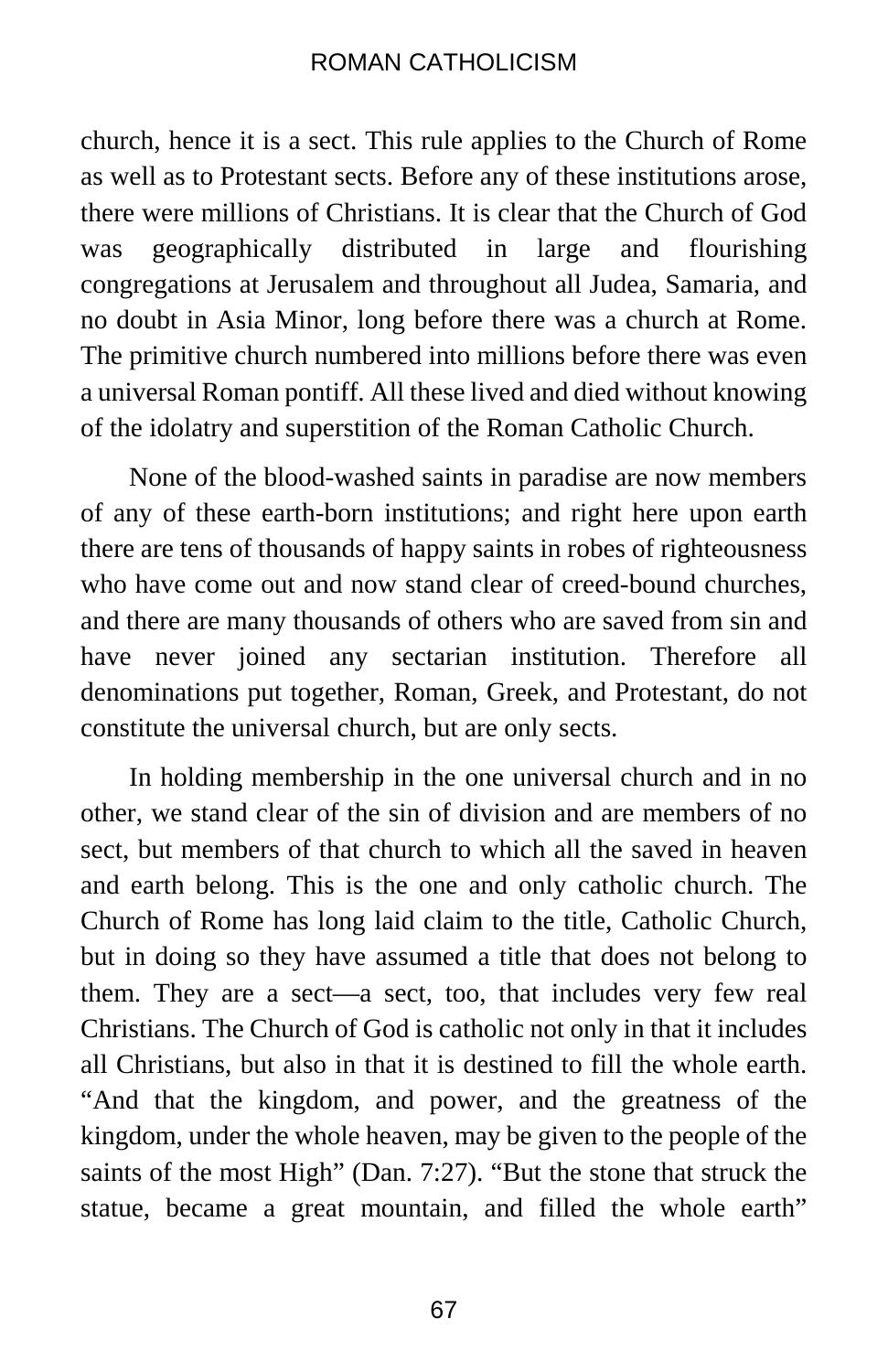(Dan. 2:35). These texts have direct reference to the universality of the Church of God.

Moreover, the religion of the Church of God will apply to all men of all nations. The Church of God gathers into her fold the rich and the poor, the educated and the illiterate, the high and the low; in short, all classes of men. These, when saved, are on one common level of equality. Many of the religions of the world are local in their nature and apply only to certain classes. These have adopted peculiar customs, manners, and styles of dress. But Christianity, the religion of the Church of God, is not local in any sense. It is the one universal religion, the one religion that will apply to all classes of men. It imposes no peculiar local customs of manners or dress. Thus we see again the catholicity of the Church of God.

The Church of Rome cannot be properly called catholic in regard to place, time, or faith. It was at first confined to the city of Rome, and afterwards to the Roman states. It is a particular and not a universal church. Their proper name should be *Papists*, because they follow the pope.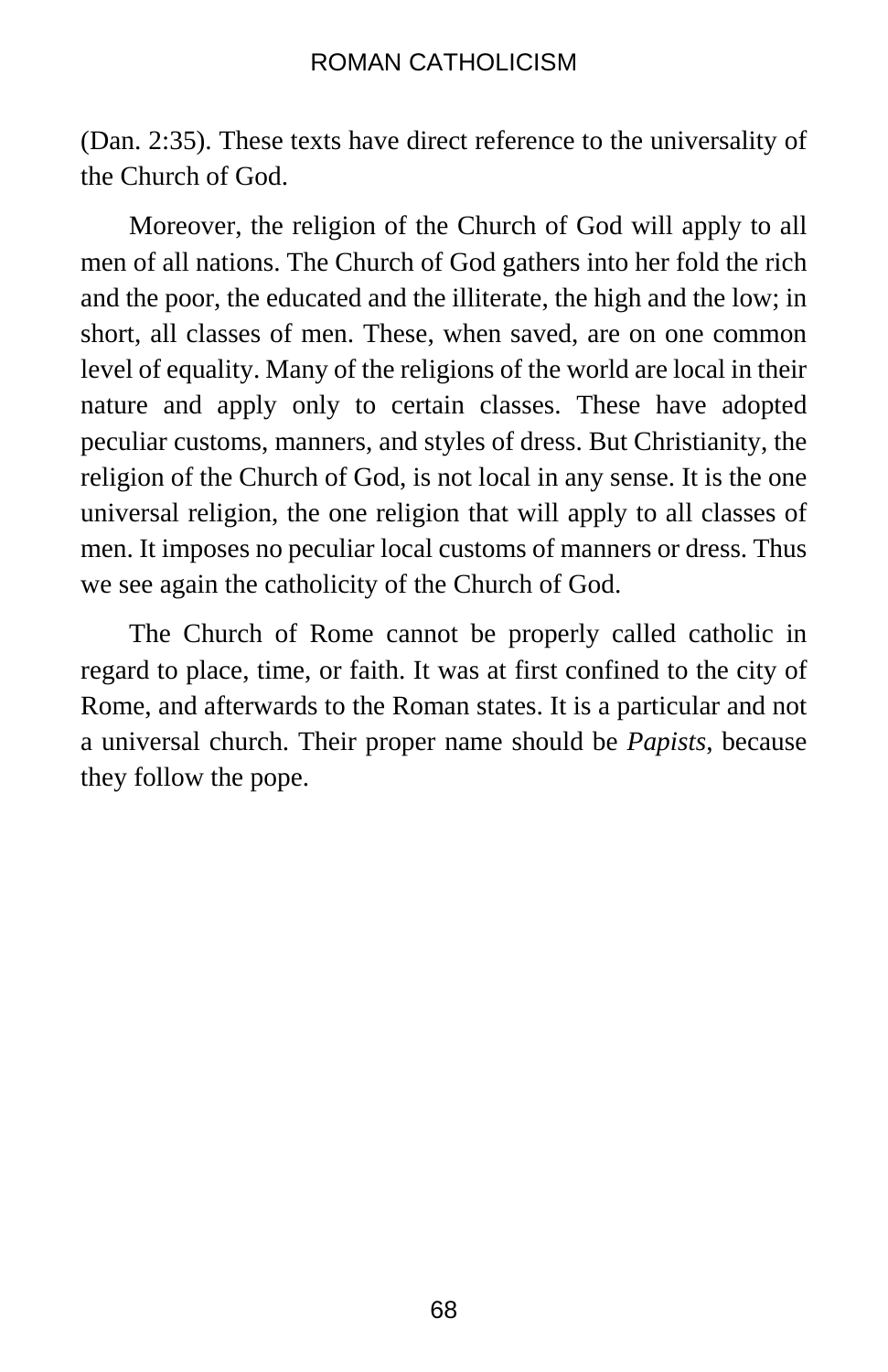## **The Unity of the Church of Rome**

It has long been the claim of the Church of Rome that she is apostolic because she is one in faith and doctrine. Her doctors are bold in declaring that Protestant sects are not the true church, but heresies, because of their divided condition. I heartily agree that the church is one. She is "one body in Christ," "one family in heaven and earth," one household, one bride —"the Lamb's wife"—one "true tabernacle, which the Lord hath pitched, and not man." The burden of Christ's prayer recorded in the seventeenth chapter of John was that his church in all future ages "all may be one." Of the primitive church it is said, "And the multitude of believers had but one heart and one soul" (Acts 4:32). In the New Testament, divisions are condemned in the very strongest terms. "Now I beseech you, brethren, by the name of our Lord Jesus Christ, that you all speak the same thing, and that there be no schisms among you; but that you be perfect in the same mind, and in the same judgment" (1 Cor. 1:10). Here is a direct prohibition of all schisms, or divisions, in the body of Christ. By the standard of truth, all divisions among Christians are sinful. "Now I beseech you, brethren, to mark them who make dissensions and offences contrary to the doctrine which you have learned, and avoid them. For they that are such, serve not Christ our Lord, but their own belly; and by pleasing speeches and good words, seduce the hearts of the innocent" (Rom. 16:17, 18). "But there were also false prophets among the people, even as there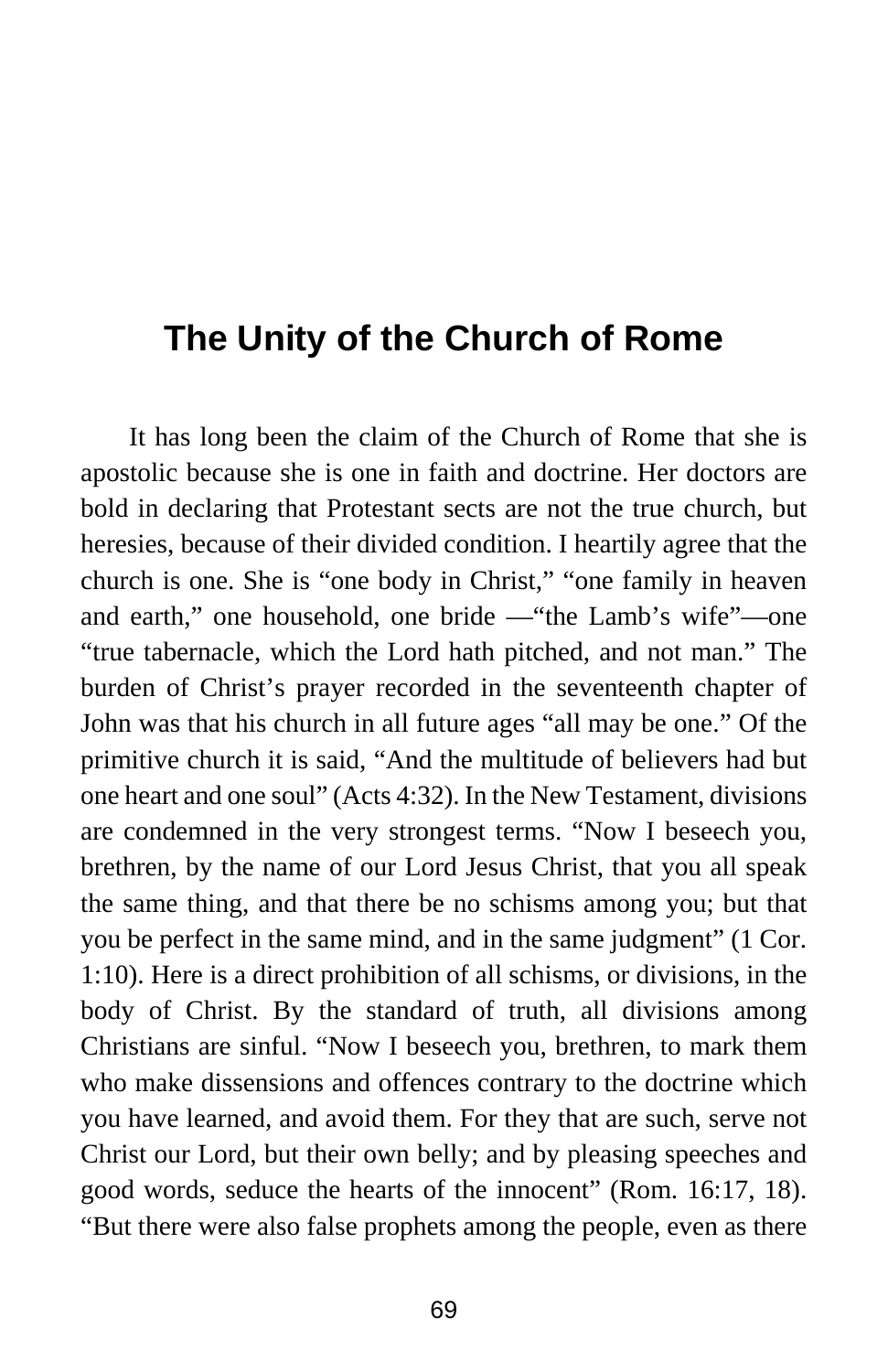shall be among you lying teachers, who shall bring in sects of perdition" (2 Pet. 2:1-3). In Gal. 5:20 "sects" (heresies, A. V.) are declared to be the works of the flesh and are classified with idolatry, fornication, murders, drunkenness, and such like.

But unity alone in a body of people is not sufficient to prove that that body is the true church. It is necessary that unity be joined with faith and doctrine. Yet mere unity of faith and doctrine is not a mark of the true church; it must be unity of *true* faith and *true* doctrine. "If you continue in my word, you shall be my disciples indeed" (John 8:31). Adhesion to the pope of Rome is no proper part of Christian unity. There is no Scriptural proof that the pope is the head of all Christians and the one with whom they are to be in communion. Time and again Christ alone is declared to be the living head of his church.

The New Testament basis of unity and that of the Roman church are in no sense identical. In the former, it is found in Christ alone. "That they all may be one, as thou, Father, in me, and I in thee; that they also may be *one in us*" (John 17:21). "For you are all one in Christ Jesus" (Gal. 3:28). "So we being many, are one body in Christ" (Rom. 12:5). "You are filled in him" (Col. 2:10). "Ye are complete in him," A. V.

Measured by the standard of all the foregoing scriptures, the Church of Rome is as truly a sect as the Protestant denominations which she condemns. In matters of faith and doctrine, she is as much divided as they. The same scriptures with which she condemns Protestantism will condemn her. Were we to listen to the pretentions of Romanists, we would suppose that their church was one in doctrine, while the fact is, it has always been divided by a multitude of controversies. The clergy among them are much divided in matters of religion. They have had several schools of theology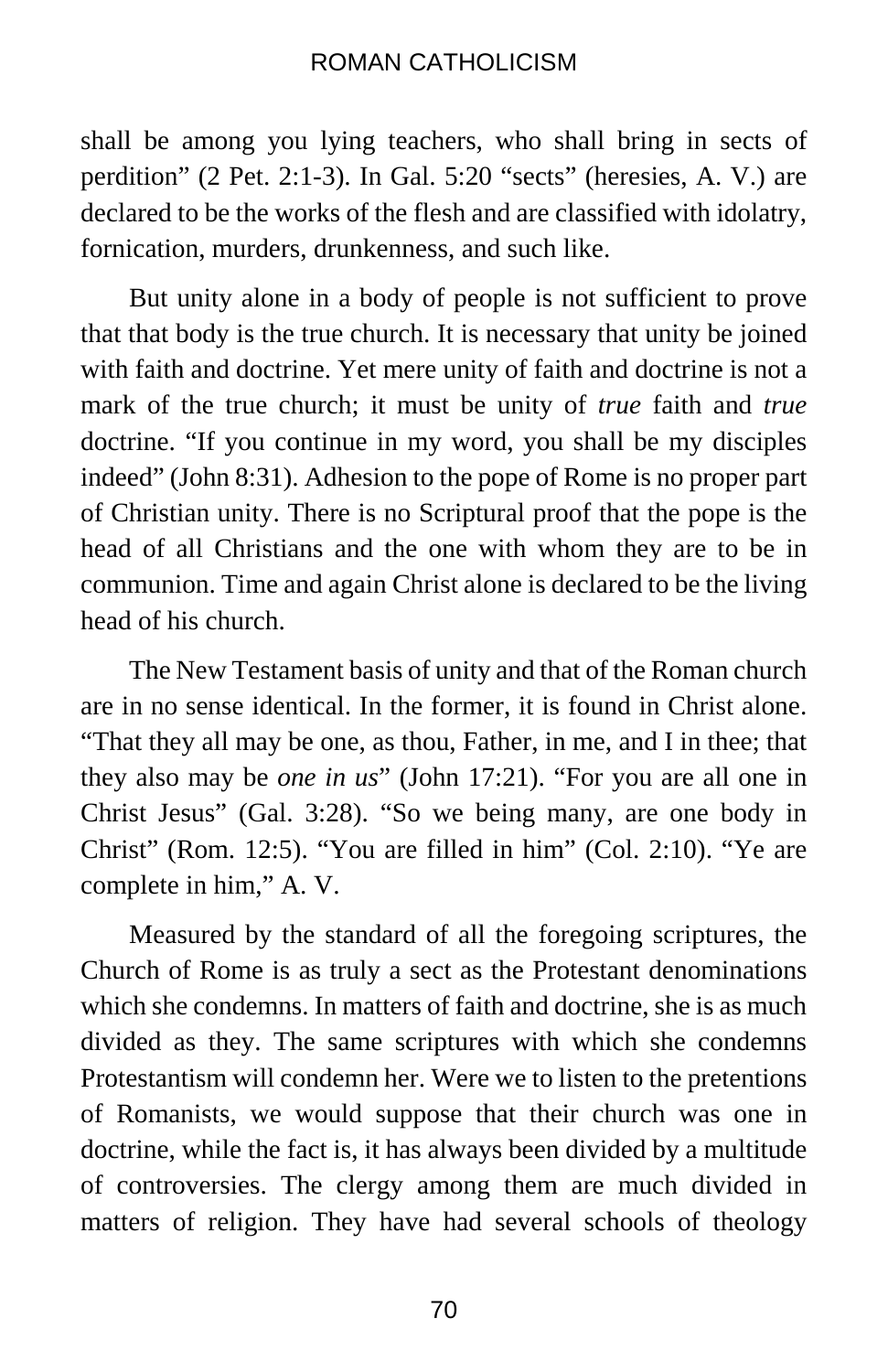differing as widely from each other as any of the Protestant sects. The Lombardic theology arose in 1150 A. D. This system taught that justification arose from grace and works. The Scholastic theology arose about a hundred years later. They taught that justification and salvation are to be obtained by human works alone. There are a number of distinct sects of the Scholastics, differing from each other, such as Thomists, Scotists, Occamists, etc. Then, there is the Monastic theology, which teaches that salvation is to be expected through papal indulgence, from works of supererogation, and from will-worship. They teach that images are to be adored, that confidence is to be placed in saints, that pilgrimages to holy places are to be undertaken, monastic orders entered on, that funeral masses are to be bought. They introduce the legends of the saints and feigned miracles into their sermons. The fourth is the Intermediate theology. This system admits that we are justified by faith in Christ, springing from love. It concedes that by the merits of Christ alone we can be saved, but adds that good works are necessary to salvation. It admits that the mass is not a sacrifice propitiatory, but adds that it is applicatory, by which the merits of Christ are at length applied to us. Next in order is the Jesuitical theology. The sum of its doctrine on justification is, that habitual righteousness, or justice before God, consists of an infused habit, but actual justice in the merit of good works. Thus on justification the schools of theology in the Church of Rome differ as widely as do the Protestant sects. In the light of 1 Cor. 1:10, where Paul enjoins that we "all speak the same thing," the Church of Rome stands condemned.

The Franciscans and Dominicans are ever contending about several points of doctrine and discipline. The Scotists and Thomists have been always at war. The Jesuites were continually at variance with the Dominicans, Benedictines, and other orders; and almost ruined them, especially the Benedictines. The theological colleges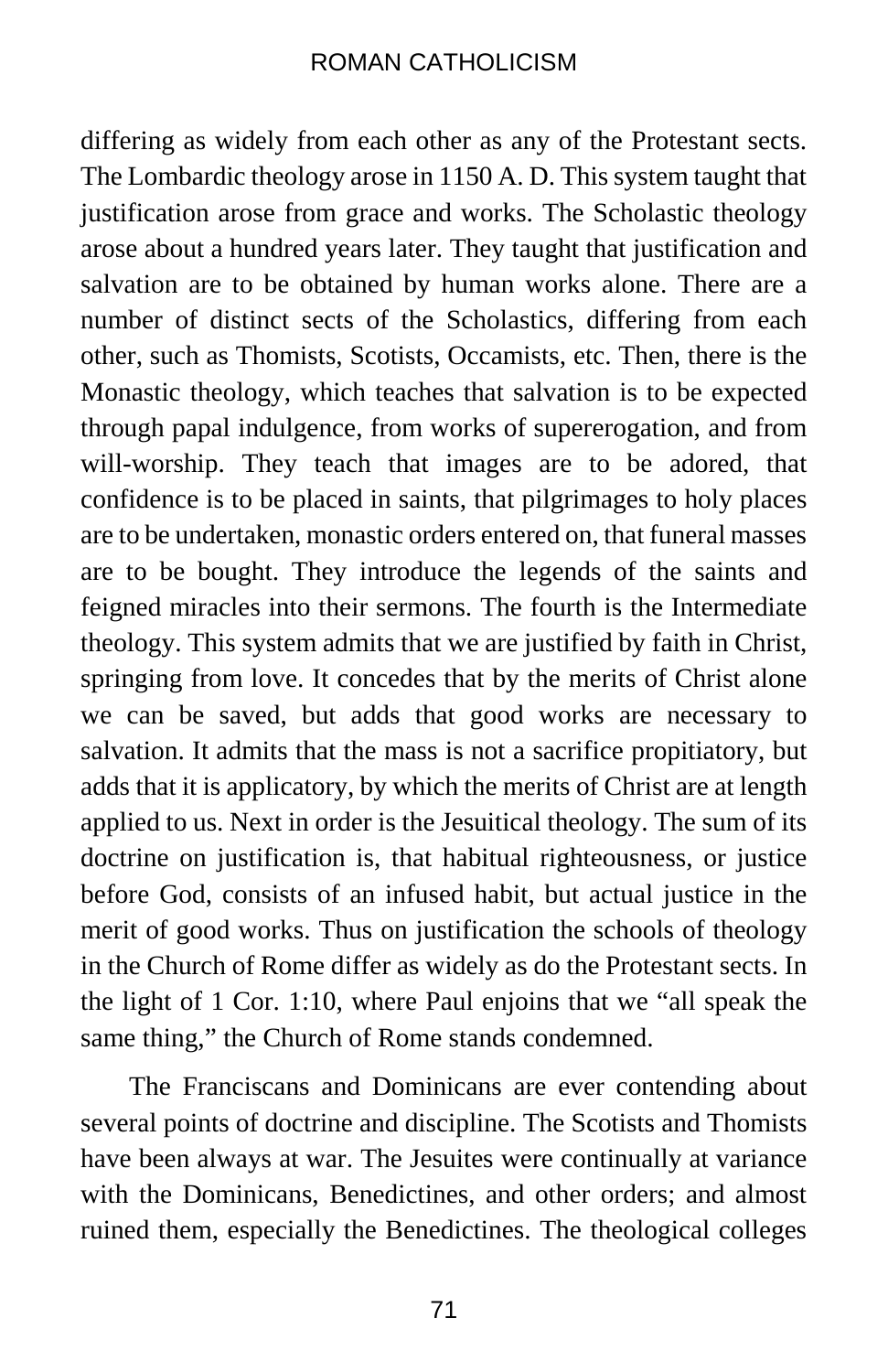debate concerning almost all the doctrines of Christianity. Ever since the time of the Council of Trent controversies of great importance have arisen, which divided and still divide the Church of Rome.

Considerable dissension exists in the Church of Rome respecting their rule of faith. The true source, or foundation, of divinity is the Word of God alone, as it is contained in the canonical books of the Old and New Testaments. The Council of Trent adds Tobias, Judith, Wisdom, Ecclesiasticus, and the two Maccabees. But Cardinal Cajetan follows Jerome, who rejects them from the canon. Arias Montanus, whom Gregory XIII calls his own son, in his Hebrew Bible, with interlineary translation, approved by the Louvain doctors, says concerning the apocryphal books: "The orthodox church, following the Hebrew canon, numbers these among the apocryphal books." Antoninus, archbishop of Florence, referring to the sentiment of Jerome, that the apocryphal books were inferior to the canonical, says: "And the same also saith Thomas Aquinas and Nicholaus de Lyra on Tobias, namely, that these are not of so great authority that they can be efficaciously used in argument in those things which concern faith, as the other books of Holy Scripture."

The fearful schisms which took place in the popedom, the boasted seat of unity, for the space of fifty-one years, namely, from 1378 to 1429, and afterward between Eugenius IV and the Council of Constance, is a plain proof of the want of that unity of which Romanists so loudly boast.

At the commencement of the popedom of Clement V, in 1305, the seat of the pope was removed to Avignon in France, where it remained for seventy years. At the death of Gregory XI, March 27, 1378, the citizens of Rome, fearing lest a Frenchman should be chosen, came tumultuously to the conclave, and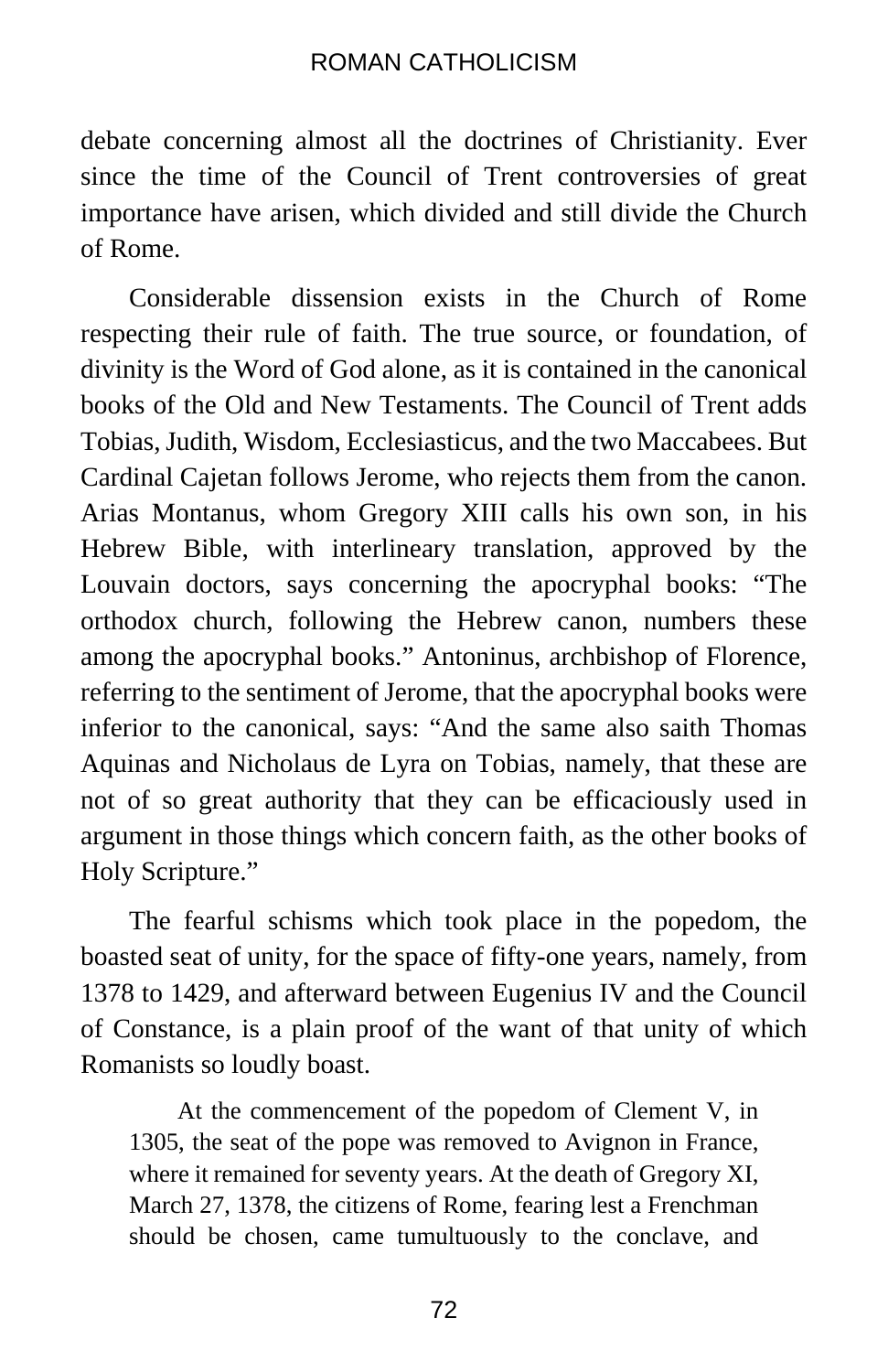demanded that an Italian should be made pope. The cardinals, terrified by this uproar, chose Urban VI, a Neapolitan. Some of the cardinals withdrew from Rome to Fondi, where they elected to the pontificate Robert, count of Geneva, who took the name of Clement VII, and declared the election of Urban unlawful, because they were compelled by violence to the choice.

Which of these two was the lawful pope is to this day doubtful; nor will the records and writings alleged by the contending parties decide the controversy. Urban remained at Rome, and Clement took up his residence at Avignon. Thus the union of the Latin church under one head was destroyed, and succeeded by that deplorable schism, known by the name of the Great Western Schism. "Christendom was divided," says Du Pin, the Roman Catholic: "divers kingdoms continued under the obedience of Urban, and others acknowledged Clement. This caused a bloody schism in the church."

On the death of Clement, which happened in the year 1394, Benedict XIII was chosen pope by the French cardinals. Though before his election he took an oath to vacate the popedom, provided the cardinals desired it, yet after he was chosen he refused to do so at their request, and thus perjured himself. The Gallican church, displeased at the proceedings on both sides, withdrew obedience from both popes in 1397, at a council held at Paris.

On the death of Boniface, the Roman party, in 1404, chose Innocent VII, who was succeeded in 1406 by Gregory XII.

The cardinals of Gregory and eight or nine of the cardinals of Benedict called a council, to meet at Pisa. The council excommunicated both these popes for schism, perjury, and contumacy, and elected Alexander V. But the decrees of the council were treated with contempt by both the pontiffs, each of whom performed the functions of the papacy in his respective bounds. Thus the Western church was divided into three great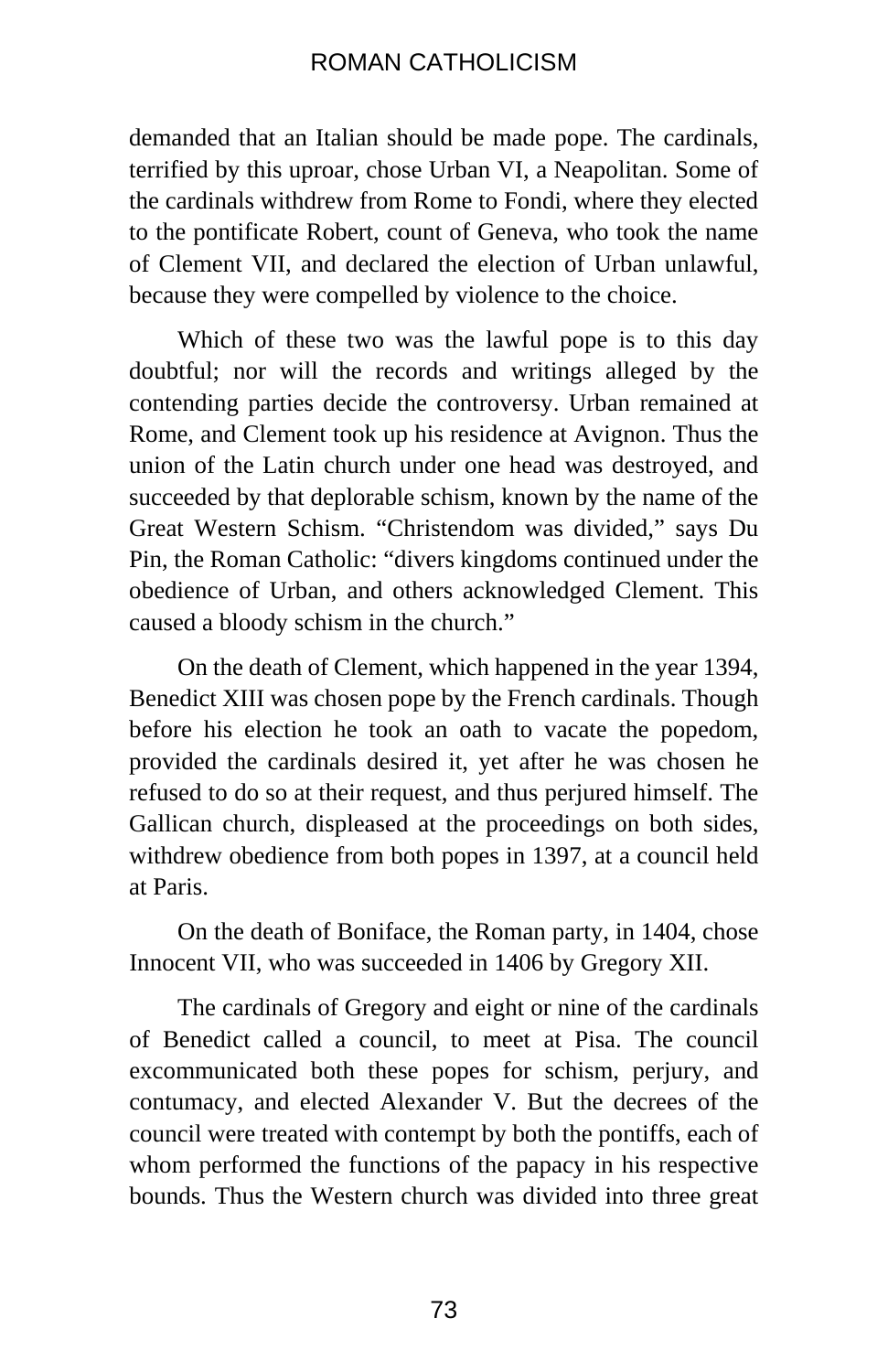factions by three contending popes, who loaded each other with curses, calumnies, and excommunications.

The great end in view by the Councils of Constance and Basil was the reformation of the church in its head and members. The popes were looked upon as the head, and the bishops, priests, and monks as the members, both being exceedingly corrupt. Martin opposed the reformation to the utmost. However, five years after the Council of Constance, in consequence of frequent remonstrances by pious persons, he called a council to meet at Pavia, whence it was removed to Sienna, and thence to Basil. He died about the time on which the council met. The council met July 23, 1431, and seriously went about the work of reformation. Eugenius IV opposed reform by every possible means. For though he at first approved of the assembling of the council, he afterward opposed it. The council deposed Eugenius, who in 1438 collected another council at Ferrara, which was afterward transferred to Florence, and at the second session thundered out an excommunication against the fathers assembled at Basil, and afterward sentenced them to hell and damnation, and declared their acts null and their proceedings unlawful. The council, in 1439, chose Felix V pope in the place of Eugenius. By this means that deplorable schism which formerly rent the church was again revived, with additional aggravations; for the contest was not only between two rival popes, but also between the contending councils of Basil and Florence.

The foregoing accounts of these papal schisms were taken principally from Du Pin's Ecclesiastical History.

The calamities of these times are indescribable. The church had two or three different heads at the same time; each forming plots and pronouncing curses upon his competitors and followers. The princes of Europe were involved in wars on this account. Many lost their lives and fortunes in the struggle. In most places, all sense of religion was lost; and profligacy of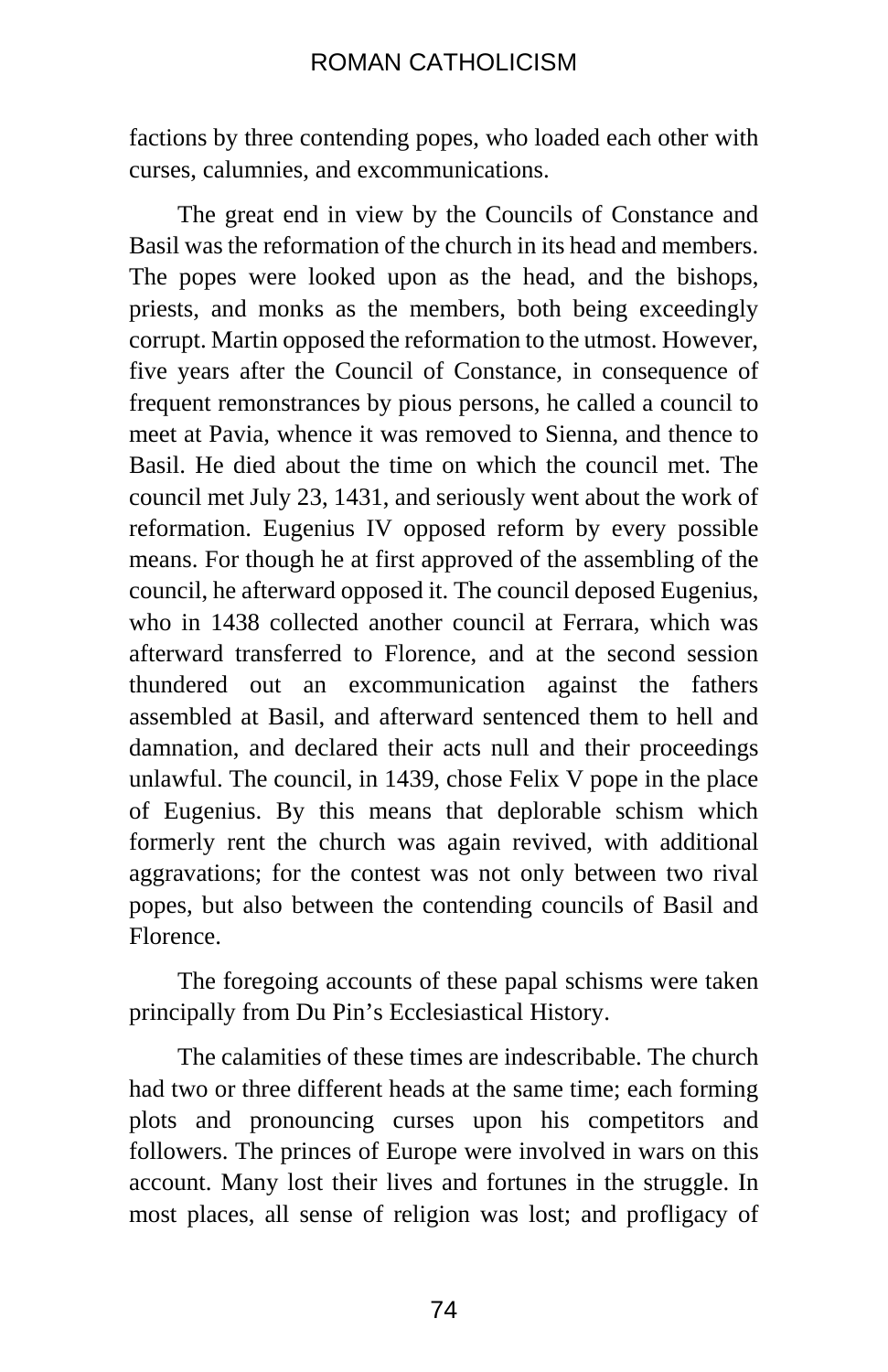manners prevailed almost everywhere, both among clergy and laity.—Delineation of Roman Catholicism.

The limits and extent of the pope's power and jurisdiction is a subject warmly debated in the Church of Rome. On the subject of the pope's authority, Bellarmine, the great writer and defender of Rome, definitely points out four varieties of opinion in the church. The first he pronounces heretical; the second, "bordering on heresy"; the third, "probable"; and the fourth, "most certain."— *Bellarmine: De Pontif, Lib. IV, c. 2. Gerhard: sec. 242.*

On the subject as to where the infallibility in the church lies, whether in the pope, general councils, etc., there is a great variety of opinion among the Roman clergy. A careful reading of their standard writings clearly reveals this.

The church has been much divided respecting the doctrines of grace, predestination, and original sin. The Dominicans, Augustins, and Jansenists, with several other doctors, in the main adopt the doctrine of Augustine (the view also held by Calvin) on these subjects. The Jesuits maintain the opposite side of the question; or they are the Arminians of the Romish church, who embrace also a considerable portion of Pelagius's creed, especially respecting the depravity of our nature and human liberty. With respect to the administration of the sacraments and their effects, especially those of penance and the eucharist, there is a wide difference of opinion between the Jesuits and other theological branches. The supremacy of the pope is a subject of considerable controversy among the Roman doctors.

If space would permit, I could prove from their own writers that on nearly all the vital points of faith, doctrine, and practice, they are greatly at variance among themselves. From the foregoing any candid reader can readily see that the Church of Rome is as much in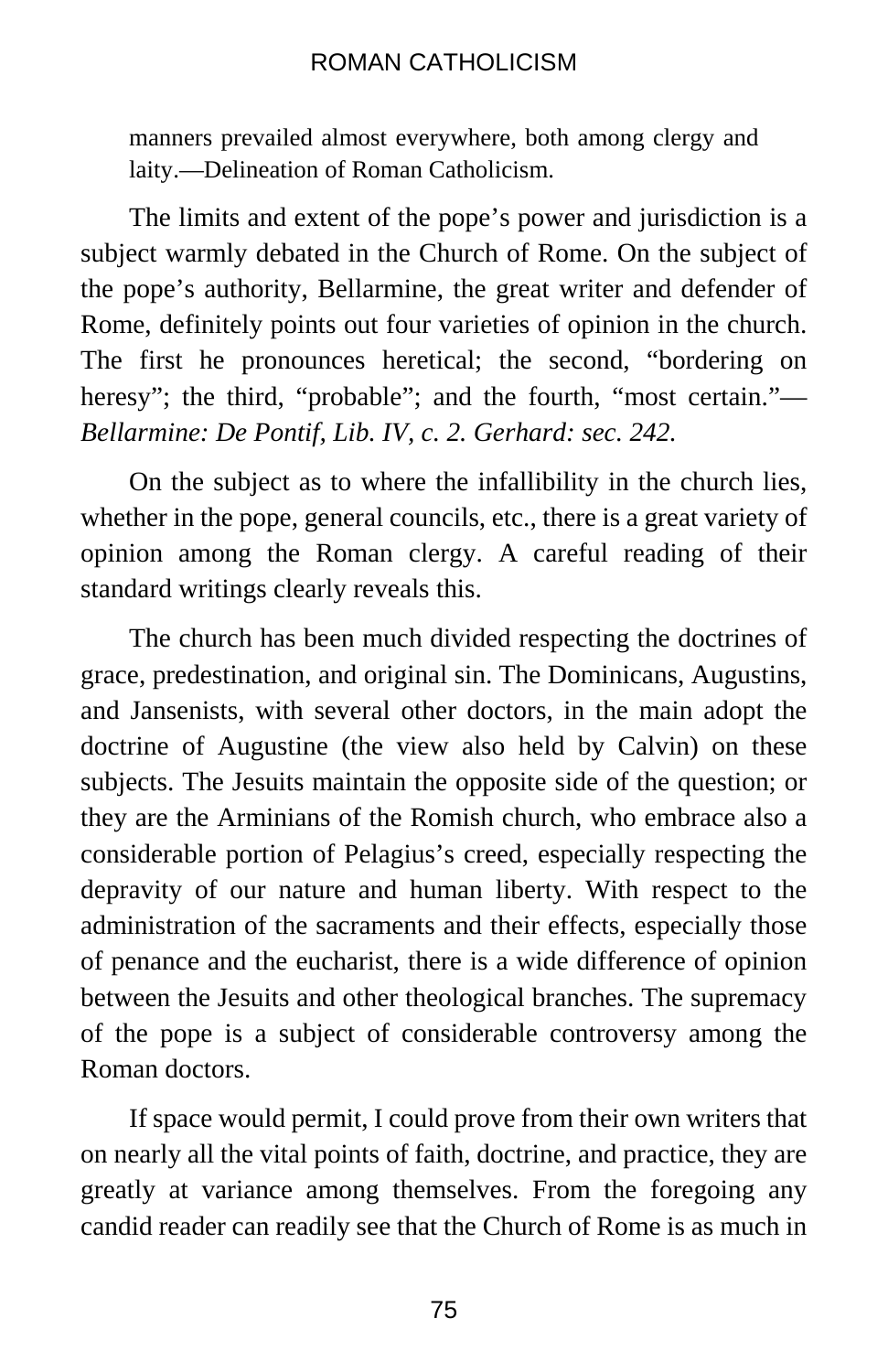a state of discord as the Protestant sects, which she denounces as pernicious heresies. If the divided condition of Protestantism constitutes it heretical, then for the same reason the Church of Rome must be heretical. The only unity existing in the Roman church is the acknowledgement of the supremacy of their pontiff.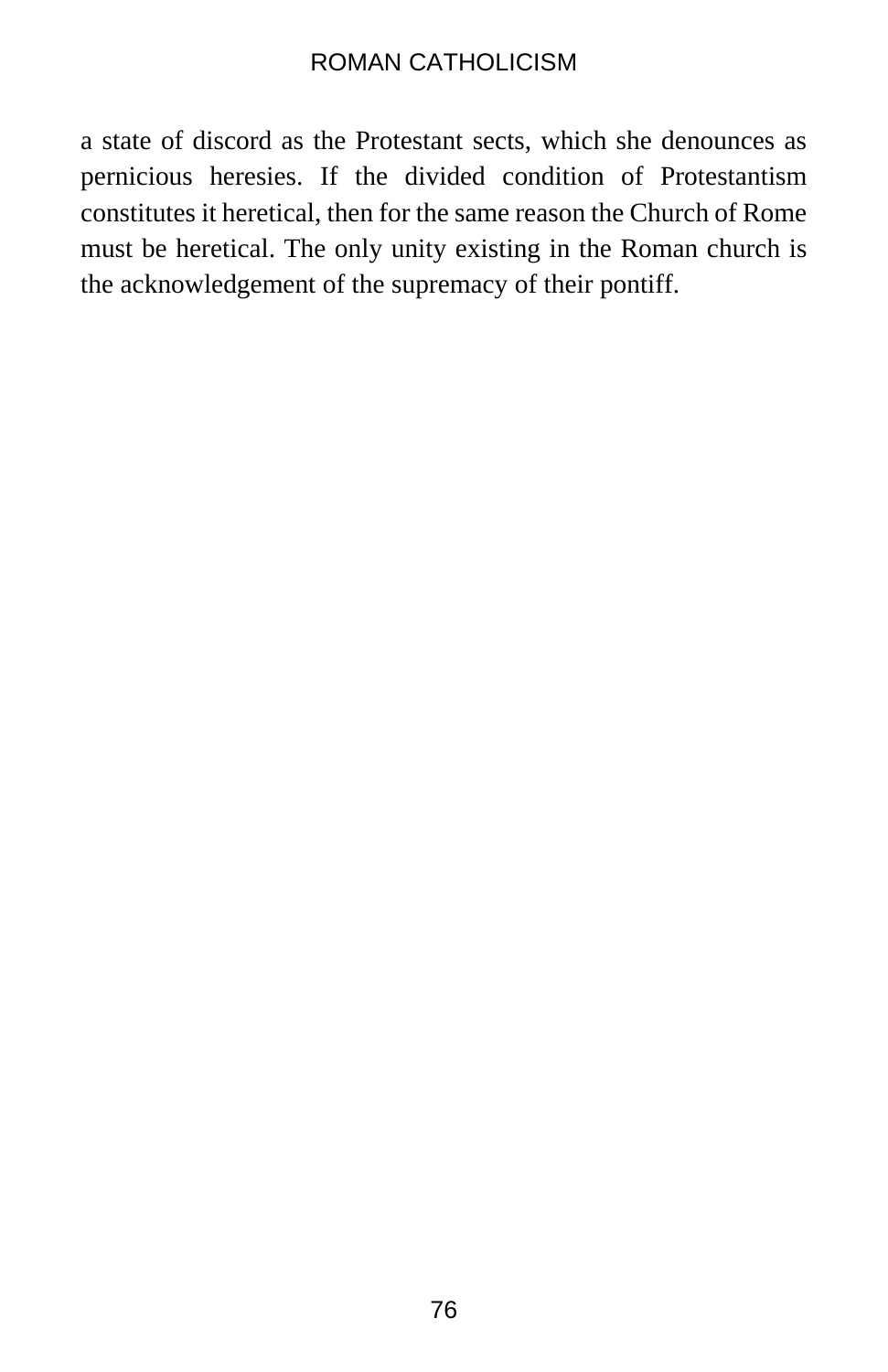# **Infant Damnation**

The Council of Florence on the effects of baptism decided:

The effect of this sacrament is the remission of all original and actual guilt; also of all punishment which is owed for any guilt.

That the law of baptism, as established by our law, extends to all, insomuch that, unless they are regenerated through the grace of baptism, be their parents Christians or infidels, they are born to eternal misery and everlasting destruction.—Catechism, pp. 162, 163.

If, then, through the transgression of Adam, children inherit the stain of primeval guilt, is there not still stronger reason to conclude that the efficacious merits of Christ the Lord must impart to them that justice and those graces which will give them a title to reign in eternal life? This happy consummation baptism alone can accomplish.—Id., p. 163.

Infants, unless baptized, cannot enter heaven.—Id., p. 164.

Whosoever shall affirm that baptism is indifferent . . . that is, not necessary to salvation; let him be accursed.—Council of Trent, canon 4.

Whosoever shall deny that the guilt of original sin is remitted by the grace of our Lord Jesus Christ, bestowed in baptism; . . . let him be accursed.—Id., canon 5.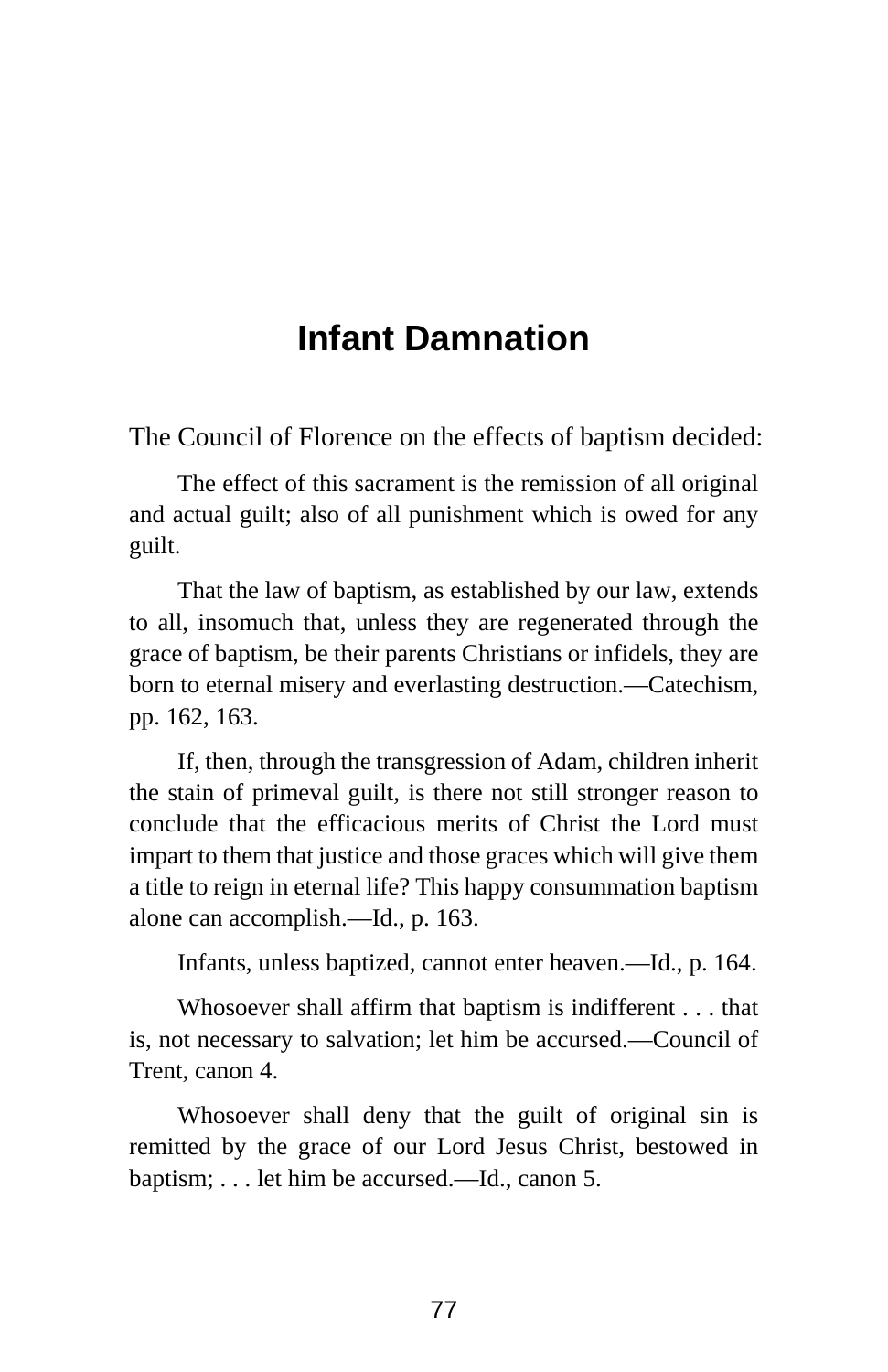Baptism washes away the stains of sin.—Catechism of the Council of Trent, p. 152.

The above sets forth the teaching of the Church of Rome on this important point. Children without baptism "are born to eternal misery and everlasting destruction." They "cannot enter heaven." Against this cruel, unreasonable doctrine I present the following facts:

First, There is absolutely not one text in the New Testament that teaches infant baptism. It is purely a rite invented by the Romish church during the Dark Ages.

Second, Infants are in a state of innocency before God, having never transgressed his law. Not being transgressors, they cannot come under condemnation nor guilt. Jesus said, "Of such is the kingdom of God." He also taught that conversion restores the adult to the childhood state of innocency (see Matt. 18:1-3).

Third, Though infants are born into the world in possession of a sinful nature (Psa. 50:7—51:5, A. V.), they are not responsible for this, because it came through the fall of Adam (Rom. 5:12). Infants do not become responsible to God until they are old enough to receive a knowledge of the commandments of God. Paul, in speaking with reference to this point, said, "I lived some time without the law. But when the commandment came, sin revived, and I died" (Rom. 7:9, 10). The time when he lived without the law was the state of innocent childhood. When he became old enough to receive a knowledge of the law, he became responsible to God, and then died a spiritual death; that is, he was cut off from favor with God and came under guilt. As to those who die in infancy, the blood of Christ has atoned for them, and they are passive through it, and thus they enter pure into the presence of the Lord. "Christ died for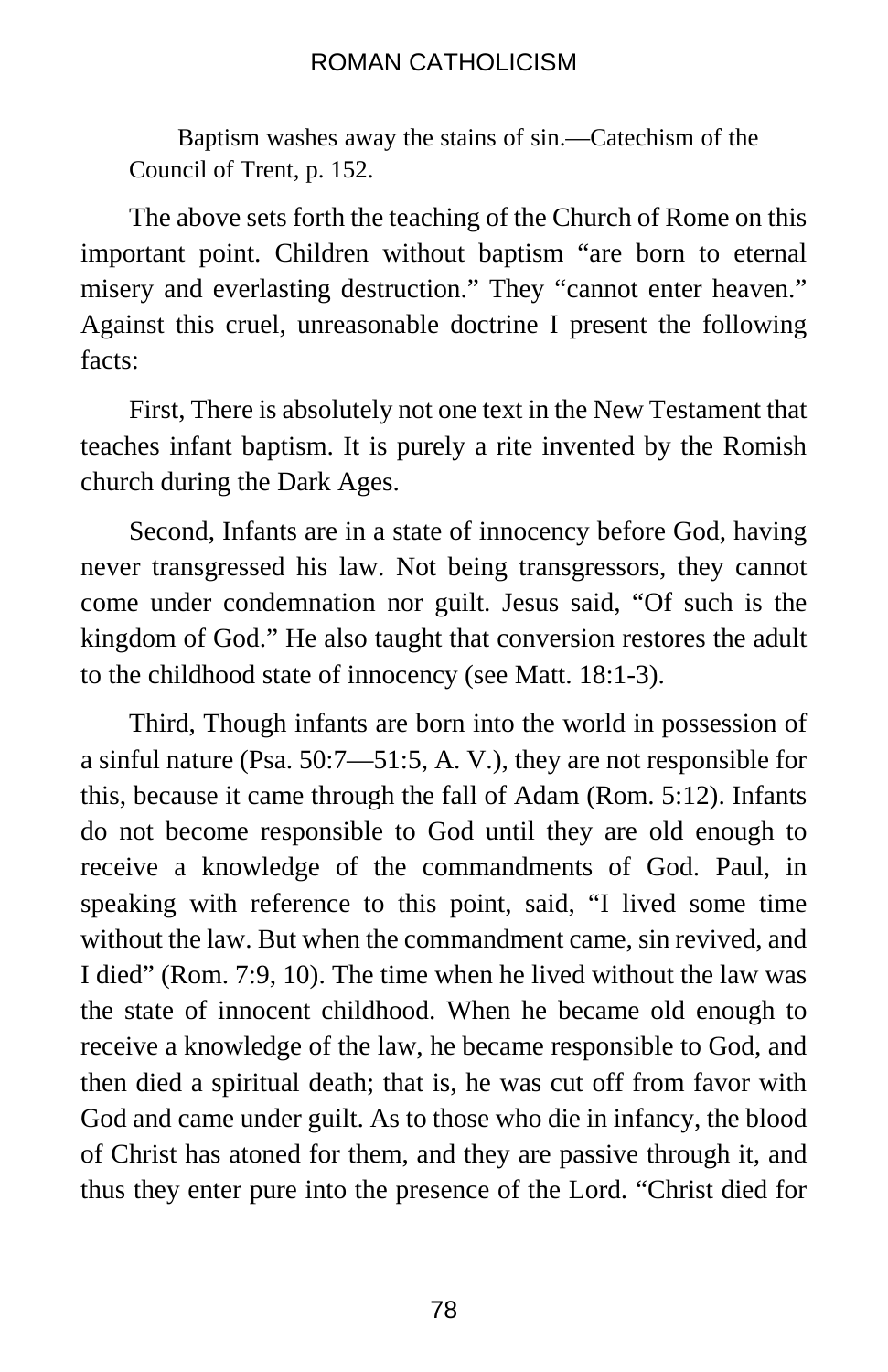all." "He tasted death for every man." From all this we rightly conclude that all children who die in infancy are saved.

Fourth, The Bible plainly teaches that the Holy Spirit may be given before baptism, as in the case of Cornelius and his friends (Acts 10). Then we rightly conclude that eternal life may be had without water baptism.

Fifth, If all children dying without baptism are lost, then it follows that an infinite number of innocent babes are barred out of heaven forever, without their fault. This is absurd in the extreme.

Sixth, This teaching of Rome, which has been copied by a few Protestant sects, makes the salvation of mankind dependent upon an external rite administered by man. According to the Bible, no external rite administered by anyone upon another, can cleanse from sin. The blood of Christ is the only clement of cleansing. It is man's moral nature that is affected by sin, and only a moral cleansing can fit him for heaven. This the blood of Christ alone can effect.

Seventh, The Romish doctrine of infant damnation is cruel, inhuman, and contrary to the law of a just and merciful God. It virtually debars from heaven all the myriads of innocent children who did not happen to be born of Romish parents, and were not favored (?) with a few drops of water administered by one of their priests.

May God help all honest men and women to renounce such doctrine and teaching and to embrace the plain truth of the gospel instead.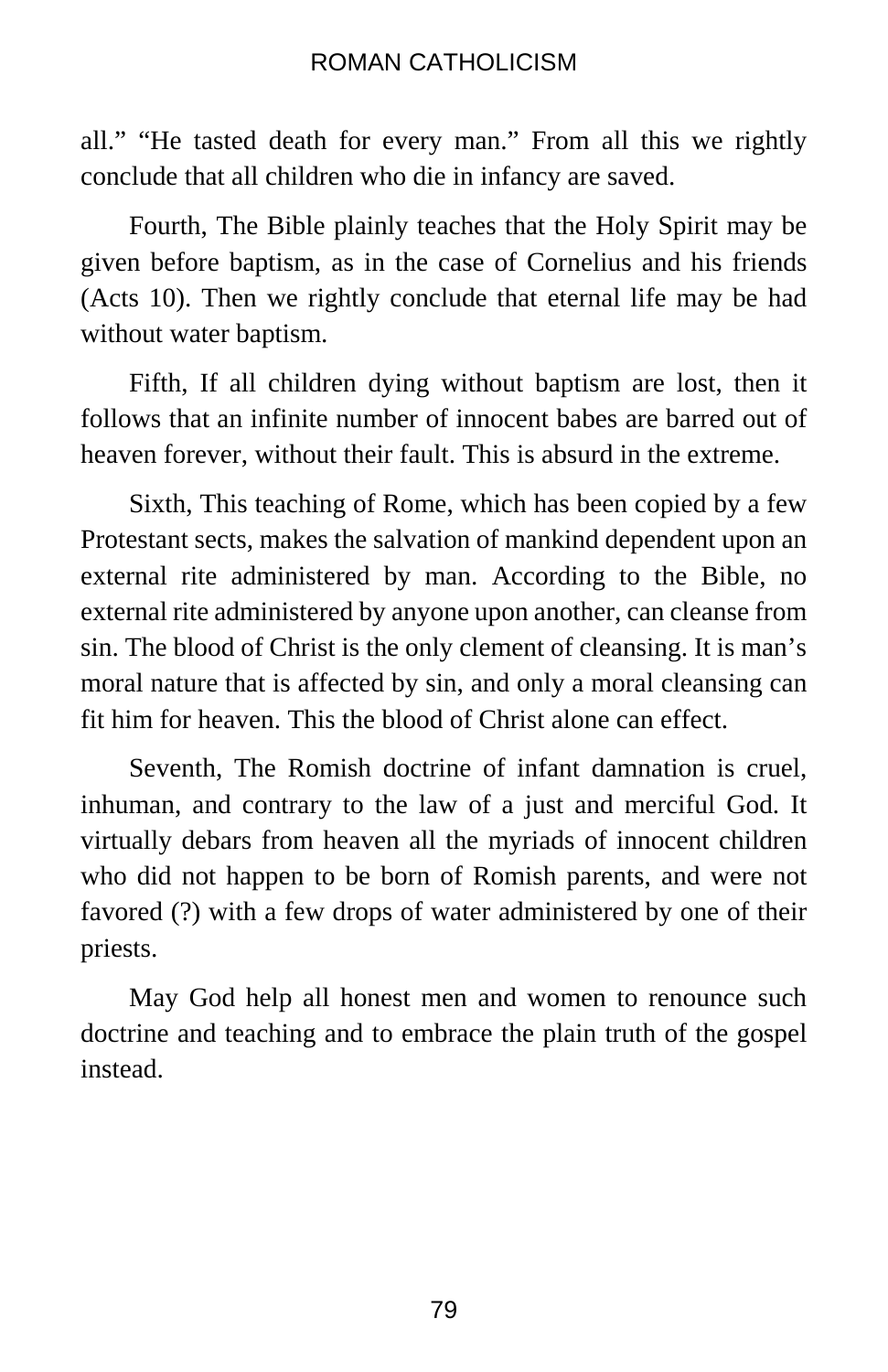## **Transubstantiation**

The words, "This is my body"; "This is my blood"; employed by our Savior when he instituted the Lord's Supper, have been used by thousands of religionists as the foundation for much erroneous teaching and rank heresy. Upon them is built the Catholic absurdity of transubstantiation, and also the Protestant idea of forgiveness of sins through the sacrament. It is our object in this chapter to set the matter forth in its true light and at the same time to refute the erroneous ideas handed down to the people from the dark ages of superstition and apostate night.

I insert the following from the Catholic catechism:

Q. What is the holy eucharist?

A. It is a sacrament, which contains the body and blood, the soul and divinity of Jesus Christ, under the form and appearances of bread and wine.

Q. Is it not bread and wine which is first put upon the altar for the celebration of the mass?

A. Yes; it is always bread and wine till the priest pronounces the words of consecration during the mass.

Q. What happens by these words?

A. The bread is changed into the body of Jesus Christ, and the wine into his blood.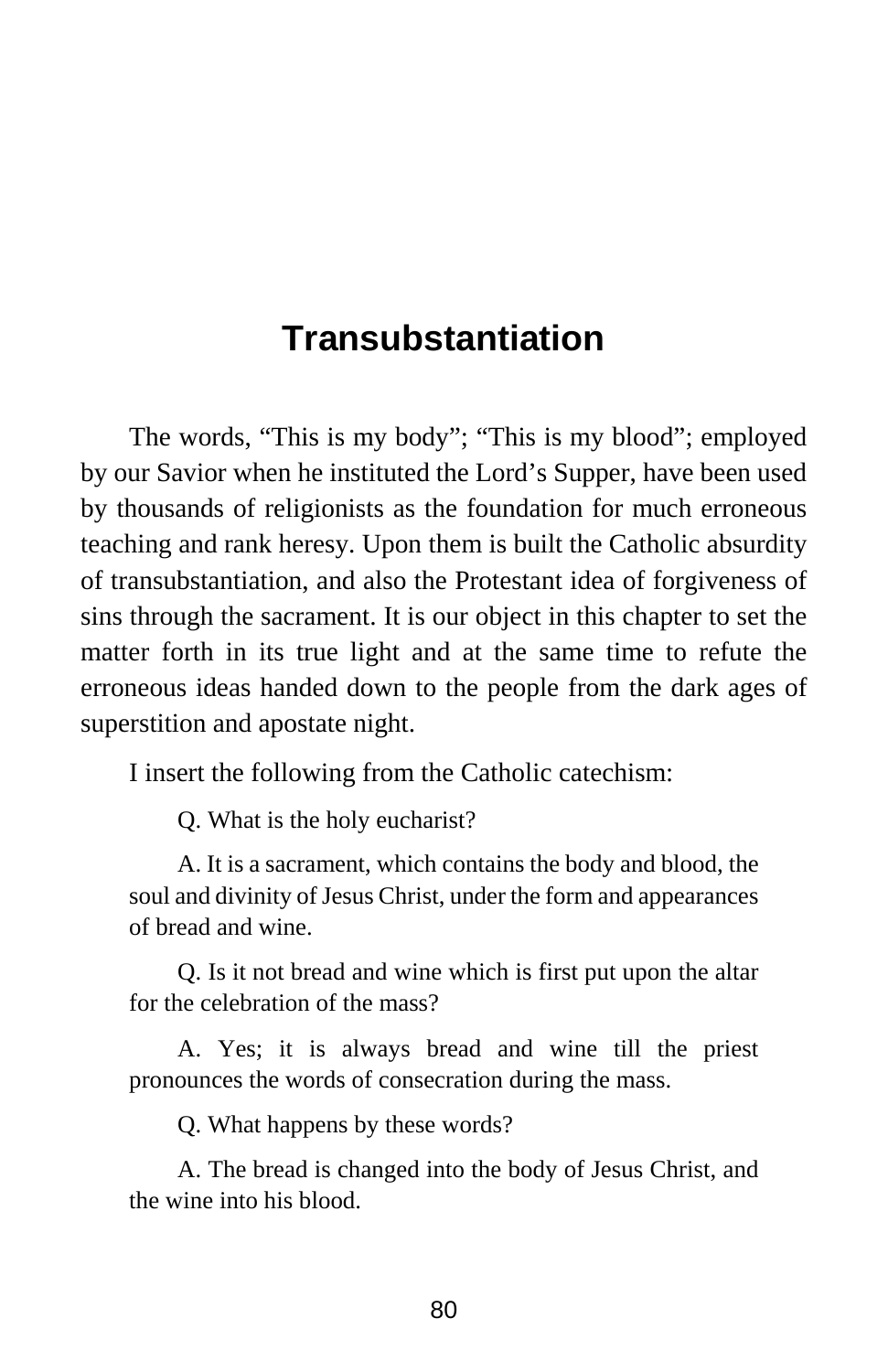Q. What is this change called?

A. It is called Transubstantiation; that is to say, a change of one substance into another.

The Council of Trent, at its thirteenth session, passed the following canons, which are supremely authoritative with Roman Catholics:

Canon 1. Whosoever shall deny, that in the most holy sacrament of the eucharist there are truly, really, and substantially contained the body and the blood of our Lord Jesus Christ, together with his soul and divinity, and consequently Christ entire; but shall affirm that he is present therein only in a sign and figure, or by his power; let him be accursed.

2. Whosoever shall affirm that in the most holy sacrament of the eucharist there remains the substance of bread and wine, together with the body and blood of our Lord Jesus Christ; and shall deny that wonderful and peculiar conversion of the whole substance of the bread into his body, and of the whole substance of the wine into his blood, the species only of bread and wine remaining, which conversion the Catholic Church most fitly terms transubstantiation; let him be accursed.

3. Whosoever shall deny that Christ entire is contained in the venerable sacrament of the eucharist under each species, and under every part of each species when they are separated; let him be accursed.

4. Whosoever shall affirm that the body and blood of our Lord Jesus Christ are not present in the admirable eucharist, as soon as the consecration is performed, . . . and that the true body of our Lord does not remain in the hosts or consecrated morsels which are reserved or left after communion; let him be accursed.

In the third chapter of the same session the council declares:

Immediately after the consecration, the true body of our Lord, and his true blood, together with his soul and divinity, do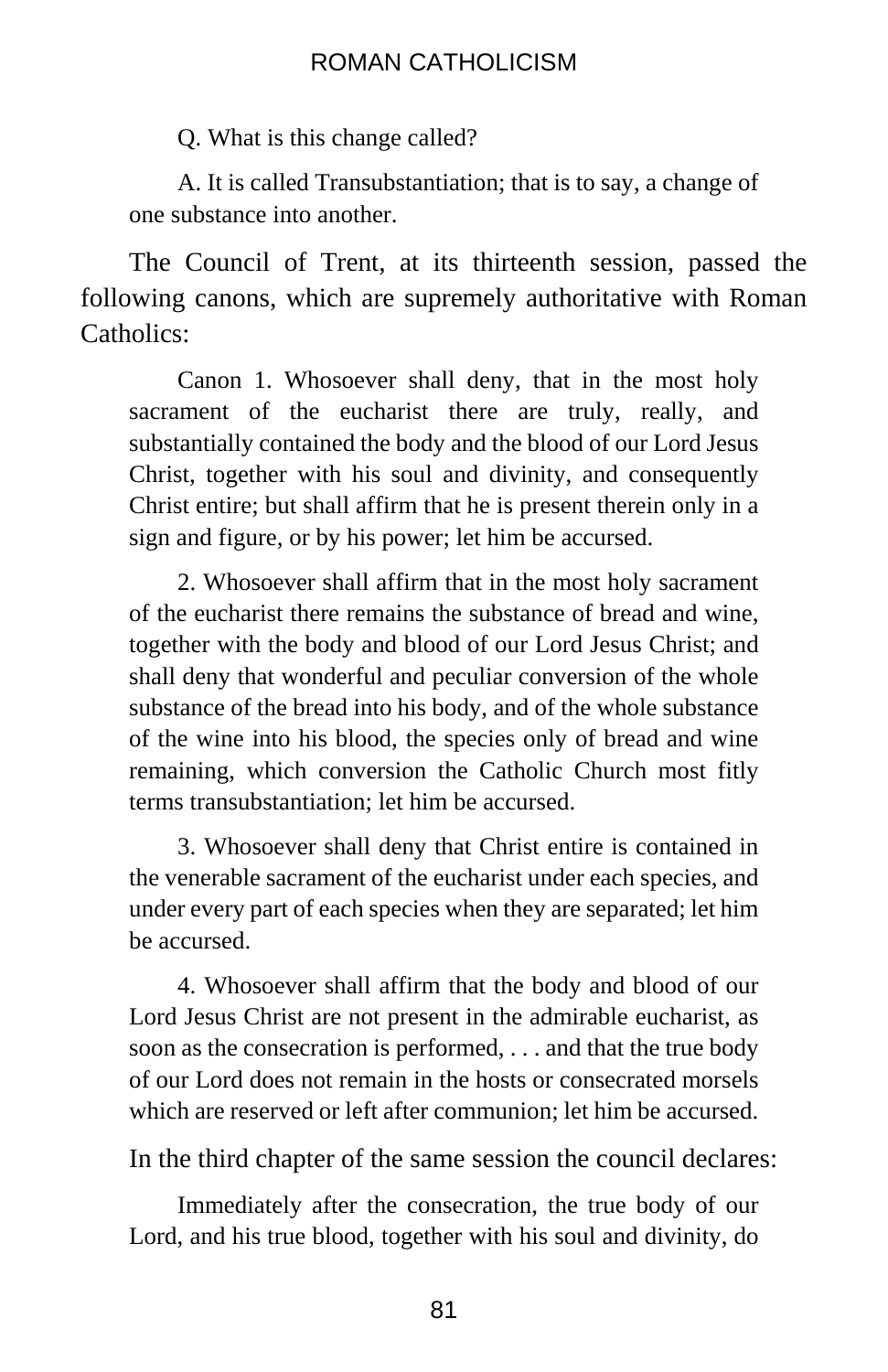exist under the species of the bread and wine. . . . For Christ, whole and entire, exists under the species of bread, and in every particle thereof, and under the species of wine in all its parts. The eucharist also contains Christ our Lord, the true grace, the source of all heavenly gifts.—Catechism of the Council of Trent, p. 194.

Christ whole and entire is contained in the sacrament. —p. 212.

The decision of the Council of Trent further states, "that the body, blood, bones, sinews, etc., of Christ, his soul and Godhead, are contained in either the bread or the wine; and after the words of consecration, it is the very God himself." This in brief sets forth their doctrine, for I have quoted verbatim from their own standard works.

In the first place, this doctrine and practice is superstitious. The Catholic priest takes a part of something that is grown in the field, that the farmers' horses, cows, swine, and chickens eat, that which constitutes a portion of our common food—bread baked from the flour of wheat—and lays it upon the altar, pronounces the words of consecration over it; and, according to Roman Catholic doctrine, suddenly it becomes God, and contains the body, soul, blood, bones, and sinews of Jesus Christ. He then kneels before it and worships it, after which he holds it between his two fingers before the congregation, saying in Latin, "Behold the Lamb of God which taketh away the sin of the world." Then all the congregation bow their heads and worship it. There never was any mystery in any religion, pagan or Mohammedan, more unintelligible, more inconceivable, and more against both reason and sense as this is.

The Romanists eat their god. The rankest pagan in the world would not do such a thing. The Catholics' god is a piece of bread; and, to add to their idolatry and blasphemy, they call that bread, "the very Christ." It virtually makes the Catholics to be worshipers of a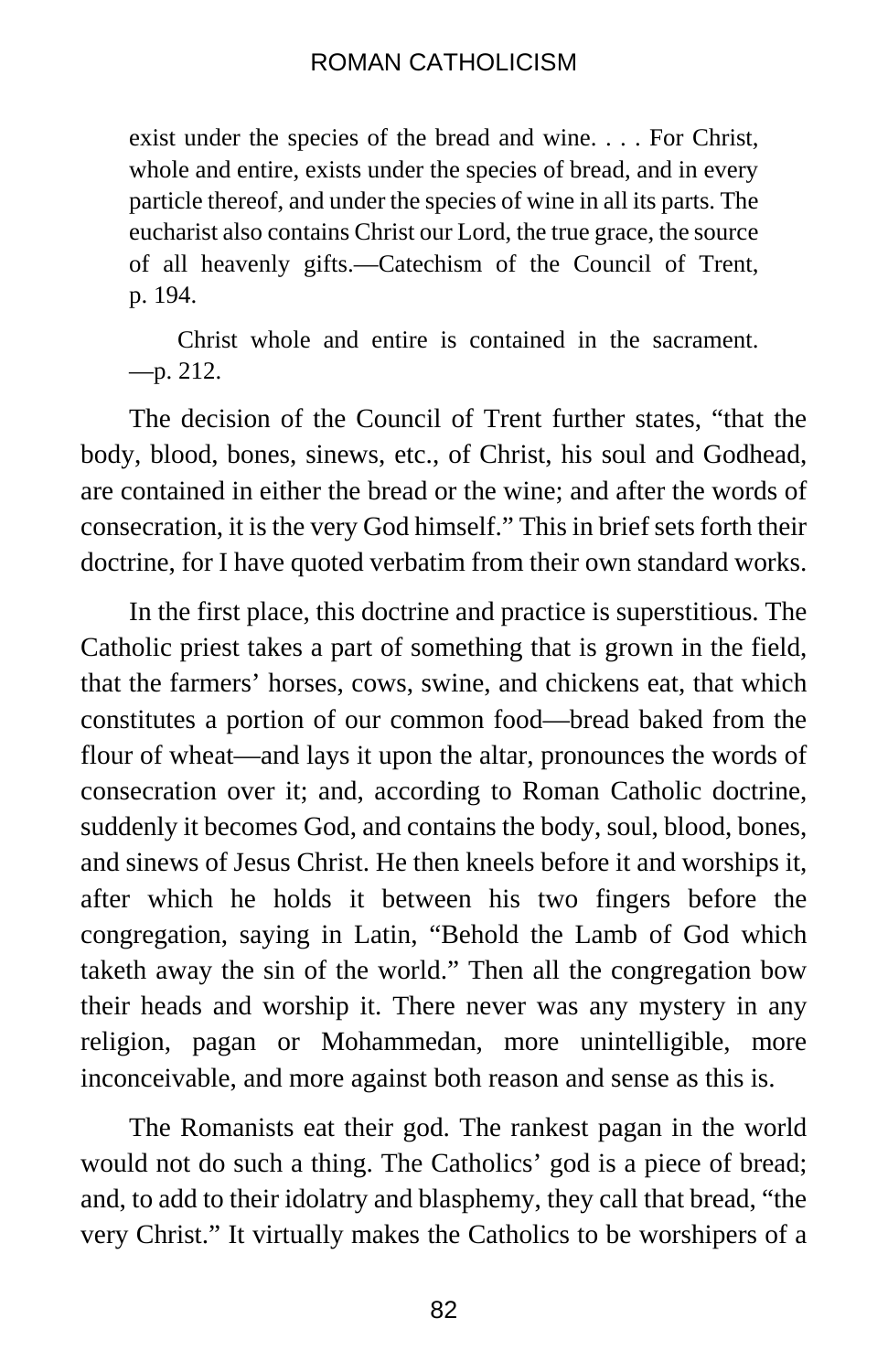piece of bread, for that is all it is. "Jesus took bread, and blessed it, and brake it, and gave it to the disciples, and said, Take, eat." What Christ took he broke, what he broke he blessed, and what he blessed was distributed, and what was distributed was eaten. Bread, then, was taken by Christ, therefore bread, and not flesh was eaten. The same is true of the cup which contained the fruit of the vine. Paul makes this clear in 1 Cor. 10:16, 17: "The bread, which we break, is it not the partaking of the body of the Lord? . . . For we . . . all partake of one bread." "For as often as you shall eat this BREAD, and drink the chalice [cup, A. V.], ye do show the death of the Lord, until he come. Therefore, whosoever shall eat this BREAD, or drink the chalice [cup] of the Lord, unworthily, shall be guilty of the body and of the blood of the Lord. But let a man prove himself: and so let him eat of that BREAD, and drink of the chalice [cup]" (1 Cor. 11:26-28).

The Lutherans hold that Christ's presence is in the communion. They differ from the Catholics in that they do not believe it is the literal body and blood of Christ that they eat. The Lutheran doctrine is as follows: The bread and the wine still remain such, but the Word connects with the bread and the wine the presence of Christ himself; and those who partake of the communion, partake spiritually of the body and the blood of the Lord, and in so doing, receive remission of past sins.

Most sects teach that when the bread and the wine are consecrated, or blessed in prayer, there is a supernatural presence of Christ in them, and that special blessing is conferred on the partakers. "Jesus took bread, and *blessed*, and broke: and gave to his disciples" (Matt. 26:26; Mark 14:22). It is held that by the term "blessed" is meant that Jesus somehow changed the bread, consecrated it, or connected his spiritual presence therewith, and

83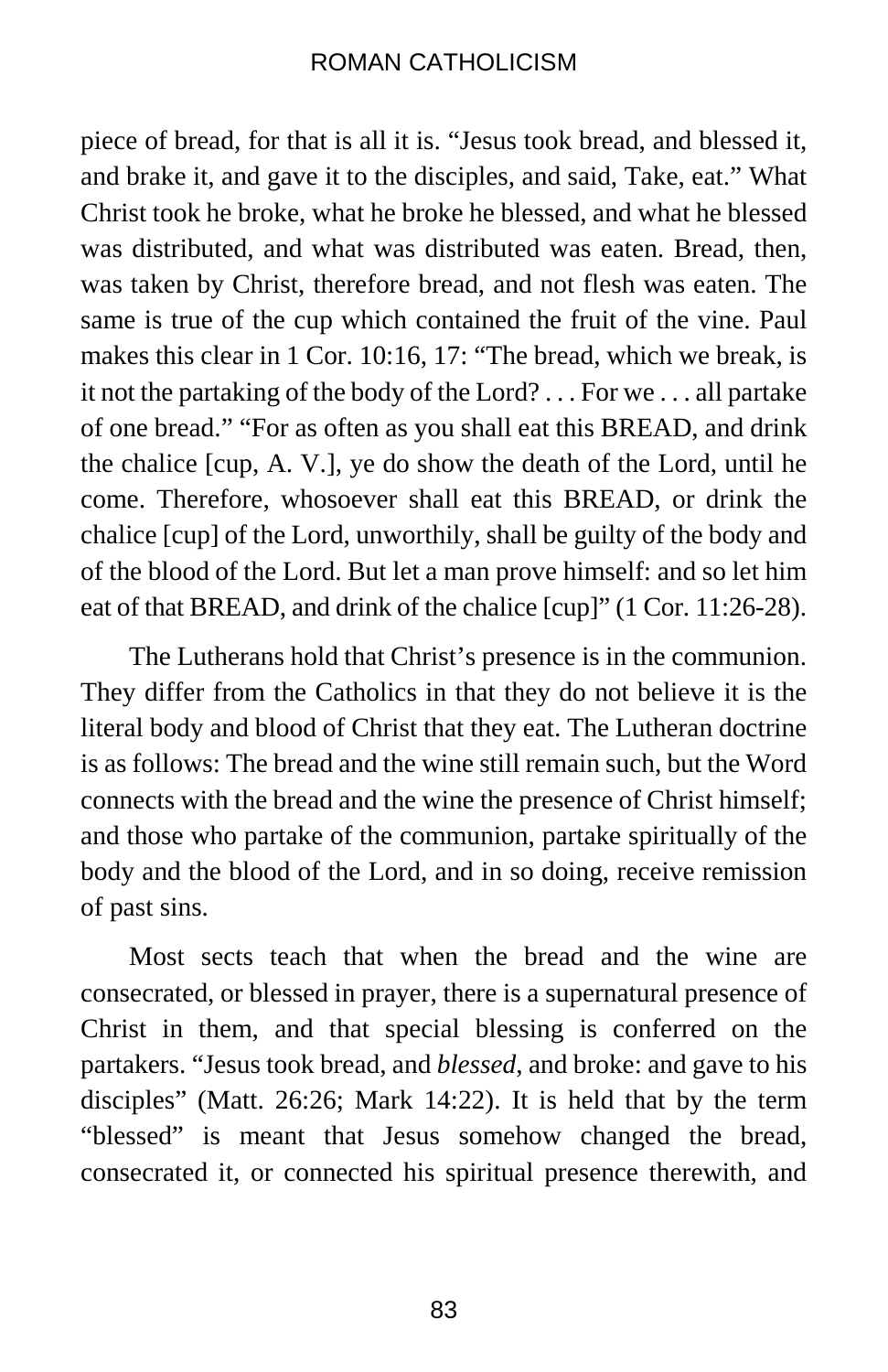that in partaking of it grace is ministered. Thus, about all sects hold that the sacrament is a special means of grace.

Beloved reader, this is attaching more to the communion than the Lord ever intended. There is no foundation in the Scriptures for such notions. The word "blessed" in the above texts means no more than that Christ gave thanks.

Matthew and Mark say that he blessed the bread; while Luke, recording the same event, says, "And taking bread, he *gave thanks*, and brake" (Luke 22:19). Many Greek copies of Matt. 26:26 read "*gave thanks* instead of "blessed." "The Lord Jesus, the same night in which he was betrayed, took bread, and *giving thanks*, broke, and said, Take ye, and eat" (1 Cor. 11:23, 24). "Jesus took bread, and blessed, and broke: and gave to his disciples" (Matt. 26:26). "Jesus taking a loaf, and giving praise, he broke, and gave it to the disciples" (Matt. 26:26, Emphatic Diaglott). This clearly disproves the idea that Jesus conferred any special virtue to the communion bread. He simply broke a loaf and "gave thanks." "In like manner also the chalice [cup]." "And taking the chalice [cup], he gave thanks, and gave to them" (1 Cor. 11:25; Matt. 26:27). It remained bread in his hands after he had given thanks. "Jesus took bread," "gave thanks, and brake," and "gave to his disciples." After thanks has been offered, it is only "bread, which we break" (1 Cor. 10:16). This fact is further proved by Christ's own words: "I will drink no more of the fruit of the vine, until that day when I shall drink it new in the kingdom of God" (Mark 14:25). The thing, then, that we drink is "the fruit of the vine." Bread and wine constitute the communion, or Lord's Supper—just simply bread and the juice of the grape.

But why did Christ say, "This is my body; this is my blood"? I answer, He spoke by figure. The bread and the wine are *symbols*, or *emblems*, of the broken body and the shed blood of Christ. It is the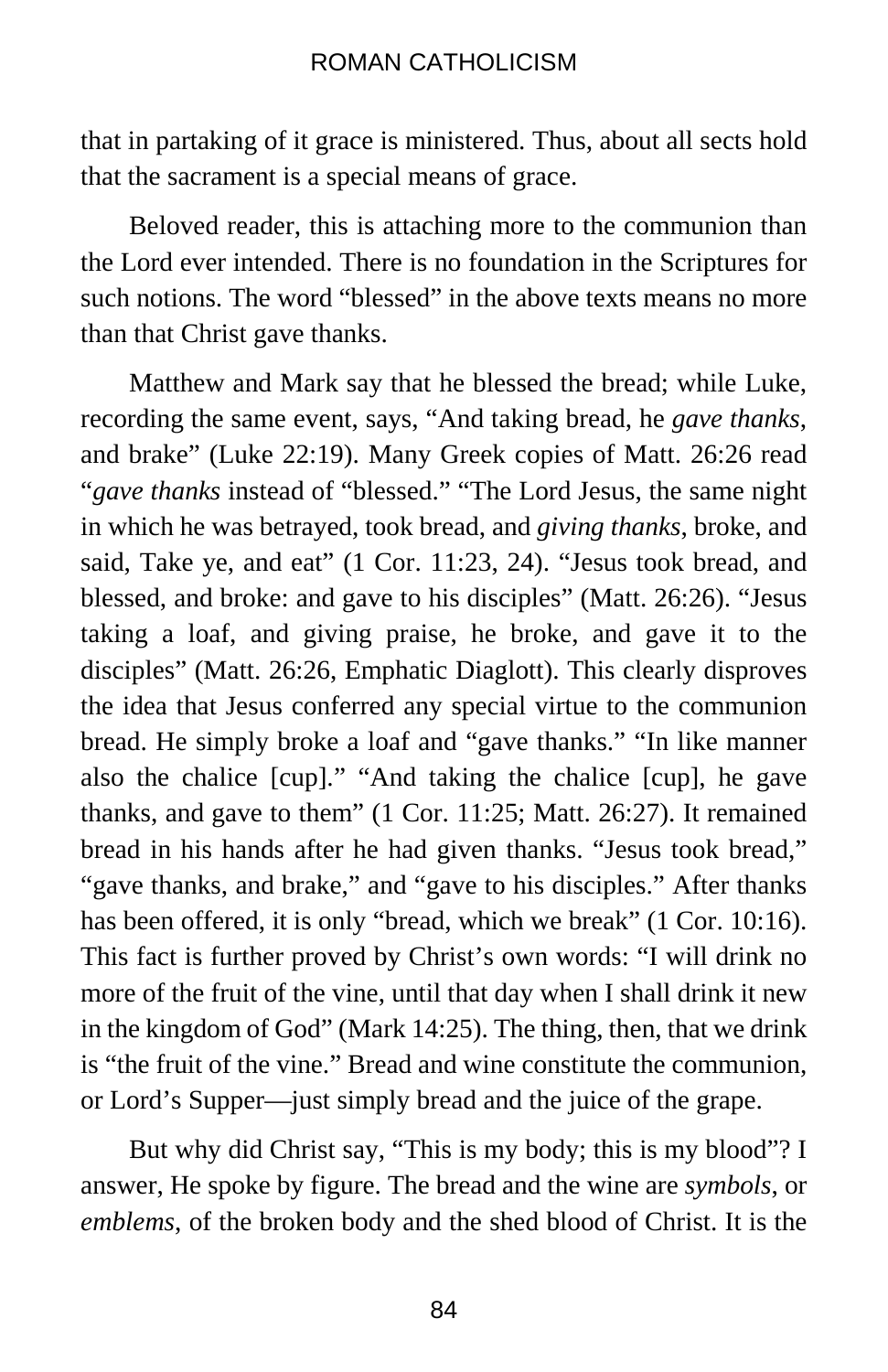height of folly to put any other construction upon Christ's words. He could not have meant his literal body, for the following reasons:

1. At the time when he spoke these words, he was alive and in the presence of the disciples. It is impossible that they could have believed they were eating the body of Christ when they saw that body before them. He held the broken loaf in his own hands. With their eyes they looked upon his fleshly body at the table with them. How could they have believed that they were drinking his blood, when, as they knew, it was still in his veins? Incredible!

2. How could they have been persuaded to drink the literal blood of their Lord or to eat human flesh—to swallow their Lord and Master down their throats? Such teaching is ridiculous in the extreme.

3. It could not have been his body broken and his shed blood that they partook of; for he was at that very time alive before them. His body had not yet been given, sacrificed, or broken, for them. This shows that it is impossible to take these words of our Savior literally. Catholics say that the bread and the wine contain the body, soul, blood, and divinity of Christ. How, I ask, could the loaf of bread in Jesus' hand have contained his blood and soul, when his blood was yet coursing through his veins and not one drop had been shed?

4. Their own sense of taste would have convinced them that it was not literal flesh that they were eating nor literal blood that they were drinking.

Our Savior spoke by figures; and such figures as are very common. The bread and the wine are symbols, or emblems, of the broken body and shed blood of Christ. How can it be otherwise? When Christ instituted this ordinance he held a loaf in his hand. He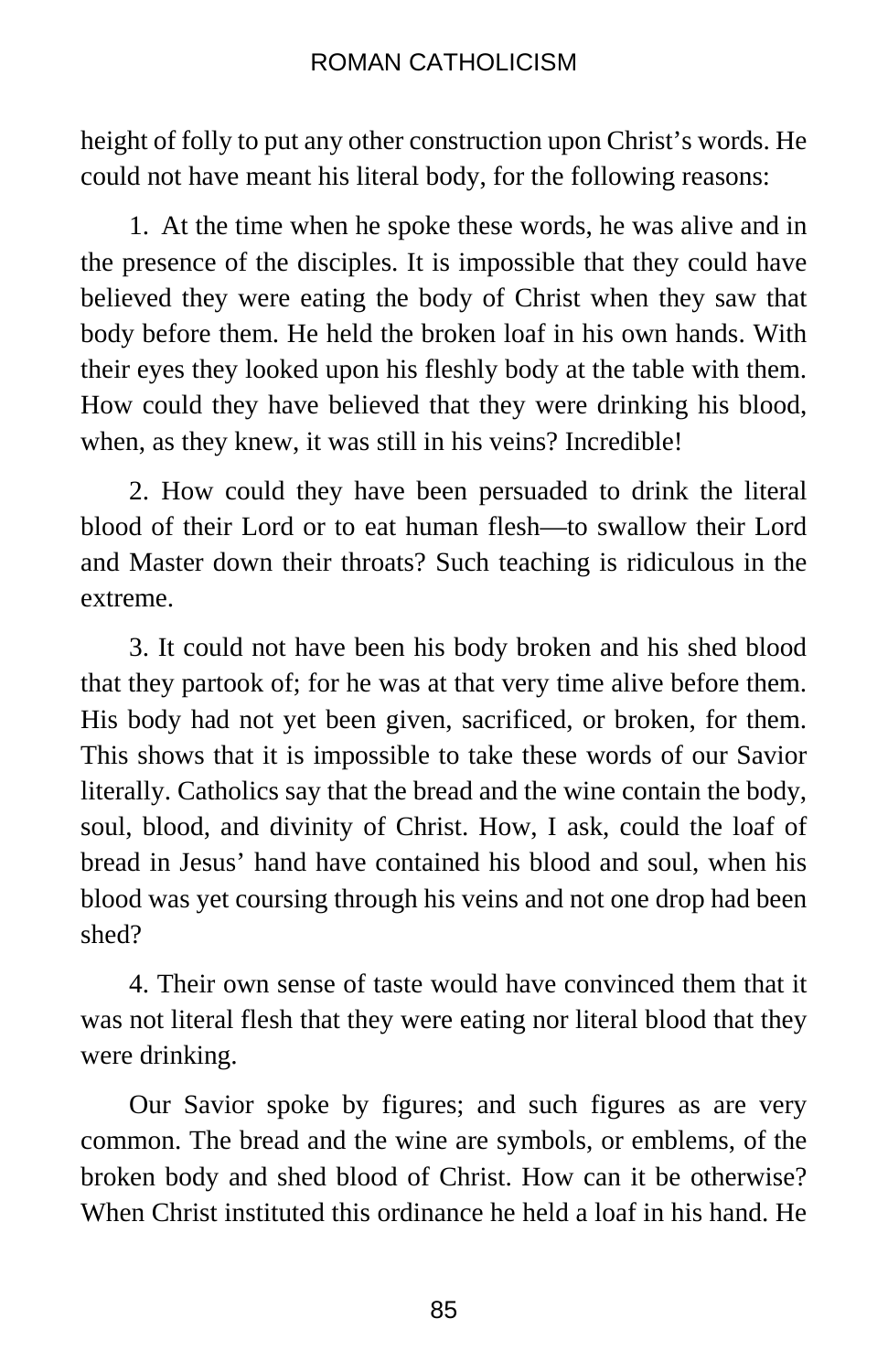blessed it, broke it, and gave it to the disciples. He said, This is my body, broken, or sacrificed, for you. At this very moment his real body—bones, sinews, blood, and soul—the Christ whole and entire, stood before them. Their eyes beheld him. His real body was not yet broken. Not a drop of his blood was at that time shed. Holding the bread in his hands, he said, This is my body. Of the cup he said, This is my blood which shall be shed for many. If, therefore, we are to understand the words of Christ literally, as Roman Catholics would have us, we must admit one of the grossest contradictions in the world. We must believe that Christ's body was both alive and dead at the same time. Is it possible that the disciples understood that they were not eating bread, but really eating flesh, and really drinking blood—the flesh and blood of Christ's dead body—when as yet he was not crucified, and his living person was there with them, visible to their natural eyes? Incredible! Preposterous! If they did not literally eat the flesh, bones, and sinews, and swallow down the blood and soul of Christ, neither do we today. Mark well this fact, for it forever demolishes the superstitious and unreasonable Catholic doctrine of transubstantiation.

Wine, by way of figure, is called "the blood of the grape" (Gen. 49:11; Deut. 32:14), How fittingly, then, it represents the blood of Christ! But someone will ask, "Is the sign of a thing ever called by the same name as the thing it signifies?" Certainly. It is so in our common language. In my room is an enlarged picture of my father and mother, who are now dead. Pointing to the picture, I say to a friend, "This is my father and mother." Who would be so stupid as to believe the picture to be really my father and mother—their actual body, blood, and soul? Who would believe them to be literally or even spiritually? The picture is only a representation of them. I say of a map hanging on the wall, "This is the United States." Who would understand it to be the real country itself? Nobody. It is only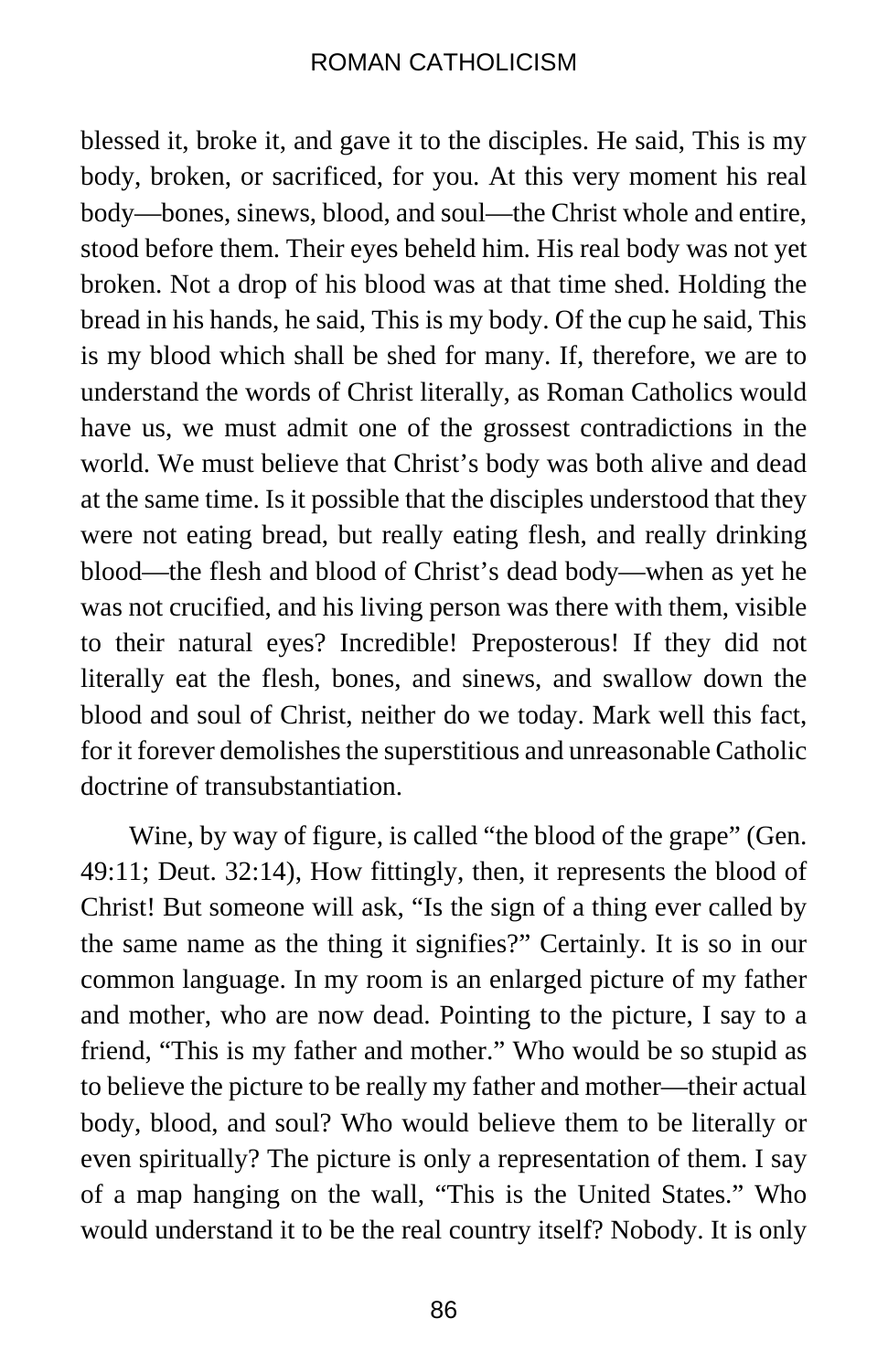a representation of it. Just so, Jesus took a loaf of bread, broke it, and said, "This is my body." That bread was no more his spiritual or literal body than the portrait on the wall is the real persons themselves. The bread simply *represented* his body.

The very mode of expression Jesus used is the common language of Scripture. I will here cite a few examples of its use. "The seven beautiful kine, and the seven full ears, are seven years" (Gen. 41:26). While it is plainly said that seven kine and seven ears are seven years, it is clear that the meaning is that the kine and the ears represent years. Again, "The three branches are yet three days" (Gen. 40:12). "The three baskets are yet three days" (v. 18). The branches and the baskets represent days. "Thou therefore art the head of gold" (Dan. 2:38). That is, the head of gold represented Nebuchadnezzar and the great kingdom of Babylon. "These four great beasts are four kingdoms, which shall arise out of the earth" (Dan. 7:17). Who believes that real beasts were once kings of the earth? Yet the language is as positive as Jesus' language in the institution of the communion. "These four great beasts are four kingdoms." The beasts represent kingdoms. "The ten horns" "shall be ten kings" (Dan. 7:24). "The rock was Christ" (1 Cor. 10:4). "The seven stars are the angels of the seven churches. And the seven candlesticks are the seven churches" (Rev. 1:20). "The seven heads are seven mountains" (Rev. 17:9). "I am the vine, you the branches" (John 15:5). In all these the sign has the name of the thing signified. Parallel with all the above figures, are Christ's words when he instituted the Communion Supper. The bread, when broken, represents the broken body of our Savior; the blood of grapes represents his shed blood. The whole is a remembrancer of his death.

Again, the body of Christ is not now a natural body, but a spiritual body. This spiritual, glorified body is now in heaven at the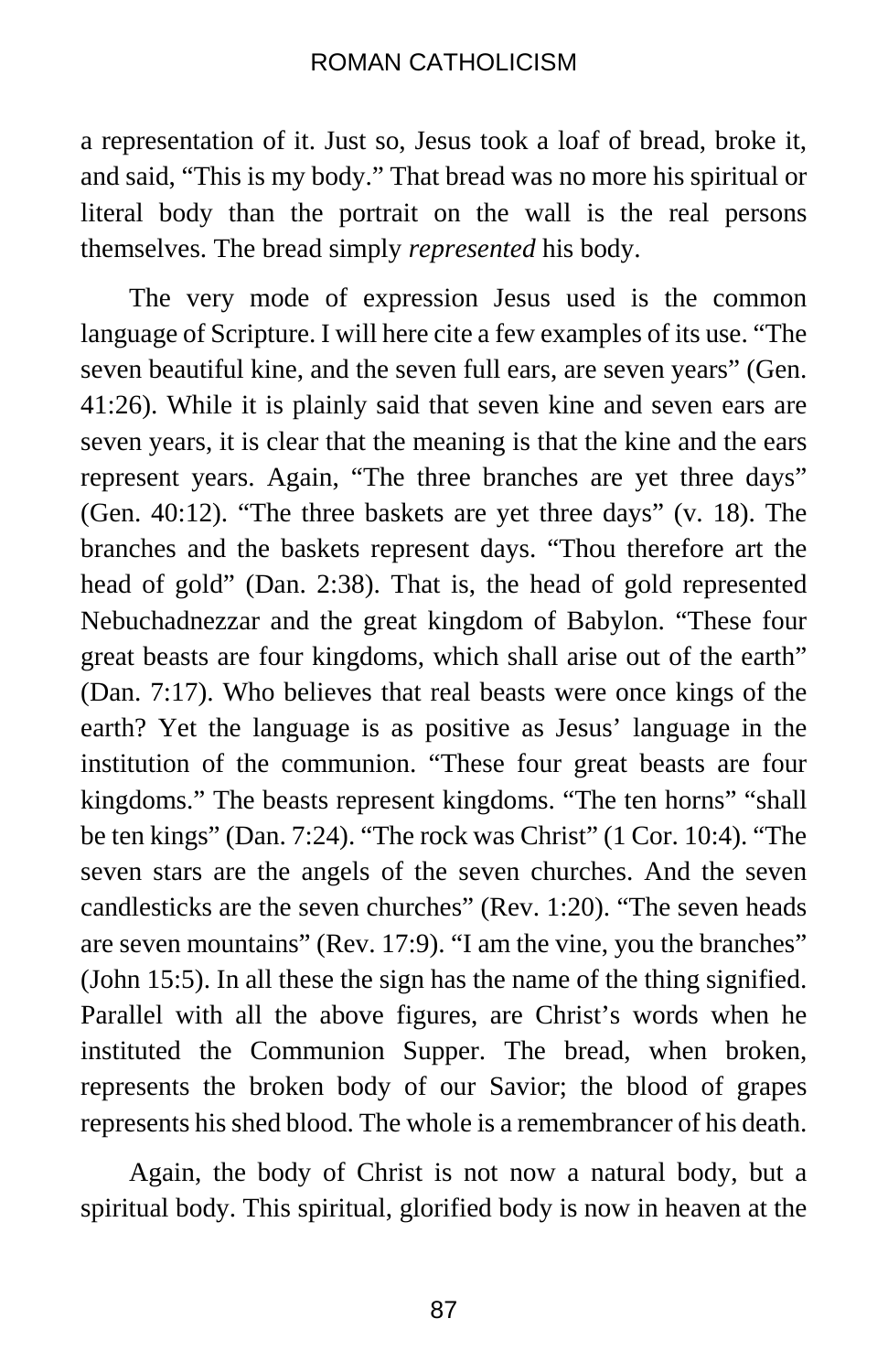right hand of the Father. Christ is now wholly an infinite being. His body cannot be broken. There is no more blood to shed. We cannot with our literal mouths eat an infinite being. The Catholics would have us believe that Christ, who is an infinite being with a glorified body in heaven, has at the same time a physical being with natural flesh, bones, sinews, and blood, with his soul, here on earth; and this latter being they declare is "Christ, whole and entire." The priest himself makes this earthly Christ, by the words of consecration, out of a piece of bread and a cup of grape-juice. After making what they are pleased to term "the very God himself," and worshiping him, they put him in their mouths, chew him between their teeth, and swallow him into their stomachs. In this we boldly charge them with a practice that is blasphemous.

Peter Dens, who is a standard Catholic author and a teacher of theology, says, "A mouse or a dog, eating the sacramental species, does not eat them sacramentally; yet this proves that the body of Christ *does not cease to exist* under the species *as long as they exist*."—*Catechism of the Council of Trent, No. 50; p. 347.* This virtually declares that a mouse or a dog eating the consecrated bread also eats the body, blood, bones, and sinews, soul and divinity of Christ, but not sacramentally as man eats it. This author further says that if "a sick person vomits the sacred host," "they are to be reverently collected, and afterward received." "But if nausea prevent that, then they are cautiously separated from the filth, and deposited in some sacred place, and afterwards buried in the graveyard."—*Id., No. 65; p. 373*. Surely this is enough to show the blasphemous and sacrilegious practices of this apostate church.

The story is told of a certain Protestant lady who married a Catholic. The priest paid them frequent visits, endeavoring to persuade her to accept the Catholic doctrine and join the church of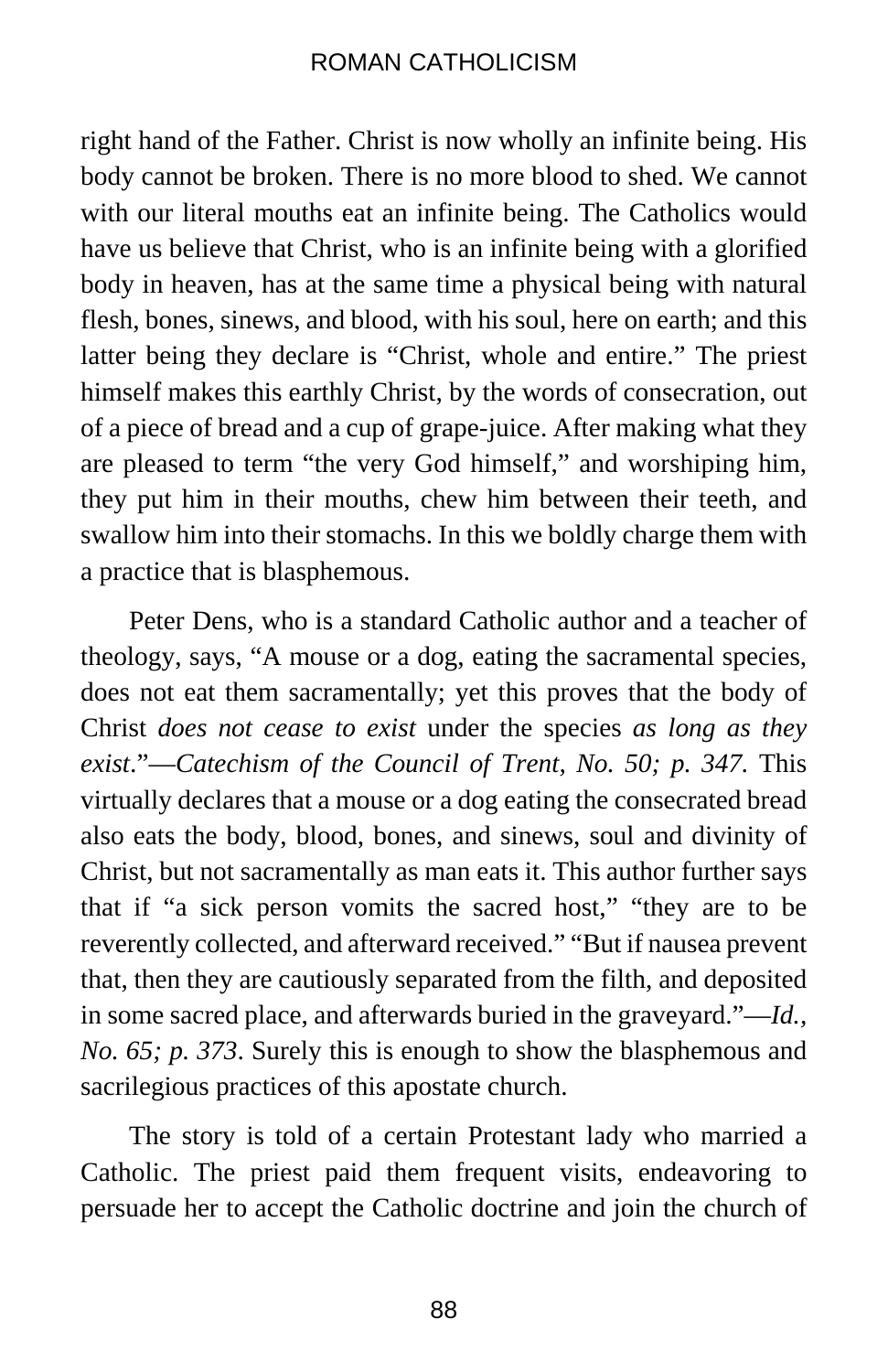her husband. Among the religious topics that she frequently discussed with him was this doctrine of transubstantiation. At length the husband fell sick, and during his affliction the priest recommended the holy sacrament. He requested the wife to prepare bread and wine for the solemn occasion, which she did. On presenting them to the priest, she said:

"These, sir, you wish me to understand, will be changed into the real body and blood of Christ after you have consecrated them?" "Most certainly," he replied.

"Then sir," she rejoined, "it will not be possible after the consecration for them to do any harm to the worthy partaker."

"Assuredly not," answered the priest. "They cannot do harm to the worthy receivers, but must communicate great good."

The ceremony was proceeded in; the bread and wine were consecrated, and the priest was about to take and eat the bread and then give the same to her husband, when the lady interrupted him, saying;

"I mixed a little arsenic with the bread, but as it is now changed into the real body of Christ, it cannot, of course, do you any harm."

The priest's faith was not sufficiently firm, however, to enable him to eat it. Confused, ashamed, and irritated, he left the house, and never more ventured to enforce on that lady the absurd doctrine of transubstantiation.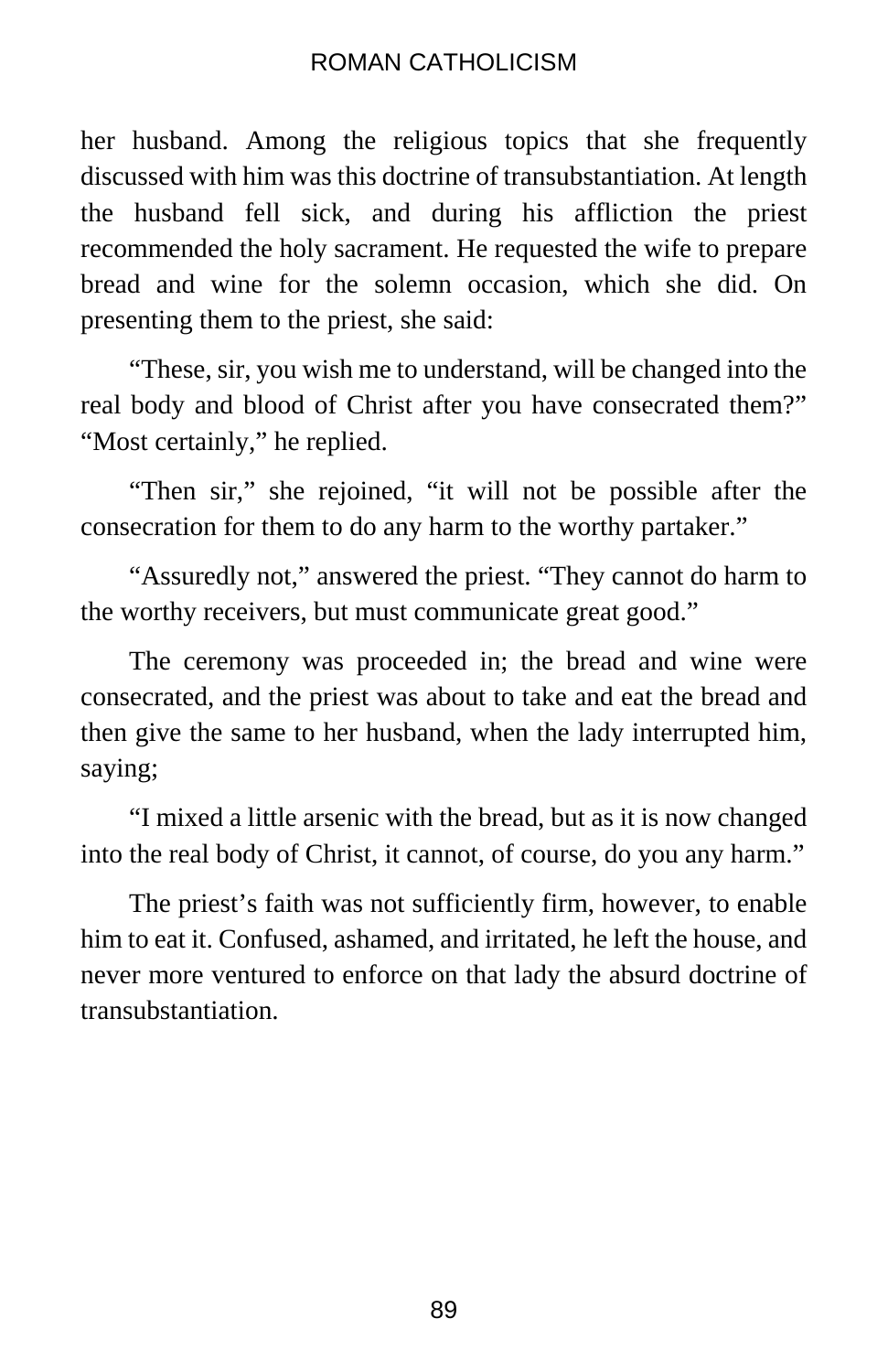# **Mass, As Observed in the Roman Catholic Church**

The Church of Rome holds that the sacrifice of mass is a propitiatory offering of Christ, the same as his offering upon the cross of Calvary; that in it they offer up Christ to God as a propitiatory sacrifice for both the living and the dead, and in as true a manner as he was offered on the cross at Jerusalem; and that it is equally meritorious with his first sacrifice. Here are three canons of the Council of Trent:

Canon 1. If anyone shall say, that a true and proper sacrifice is not offered to God in the mass; or that what is to be offered is nothing else than giving Christ to us to eat; let him he accursed.

2. If anyone shall say, that by these words, "Do this for a commemoration of me," Christ did not appoint his apostles priests, or did not ordain that they and other priests should offer his body and blood; let him be accursed.

3. If anyone shall say, that the mass is only a service of praise and thanksgiving, or a bare commemoration of the sacrifice made on the cross, and not a propitiatory offering; or that it only benefits him who receives it, and ought not to be offered for the living and the dead, for sins, punishments, satisfactions, and other necessities; let him be accursed.

Catholics contend that Christ is offered daily in the mass sacrifice. This has no foundation whatever in Scripture, and is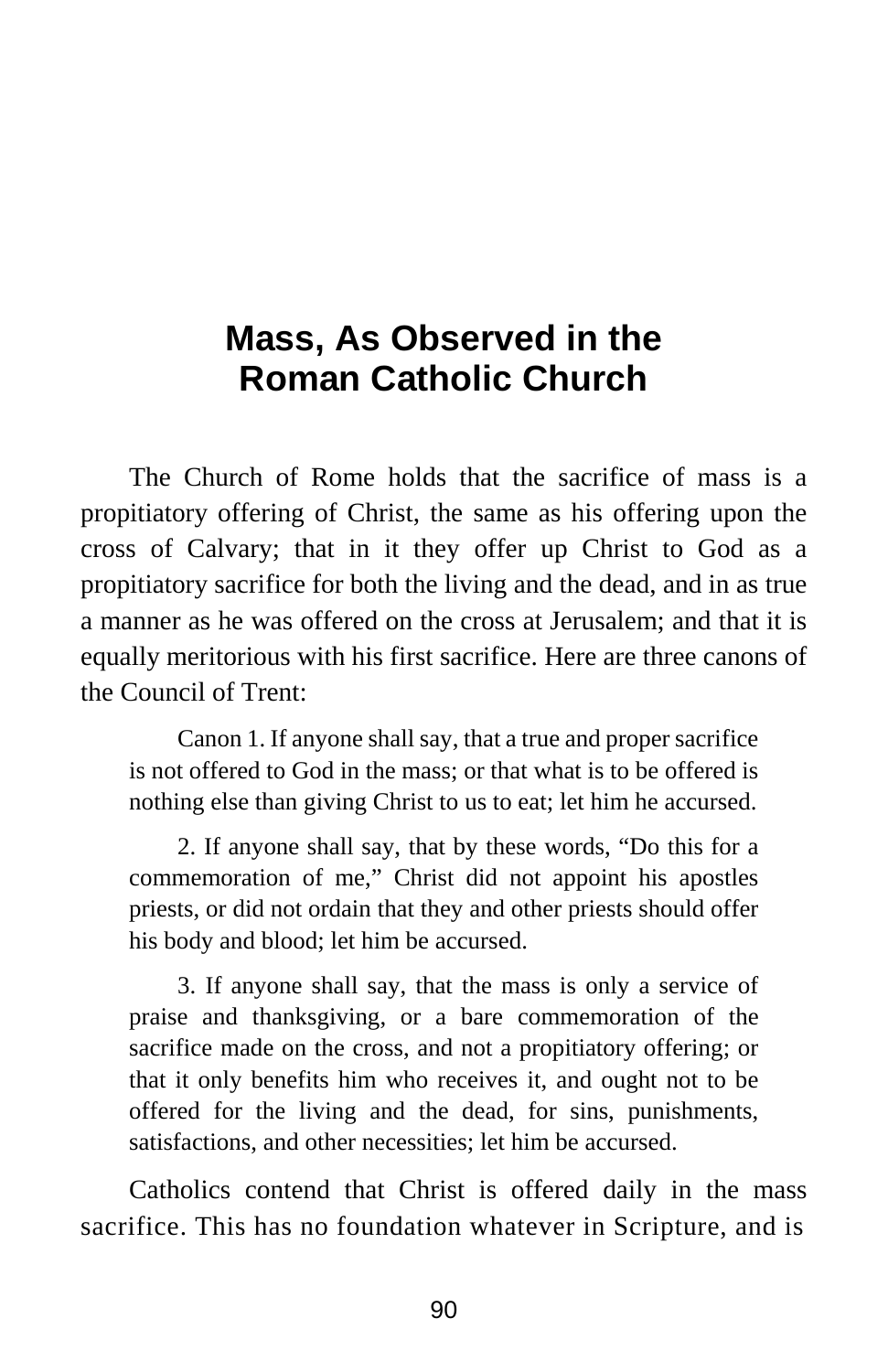directly contrary to it. Nothing that Christ said in connection with the institution of the Lord's Supper has any reference whatever to the sacrifice of mass. The same is true of what Paul says in 1 Corinthians 11. Not in a single text that has the least bearing on the subject is there a hint that Christ would offer up himself, or ever commanded his church to offer him up to God the Father, in this ordinance. "Did our Savior, at his last supper, offer up himself, body, soul, and divinity, a true sacrifice to God, or did he not? If he did not, how shall we dare to offer him up in our observance of the rite? If he did, as the Roman Catholics say he did, to what purpose did he afterwards offer himself upon the cross?"

In their pretended offering up of Christ in the sacrifice of mass, the priests of the Romish church squarely contradict the New Testament teaching. "For by one oblation [offering, A. V.] he hath perfected forever them that are sanctified" (Heb. 10:14). "Nor yet that he should offer himself often, as the high priest entereth into the holies, every year with the blood of others; For then he ought to have suffered often from the beginning of the world: but now once at the end of ages, he hath appeared for the destruction of sin, by the sacrifice of himself. . . . So Christ was offered once to exhaust the sins of many" (Heb. 9:25-28). There was but ONE offering of Christ for remission. He was never to be offered as a propitiatory offering but once; yet in direct contradiction to this fact, the priests of Rome claim to offer him up a thousand times every day.

It was not needful that he should "offer himself often . . . for then he ought to have suffered often" (Heb. 9:25, 26). "Without shedding of blood there is no remission" (Heb. 9:22). From this we learn that Christ cannot be offered without suffering. If the sacrifice be true, then Christ must often suffer; for if he should offer himself often, then must he have often suffered. If the Catholic mass is real,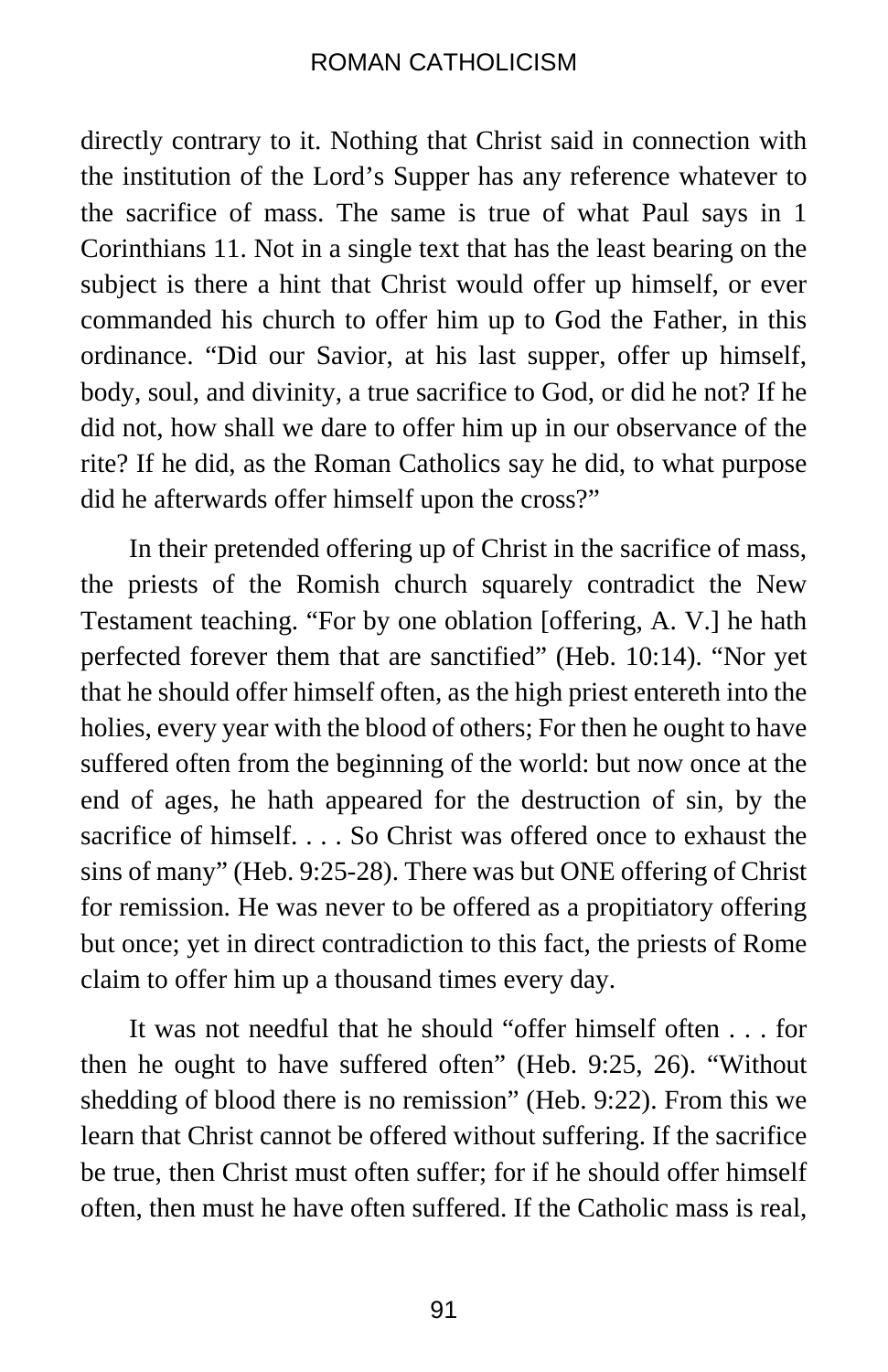Romanists put Christ to death every day, and that in thousands of different places. Thus they cause him to pass through untold sufferings. This practice virtually makes them as guilty of crucifying the Lord of glory as were the Jews and Roman soldiers. Since the Romish claim is that in the mass a propitiatory offering and sacrifice of Christ is made, "for the living and the dead, for sins, punishments, satisfactions, and other necessities," and since Paul declares that "without shedding of blood there is no remission" of sins, it follows either that the sacrifice of the mass must be a bloody sacrifice, and so Christ's blood must be shed as often as he is offered in the mass; or else it is no propitiatory offering, and grants no one remission of sins, the very thing for which they claim the sacrifice of mass is made.

In one breath they deny a bloody sacrifice in the mass, and in the other they say that in every crumb of the bread, and in every drop of the wine, "there is contained *the blood*, as well as the body, soul, and divinity of Christ"; and whosoever does not believe these two contradictory doctrines is cursed by the Council of Trent.

The sacrifice of mass is utterly and forever overthrown by the positive words of Scripture: "By one oblation he hath perfected forever them that are sanctified"; and "where there is a remission of these, there is no more an oblation for sin" (Heb. 10:18). The fact is when he had by himself purged our sins, and this by "one offering," he ascended into heaven, where he is always living to make intercession for us." Thus he "is able also to save them forever that come to God by him." After we are saved through the one sacrifice Christ made on the cross, "there is no conscience of sin any longer." Our sins are remembered no more. Grace is given to live ever after above sin. For, says the apostle, "we know that whosoever is born of God, sinneth not" (1 John 5:18). "Whosoever abideth in him,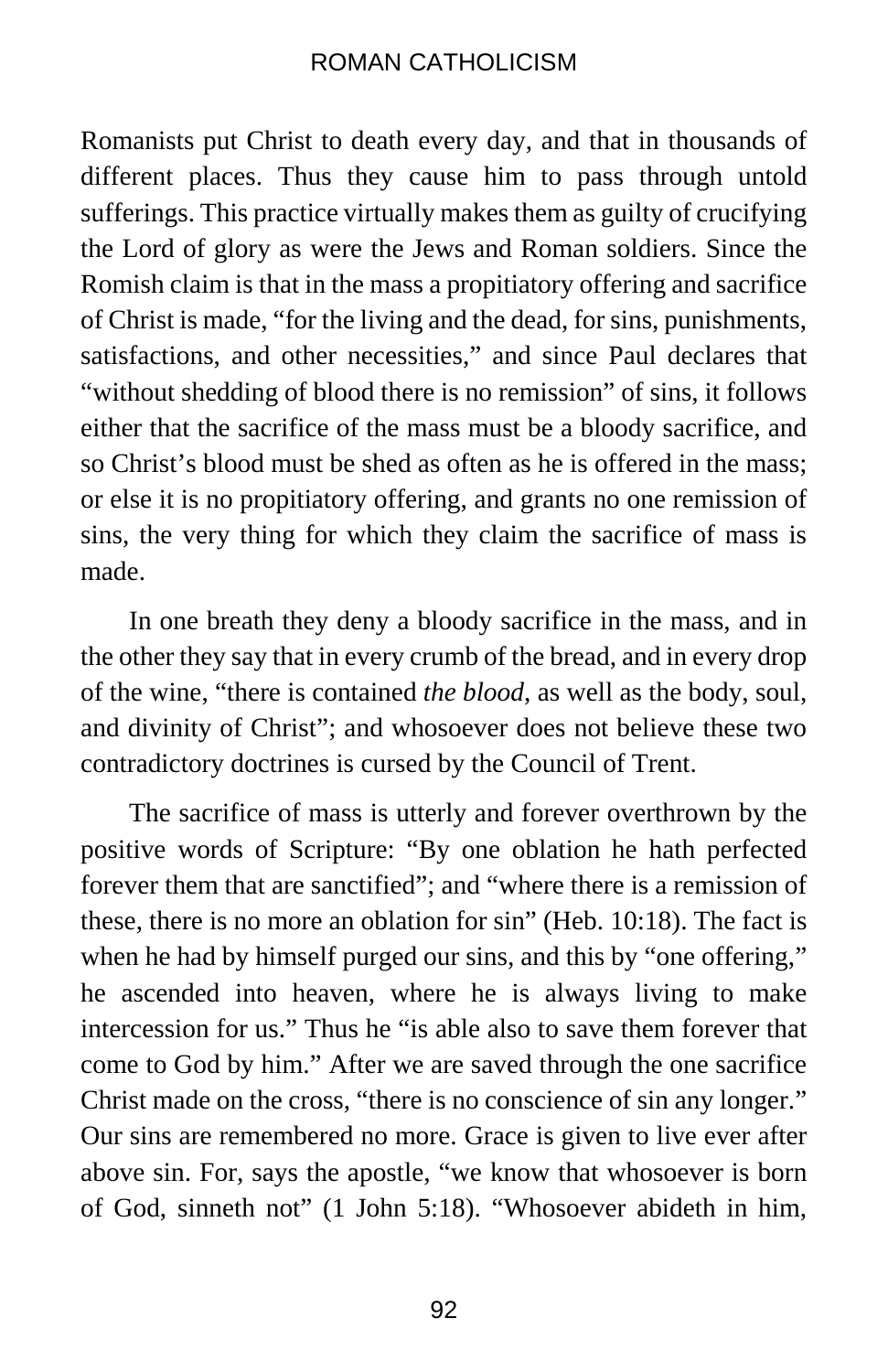sinneth not" (1 John 3:6). Since the Romanists have never found this full salvation in Christ Jesus, they have invented the ridiculous sacrifice of the mass.

The following extract from the Roman Missal sets forth the shocking profanation and superstition of this practice.

If, after consecration, a gnat, a spider, or any such thing, fall into the chalice, and if it produces nausea to the priest, let him draw it out and wash it with the wine; and when mass is concluded, let him burn it, and let him throw the ashes and the washings into a sacred place. But if there is no nausea, and he fears none, let him swallow it with the blood.

If poisonous matter should fall into the cup, or anything that would cause a vomiting, let the consecrated wine be put in another cup, and other wine with water be again placed to be consecrated; and when mass is finished, let the blood be poured on linen cloth or tow, and remain till dry, and then let the two be burned, and the ashes cast into a holy place.

If any poisonous matter touches the consecrated host, then let the priest consecrate another and receive it in the proper manner, and let the poisoned one be preserved in a box, in a separated place, until the species be corrupted, and then let the corrupted species be thrown into a sacred place.

If in winter the blood be frozen in the cup, put warm clothes about the cup; if that will not do, let it be put into boiling water near the altar till it be melted, taking care it does not come into the cup.

If any of the blood of Christ fall on the ground or table by negligence, it must be licked up with the tongue, the place must be thoroughly scraped, and the scrapings burned; but the ashes must be buried in holy ground.

If the priest vomit the eucharist, and the species appear entire, they must be reverently swallowed unless nausea prevent;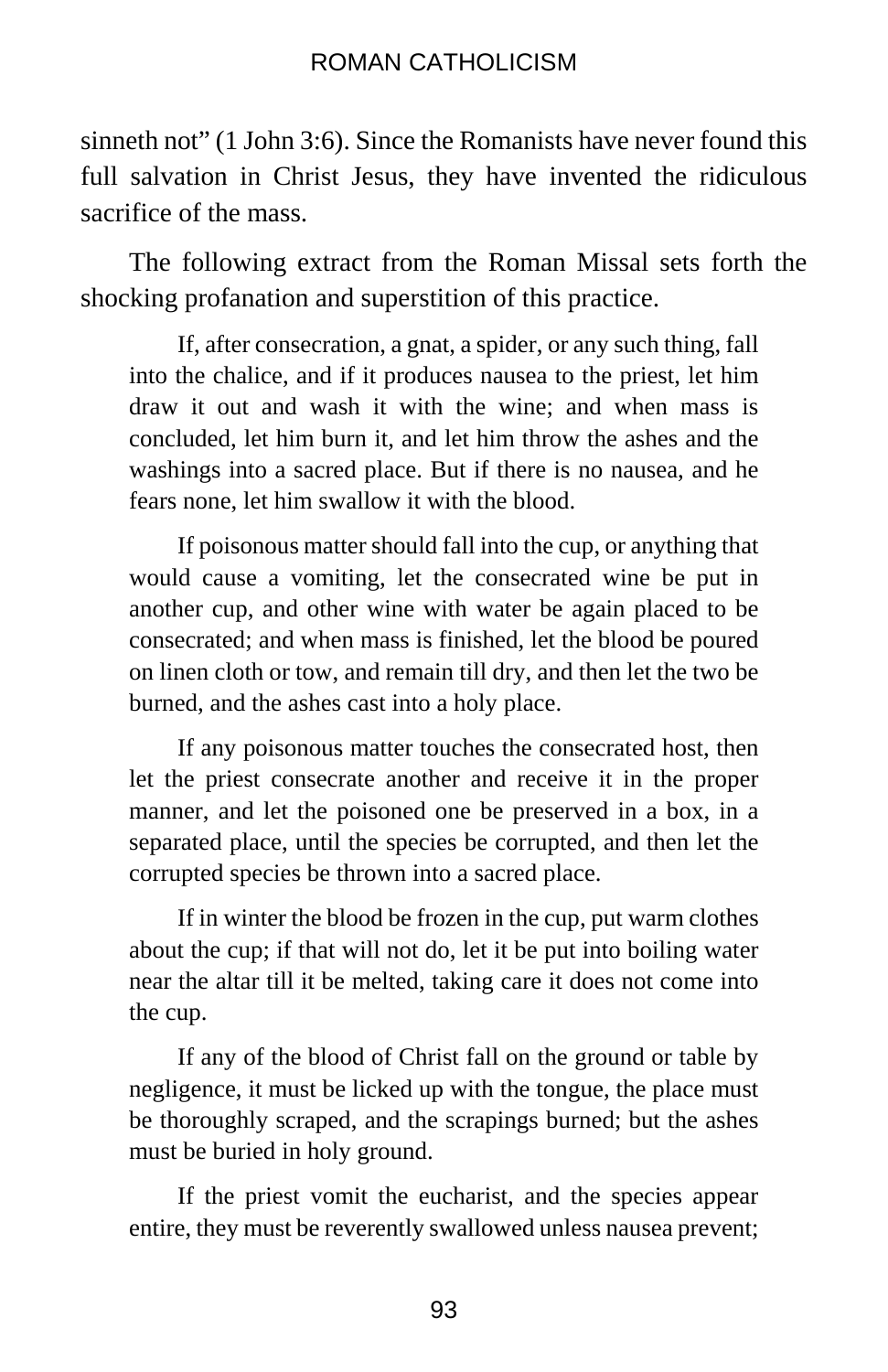and in that case the consecrated species must be cautiously separated from the vomit, and laid by in some sacred place until they be corrupted, and afterward they are to be thrown into a sacred place; but if the species do not appear, the vomit must be burned, and the ashes thrown into a sacred place.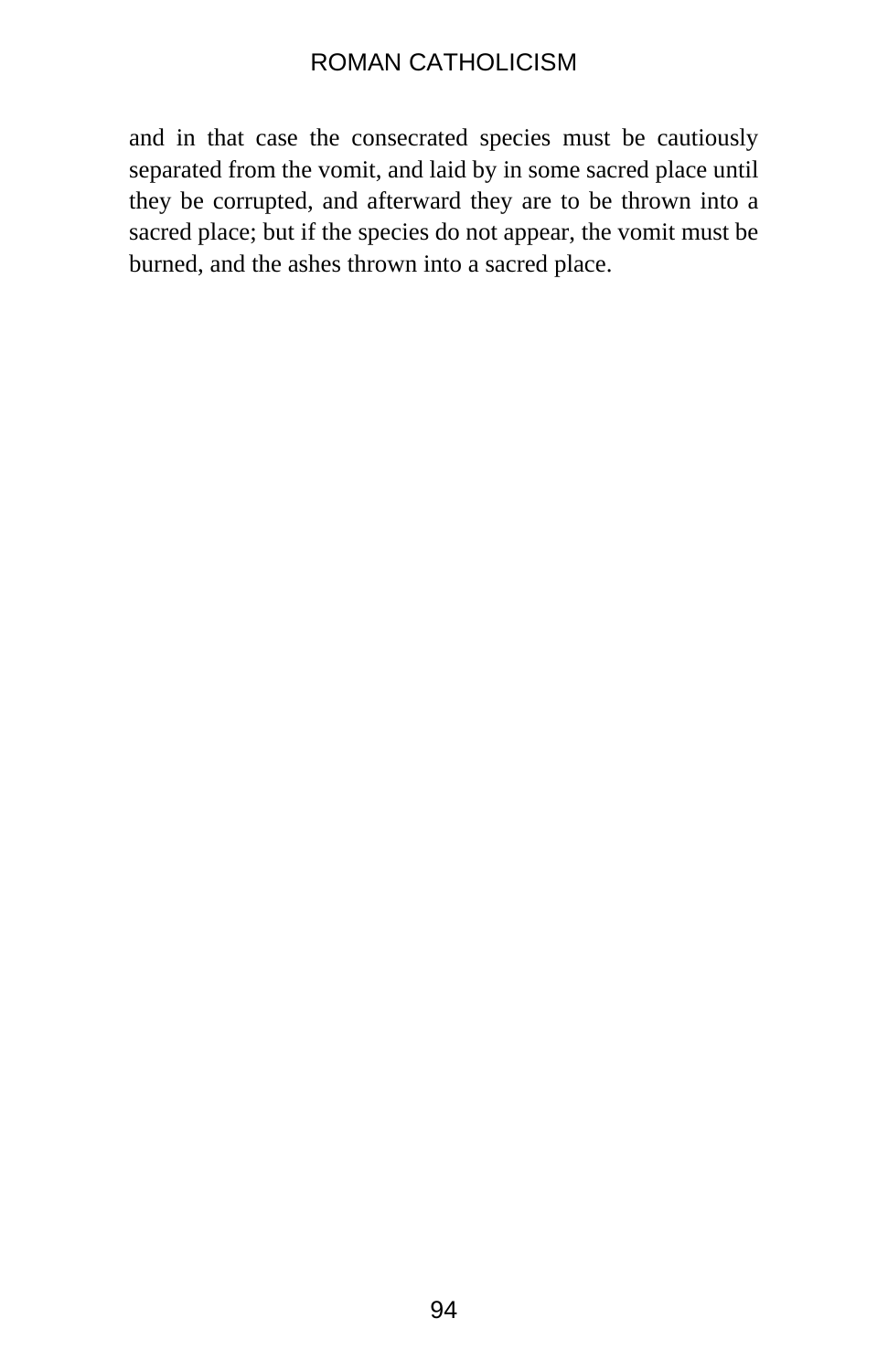## **Idolatrous Worship**

We have already shown the absurdity of the doctrine of transubstantiation, and the blasphemous character of the sacrifice of mass. We now come to consider the idolatrous worship connected therewith. The Catholic authorities admit that "it is eating of the very God we worship." The priest takes a part of a substance which the farmer grows in his field, lays it upon an altar, pronounces a few words of consecration over it, and suddenly it turns into a god! There is no bread nor wine left on the table after the words of consecration. It is now Christ—"Christ entire," "the body, soul, blood, and divinity of Jesus Christ." Next, the priest falls before it and worships it, then holds it up before his congregation, saying to them in Latin, "Behold the Lamb of God, which taketh away the sin of the world." Then they all bow their heads in reverence and worship. After this the priest and people eat it—chew it between their teeth and swallow it down into their stomachs. In all history, who ever heard of even the pagans making a god, then worshiping it, and afterwards eating it? But this is the Catholics' practice, and they cannot deny it.

The devotees of the Church of Rome worship the wafer in the sacrament with the same honor with which they worship God. This is virtually worshiping a piece of bread. Papal Rome is but a continuation of pagan Rome, under a Christian garb. The papal beast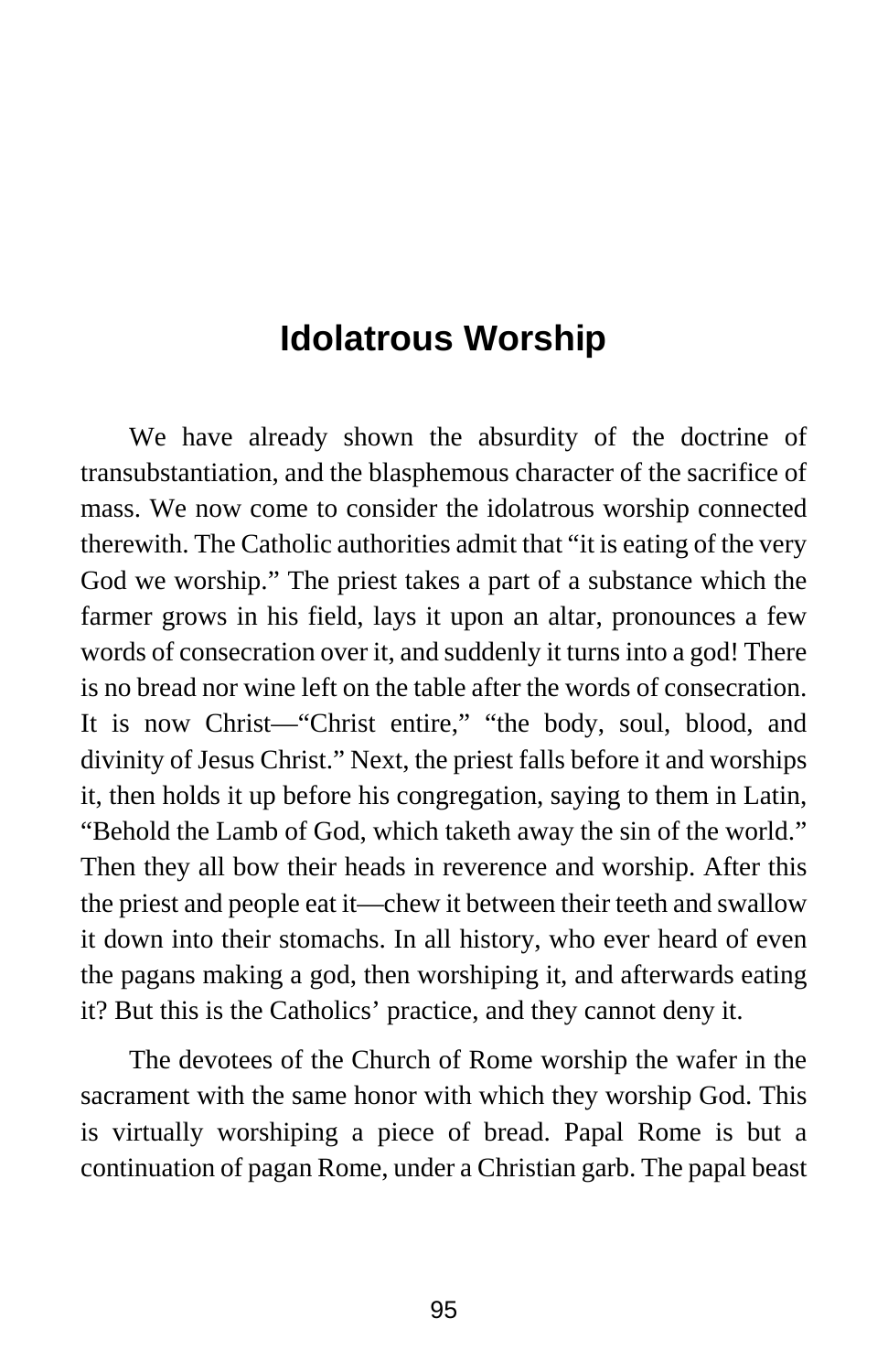of Revelation 13 is the offspring of the great red dragon—pagan Rome—of Revelation 12.

After the Council of Trent plainly declared that after the consecration the bread and the wine in the sacrament are changed "into our Lord Jesus Christ, true God and man," it decided:

There is, therefore, no room to doubt but that the faithful of Christ should adore this most holy sacrament with the highest worship due to the true God, according to the constant usage of the Catholic Church. Nor is it the less to be thus adored, that it was instituted by Christ our Lord to be eaten.—Third Sess. XIII, e. 5, can. 6.

If anyone shall say that this holy sacrament should not be adored, nor solemnly carried about in procession, nor held up publicly for the people to adore it . . . let him be accursed.—Id.

From the above we see that Romanists worship the round wafer not only at the time of receiving it, but also when it is carried about in the streets. At the sound of a bell all persons are admonished to worship the passing god. Those who refuse to do so, or dare to say the practice is wrong, are pronounced accursed by the great Roman Council of Trent. Thus under the threat of a curse, the Romanists are commanded to offer supreme adoration to a piece of bread, which a mouse may run off with and eat, or, as the Roman Missal says, "The priest himself may eat and vomit, and then eat again." This is rank idolatry, and really worse than can be found among the pagans.

The primitive church had no such practice. It was not until 1215 A. D. that the Council of Lateran, under Pope Innocent III, made transubstantiation an article of faith. In the year 1216 A. D. Pope Honorious ordered that the priest, at a certain part of the mass service, "should elevate the host, and cause the people to prostrate themselves in worshiping it." In thus adoring the consecrated bread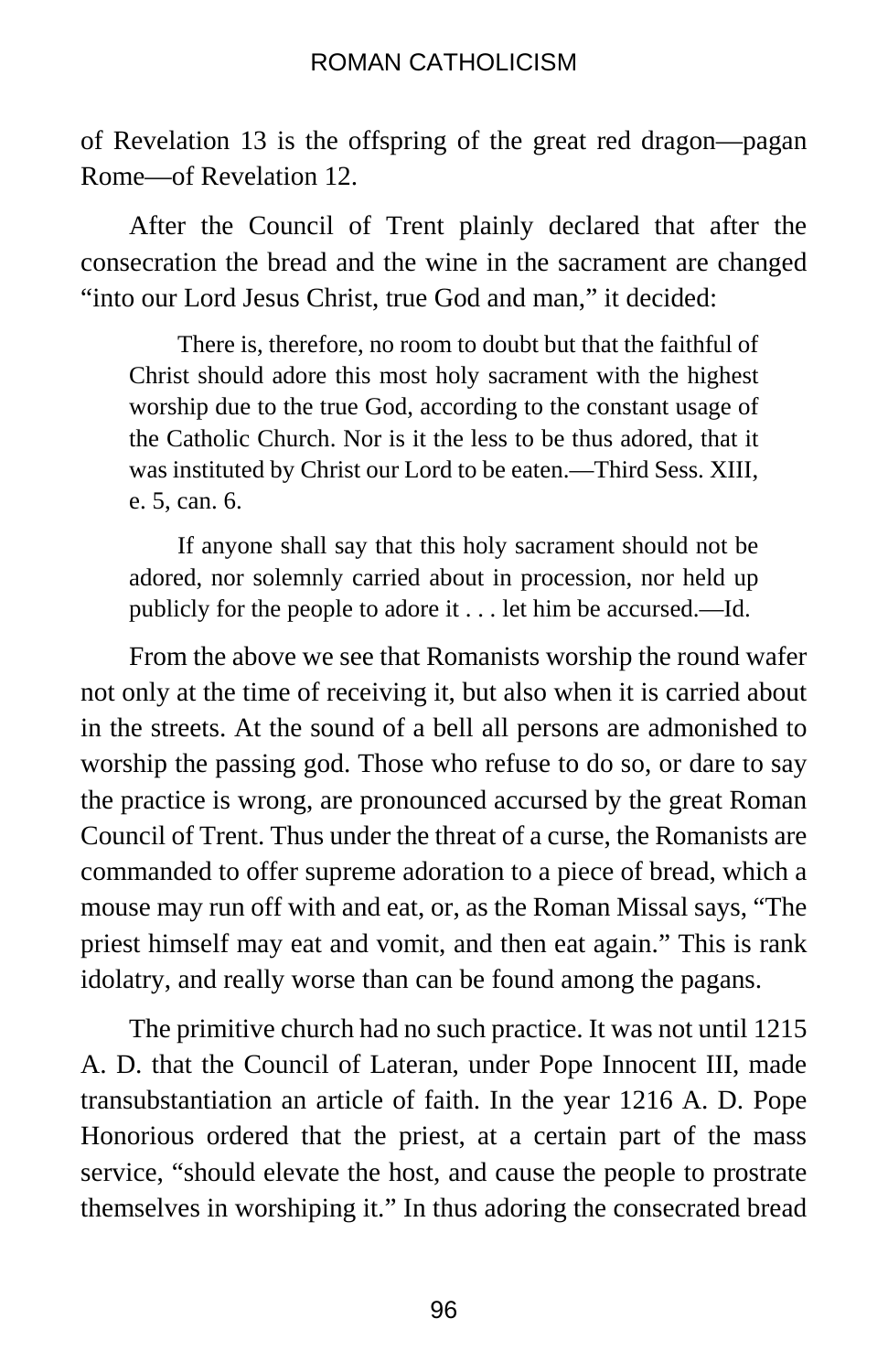with the worship that is due to God only, these people make themselves idolaters as much as the heathen. It is rank idolatry to worship that for God which is not God. Then all who worship the wafer are idolaters. That which they worship we have clearly proved is not God, but a mere wafer—a piece of bread.

The following from Delineation of Roman Catholicism, by Chas. Elliott, sets forth the idolatry in the worship of the host:<sup>[1](#page-102-0)</sup>

All the marks that the Scriptures give us of an idol, and all the reproaches they cast upon it, do as well suit the popish god in the sacrament, and as heavily light upon it, as anything that was worshiped by the heathen. It is the mark and reproach of a heathen idol that it was made by men. And is not the god in the mass as much the work of men's hands as any of the pagan idols were! Let none be offended when we say the Romanists make their god, or make the body and blood of Christ, for it is their own word, and solemnly used by them. And one of the greatest reasons for which they deny the validity of Protestant ministers is, because in their ordination they do not pretend to confer a power of making the body of Christ.

Moreover, the Scripture not only describes an idol, but also exposes it to laughter and contempt, by reckoning up the many outrages and ill-usages it is obnoxious to, and from which it cannot rescue itself. Now there is no abuse of this kind which they reckon up, but the god which the Roman Catholics adore in the mass is as subject to as any pagan idol ever was. If Laban be laughed at for serving gods which were stolen away (Gen. 31:30), are they not as much to be laughed at whose god has been so often in danger of being stolen by thieves, that they have been

<span id="page-102-0"></span>l

 $<sup>1</sup>$  This text is from the Authorized Version Instead of the Douay, because</sup> Mr. Elliott has so quoted it. There is no material difference between the two versions in their rendition of this text.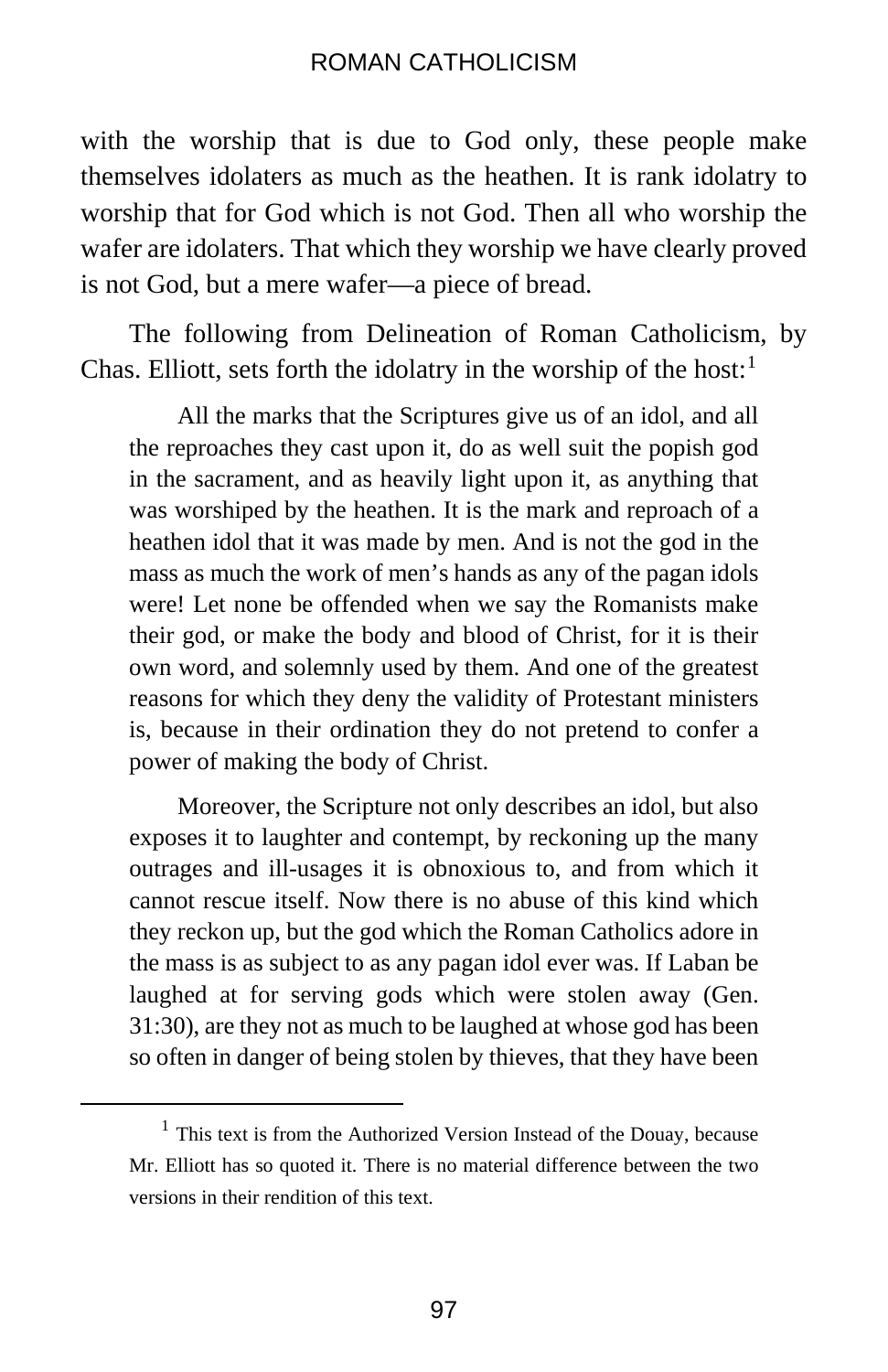forced to make a law for his safe custody! If men are reproached for worshiping what at last may be cast to the moles and bats (Isa. 2:20), are not the Romanists equally censurable for worshiping that which may become the prey of rats and mice, etc.! If it was a sufficient proof that the Babylonian gods were idols because they were carried away captive, will it not be as good an argument to prove the host of the mass to be an idol! For they carry it about from place to place to be worshiped, and there is one day in the year set apart for that purpose, namely, Corpus Christi Day. And if we may believe history, this host has been likewise taken from the Christians and carried away captive by the Mohammedans.

In the forty-fourth chapter of Isaiah we have the following description of an idol: "The smith with the tongs both worketh in the coals, and fashioneth it with hammers, and worketh it with the strength of his arms. . . . The carpenter stretcheth out his rule; be marketh it out with a line; he fitteth it with planes, and he marketh it out with the compass, and maketh it after the figure of a man, according to the beauty of a man; that it may remain in the house. . . . He burneth part thereof in the fire; with part thereof he eateth flesh: . . . and the residue thereof he maketh a god, even his graven image: he falleth down unto it, and worshipeth it, and prayeth unto it, and saith, Deliver me, for thou art my god." The parallel between this and making the host and its worship is very striking.

The farmer soweth wheat, it grows, it ripens, is reaped, and is threshed; it is ground at the mill, it is sifted with a sieve; with a part thereof the fowls and cattle are fed; another part is taken and baked by the baker, yet it is no god; it is brought forward and laid on the altar, and yet it is no god; the priest handles and crosses it, and yet it is no god; he pronounces over it a few words, when instantly it is the supreme God. He falls down before it and prays to it, saying, "Thou art my God." He lifts it up to the people, and cries, "Ecce Agnus Dei, qui tollit mundi peccata"— "Behold the Lamb of God, that taketh away the sin of the world."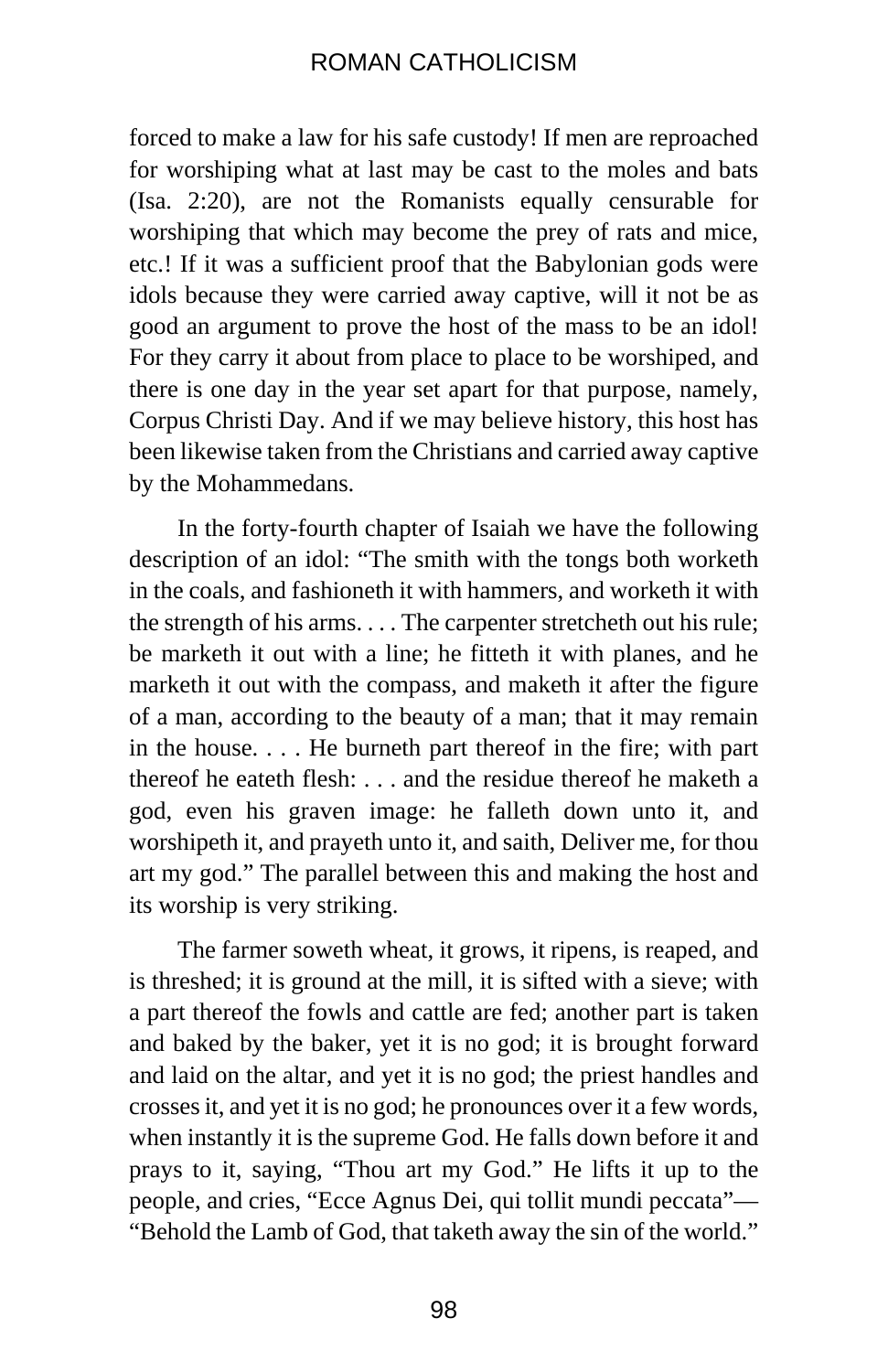The whole congregation fall down and worship it, crying, "Mea culpa, mea culpa, mea maxima culpa"—"My fault, my fault, my very great fault." How exact the parallel between popish and heathen idolatry!

The idolatry of the Romish church is more flagrant than that of the heathen. The latter do not hold that the images before whom they fall and worship are the real gods, but only representations of the real deities they worship; whereas the former believe that the wafer (bread) "is the very God himself," "contains the body, blood, soul, and divinity of the very Christ." And they worship it and adore it, believing it to be the Deity himself. They make a Savior out of bread, worship it, then eat it. Cicero, who was a pagan himself, expressly says "that among all the religions of his time, there was no man so foolish as to pretend to eat his god."—*De Nat. Deorum, lib. iii.*

In every mass, as soon as the priest has consecrated the bread and the wine, with bended knees he adores the sacrament. He worships that very thing which is before him upon the paten and in the chalice. With his head and soul bowing toward it, he prays to it as to Christ: "Lamb of God, who takest away the sin of the world, have mercy on us."—*Roman Missal, p. 219*. These words he repeats three times. Thus he gives the supreme worship of both body and mind to it, as to God or Christ himself. When the wine is consecrated, the priest, in like manner, "falling on his knees, adores it, rises, shows it to the people, puts the cup in its place, covers it over, and again adores it." Thus they worship and offer prayer to what Paul terms "BREAD," and what Jesus himself said is "the fruit of the vine."

The Roman "Litany of the Blessed Sacrament," which is found in most of their books of devotion, shows that they actually worship and offer prayer to the consecrated bread.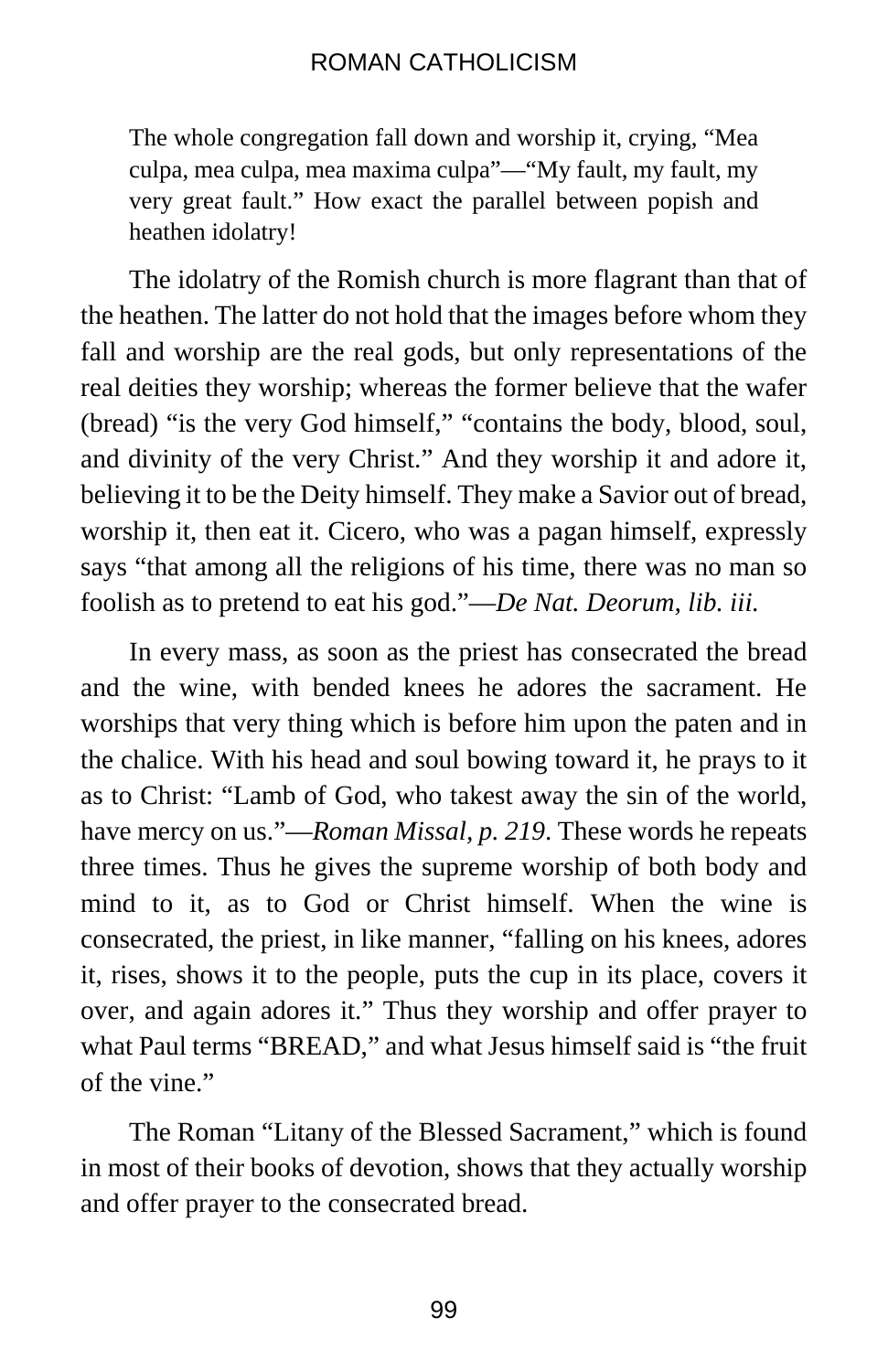O living bread, which came down from heaven, have mercy on us.

O wheat of the elect, have mercy on us.

O wine, which makest virgins to spring forth, have mercy on us.

O bread which is fat, and yieldeth dainties to kings, have mercy on us.

Continual feast, have mercy on us.

Clean oblation, have mercy on us.

Food of angels, have mercy on us.

Hidden manna, have mercy on us.

Supersubstantial bread, have mercy on us.

Chalice of benediction, have mercy on us.

Bread, by the omnipotence of the word, changed into flesh, have mercy on us. Etc.

I again quote from the Council of Trent to emphasize this point.

IF ANYONE SHALL SAY THAT THE SACRAMENT IS NOT TO BE WORSHIPED BY A PECULIAR FEAST, NOR TO BE SOLEMNLY CARRIED ABOUT IN PROCESSIONS, ACCORDING TO THE LAUDABLE AND UNIVERSAL MANNER AND CUSTOM OF THE HOLY CHURCH; NOR TO BE PUBLICLY PROPOSED TO THE PEOPLE, THAT IT MAY BE ADORED BY THEM; . . . LET HIM BE ACCURSED.

Thus the Roman Catholics address prayers and hymns to the sacrament as if it were the living God.

This emblem, composed of bread and wine, they honor, pray to, and trust in.

O my Catholic friends, who have been ignorantly led into such idolatrous worship, for the sake of your soul's eternal welfare, flee idolatry by forever renouncing the apostate Church of Rome, and abide only in Christ, worshiping only the true and living God.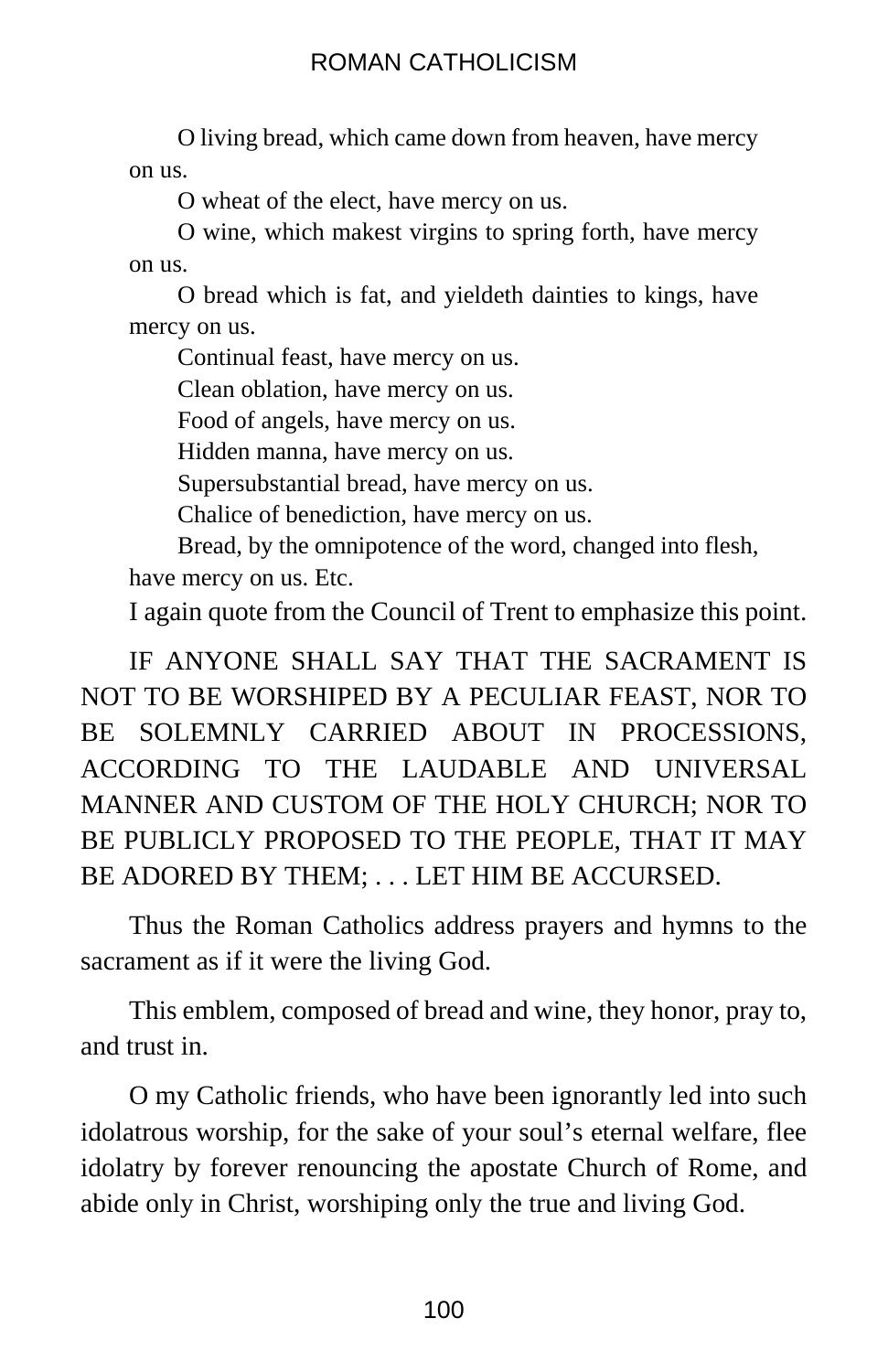Space will not permit a consideration of image-worship practiced in the Romish church. This fact, and also the worship of saints, is well known to all. The creed of Pope Pius IV says:

Likewise, that the saints reigning together with Christ, are to be honored and invocated, that they offer prayers to God for us; and that their relics are to be venerated.

The Council of Trent, in its twenty-fifth session, decreed:

The saints, who reign together with Christ, offer their prayers to God for men: that it is a good and a useful thing suppliantly to invoke them, and to flee to their prayers, help, and assistance.

To honor the saints who sleep in the Lord, to invoke their intercession, and to venerate their sacred relics and ashes . . . tends considerably to increase the glory of God.—Id., p. 329.

It is an undeniable fact that these worshipers bow to the image of Mary, adore her, and offer prayers to her. I have before me a number of the forms of prayer used by the Catholics, in which they beseech this "holy mother of God" to deliver them, and to grant them help such as God alone can give.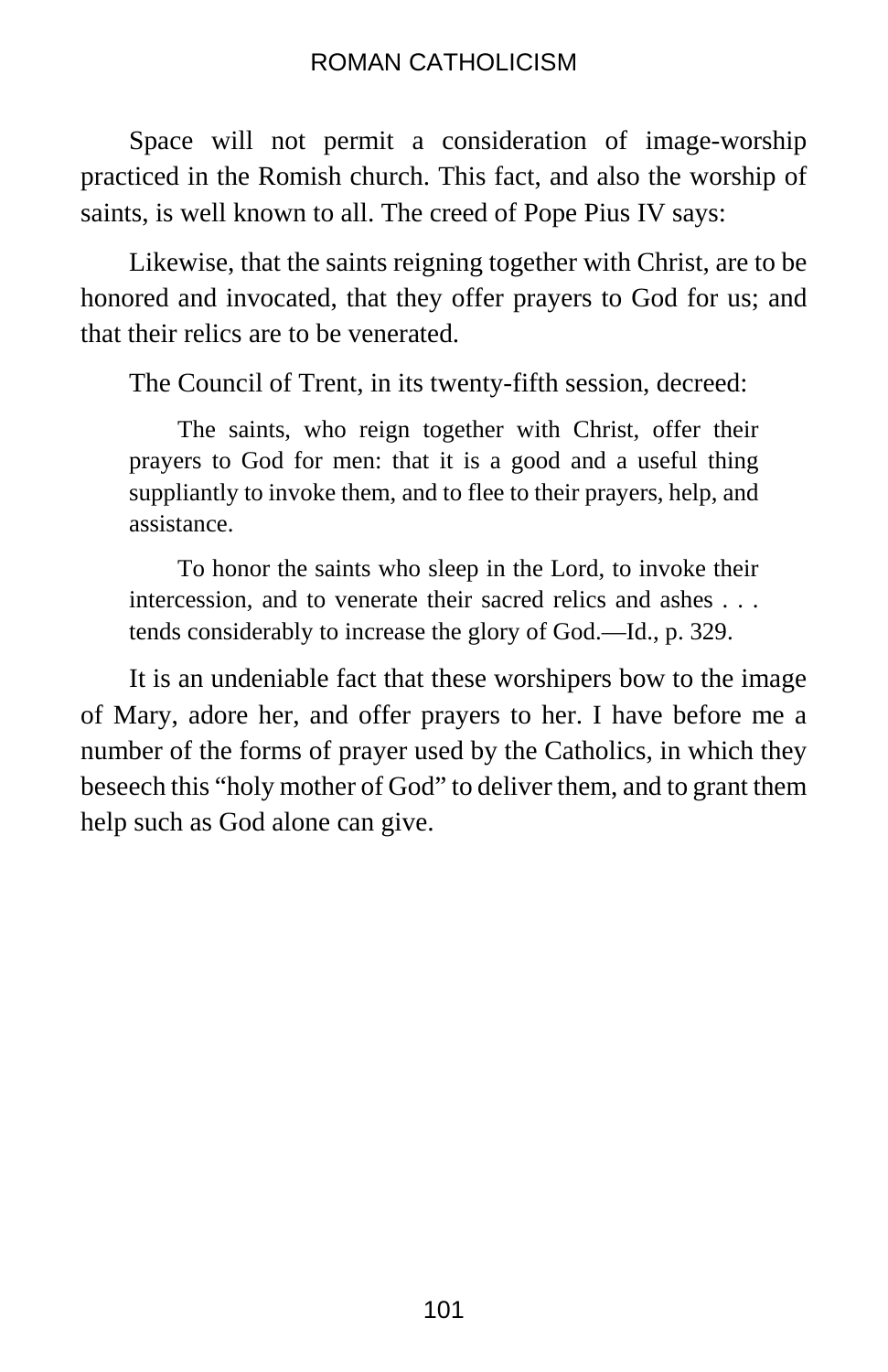# **Penance—Absolution-Auricular Confession**

Space will not permit a thorough discussion of the doctrines and practices of the Church of Rome relative to penance, absolution, and auricular confession; but I will endeavor briefly to set them and their absurdities before the reader.

The Roman church calls repentance "penance." This they say is a sacrament. I quote from their standard of doctrine, the Council of Trent, fourteenth session:

If anyone says that the Catholic Church penance is not truly a sacrament, instituted by our Lord Jesus Christ, to reconcile the faithful to God, as often as they sin after baptism; let him be  $accussed = Can 1$ .

If these [baptized persons] afterwards defile themselves by any transgression, it is not his will that they should be cleansed by a repetition of baptism, which is on no account lawful in the Catholic Church, but they should be placed as offenders before the tribunal of penanco, that they may be absolved by the sentence of the priests, not once only, but as often as they flee thereto, confessing their sins.—Can. 2.

Though the priest's absolution is the dispensation of a benefit which belongs to another, yet it is not to be considered as merely a ministry, whether to publish the gospel or to declare the remission of sins, but as the nature of a judicial act, in which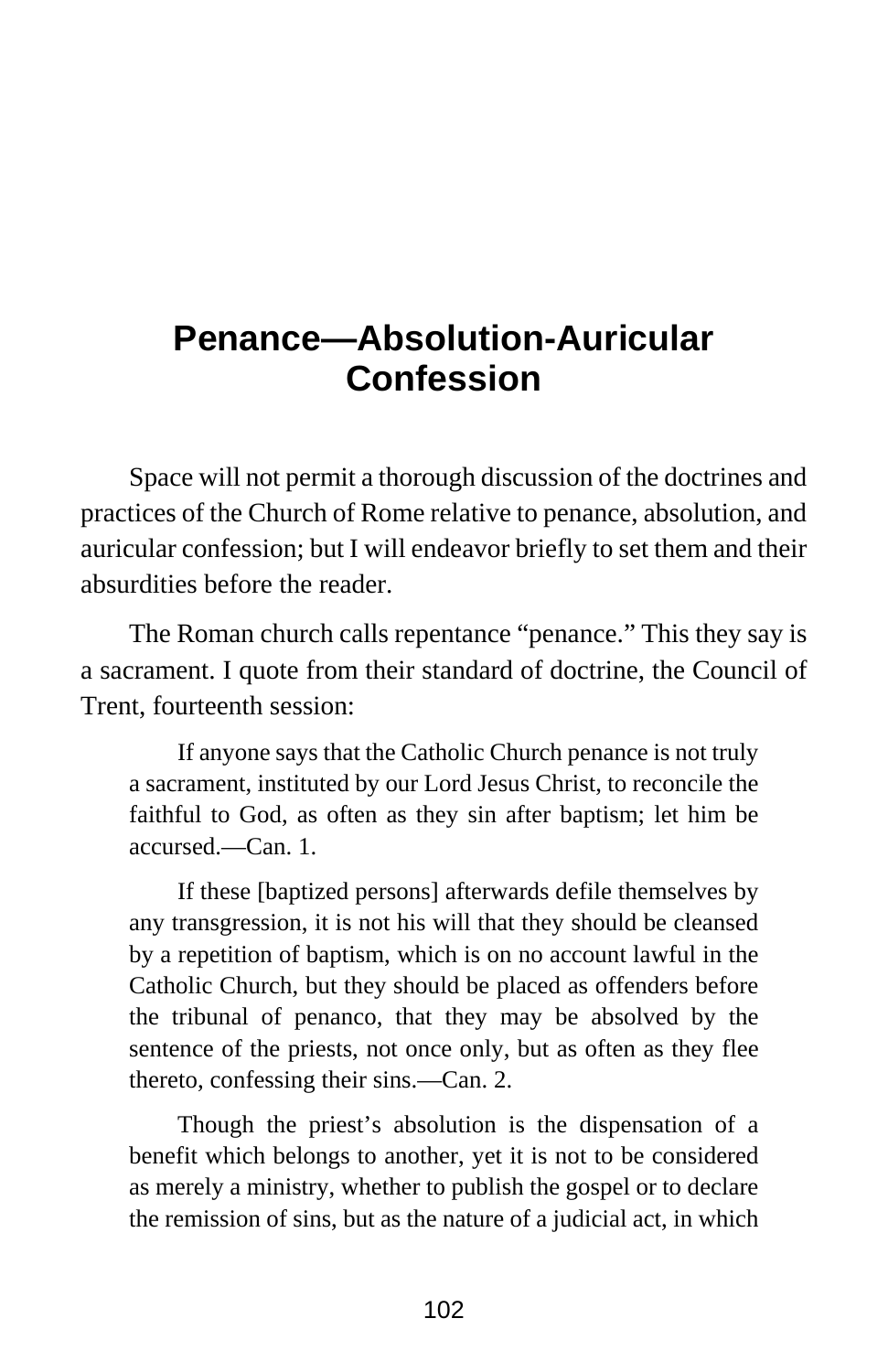sentence is pronounced by him as judge; and therefore the penitent ought not to flatter himself on account of his faith, for faith without penance cannot procure remission of sins.  $\equiv$ Can. 5.

Whosoever shall affirm that the priest's sacramental absolution is not a judicial act . . . let him be accursed.—Can. 9.

The Council further teaches, that even those priests who are living in mortal sin exercise the function of forgiving sins, as the ministers of Christ, by the power of the Holy Spirit conferred on them in ordination; and that those who contend that wicked priests have not this power, hold very erroneous sentiments. —Can. 6.

Whosoever shall affirm that priests living in mortal sin have not the power of binding and loosing, or that priests are not the only ministers of absolution, etc.; let him be accursed.—Can. 10.

A wicked priest can validly absolve.—Peter Dens.

Our sins are forgiven by the absolution of the priest. The voice of the priest, who is legitimately constituted a minister for the remission of sins, is to be heard as that of Christ himself. —Catechism of the Council of Trent, p. 239.

The absolution of the priest, which is expressed in words, seals the remission of sins, which it accomplishes in the soul. —Id., p. 240.

Unlike the authority given to the priests of the old law, to declare the leper cleansed from his leprosy, the power which the priests of the new law are invested is not simply to declare that sins are forgiven, but, as the ministers of God, really to absolve from sin.—Id., p. 242.

There is no sin, however grievous, no crime, however enormous, or however frequently repeated, which penance does not remit.—Id., p. 243.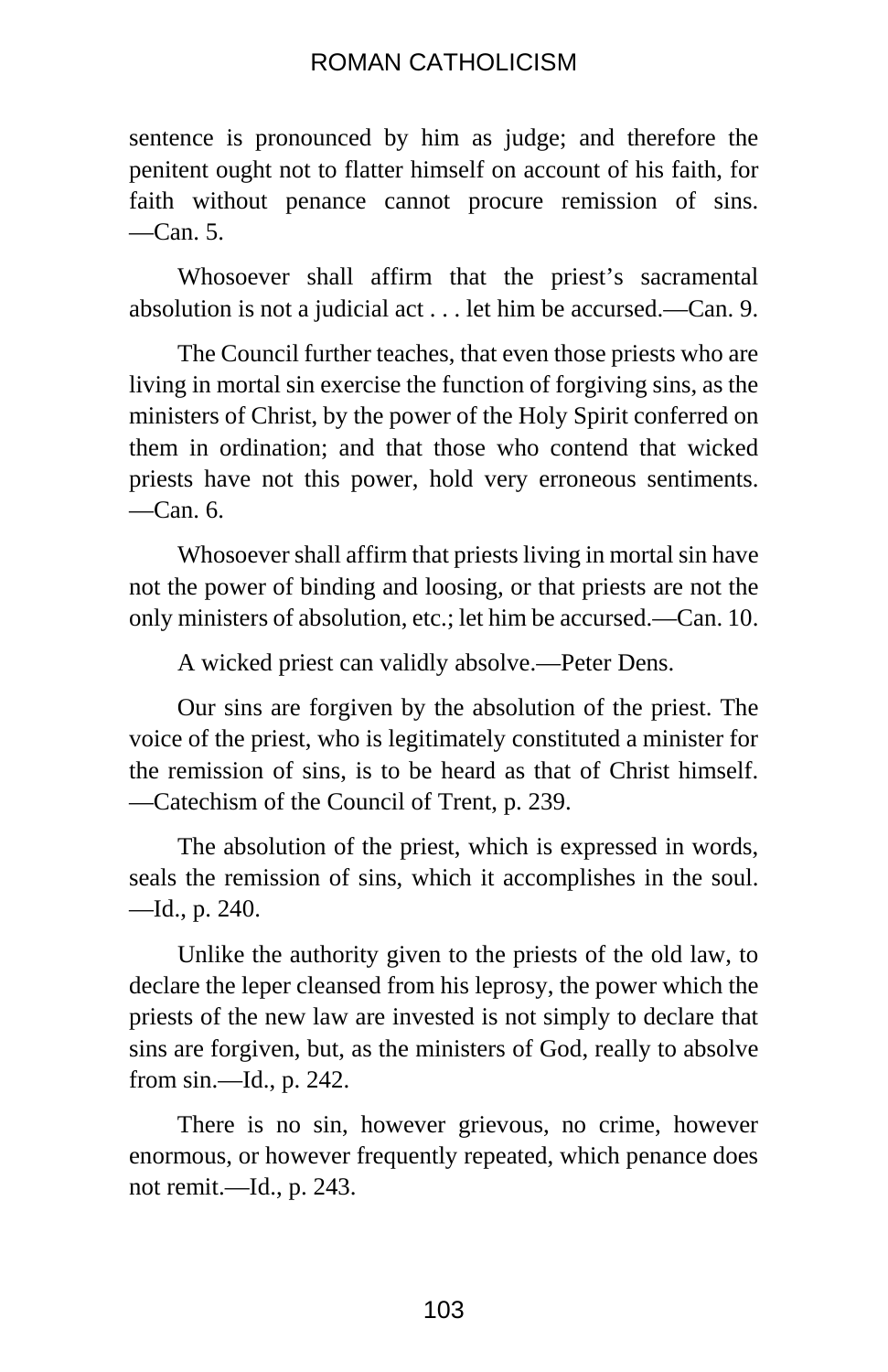Without the intervention of penance we cannot obtain, or even hope for pardon.—Id., p. 244.

The penitent must also submit himself to the judgment of the priest, who is the vicegerent of God.—Id., p. 245.

The form of absolution used by the priest is:

I absolve thee from thy sins, in the name of the Father, and of the Son, and of the Holy Ghost.—Peter Dens.

I judicially bestow on thee the grace of the remission of all thy sins, or grace of itself remissive of all thy sins.—Id.

Reader, observe that the priests of Rome claim the power to "*judge*" the souls of men, and by "a judicial act" absolve from all sin. The voice of the priest in this "is to be heard as that of Christ himself." Every priest "is the vicegerent of God," and "there is *no sin*, however grievous, *no crime*, however enormous," but what he has power to forgive, or absolve from. Even priests guilty of "mortal sin" have this power. These claims the Romish church unblushingly makes. What further proof is needed that she is the great Antichrist that Christ and the apostles foretold would come? The Romish church thus fulfils to the very letter the prediction of Paul in 2 Thess. 2:3, 4: "Let no man deceive you by any means, for unless there come a revolt first, and the man of sin be revealed, the son of perdition, who opposeth, and is lifted up above all that is called God, or that is worshiped, so that he sitteth in the temple of God, showing himself as if he were God." Every priest of Rome, in his claim that there is "no sin, no crime, however enormous," but what he has power to absolve, exalts himself above all that is called God; for God himself declares there is one sin for which there is no forgiveness. In fact, every priest, in claiming power to judiciously absolve from guilt and judge the souls of men, "sitteth in the temple of God, showing himself as if he were God."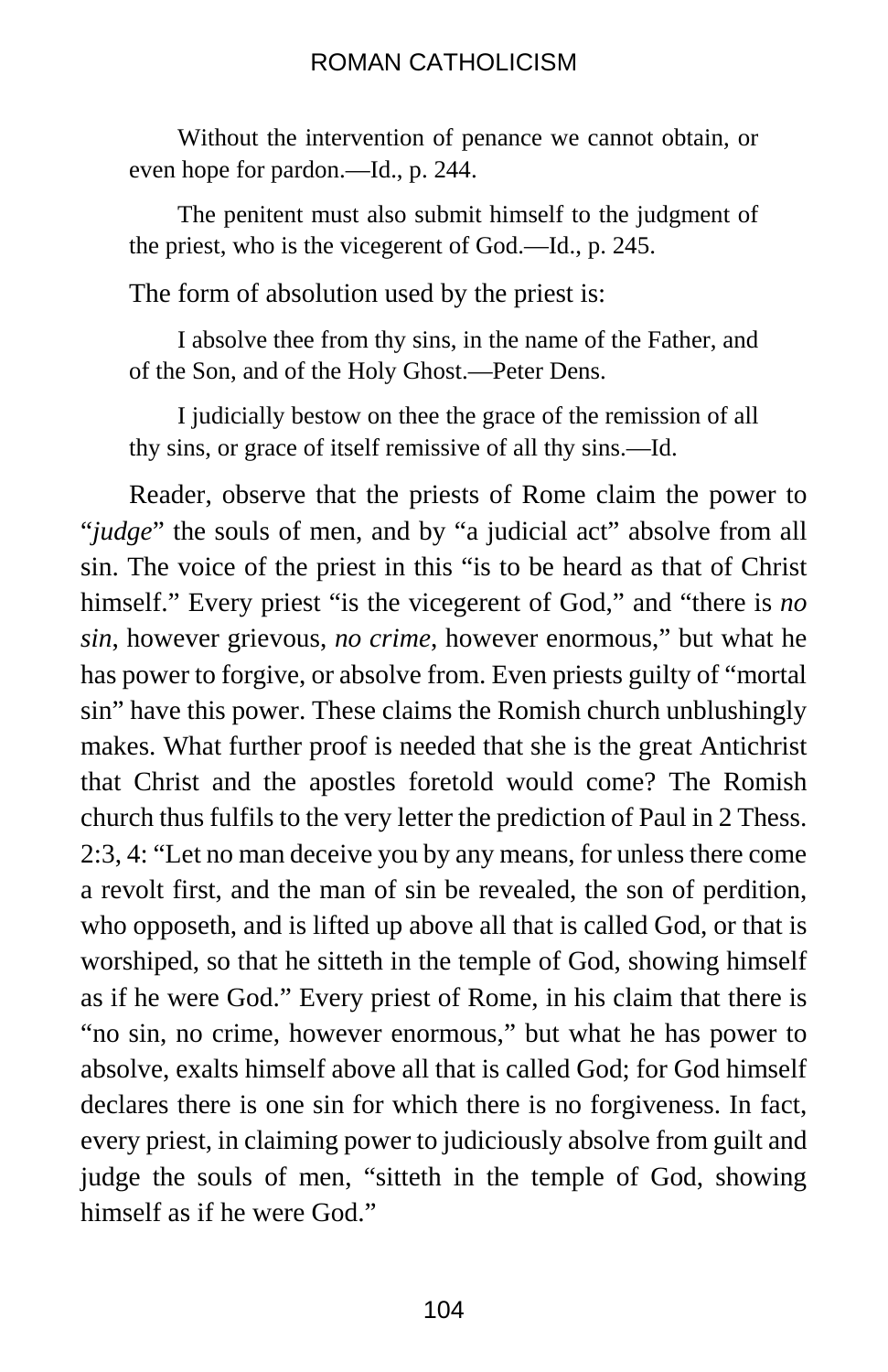The means of salvation as clearly set forth in the New Testament, is "penance TOWARD GOD, and faith in our Lord Jesus Christ" (Acts 20: 21). "Repentance toward God, and faith toward our Lord Jesus Christ," A. V. None can forgive sins but God alone (Mark 2:7). "Bless the Lord, O my soul, and never forget all he hath done for thee. Who forgiveth all thine iniquities" (Psa. 102:2, 3— 103:2, 3, A. V.). "In whom we have redemption through his blood, the remission of sins" (Eph. 1:7). "I am, I am he that blot out thy iniquities for my own sake, and I will not remember thy sins" (Isa. 43:25). "To the Lord our God belong mercy and forgiveness" (Dan. 9:8, 9). "Even as God hath forgiven you in Christ" (Eph. 4:32).

"If we confess our sins, he is faithful and just, to forgive us our sins" (1 John 1:9). These, with a multitude of other texts, clearly teach that to God alone belongs the power to absolve from guilt and sin.

John 20:23 was never understood by the primitive ministry and church as the Romanists now interpret it. Christ made clear his meaning in the final commission which he gave to his ministry: "Preach the gospel to every creature. He that believeth and is baptized, shall be saved: but he that believeth not shall be condemned." "That penance [repentance, A. V.] and remission of sins should be preached in his name unto all nations" (Luke 24:27). Thus on the day of Pentecost Peter preached, "Do penance [repent, A. V.], and be baptized every one of you in the name of Jesus Christ, for the remission of your sins" (Acts 2:38). "Be penitent [repent, A. V.], therefore, and be converted, that your sins may be blotted out" (Acts 3:19). "By his name all receive remission of sins, who believe in him" (Acts 10:43). Paul was sent to the Gentiles "to open their eyes, that they may be converted from darkness to light, and from the power of Satan to God, that they may receive forgiveness of sins,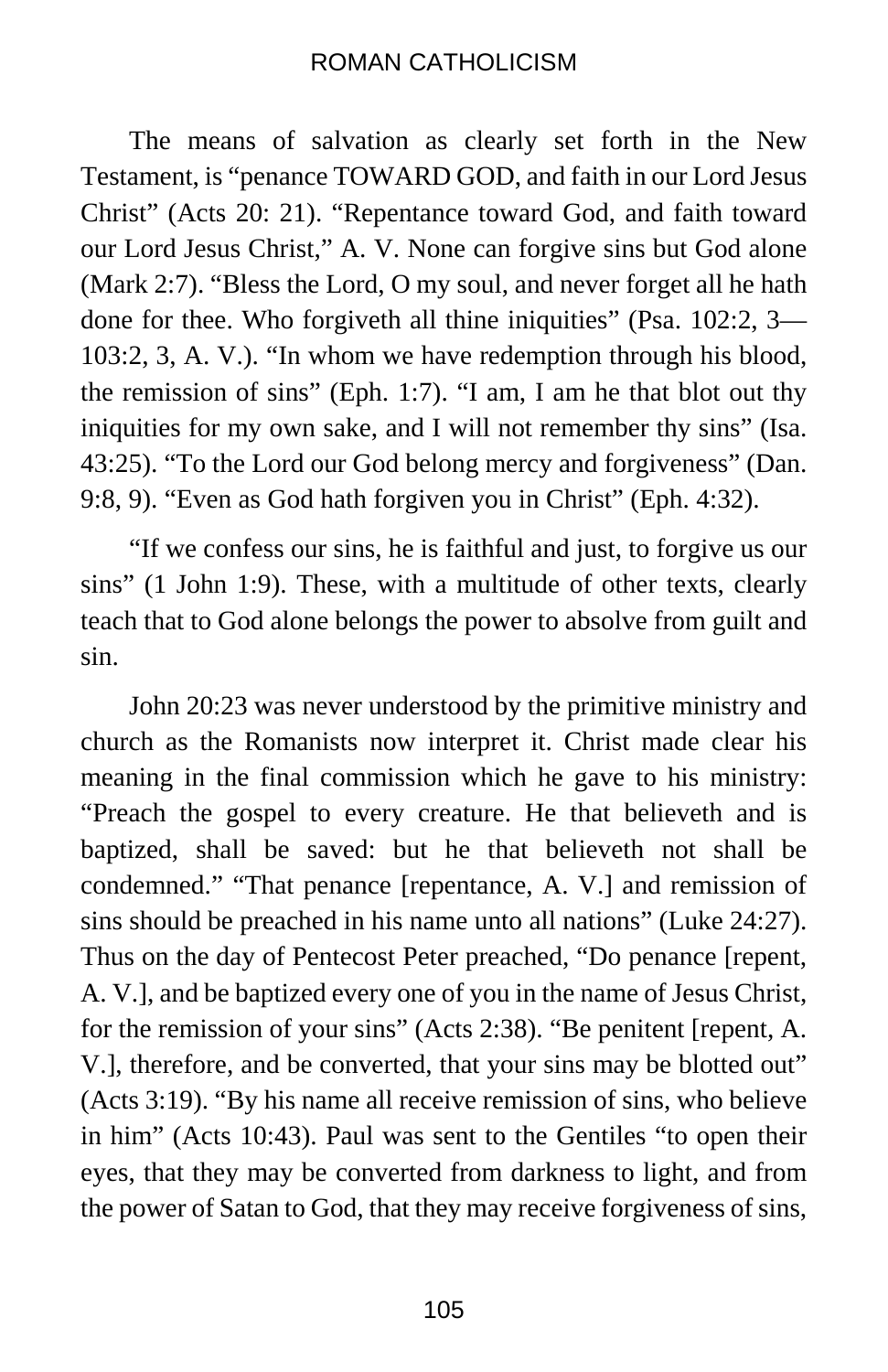and a lot among the saints, by the faith that is in me" (Acts 26:18). "To open their eyes, and to turn them from darkness to light, and from the power of Satan unto God, that they may receive forgiveness of sins, and inheritance among them which are sanctified by faith which is in me," A. V. These texts clearly set forth the apostolic manner of remitting and retaining sins. It was through the ministry of the Word. Thus "it pleased God, by the foolishness of our preaching, to save them that believe" (1 Cor. 1:21). The gospel message was: "Believe in the Lord Jesus Christ, and thou shalt be saved." None of the primitive ministers claimed judicial power to remit or to retain sins, but fulfilled this statement of Jesus only declaratively or ministerially.

When we study the nature of sin, the absurdity of the Romish claim appears all the clearer. Sin is the transgression of God's law, an offense against Jehovah himself. Being the transgression of an infinite and holy law, committed against an infinite and holy God, an infinite debt to divine justice is contracted. It is the case of an offending man against an offended God. How can a finite creature, who knows not the thoughts and hearts of his fellow men, and who himself is often "guilty of mortal sin," assume the responsible position of absolving the guilty from their sins, which God alone can do? There were no confessionals in the primitive church. There is no record in the New Testament of any of the ministers claiming to exercise the judicial power of the Romish priesthood. They pointed men to Christ. "Believe in the Lord Jesus Christ and thou shalt be saved." "Let the wicked forsake his way, and the unjust man his thoughts, and let him return to the Lord, and he will have mercy upon him, and to our God: for he is bountiful to forgive" (Isa. 55:7).

As to the confessional, the Catholics teach that we should not confess our sins direct to God, but privately to a priest, and this they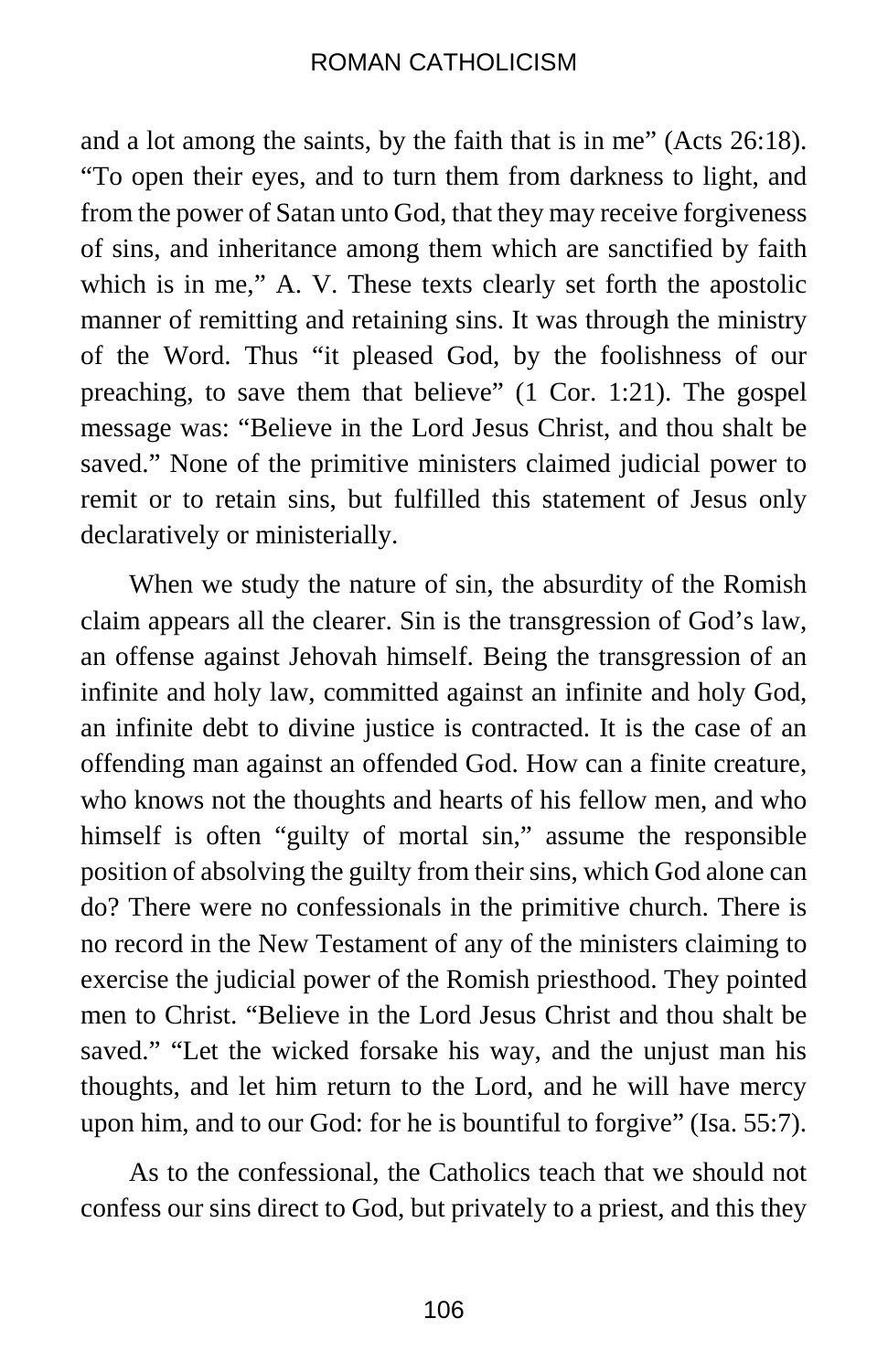are pleased to call "auricular confession." The Council of Lateran decrees:

That every man and woman, after they come to years of discretion, should privately confess their sins to their own priest, at least once a year, and endeavor faithfully to perform the penance enjoined on them; and after this they should come to the sacrament at least at Easter, unless the priest, for some reasonable cause, judges it fit for them to abstain for that time. And whoever does not perform this is to be excommunicated out of the church, and if he die, he is not to be allowed Christian burial.

The Council of Trent decrees, Sess. xiv:

Canon 6. Whoever shall deny that sacramental confession was instituted by divine command, or that it is necessary to salvation; or shall affirm that the practice of secretly confessing to the priest alone, as it has been ever observed by the Catholic Church, and is still observed, is foreign to the institution and commanded of Christ, and is a human invention: let him be accursed.

Canon 7. Whoever shall affirm that, in order to obtain forgiveness of sins in the sacrament of penance, it is not necessary by divine command to confess all and every mortal sin which occurs to the memory after due and diligent premeditation—including secret offenses, and those which have been committed against the two last precepts of the decalogue, and those circumstances which change the species of sin; but that such confession is only useful for the instruction and consolation of the penitent, and was formerly observed merely as a canonical satisfaction imposed upon him; or shall affirm that those who labor to confess all their sins wish to leave nothing to be pardoned by the divine mercy; or finally, that it is not lawful to confess venial sins; let him be accursed.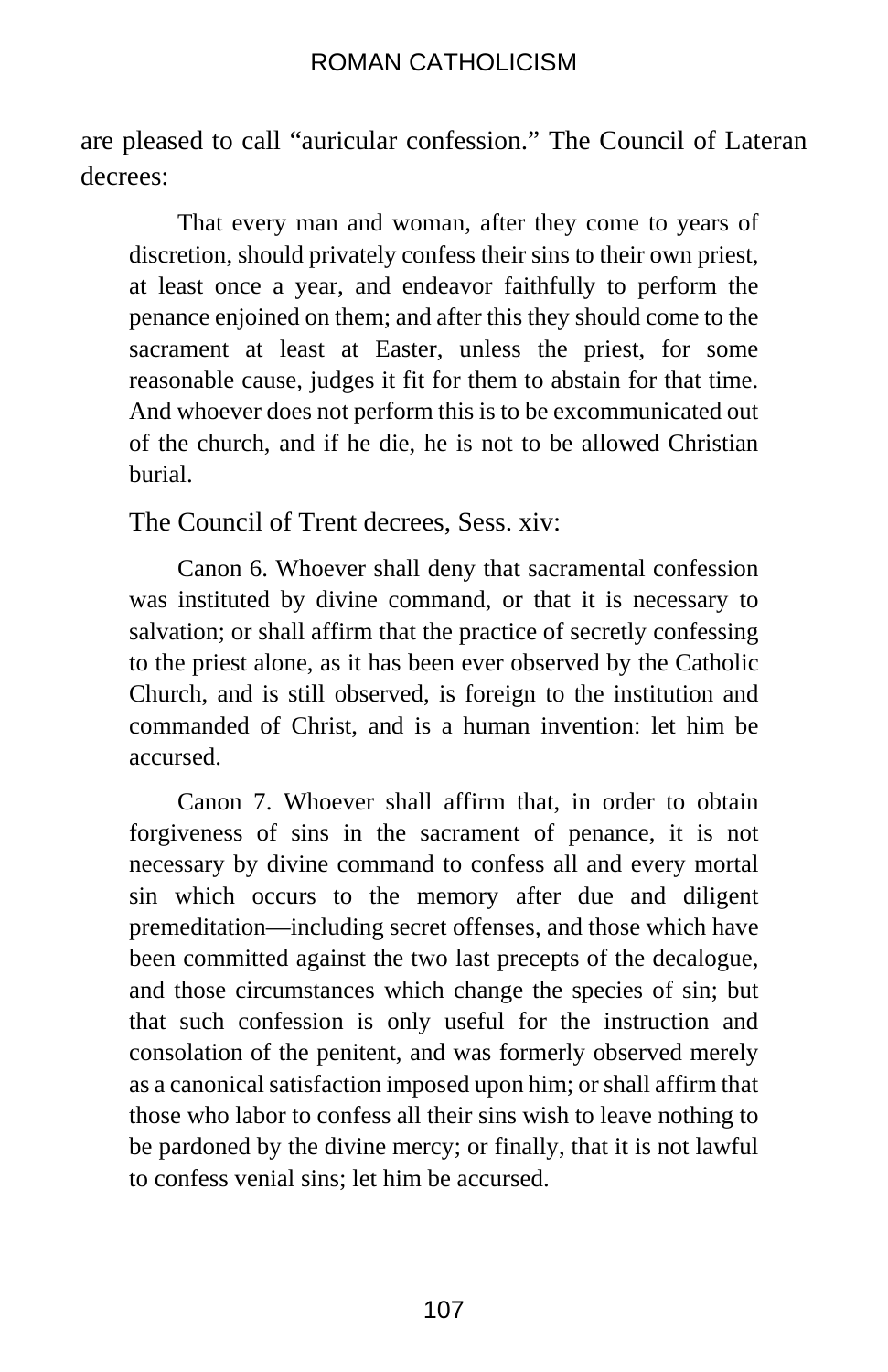Canon 8. Whoever shall affirm that the confession of every sin, according to the custom of the church, is impossible, and merely a human tradition, which the pious should reject; or that all Christians, of both sexes, are not bound to observe the same once a year, according to the constitution of the great Council of Lateran; and therefore that the faithful in Christ are to be persuaded not to confess in Lent; let him be accursed.

From the Catechism of the Council of Trent we take the following extracts:

Mortal sins, as we have already said, although buried in the darkest secrecy, and also sins of desire only, such as are forbidden by the ninth and tenth commandments, are all and each of them to be made matter of confession —P. 258.

With the bare enumeration of our mortal sins we should not be satisfied; that enumeration we should accompany with the relation of such circumstances as considerably aggravate or extenuate their malice.— P. 259.

After censuring those who justify or extenuate their sins, the Catechism declares:

Still more pernicious is the conduct of those who, yielding to a foolish bashfulness, cannot induce themselves to confess their sins. Such persons are to be encouraged by exhortation, and to be reminded that there is no reason whatever why they should yield to such false delicacy; that to no one can it appear surprising if persons fall into sin, the common malady of the human race, and the natural appendage of human misery.—P. 264.

The following is the general form of confession:

I confess to Almighty God, to blessed Mary, ever a virgin, to blessed Michael the Archangel, to blessed John the Baptist, to the holy apostles Peter and Paul, to all the saints, and to thee, father, that I have sinned exceedingly, in thought, word, and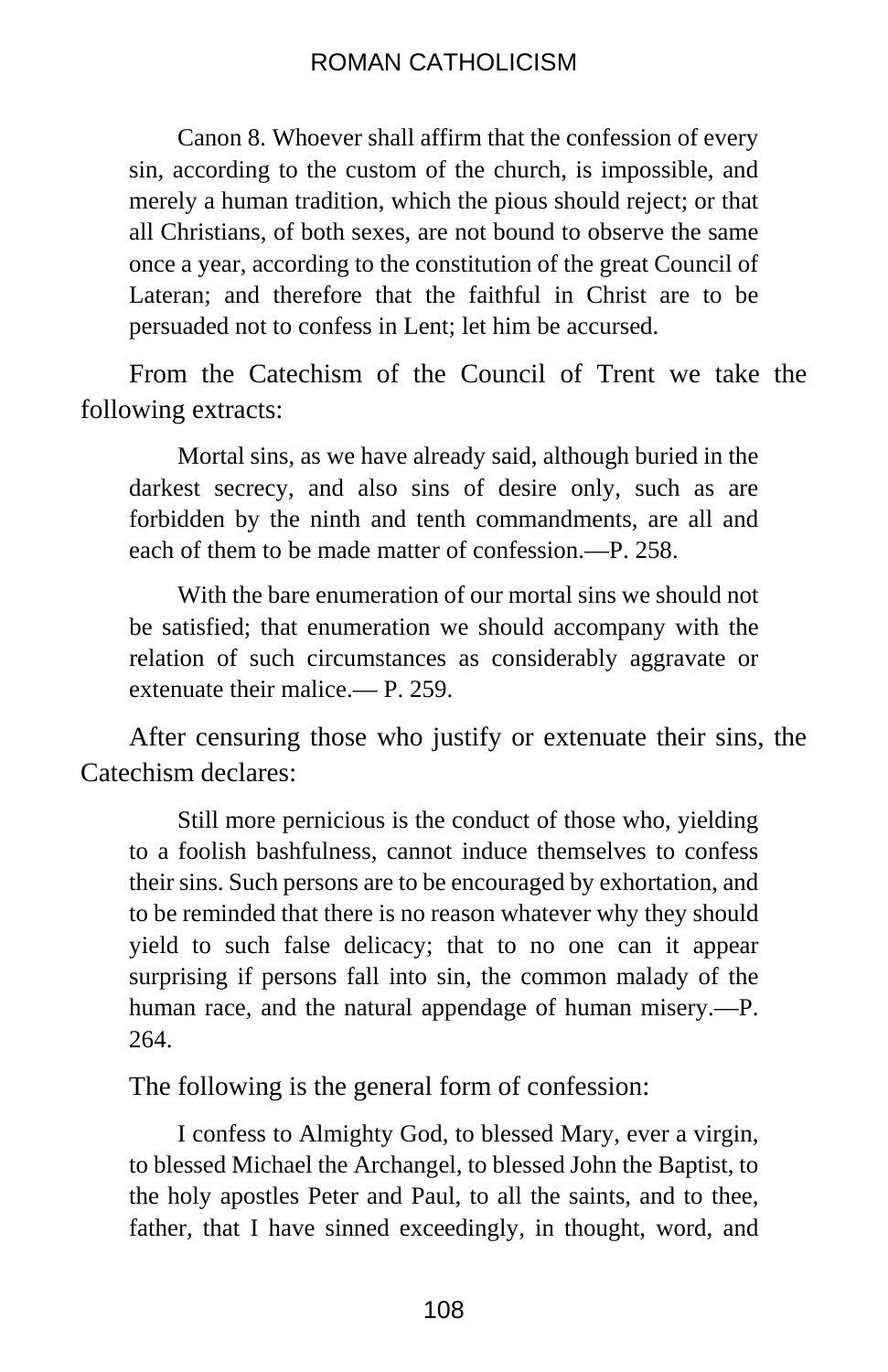deed, through my fault, through my most grievous fault: therefore I beseech the blessed Mary, ever a virgin, the blessed Michael the Archangel, the blessed John the Baptist, the holy apostles Peter and Paul, all the saints, and thee, father, to pray to the Lord our God for me.

To enlightened minds, the above quotations are sufficient, without any comment, to show the blasphemous and idolatrous observance of Roman confession. They usually resort to Jas. 5:16, as an excuse for the practice. "Confess therefore your sins one to another." "Confess your faults one to another," A. V. But this passage says nothing about a confessional in which penitents are to enter, whispering their sins, even secret sins, into the ears of wicked priests who themselves are guilty of mortal sin. There is as much foundation in the text for the priest to confess his sins to the people as the people to the priest. Again, there is not a hint in the text about any absolution being granted by a priest.

Whoever read in the New Testament where Peter, Paul, or any of the other apostles set up a confessional of any kind, as installed in the Roman church? God alone is the one to whom confession is to be made. "I have acknowledged my sin to thee, and my injustice I have not concealed. I said I will confess against myself my injustice to the Lord: and thou hast forgiven the wickedness of my sin" (Psa. 31:5—32:5, A. V.). "Have mercy upon me, O God, according to thy great mercy. And according to the multitude of thy tender mercies blot out my iniquity. Wash me yet more from my iniquity, and cleanse me from my sin. . . . To thee only have I sinned" (Psa. 50:1-6—51:1-6, A. V.). The cry of the publican was, "O God, be merciful to me a sinner" (Luke 18:13).

I will conclude this chapter with the following quotation from Elliott on Romanist, pp. 318, 319: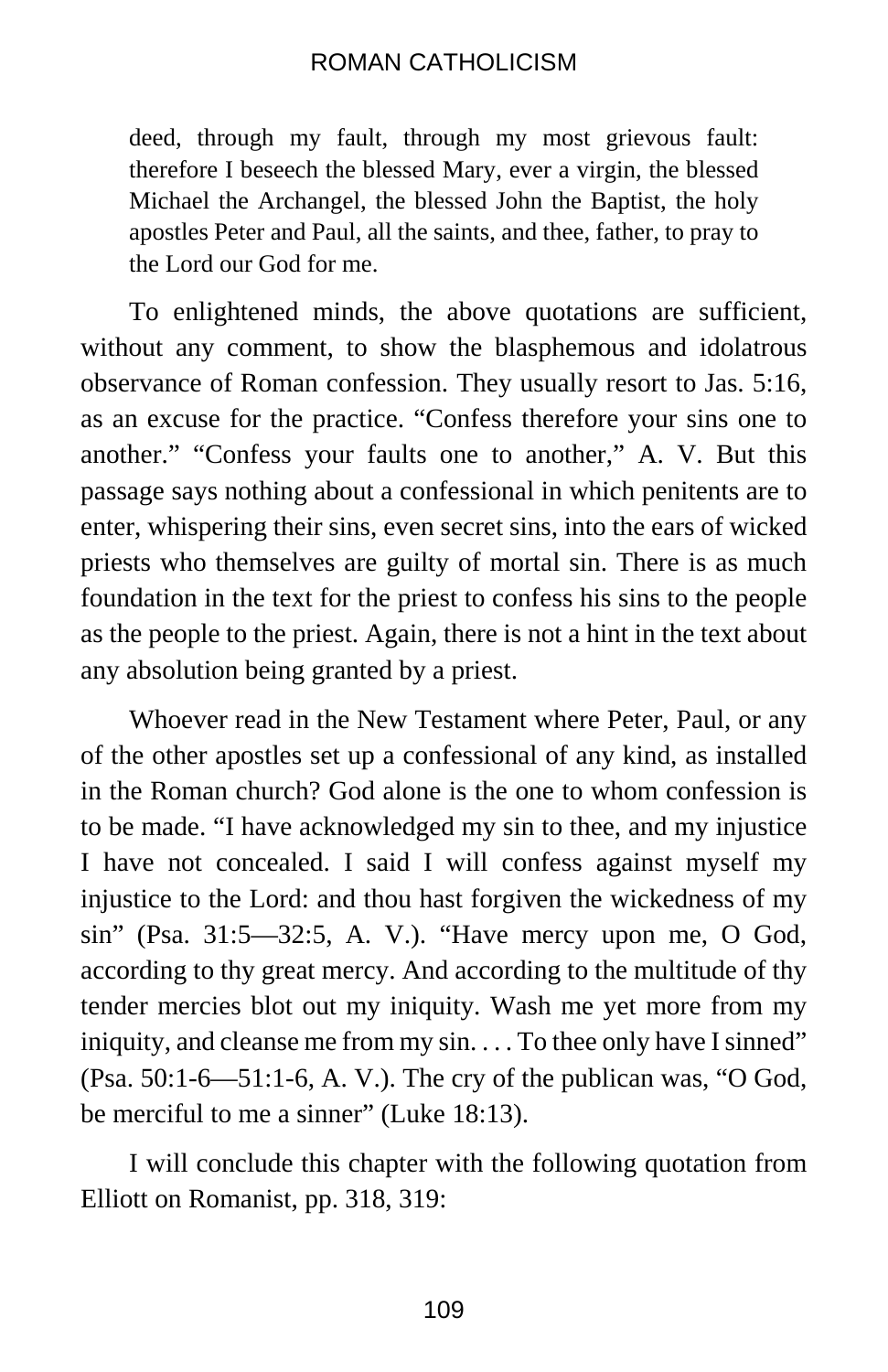The instructions on this point given to Roman Catholic priests in some of their seminaries train them to falsehood; yea, more, their theology, as a system, insists upon perjury, and demands it of their confessors. This is a heavy charge, and the proof ought to be called for and produced. Here is the proof: Peter Dens, in his Theology, which is the class-book in the Maynooth College, in Ireland, and is generally used in most Roman Catholic theological schools, and is approved of by the dignitaries of the Church of Rome, teaches as follows what the duty of confessors is in reference to what is communicated to them in confession:

"Can a case be given in which it is lawful to break the secrecy of confession? Ans. None can be given; although the life or salvation of a man, or the destruction of the commonwealth, would depend thereon. For the pope himself cannot dispense with it; because the secrecy of the seal of confession is more binding than the obligation of an oath, a vow, a natural secret, etc.; and it depends on the positive will of God.

"What then ought a confessor to answer when interrogated respecting any truth which he knows only by sacramental confession? Ans. He ought to answer that he does not know it; and, if necessary, to confirm that by an oath.

"Obj. It is not lawful to lie in any case; but the confessor lies, because he knows the truth; therefore, etc. Ans. The minor proposition is denied: because such a confessor is interrogated as a man, and answers as man; but he does not know this truth as man, though he knows it as God; as St. Thoman Aquinas says, q. ii, art. 1, ad. 3: and this sense properly exists naturally in the very answer; for when he is interrogated or answers in other cases than confession, he is considered as a man.

"But what if the confessor is directly asked whether he knows that by sacramental confession? Ans. In this case he ought to answer nothing: so says Steyart with Sylvius. But such an interrogation is to be rejected as impious: or the confessor can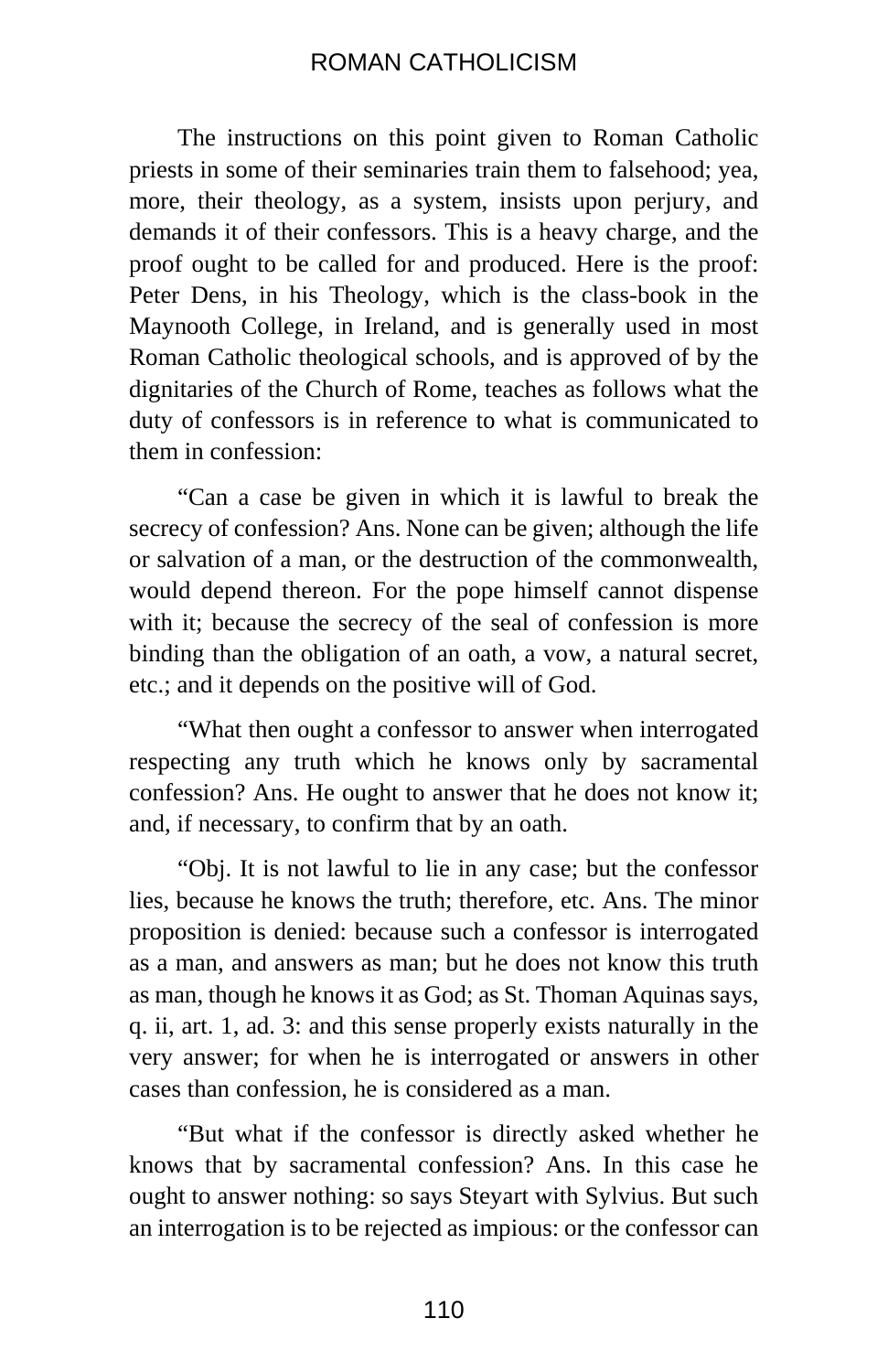say absolutely, not relatively, to the inquiry, (Ego nihil scio,) I know nothing; because the word (Ego) I, refers to human knowledge. In like manner, if a confessor should be cited before a court for trial, that he might give a reason for the denial, he ought to contend that in this matter HE KNOWS NO SUPERIOR BUT GOD."

From the foregoing, it follows that the Church of Rome teaches and practices that (1) what a priest knows in confession, he knows it not as man, but as God; (2) hence, if a priest hears a thing in confession, and if, being asked and sworn, he shall say he never heard such a thing, he neither lies nor is perjured; (3) it is not lawful to reveal anything that is told only in confession, though it be to avoid the greatest evil, such as the death of a man, his damnation, the destruction of the commonwealth, etc. Hence we infer, that should the life of the president of the United States be in danger, or should states be in danger of destruction, a priest must not reveal a secret obtained through confession, should the discovery save the life of the chief magistrate, or preserve the whole union from ruin.

Indeed, it would be difficult to find, in so many words, such a total disregard to truth, and such blasphemous assumptions, as are contained in this quotation from Dens. Here blasphemy is unblushingly taught; for the priest here affects to act as God, thereby making himself equal with God, and manifesting the marked character of antichrist, who "sitteth in the temple of God, showing himself as if he were God." Here, too, a known and deliberate lie, according to this veracious Roman Catholic writer, may be told, and told by a preacher of religion, connected, too, with administering a sacrament, as they call it. To this is to be added perjury, in order to make the deliberate lie pass for truth. Besides, the life of a man, or even his salvation, or the destruction, "interitus reipublicae," the overthrow of our republican government (to use the very words of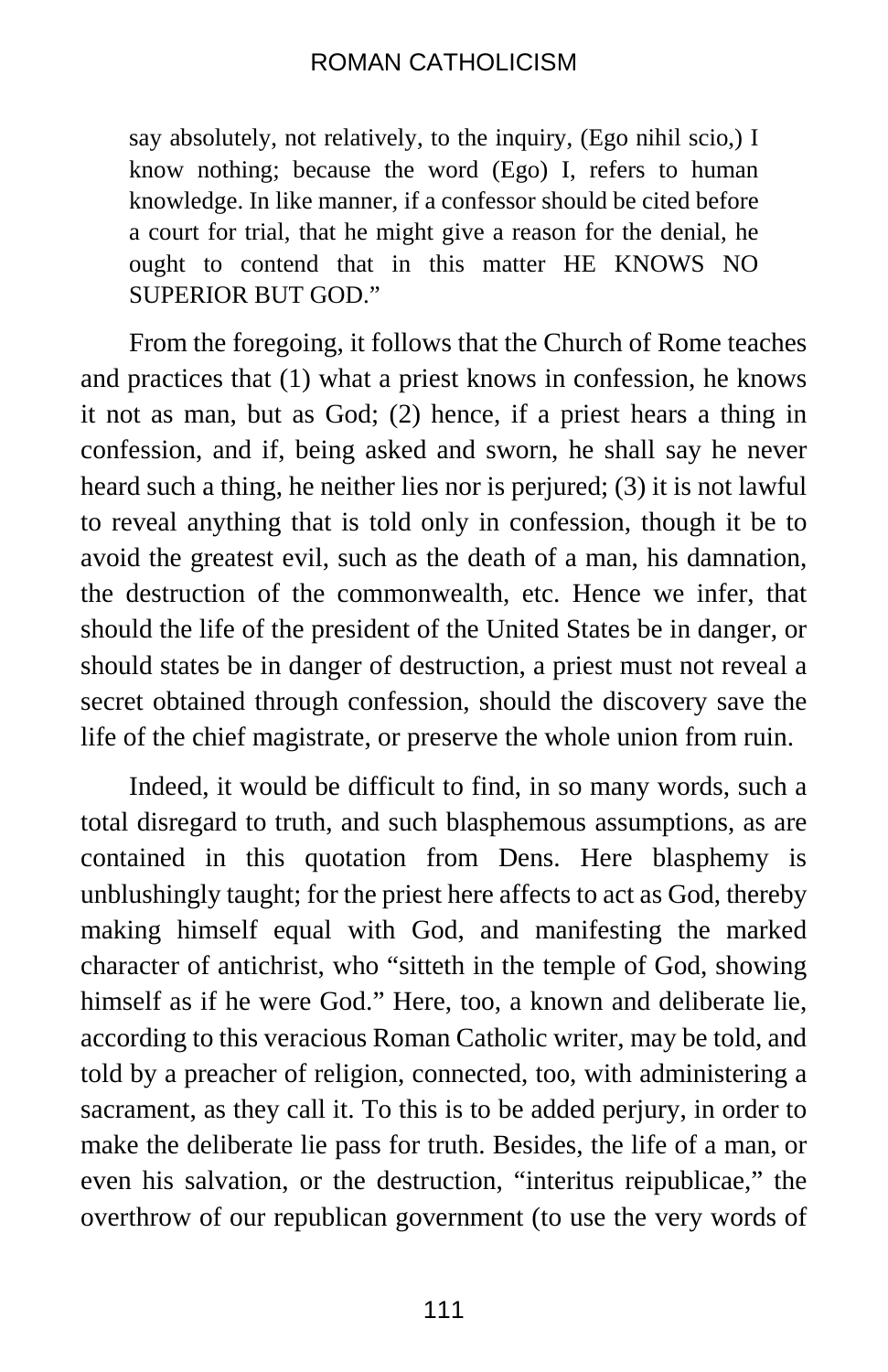Dens), are considered small matters, if necessary to keep up the authority of the Roman Catholic priesthood! It is useless to inquire what kind of citizens Roman Catholic priests will make, when they are taught such horrible principles.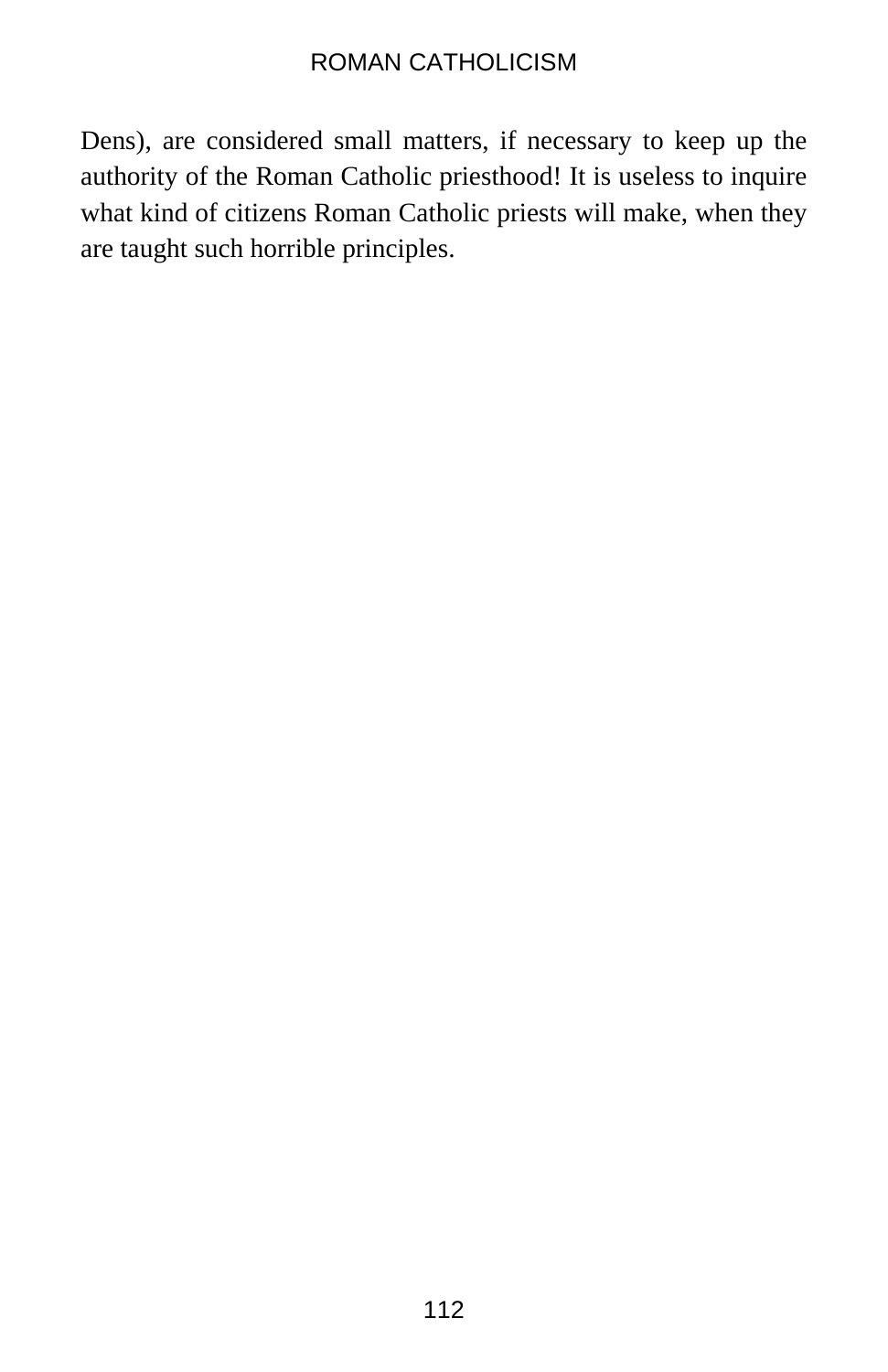# **The Doctrine of Purgatory**

The following presents the teaching of the Church of Rome concerning purgatory:

I constantly hold that there is a purgatory, and that the souls detained therein are helped by the suffrages of the faithful.— Creed of Pope Pius IV.

It is a place in which the souls of the pious dead, obnoxious to temporal punishment, make satisfaction.—Dens' Theology, No. 25.

Since the Catholic Church, instructed by the Holy Spirit from the Sacred writings and the ancient traditions of the fathers, hath taught in holy councils, and lastly in this ecumenical council, that there is a purgatory; and that the souls detained there are assisted by the suffrages of the faithful, but especially by the acceptable sacrifice of the mass; this holy council commands all bishops diligently to endeavor that the wholesome doctrine concerning purgatory . . . be believed, held, taught, and everywhere preached by Christ's faithful.—Council of Trent, 25th session.

If anyone shall say that after the reception of the grace of justification the guilt is so remitted to the penitent sinner, and the penalty of eternal punishment destroyed, that no penalty of temporal punishment remains to be paid, either in this world, or in the future in purgatory, before the access to the kingdom of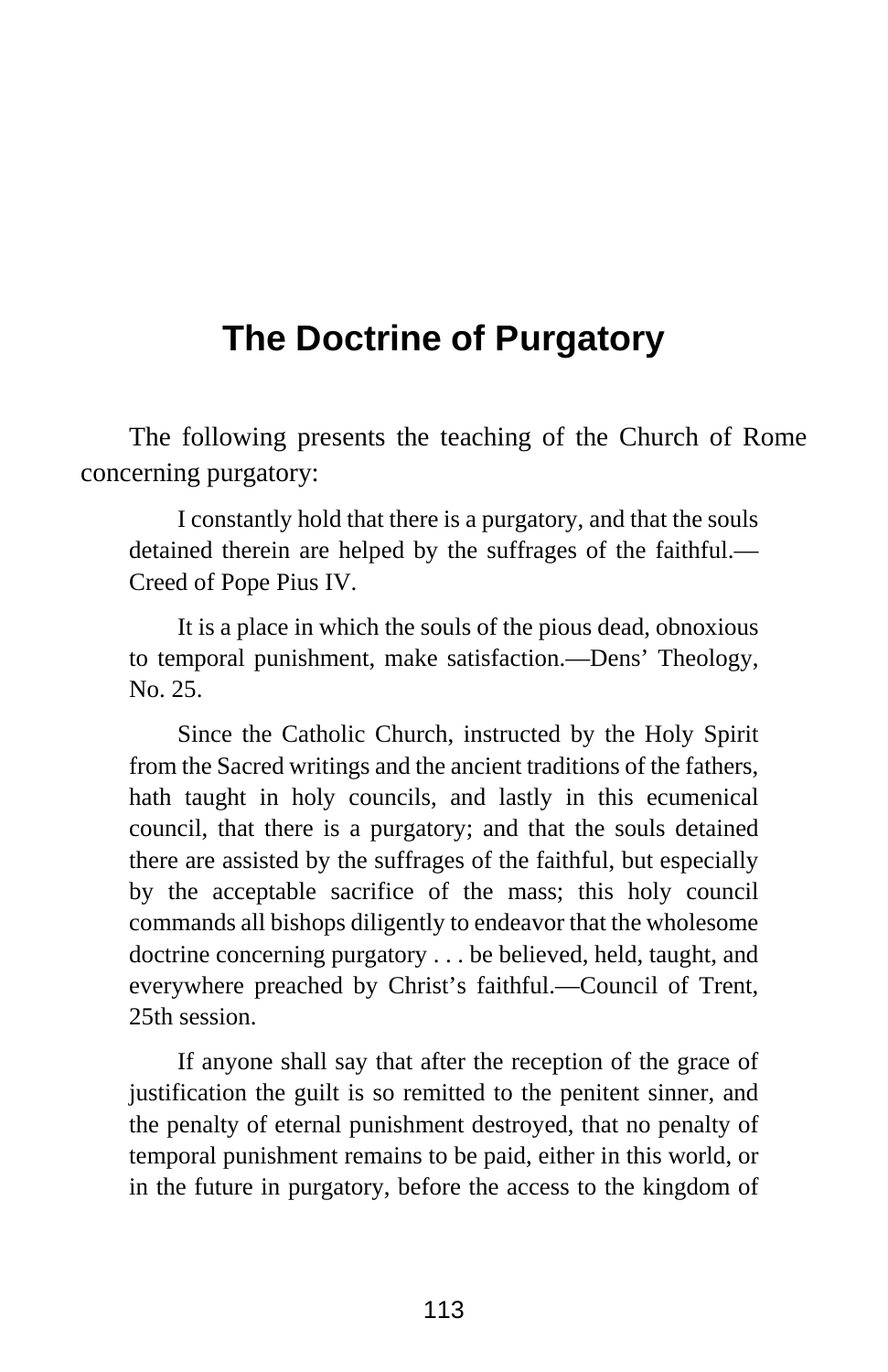heaven can lie open; let him be anathema.—Council of Trent, 6th session, Can. 30.

In the fire of purgatory, the souls of just men are cleansed by a temporary punishment, in order to be admitted into their eternal country.—Catechism of the Council of Trent, p. 63.

Q. Whither go such as die in mortal sin? A. To hell, to all eternity. Q. Whither go such as die in venial sin, or not having fully satisfied for the punishment due to their mortal sins? A. To purgatory, till they have made full satisfaction for them, then to heaven.—Douay Catechism.

As to the location of this fictitious place, I quote from the orthodox Roman Catholic Dens:

Q. Where is purgatory? A. The ordinary place of purgatory, which properly and commonly is understood by that name, is under the earth, and adjoining to hell.—Dens, Purgatory, No. 27, Vol. VII, p. 400.

From the above-cited quotations it will be seen that the Church of Rome positively teaches that "under the earth, and adjoining to hell," is a place which they are pleased to call purgatory. Into this place the dead in Christ, "just men," whose "mortal sins were already pardoned," and whose "venial sins" were atoned for in the sacrifice of mass, must go at death and suffer "a temporary punishment"; and this is a place of "fire," in which "fire of purgatory, the souls of just men are cleansed," "in order to be admitted into the eternal country." The misery and suffering of these righteous souls in purgatory can be mitigated "by the suffrages of the faithful." This they define as the procuring of masses to be said for the dead, procuring indulgences, votes of the faithful, variously given by prayers, offerings, purchasing masses, etc. These are all paid for by the living friends of the deceased; which is neither more nor less than paying money to the priests. Thus this fabulous Romish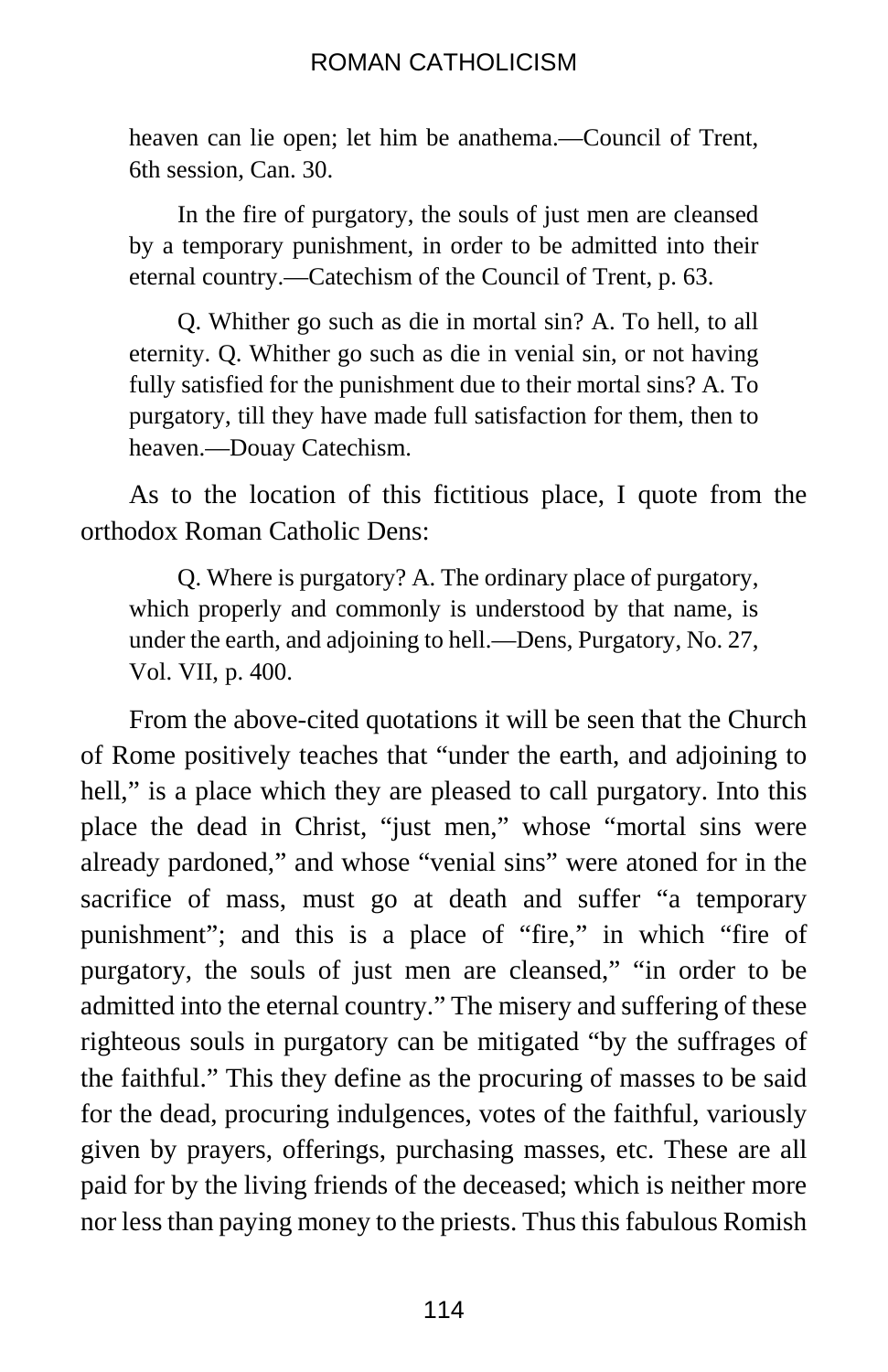story, which originated about the end of the sixth century under Pope Gregory the Great, is an amazing source of profit financially to the Roman clergy. In the fear of God, we affirm that this giving of money to the priests for the souls of the righteous who are supposed to be tormented in the fires of purgatory is a clear fulfilment of Peter's prediction that false prophets would bring in "sects of perdition" and "through covetousness shall they with feigned words *make merchandise of you*" "and their perdition slumbereth not" (2) Pet. 2:1-3). Rome is none other than the great Babylon of Revelation, which is said to make "merchandise" of the "souls of men" (Revelation 18).

This is another evidence that papal Rome is but a continuation of pagan Rome clothed in a Christian garb. Before Gregory the Great, the doctrine of purgatory was taught by no one but by heathen poets and philosophers. Cardinal Bellarmine admits this.— *Bellarmine: De Purg, lib. 1, c. 11*. Thus it will be seen that this unreasonable doctrine originated with the heathen and was copied by the Roman bishops. It truly can be said of it that it is heathenish.

It is squarely contrary to the plain teaching of Scripture. Saith the Lord, "I will forgive their iniquity, and I will remember their sin no more" (Jer. 31:34). "I am, I am he that blot out thy iniquities for my own sake, *and I will not remember thy sins*" (Isa. 43:25). "Their sins I will remember no more" (Heb. 8:12). "By his own blood, entered once into the holies, having obtained eternal redemption" (Heb. 9:12). "Now once at the end of ages hath he appeared, for the destruction of sin, by the sacrifice of himself" (Heb. 9:26). "For by one oblation he hath perfected forever them that are sanctified" (Heb. 10:14). "The blood of Jesus Christ his Son cleanseth us from all sin" (1 John 1:7). He hath "washed us from our sins in his own blood" (Rev. 1:5). "He became, to all that obey him, the cause of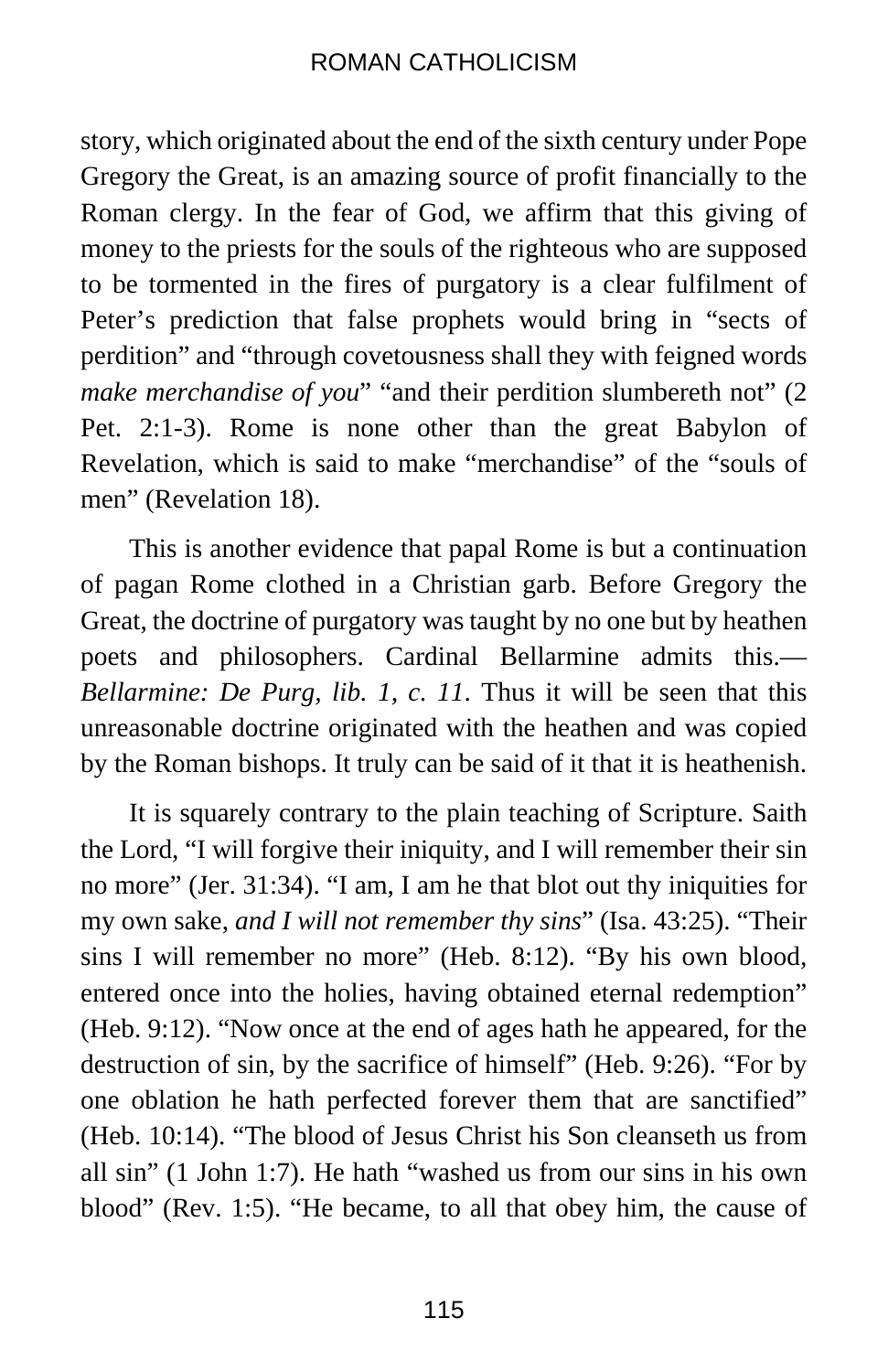eternal salvation" (Heb. 5:9). But why multiply texts? There is no other remedy for sin and its punishment but the blood of Jesus. There is no need of a purgatory. The blood now "cleanseth from all sin." It purifies the heart. "Blessed are the clean of heart: for they shall see God." When we are purged from all our sins in the blood of Jesus and cleansed from all sin's defiling, we are said to be "perfected FOREVER," sanctified, the possessors of "ETERNAL SALVATION." Our past sins will be remembered no more. This leaves no place for purgatory. The righteous are said to possess "everlasting life" now, and how can this harmonize with a period of suffering in the fires of purgatory? Also, those who are saved are said to be possessed with "everlasting joy" now, and they are commanded to "rejoice evermore." How can this harmonize with a period of torment awaiting us in purgatory?

"Being justified therefore by faith, let us have peace with God" (Rom. 5:1). "Therefore being justified by faith, we have peace with God," A. V. This is a peace which Jesus said would abide. Such a state of peace with God cannot agree with purgatory. "There is now therefore no condemnation to them that are in Christ Jesus" (Rom. 8:1). And as far as the future is concerned, such "cometh not into judgment" (John 5:24).

If there is a purgatory of fire and torment awaiting "just men" after death, surely Simeon had a surprise awaiting him on the other side; for he said, "Now thou dost dismiss thy servant, O Lord, according to thy word in peace" (Luke 2:29). Paul said: "I am straitened between two: having a desire to be dissolved and to be with Christ, a thing by far the better" (Phil. 1:23); and again, "To die is gain." If he woke up in the next world tormented "in the fire of purgatory," to be "cleansed by a temporary punishment, in order to be admitted into the eternal country," surely his surprise must have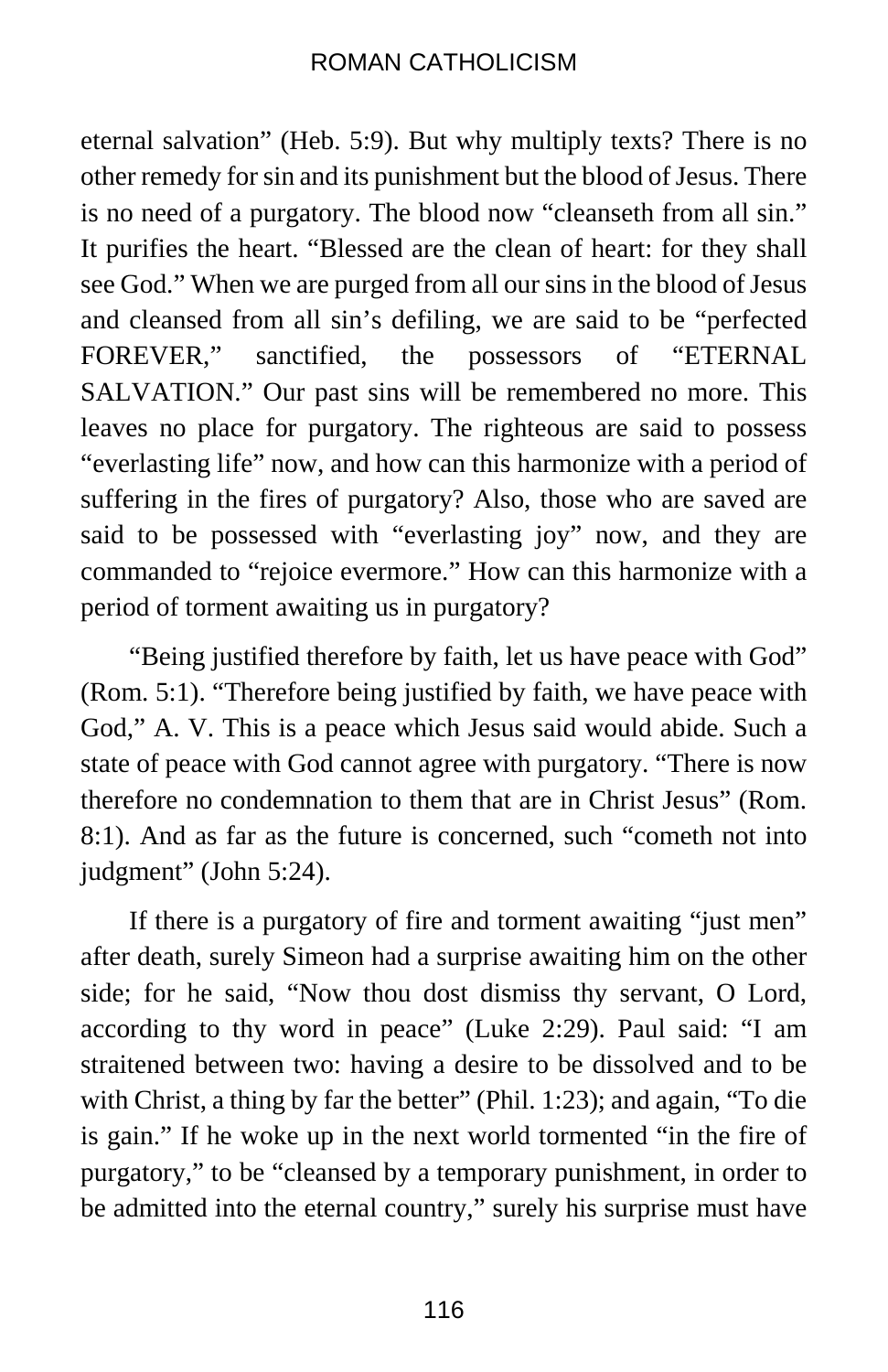been unbounded. There is no record of anyone's offering mass for the dead in those days, nor of the primitive saints' paying money to the priest for Paul's deliverance, therefore, according to Romish teaching, the Apostle had to remain in the fire until he himself "had paid the uttermost farthing." The unreasonableness of such a doctrine appears on the very face of it.

Everywhere the Scriptures teach that in time and life man is on probation, with the power to choose eternal life or eternal death. Provision has been made through the atonement of Christ to fully save every man from all sin and to preserve blameless every believer "unto His heavenly kingdom." The entire human family is now divided into two classes—the righteous, and the wicked. Only two destinies await these classes after death, and the same will be true beyond the great judgment-day. When men pass through the portals of death, they enter into eternity. In that future state we read of but two places or states. The just at death are carried by the angels into Abraham's bosom—the paradise of God (see Luke 16:23)—where, immediately after death, they are "comforted" (Luke 16:25). Jesus knew nothing of purgatory when he said to the dying thief, "Today thou shalt be with me in paradise." "Blessed are the dead, who die in the Lord. From henceforth, now, saith the Spirit, that they may *rest* from their labors" (Rev. 14:13). "There the wicked cease from tumult, and there the wearied in strength are at rest" (Job 3:17). How different the Scriptures sound beside the Romish teaching of a purgatory of fire and torment for just men after death! Paul positively teaches that when we are absent from the body, we are present with the Lord (2 Cor. 5:8).

Thousands of departing souls have testified that they heard the angels singing and were going to a place of rest and happiness. Is it possible that all these were mistaken, and that the Creator put it into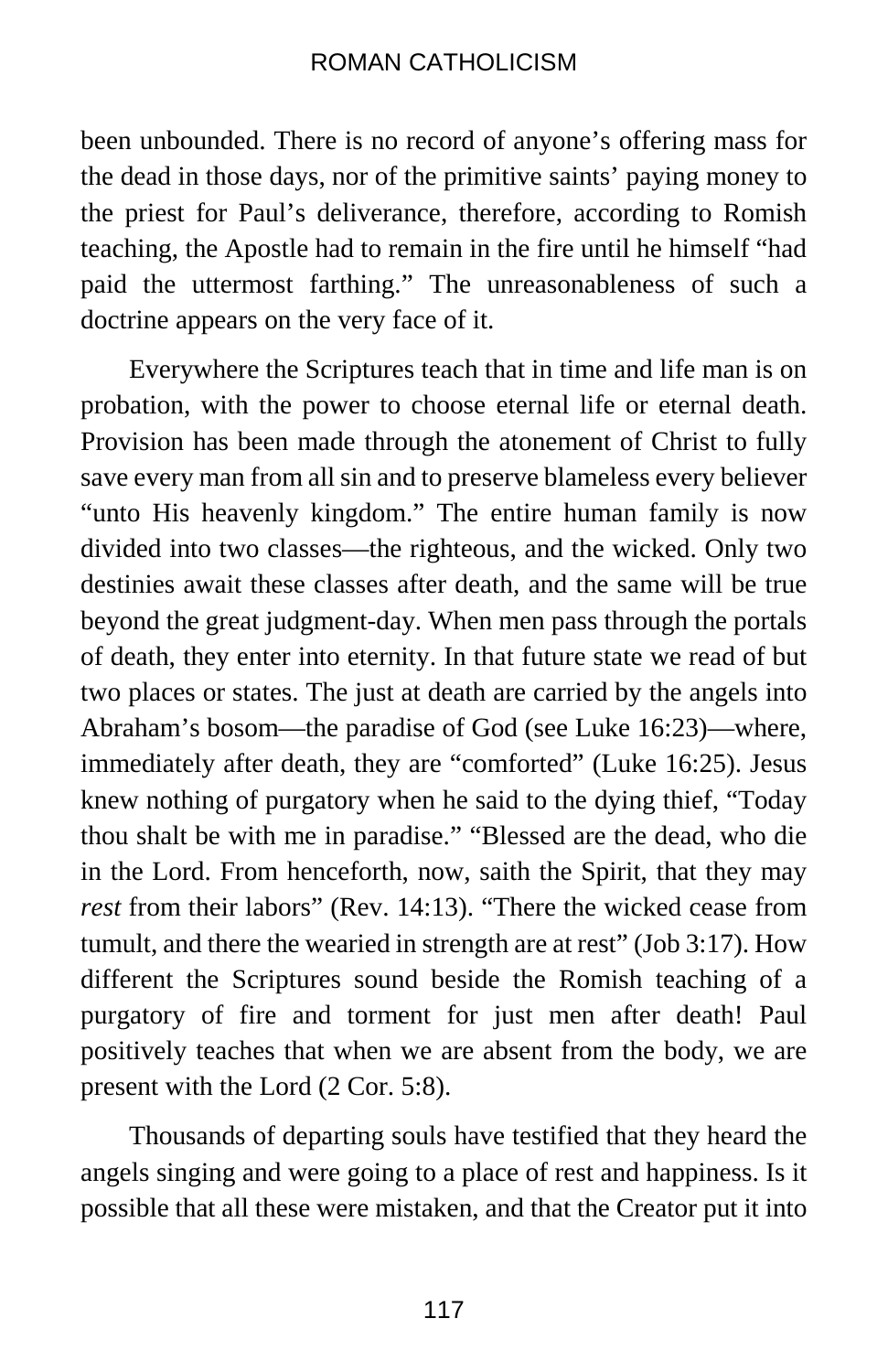the hearts of his children, in the most solemn hour of their existence, to testify to a falsehood? Would men who would disdain a lie, be made to speak an unconscious one in the hour of death? Was Stephen mistaken when he looked up "stedfastly to heaven, saw the glory of God, and Jesus standing on the right hand of God"? and a little later when he addressed his Savior thus: "Lord Jesus, receive my spirit"? Was the apostle Paul mistaken when he said, "We know" that when this earthly house, this mortal body, dissolves in death, we shall "be with Christ"—be absent from the body, and "PRESENT WITH THE LORD"?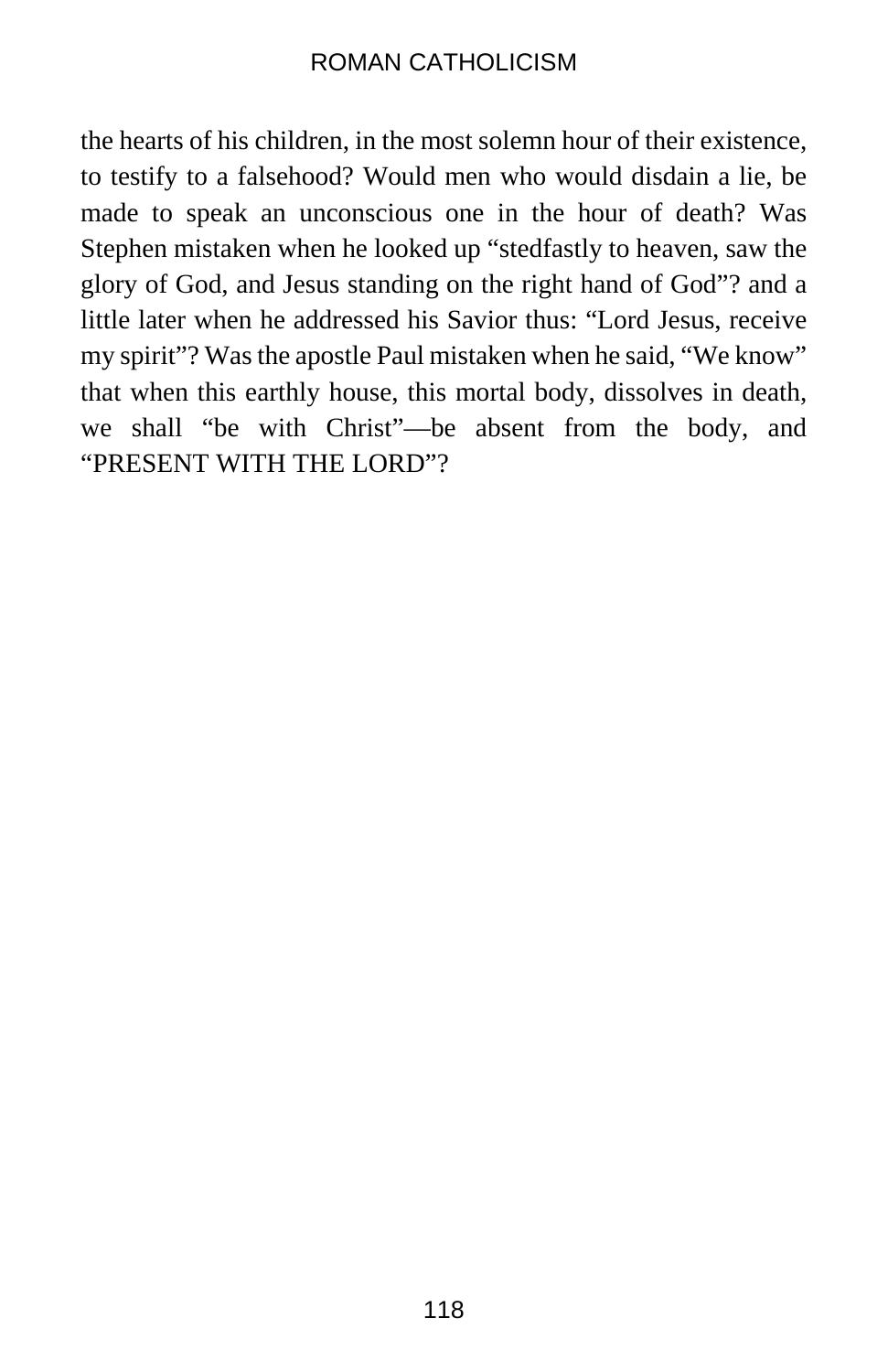# **The Gospel to the Dead**

"For, for this cause was the gospel preached also to the dead: that they might be judged indeed according to men, in the flesh; but may live according to God, in the Spirit" (1 Pet. 4:6). "Because Christ also died once for our sins, the just for the unjust: that he might offer us to God, being put to death indeed in the flesh, but enlivened in the spirit, in which also coming he preached to those spirits that were in prison: which had been some time incredulous, when they waited for the patience of God in the days of Noe, when the ark was a building: wherein a few, that is, eight souls, were saved by water" (1 Pet. 3:18-20).

These two texts are the main ones relied upon for the erroneous doctrines of purgatory, saying masses for the dead, and praying for the dead. But I am sure that after a careful reading, it must take a great stretch of the imagination to read into these passages such doctrines as mass and purgatory. Nothing of the kind is even hinted.

As to the first of these texts, I will submit the following renderings: "For this indeed was the effect of the preaching of the gospel to the dead, that some will be punished as carnal men; but others lead a spiritual life unto God."—*Wakefield.* "For this cause was the gospel preached to them that were dead; that they who live according to men in the flesh, may be condemned; but that they who live according to God in the Spirit, may live."—*Knatchbull*.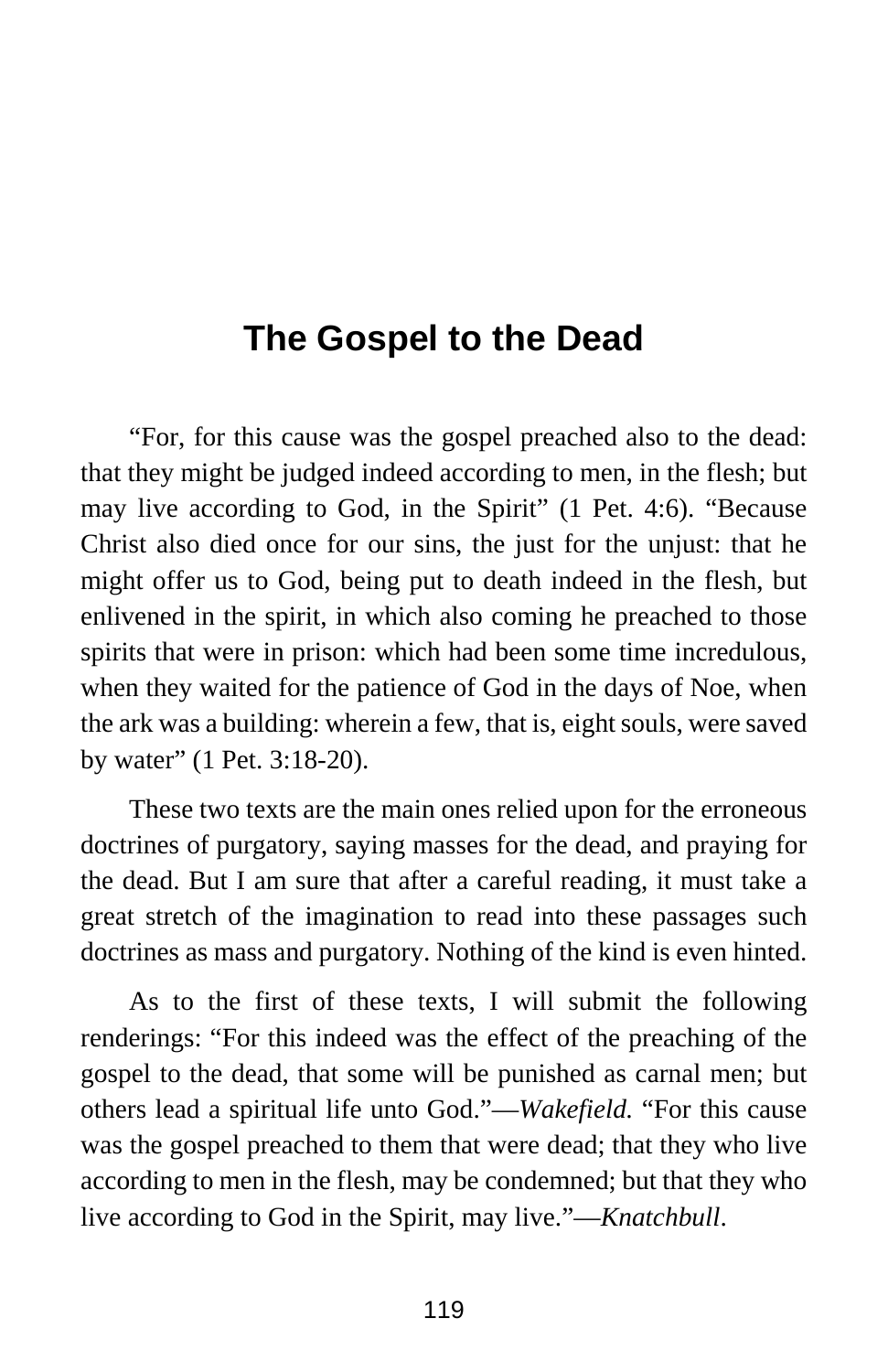By "the dead" Peter evidently refers to those who had lived and died under the old dispensation, in counter-distinction to those who are now living under the gospel. "The most intelligible meaning (of 1 Pet. 3:18, 19; 4:6) suggested by the context is, that Christ by his spirit preached to those who, in the time of Noe, while the ark was preparing were disobedient, and whose spirits are *now* in prison abiding the general judgment." In the text under consideration, however, special reference is made to the antediluvian world. When did these people have the gospel preached to them?

In Heb. 4:2 it is plainly taught that the gospel was preached to those under the Old Testament as well as to us under the New. To them, of course, it was preached in promise and prophecy, and demonstrated in type and shadow; but it was preached to them while they were living here upon the earth. The effect of the gospel was, in essence, the same to those under the Old Testament as to us under the New. To many of them the word preached "did not profit them, not being mixed with faith of those things they heard." Such "will be punished as carnal men," for they "who lived according to men in the flesh" will be "judged," or "condemned." But those who, like Abraham, believed God, and in type and shadow "drank of that spiritual rock that followed them" (Christ), shall "live according to God, in the spirit." In other words, those who led "a spiritual life unto God" here below, will enjoy the bliss of eternal life beyond. The result of this preaching was that "eight souls were saved," while the remainder "perished."

Christ, "by the Spirit," preached to those people through human instrumentality. Hence Noah is called by this same apostle "the preacher of justice" (2 Pet. 2:5). From Jude 14, 16 it is evident that Enoch also preached and warned the ungodly at that time. Methuselah was three hundred and sixty-nine years old when Noah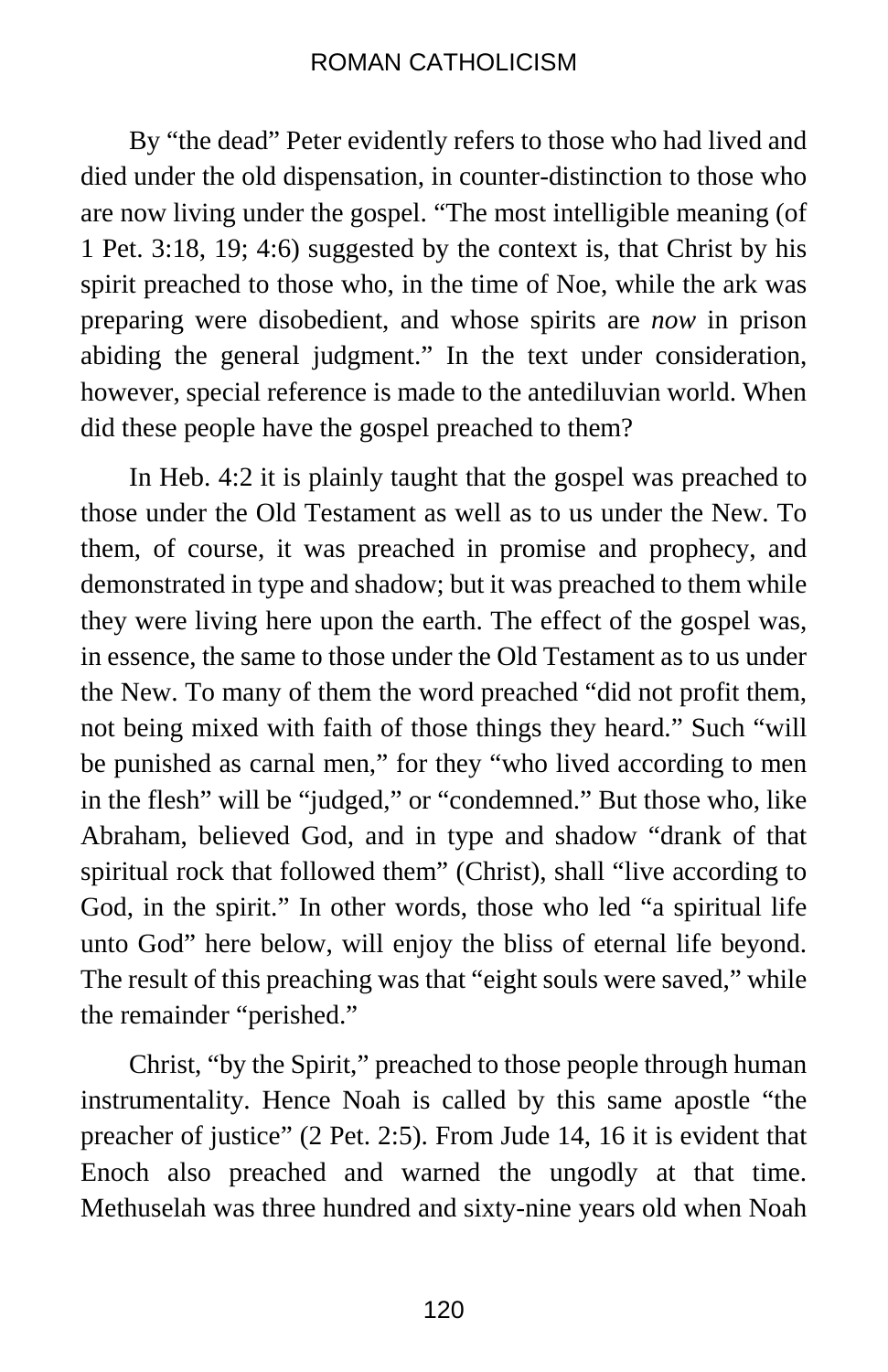was born (see Gen. 5:25, 28). Noah was "six hundred years old, when the waters of the flood overflowed the earth" (Gen. 7:6). Methuselah lived to be nine hundred and sixty-nine years old (Gen. 5:27), and then died a natural death; but according to these dates, he lived until the year of the flood. Being the son of Enoch, who walked with God, he is classed with the "sons of God." We would naturally infer that Methuselah also warned the disobedient people of his time.

Peter informs us in this same epistle that the Spirit that was in those ancient men of God was the Spirit of Christ (1 Pet. 1:11). Thus by the Spirit Christ strove with that ancient "world of the ungodly," warned them by Noah and others, and "waited" long for their repentance. It may be objected that Christ preached to "spirits." We read that the Lord is the "God of the spirits of all flesh" (Num. 16:22), and that he is "the Father of spirits" (Heb. 12:9), and in these texts reference is made to men who are yet in the flesh. The soul, or spirit, of man is the volitional part of his being. It is that part which sins and must be saved through the blood of Christ. This objection will be obviated, however, if we take into consideration the fact brought out by the context, that Christ preached by his Spirit to those who are now spirits in prison.

There is no indication in the Scripture under consideration that the antediluvians nor anyone else had another chance of salvation after death. The only preaching of Christ to them with the object of their salvation was that which was offered them "in the days of Noe, when the ark was a building."

Even some Roman Catholic writers are forced to admit that 1 Pet. 3:18-20 is no good foundation for purgatory or masses for the dead.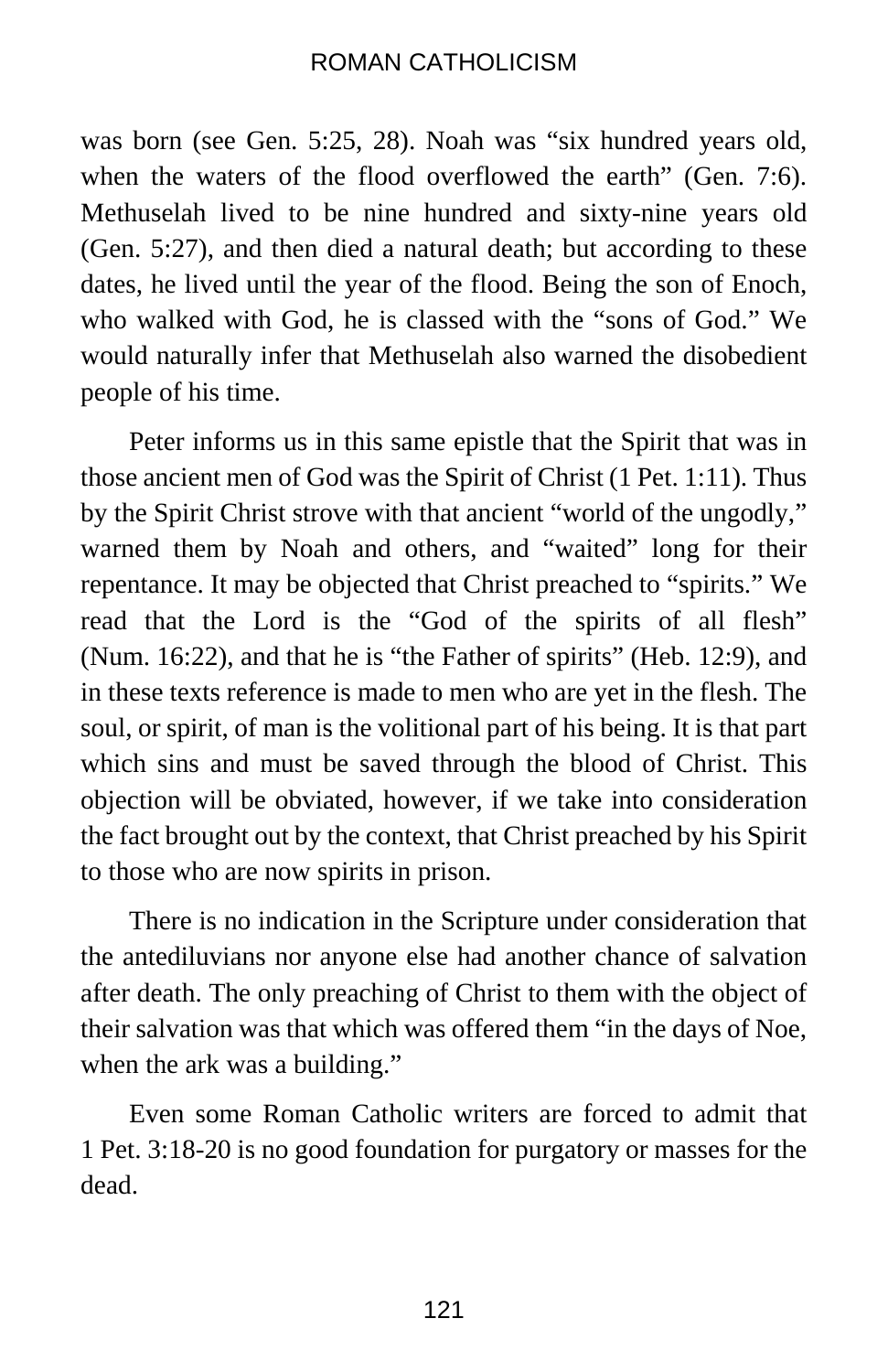But we may doubt whether this be the meaning of St. Peter in this place.—Calmet.

He who, in our times, coming in the flesh, preached the way of life to the world, even he himself came before the flood, and preached to them who then were unbelievers, and lived carnally. For even he, by his Holy Spirit, was in Noah, and in the rest of the holy men which were at that time, and by their good conversation preached to the wicked men of that age, that they might be converted to better manners.—Bede.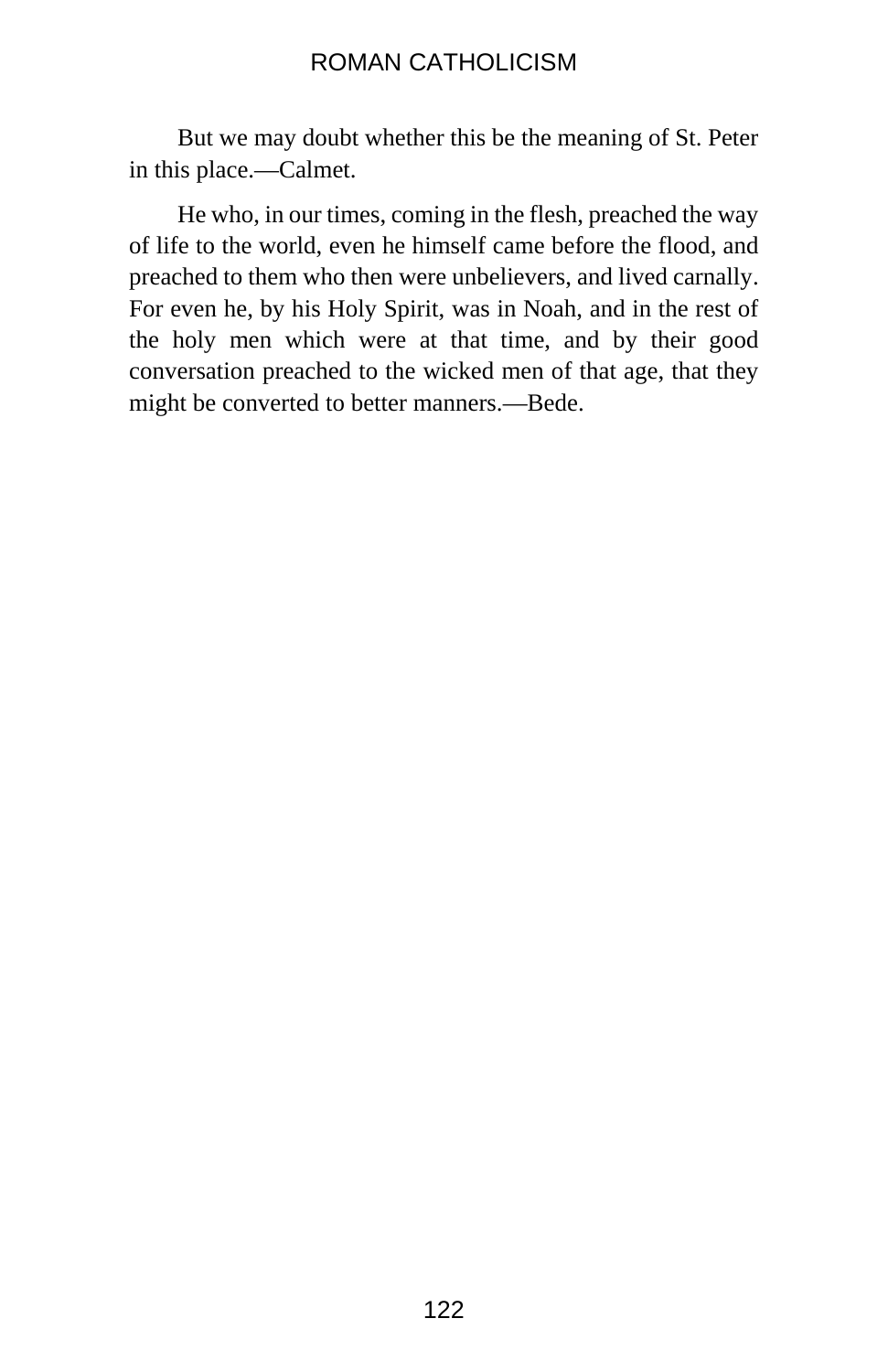# **The Church of Rome Described in Daniel's Prophecy**

In Dan. 7:2-8 four great universal kingdoms, which ruled in succession in ancient times, are brought to view under the symbols of four beasts. An angel gave Daniel the following interpretation of the vision: "These four great beasts are four kingdoms, which shall arise out of the earth" (v. 17). These were the Babylonian, Medo-Persian, Grecian, and Roman kingdoms. The last one concerns us most. In the vision it was seen as "a fourth beast, terrible and wonderful, and exceeding strong, it had great iron teeth, eating and breaking in pieces, and treading down the rest with its feet: and it was unlike the other beasts which I had seen before it, and had ten horns. I considered the horns, and behold another little horn sprung out of the midst of them: and three of the first horns were plucked up at the presence thereof: and behold eyes like the eyes of man, were in this horn, and a mouth speaking great things" (vv. 7, 8). "I beheld, and lo, that horn made war against the saints, and prevailed over them" (v. 21).

This the angel interpreted: "And the ten horns of the same kingdom, shall be ten kings: and another shall rise up after them, and he shall be mightier than the former, and he shall bring down three kings. And he shall speak words against the High One, and shall crush the saints of the most High: and he shall think himself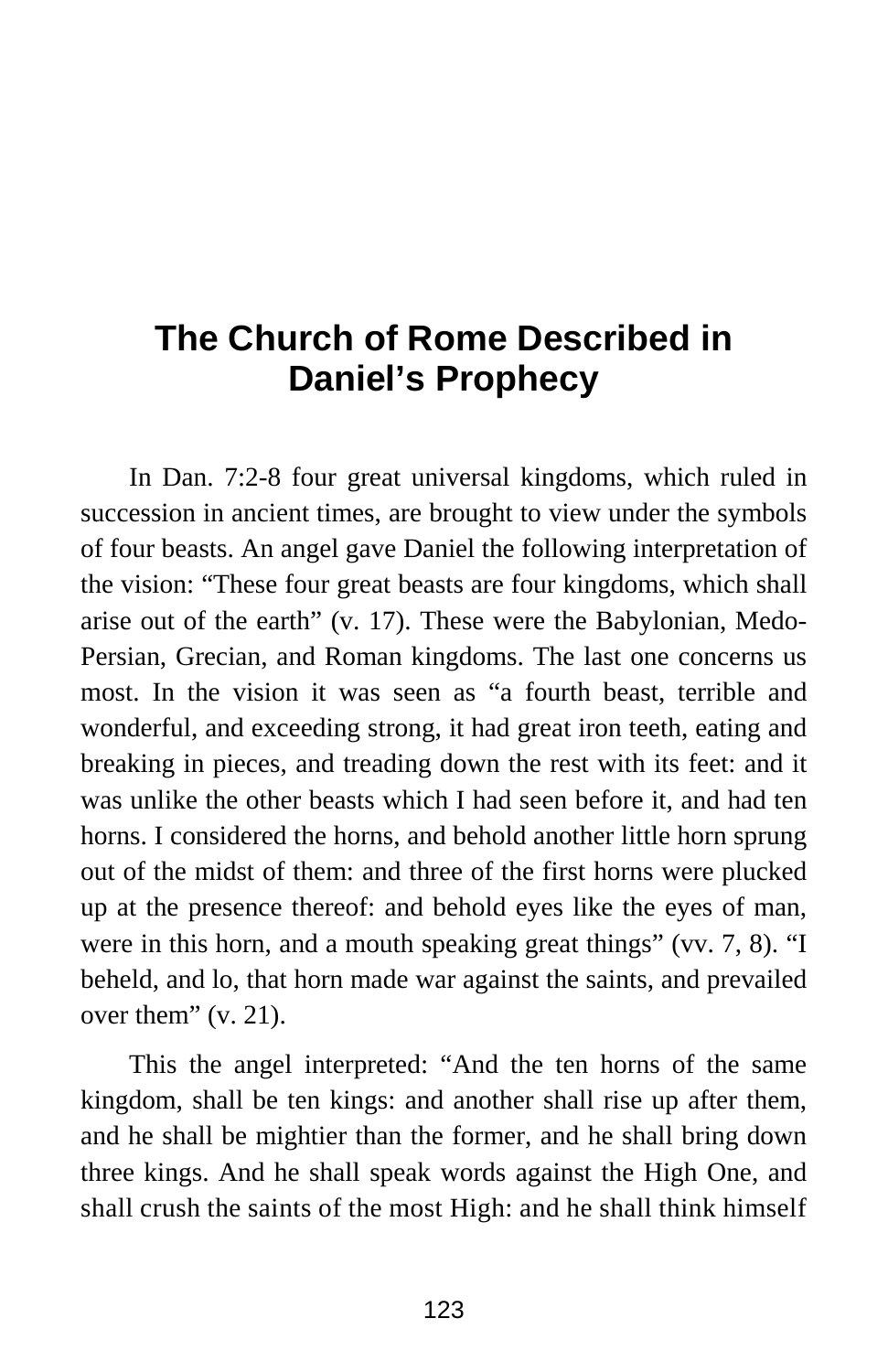able to change times and laws, and they shall be delivered into his hand until a time, and times, and the half a time. And judgment shall sit, that his power may be taken away, and be broken in pieces, and perish even to the end" (vv. 24-26).

This fourth kingdom was Rome. She devoured, broke in pieces, and crushed the nations with her iron rule. "Horn" denotes power. The ten horns are the ten kingdoms which grew out of the Roman Empire. Next came up a "little horn." This was popery, which grew out of heathen Rome. Three of the ten—the Heruli, Ostrogoths, and Lombards—were plucked up by this one. His "mouth speaking great things," "great words against the High One," was fulfilled in the great assumptions of the pope. These have all been considered in previous chapters. "That horn made war against the saints, and prevailed over them"; and it was to "crush the saints of the Most High." This was fulfilled in the long period of martyrdom, when millions were slaughtered because they would not accept the doctrines of the papacy. This horn (power) grew out of paganism. Though clothed in a Christian garb, it was the same persecuting power. Where heathen Rome slaughtered her thousands, Christian (?) Rome slaughtered her millions. The Romanists try to shift this responsibility to the temporal kings, but it must be remembered that during the dark ages of martyrdom, these kings were but the obedient servants of the pope. Changing times had a fulfilment under the papacy. When the pope takes ordinary time and makes *holy* time of it, he is assuming a right which belongs to God alone. In the preceding chapters it is abundantly shown that the Romish church has made null and void many of the fundamental truths of the Bible, and substituted in their stead human tradition. This is changing laws. The reign of this power is limited to "a time and times and the half a time." This is the exact time the woman (church)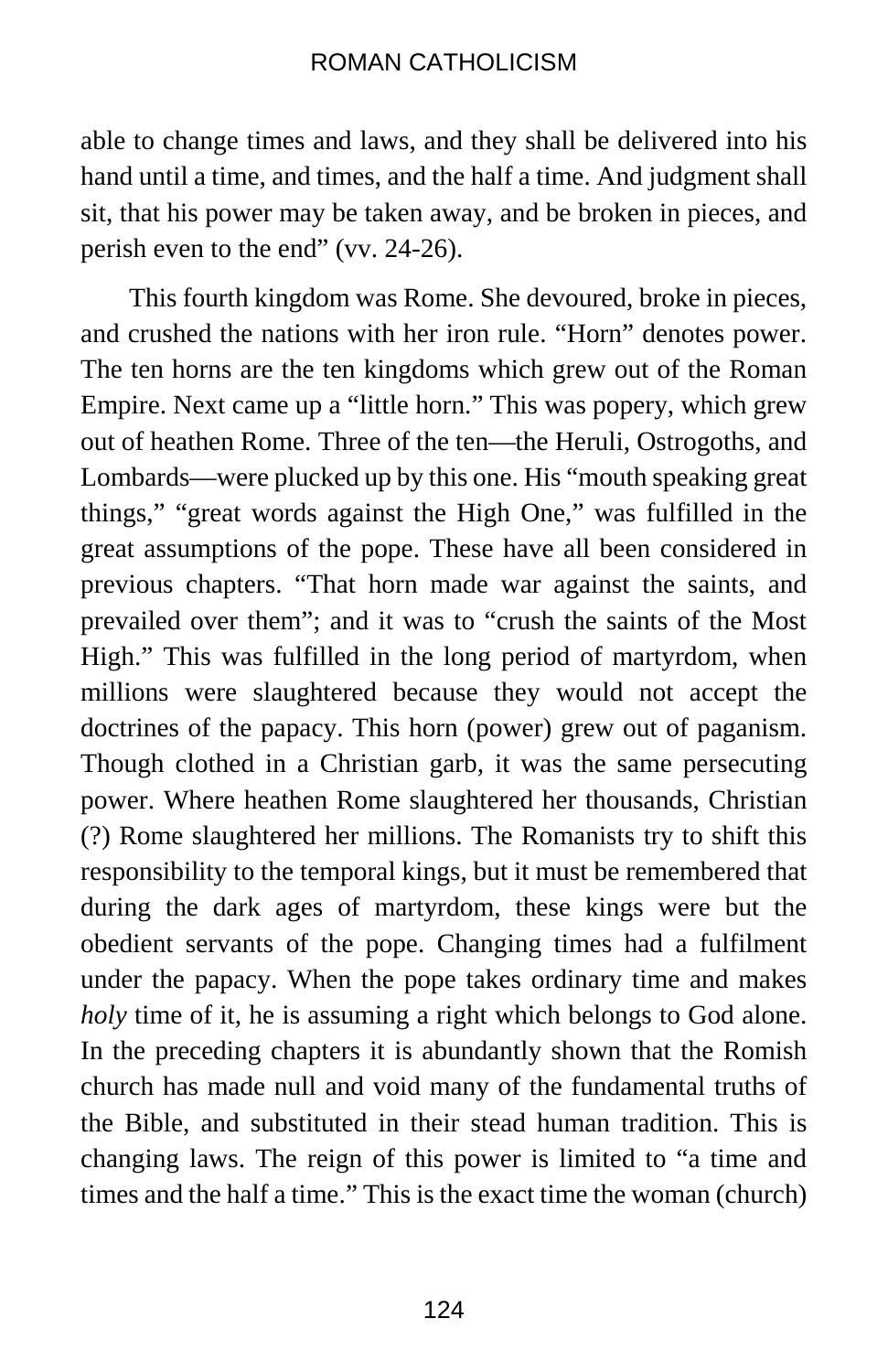was to continue in the desert (Rev. 12:14). The reign of popery, then, covers the desert state of the church.

It is further said that "his power may be taken away, and be broken in pieces, and perish even to the end." This is in perfect accord with Paul's testimony in 2 Thessalonians 2, that the man of sin was to be killed with the spirit of the Lord's mouth, and be destroyed with the brightness of his coming. This consuming began with the reformation, is continued in the evening light of this dispensation, and will reach its grand climax at the second advent of Christ. The present destruction is effected by the executing of the flaming judgments of truth against this false worship and false system of religion. From the Reformation until now, the temporal power of the papacy has been on a rapid decline. The very governments that once upheld her have turned Protestant. Rome never again will exercise universal dominion as she once did. This consuming of her power and influence is to continue "to the end." Her final doom is foretold by the prophet in these words: "I saw that the beast was slain, and the body thereof was destroyed, and given to the fire to be burnt."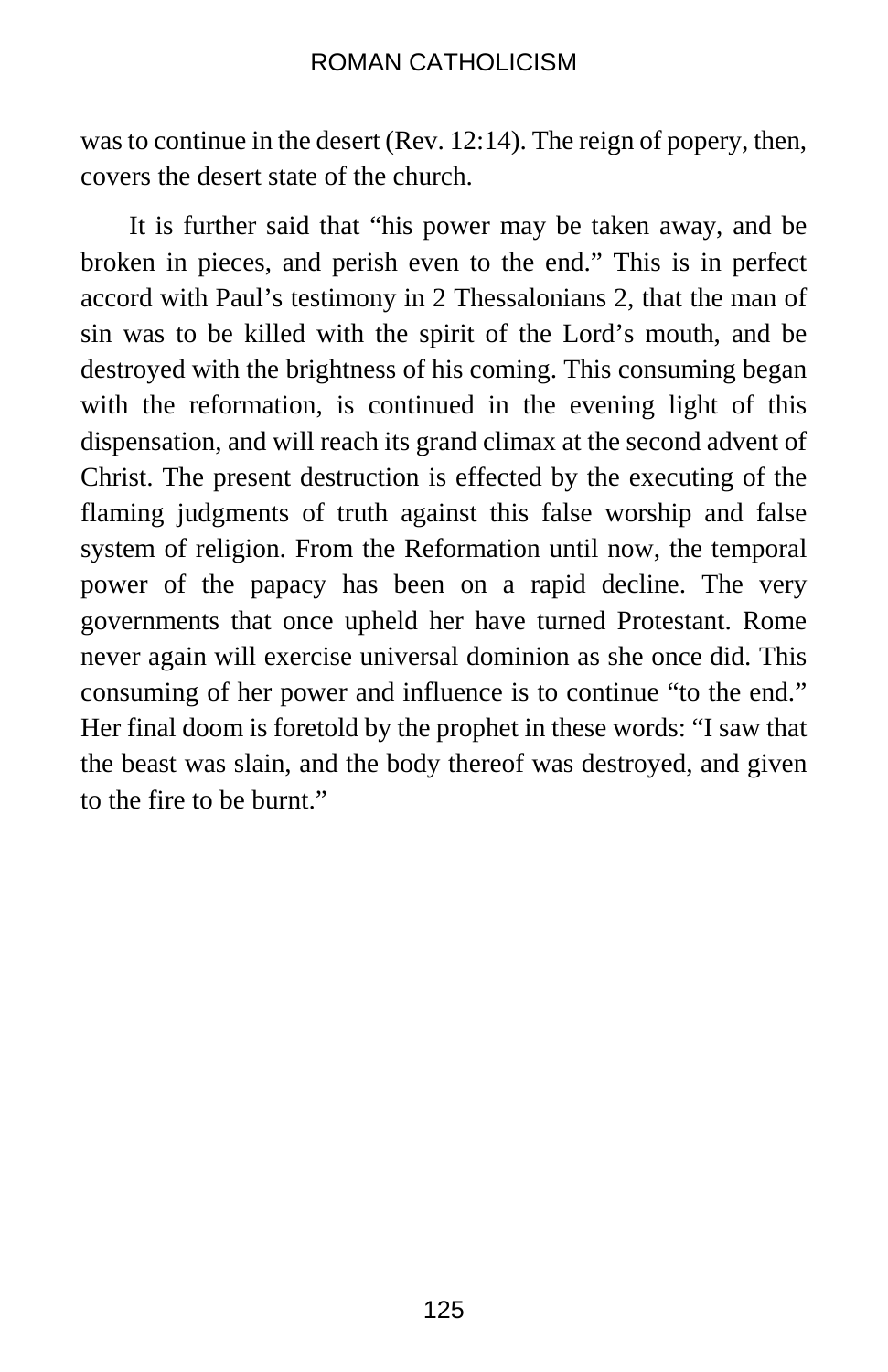# **The Papacy Portrayed in the Revelation**

In Revelation 12 we have the symbol of "a great red dragon, having seven heads and ten horns: and on his heads seven diadems" (v. 3). This dragon represents Rome under the pagan religion. Rome was truly a dragon power. Its color—red—denotes its bloodthirstiness. Its seven heads represent the seven supreme forms of government that ruled successively in the empire—the regal power, the dictatorship, the decemvirate, the consular, the triumvirate, the imperial, and the patriciate. The ten horns of the dragon represent the ten kingdoms which grew out of the Roman empire—the Huns, the Ostrogoths, the Visigoths, the Franks, the Vandals, the Suevi, the Burgundians, the Heruli, the Anglo-Saxons, and the Lombards. The casting down of the stars doubtless refers to the thousands of bright luminaries who were martyred during the reign of paganism. Just as fast as men accepted the Christian faith the pagans were ready to devour them. Bloody were the days of the church under pagan Rome.

In this same chapter the church is seen in her primitive glory under the symbol of "a woman clothed with the sun, and the moon under her feet, and on her head a crown of twelve stars" (v. 1). Later this woman "fled into the wilderness," where she remained in a state of obscurity for "a thousand two hundred sixty days"; "for a time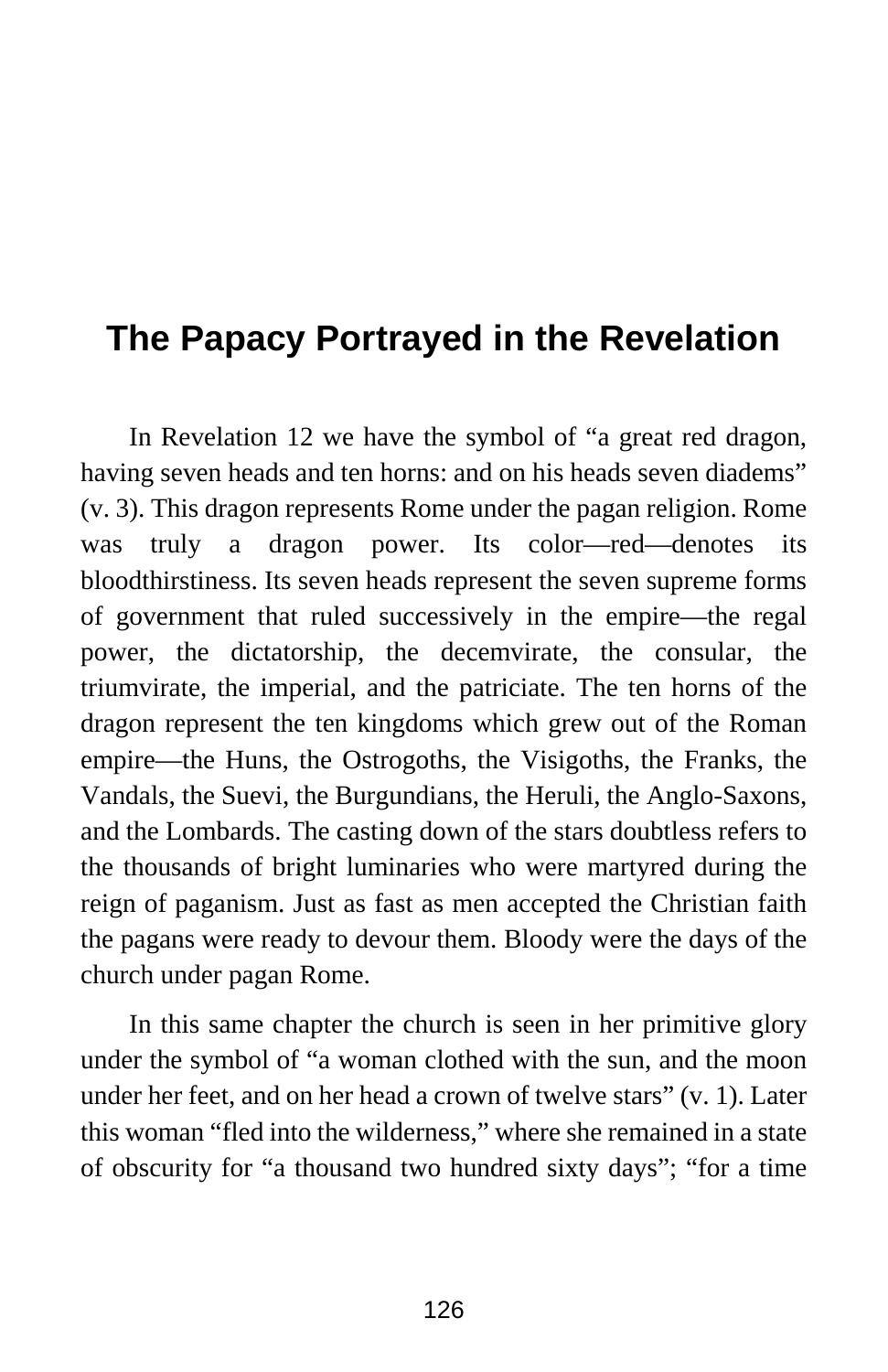and times, and half a time" (vv. 6, 14). This covers a period of the great apostasy.

After the dragon—pagan Rome—was conquered by Christianity, it is said he was "angry against the woman [church]: and went to make war with the rest of her seed" (v. 17). This he could not do himself, for his power was broken. He accomplished his purpose, however, through his offspring and successor, "the beast." Through this beast, war was made against the remnant of the seed of the woman—the few who stood true to God during the Dark Ages.

"And I saw a beast coming up out of the sea, having seven heads and ten horns, and upon his horns ten diadems, and upon his heads names of blasphemy. And the beast, which I saw, was like to a leopard, and his feet were as the feet of a bear, and his mouth as the mouth of a lion. And the dragon gave him his own strength, and great power" (Rev. 13:1, 2). It will be seen that the beast resembles his parent, the dragon. The dragon had seven heads, so had the beast. The dragon had ten horns, so had the beast. But there was a difference. The dragon had his crowns upon his heads, while the beast had his crowns upon his horns. This beast is popery. Popery is a child of pagan Rome, the dragon. During the reign of the empire the seven heads, or forms of government, were the ruling powers; hence the crowns were upon his heads: but when popery arose, the ten kingdoms were the ruling power—the crowns were upon the horns.

This beast is identical with that of Rev. 17:2 and the "little horn" of Daniel 7. A leopard is a spotted animal, a type of sin. Since this beast was "like a leopard," it represents a very sinful power; and such is the papacy. The resemblance of its feet to the feet of a bear signifies its crushing power. Its "mouth as the mouth of a lion"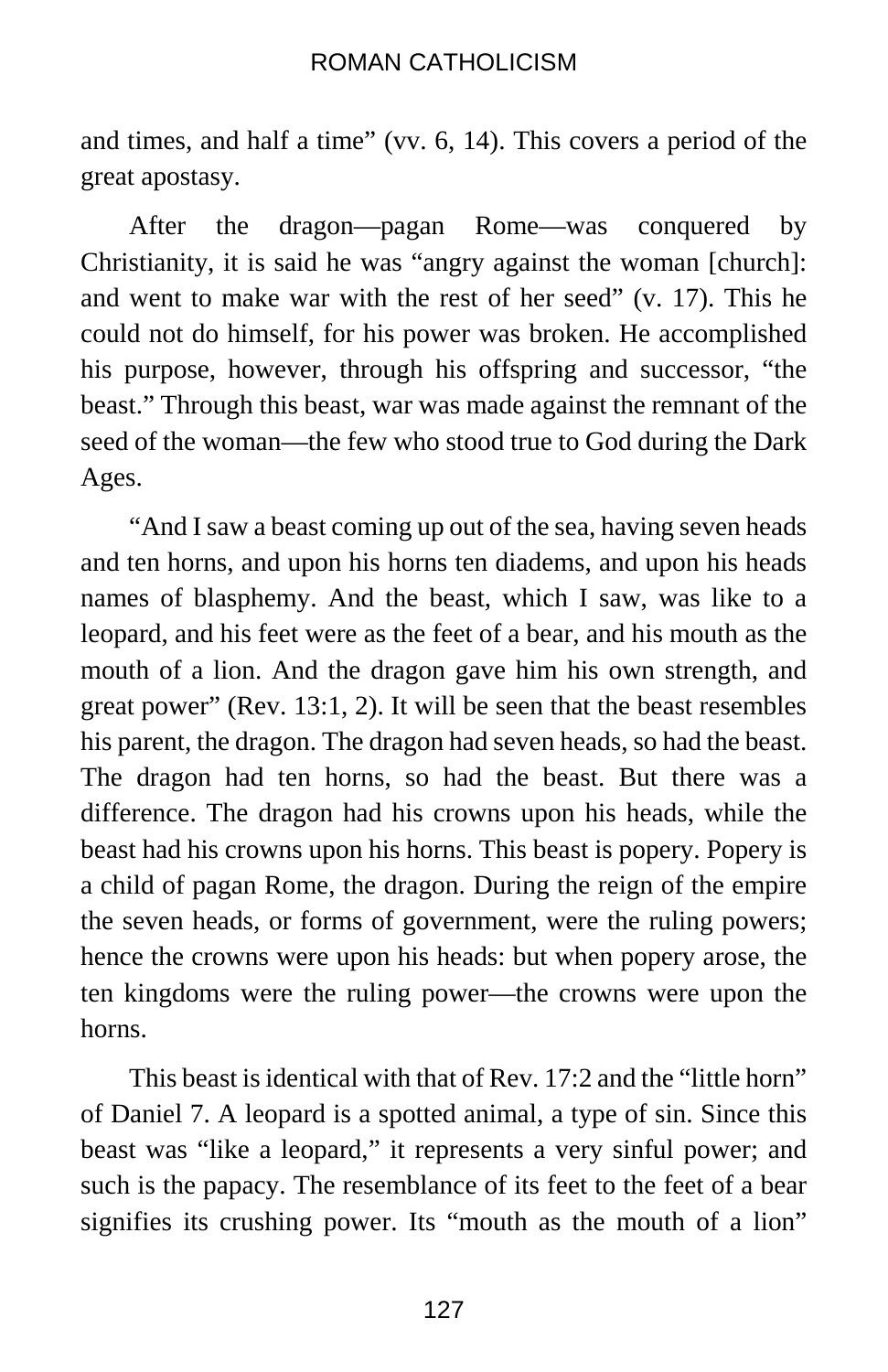symbolizes the devouring nature of the papacy. But where did popery get her power? "And the dragon gave him his own strength, and great power." The ten kingdoms of Rome gave their strength and power to the beast (Rev. 17:13). Instead of popery receiving her power from above, she received it from paganism. The seat of pagan government—Rome—became the seat of papal rule.

"And he took me away in spirit into the desert. And I saw a woman sitting upon a scarlet-colored beast, full of names of blasphemy, having seven heads and ten horns" (v. 3). The solution of this will be given in our exegesis of Rev. 17:10, 11. The Roman empire had seven heads, or forms of government. The sixth of these was the imperial. This was the form of government under the heathen Caesars. The time came when the hordes of savages from the North swept over the empire and overthrew the imperial government (A. D. 476). It was wounded to death. Later the patriciate ruled the empire for a short time, after which, under Charlemagne, the imperial power revived as the Holy Roman Empire, controlled by popery. The wound was healed. Imperial Rome was the same under priestcraft and popery that it was under the Caesars. Under the Caesars it was clothed in heathen garb; under priestcraft, in Christian garb. Thus the beast (popery) constituted the eighth head of Rome and yet was one of the seven. "All the earth was in admiration after the beast." Popery swayed universal dominion.

"And they adored the dragon, which gave power to the beast: and they adored the beast, saying: Who is like to the beast? and who shall be able to fight with him?" (Rev. 13:4). This was fulfilled by the continuance of the pagan worship in the papal age. The high priest of the pagan Romans was called their pontiff. It was customary among them to deify their great men after their death and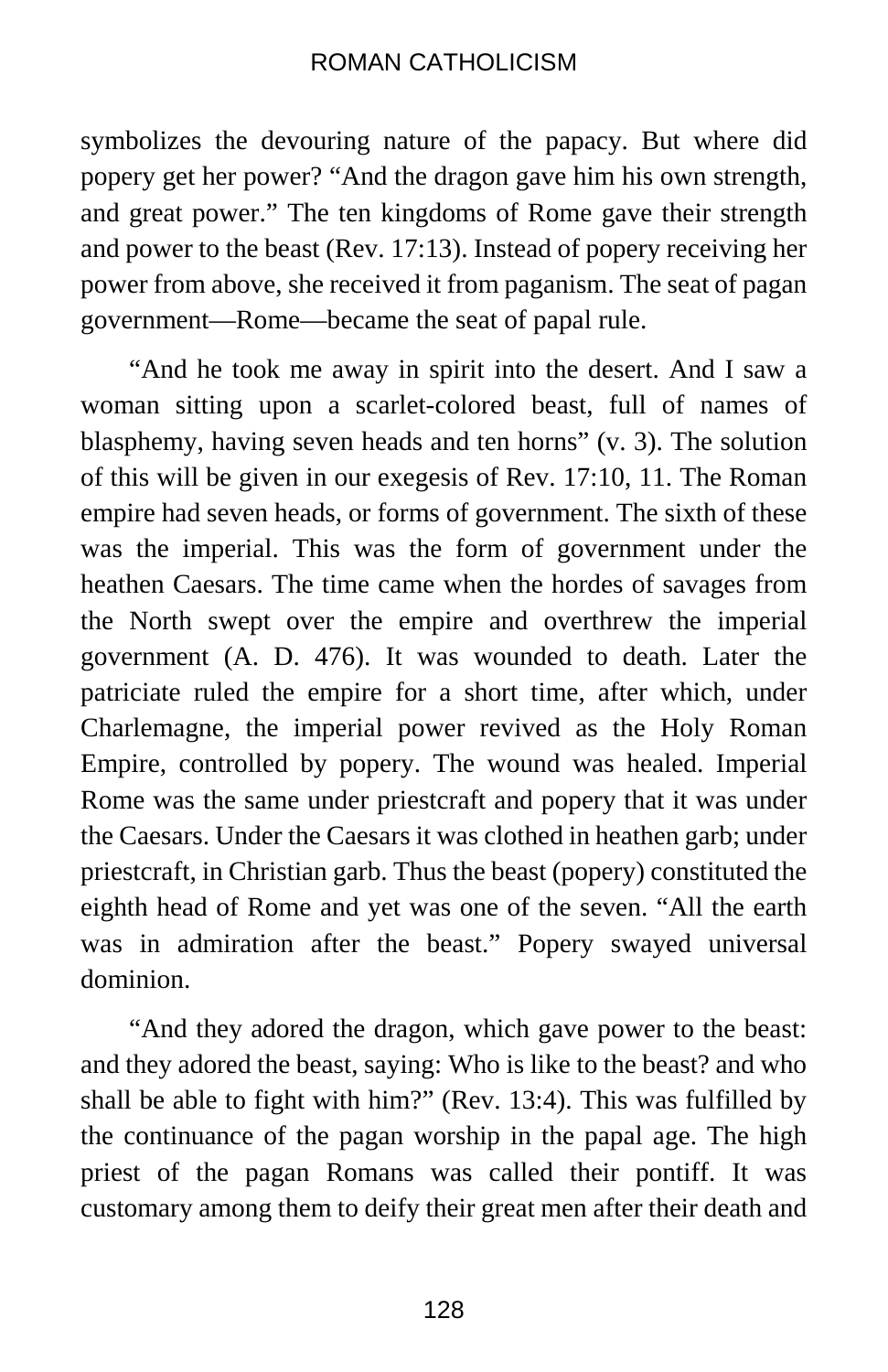to make images of them and worship them. So also was it customary among the papists to make saints of their great men after their death by canonizing them. Papists pray to their saints, make images of them, and bow to them as the pagans did to their gods. Papists sprinkle their holy water as the pagans sprinkled their holy water. Papists advocate celibacy as did the pagans. In many other ways Roman Catholics have practiced heathen worship. Thus they have caused the people to worship the dragon.

"And there was given to him a mouth speaking great things, and blasphemies: and power was given to him to do two and forty months. And he opened his mouth unto blasphemy against God, to blaspheme his name, and his tabernacle, and them that dwell in heaven" (w. 5, 6). This is fulfilled in popery by the blasphemous claims of the pope, who claims various prerogatives of God. These we have already considered.

"And it was given unto him to make war with the saints, and to overcome them. And power was given him over every tribe, and people, and tongue, and nation. And all that dwelt upon the earth adored him, whose names are not written in the book of life of the Lamb, which was slain from the beginning of the world" (Rev. 13:7, 8). This was fulfilled in the great persecutions of the Christians under the reign of popery. Papal Rome glutted herself on the blood that heathen Rome only tasted. It is hardly necessary to refer to the bloody reign of the Dark Ages, for nearly all are well acquainted with the facts. I would simply refer the reader to such histories as Fox's Book of Martyrs, Christian Heroes and Martyrs, Martyr's Mirror, etc. All people worshiped popery except those whose names were in the book of life. These latter were the ones who suffered martyrdom at her cruel hands.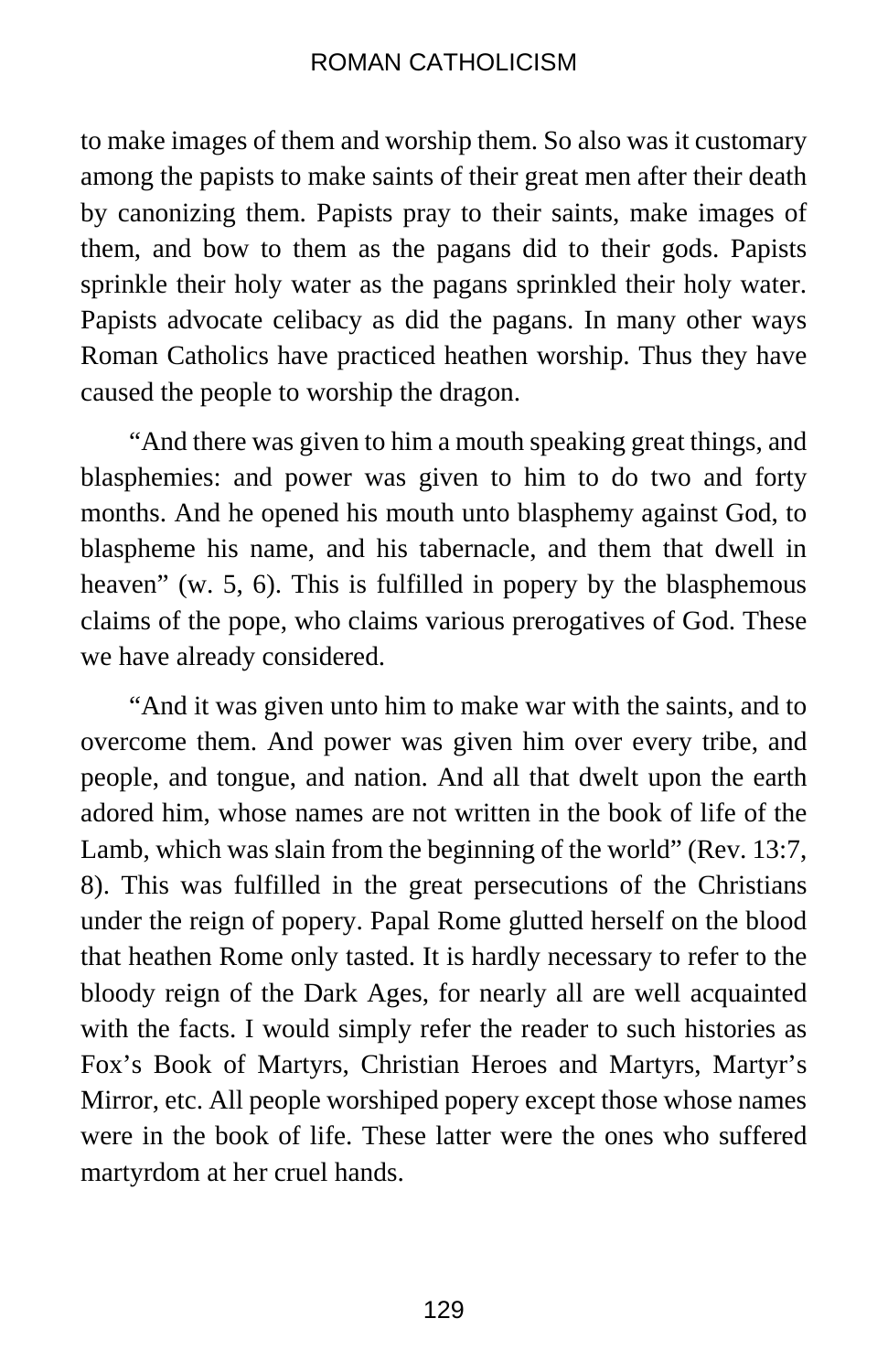In Rev. 13:10 we read: "He that shall lead into captivity, shall go into captivity: he that shall kill by the sword, must be killed by the sword. Here is the patience and the faith of the saints." Ah! the patience and faith of the saints during that long, bloody night of papal darkness, was the assurance that the very beast-power which was leading them into captivity and killing them with the sword would sometime itself go into captivity and suffer death from the sword. Thank God, their prayers were answered and their hopes realized. In the sixteenth century, God began to raise up reformers, such as Zwingli, Melanchthon, and Luther, who hurled the awful thunderbolts of heaven against the beast-power of popery. Truth, so long crushed, began to arise and triumph in the earth. The Reformation spread rapidly in every direction: watch-fires were kindled throughout all Germany and almost all Europe, and thousands threw off the galling yoke of popery and came out into clearer light. God's kingdom, which was to conquer every opposing power, conquered popery.

The Reformation spread so rapidly and its power became so great that it cast its influence upon the rulers and kings of nations, who turned Protestant. The very rulers and kings that had so long upheld Catholicism now turned against her and gave their support to Protestantism. The sword was turned against the beast. There were thirty years of bloody war in Germany. The universal supremacy of the papal power was broken. That beast which had ruled the earth for 1260 long years was left bleeding and wounded, and it has been growing weaker ever since. It has now been entirely sheared of its temporal power. Thus the prayers of those millions who were slain during its long reign were answered; and the words of God in Rev. 17:16 were fulfilled, where he says that the very kings and rulers who supported the great harlot "shall hate the harlot, and shall make her desolate and naked, and shall eat her flesh, and shall burn her with fire."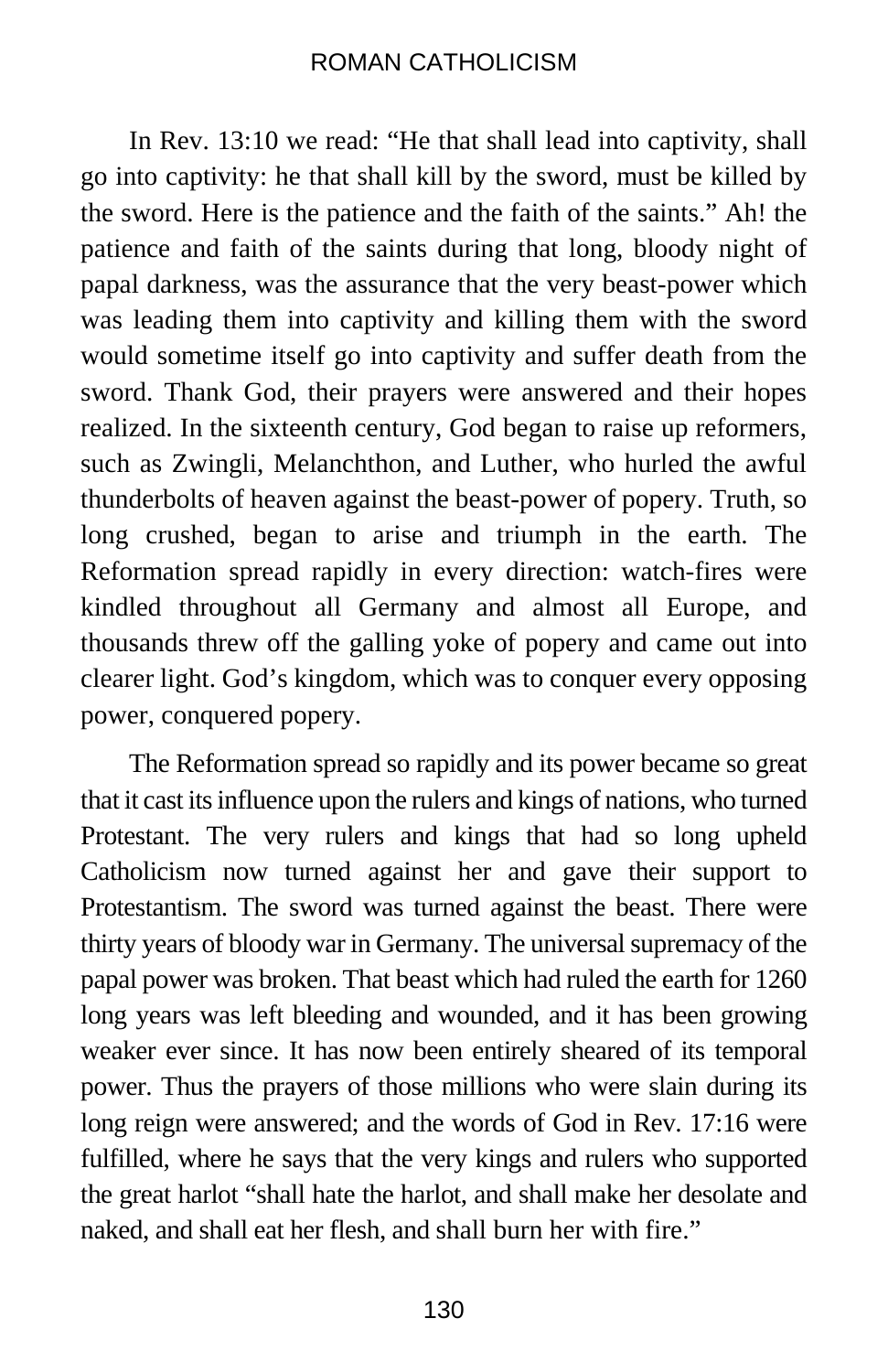## **Babylon the Great**

As we have seen, the true primitive Church of God is brought to view in Revelation 12 under the symbol of a pure woman. After this the woman fled into the wilderness, or desert. Next, John was carried away in spirit "into the desert" (Rev. 17:3). What did he now see?

"And there came one of the seven angels, who had the seven vials, and spoke with me, saying: Come, I will show thee the condemnation of the great harlot, who sitteth upon many waters, with whom the kings of the earth have committed fornication; and they who inhabit the earth, have been made drunk with the wine of her whoredom. And he took me away in spirit into the desert. And I saw a woman sit upon a scarlet-colored beast, full of names of blasphemy, having seven heads and ten horns. And the woman was clothed round about with purple and scarlet, and gilt with gold, and precious stones and pearls, having a golden cup in her hand, full of the abominations and filthiness of her fornication. And on her forehead a name was written: A mystery; Babylon the great, the mother of the fornications and the abominations of the earth. And I saw the woman drunk with the blood of the saints, and with the blood of the martyrs of Jesus. And I wondered, when I had seen her, with great admiration" (Rev. 17:1-6).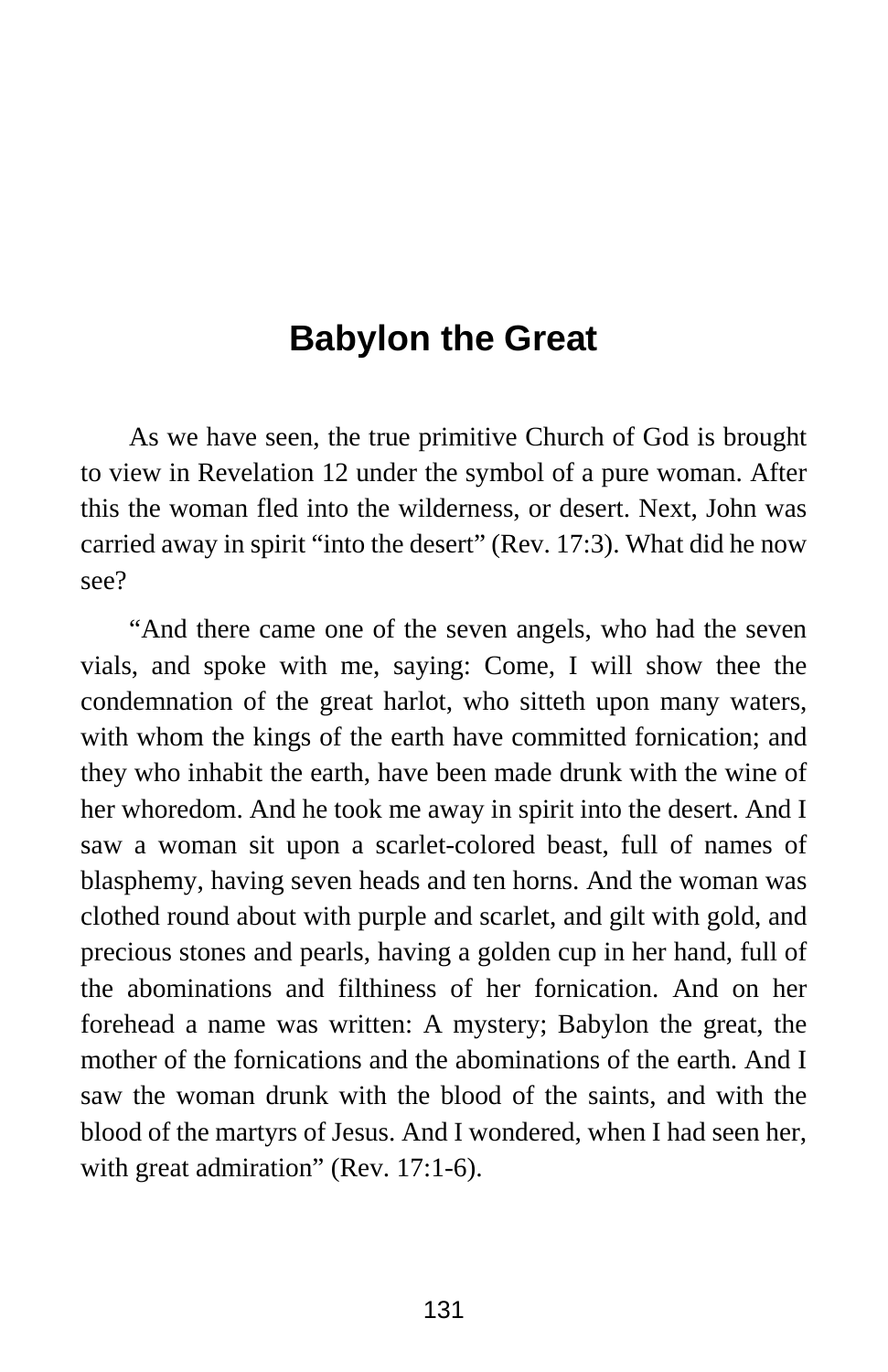Oh, how changed! What a contrast! Instead of a pure woman, that chaste virgin, he now beholds a woman "with whom the kings of the earth have committed fornication; and they who inhabit the earth, have been made drunk with the wine of her whoredom." She holds a cup full of the "filthiness of her fornication."

This woman is "drunk with the blood of the saints, and with the blood of the martyrs of Jesus." No wonder John wondered with great admiration! Before the apostasy she stood upon the moon—the Word of God (12:1); now she sits "upon a scarlet-colored beast, full of names of blasphemy, having seven heads and ten horns." Ah, beloved reader, this woman represents the apostate church. She is the Catholic church. The beast that carried her is imperial Rome under the popes and bishops. This is made clear by the angel's interpretation of this marvelous vision.

"And the angel said to me: Why dost thou wonder? I will tell thee the mystery of the woman, and of the beast which carrieth her, which hath the seven heads and ten horns. The beast, which thou sawest, was, and is not, and shall come up out of the bottomless pit, and go into destruction: and the inhabitants on the earth (whose names are not written in the book of life from the foundation of the world) shall wonder, seeing the beast that was, and is not. And here is the understanding that hath wisdom. The seven heads are seven mountains, upon which the woman sitteth, and there are seven kings: Five are fallen, one is, and the other is not yet come: and when he is come, he must remain a short time. And the beast which was, and is not: the same also is the eighth, and is of the seven, and goeth into destruction. And the ten horns which thou sawest, are ten kings, who have not yet received a kingdom, but shall receive power as kings one hour after the beast. These have one design: and their strength and power they shall deliver to the beast. These shall fight with the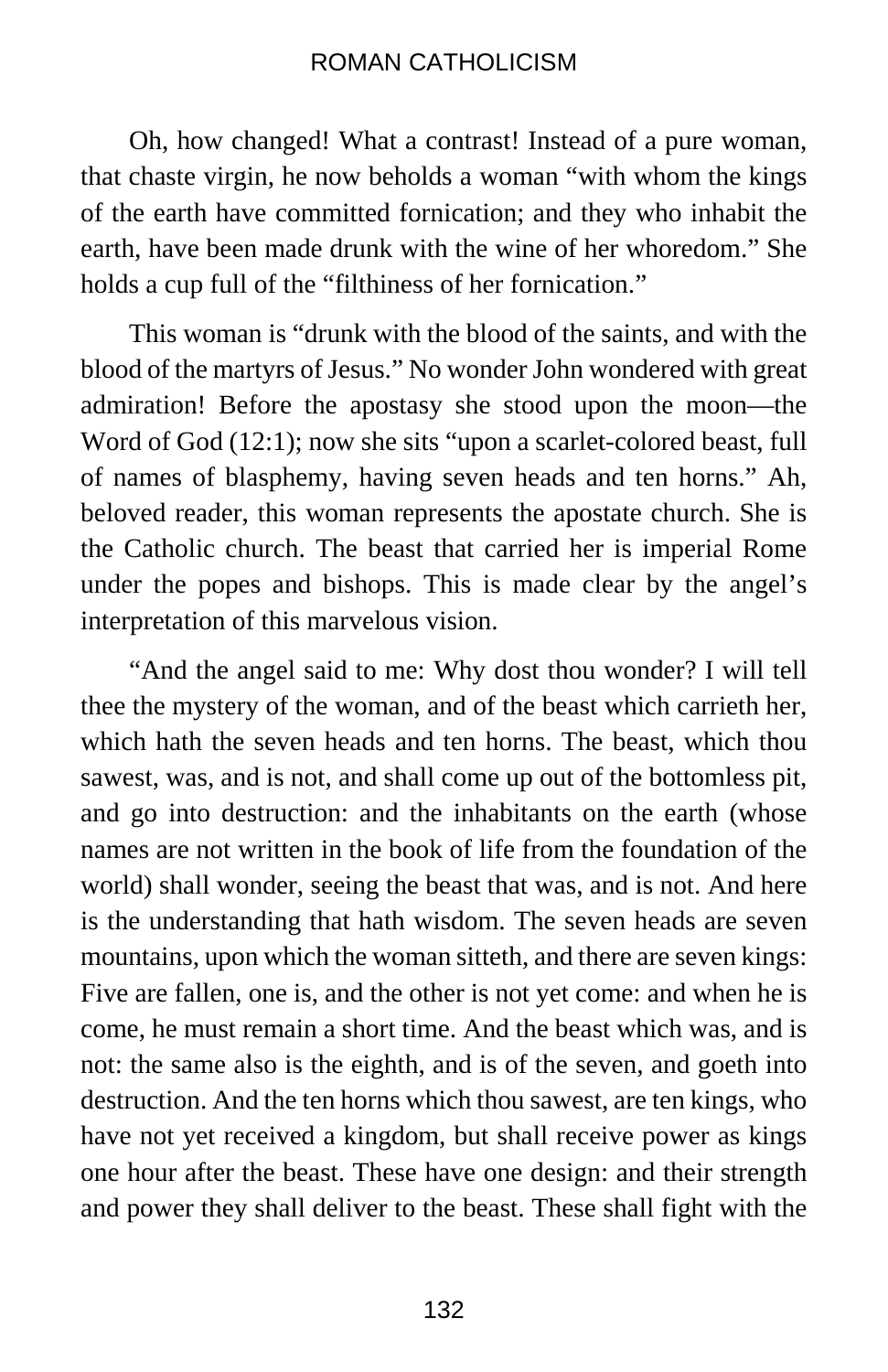Lamb, and the Lamb shall overcome them, because he is Lord of lords, and King of kings, and they that are with him are called, and elect, and faithful. And he said to me: The waters which thou sawest, where the harlot sitteth, are peoples, and nations, and tongues. And the ten horns which thou sawest in the beast: these shall hate the harlot, and shall make her desolate and naked, and shall eat her flesh, and shall burn her with fire. For God hath given into their hearts to do that which pleaseth him; that they give their kingdom to the beast, till the words of God be fulfilled. And the woman which thou sawest, is the great city, which hath kingdom over the kings of the earth" (Rev. 17:7-18).

Here is a full explanation of the mystery. "The seven heads are seven mountains, upon which the woman sitteth." This no doubt refers to the city of Rome, built upon seven hills, or mountains. Rome was the seat of both the pagan and the papel governments, and on her sat this woman and ruled, or reigned, over the kings of the earth. Thus she sat on seven mountains. But the seven heads have another signification. "And they are seven kings." These refer to the seven supreme forms of government which the Roman empire had: (1) the regal, (2) the dictatorial, (3) the decemviral, (4) the consular, (5) the triumviral, (6) the imperial, and (7) the patrician. These were the ruling powers of the empire. The angel thus informed John: "Five are fallen, one is, and the other is not yet come: and when he is come, he must remain a short time." That is, at the time John received this vision, the first five had already fallen. "One is." The form of government ruling the empire in John's time was the imperial, the sixth head of Rome. The rulers were the heathen Caesars. The other "not yet come" was the patrician, which had not yet developed at John's time. It was to continue but "a short time." Adam Clark says that the time during which the patriciate ruled the empire was limited to forty-five years. Some authorities say fifty-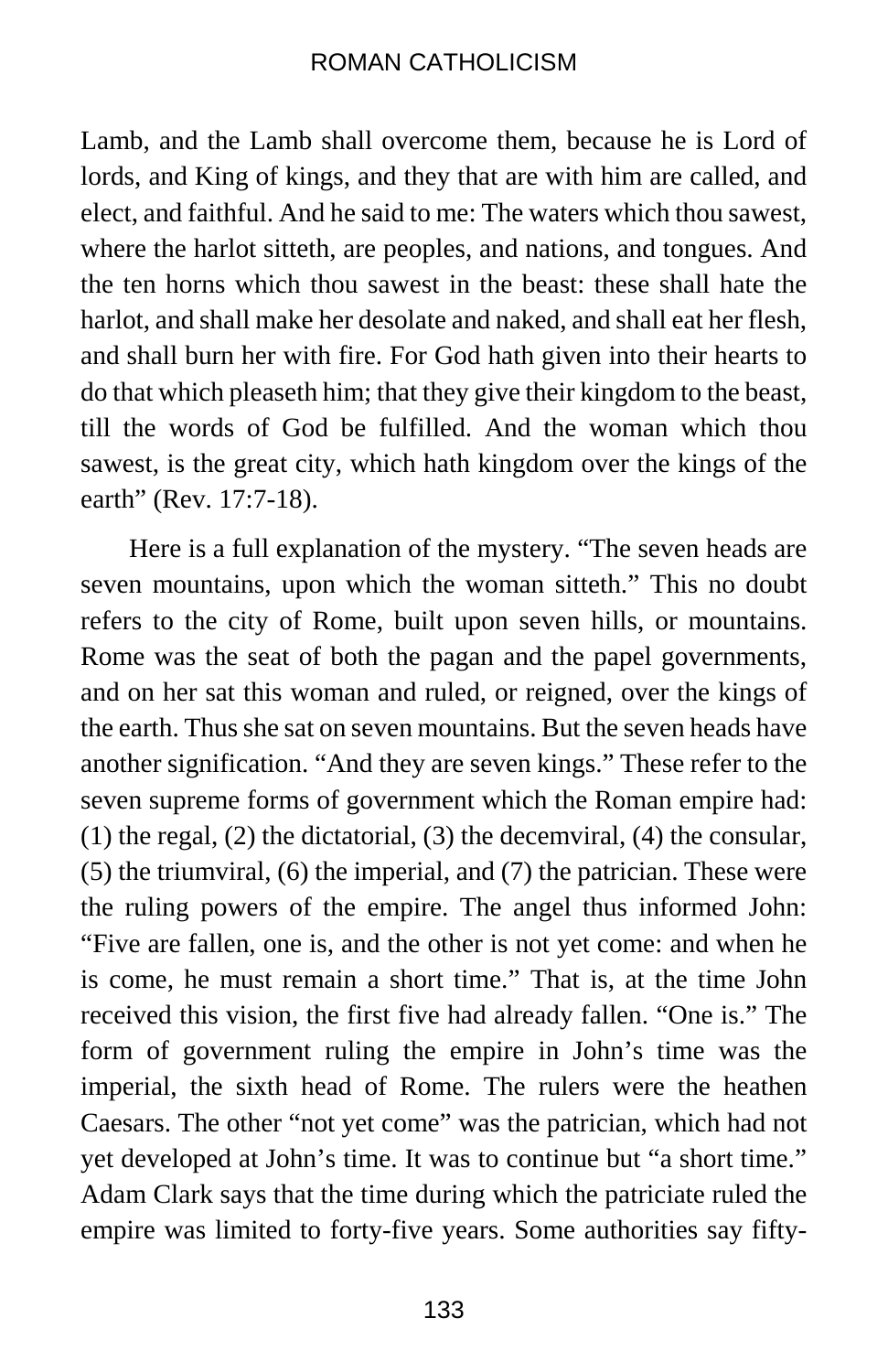one years; others twenty-six. This was a short period compared with the duration of several of the preceding forms of government.

Next the angel interprets the beast upon which the woman sat: "The beast, which thou sawest, was, and is not. . . . And the beast which was, and is not: the same also is the eighth, and is of the seven, and goeth into destruction." This beast upon which the woman sat is the eighth head of Rome, and yet it was one of the seven. This beast was popery, which was the eighth and last head of Rome. It is the same secular beast as seen in Rev. 13:1-11. "But," says one, "how was it one of the original seven?" Let us see. The sixth head of the empire was the imperial under the heathen Caesars. This imperial power was the persecuting power of Rome against the early Christians. Imperial Rome ruled the world. Thus "it was." But the time came when the hordes of savages from the North swept the empire and wounded the imperial head to death. The imperial government was overthrown, therefore "it was not." Later, as we have shown, the patriciate ruled the empire for a short time, being succeeded by New Rome, the imperial power revived under a cloak of Christianity. The same power that ruled under the Caesars in heathen garb, though wounded to death for a time, revived and ruled under the priests and popes in Christian garb. But it was the same persecuting power.

An apostate church, whose history can be clearly traced from about A. D. 270, grew up by degrees, and this apostate institution is what the woman, the great whore, represented. When the old persecuting imperial power revived, it gave its strength to this apostate institution under the popes and priests. It became the power that carried this apostate church. Thus the woman is represented as sitting upon this scarlet-colored beast. This beast was imperial Rome under popes and priests, but was virtually the same as heathen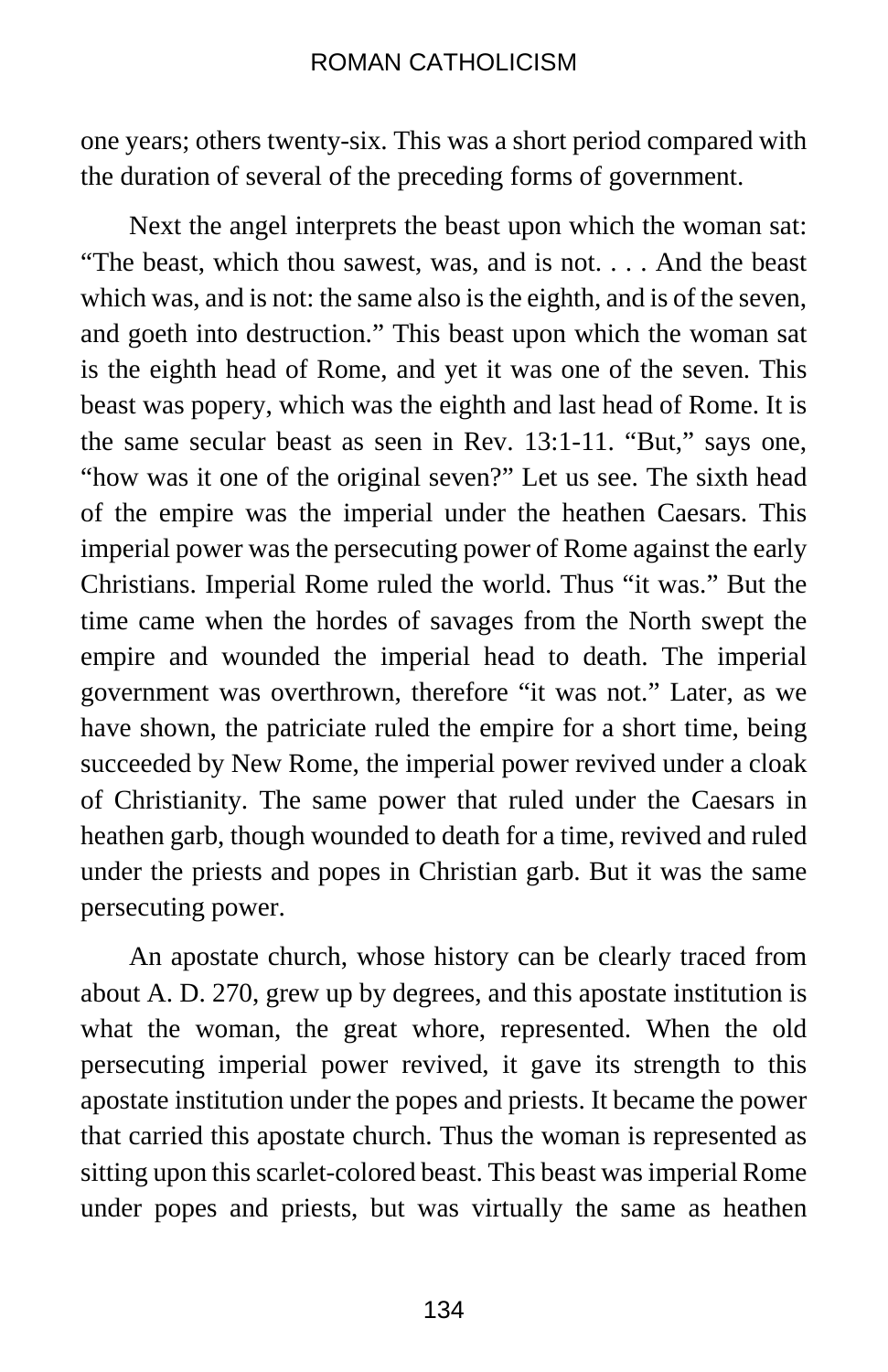imperial Rome. This makes clear why, in symbol, the same horns of imperial Rome under pagan rule served later as the horns of papal Rome. It was the same power, but clothed differently. These ten horns, as already noted in this chapter, signify the ten divided kingdoms of Rome. These were to give "their strength and power to the beast." Thus they became his horns. The time was to come when these kings would 'hate the whore, make her desolate and naked, eat her flesh, and burn her with fire.' This no doubt was fulfilled when the very nations that had once supported popery turned against her and sheared her of all temporal power. Among others, England and Germany effected this, and became the horns, or powers, which supported Protestantism.

This beast ascended "out of the bottomless pit"—was of hellish origin. Such is the whole system of popery. It emanated from hell, and shall "go into destruction." This very beast will finally be "cast alive into the pool of fire, burning with brimstone" (Rev. 19:20).

"And the woman which thou sawest, is the great city, which hath kingdom over the kings of the earth" (Rev. 17:18). This is Babylon the Great, the Roman Catholic sect. She is the great whore. She is guilty of "the blood of the saints, and of the martyrs of Jesus." History shows that she glutted herself with the blood of nearly fifty million saints. The bride of Christ was clothed with the sun; she wore the robes of righteousness. But this woman "was clothed round about with purple and scarlet." This apostate woman Christ never acknowledged as his bride.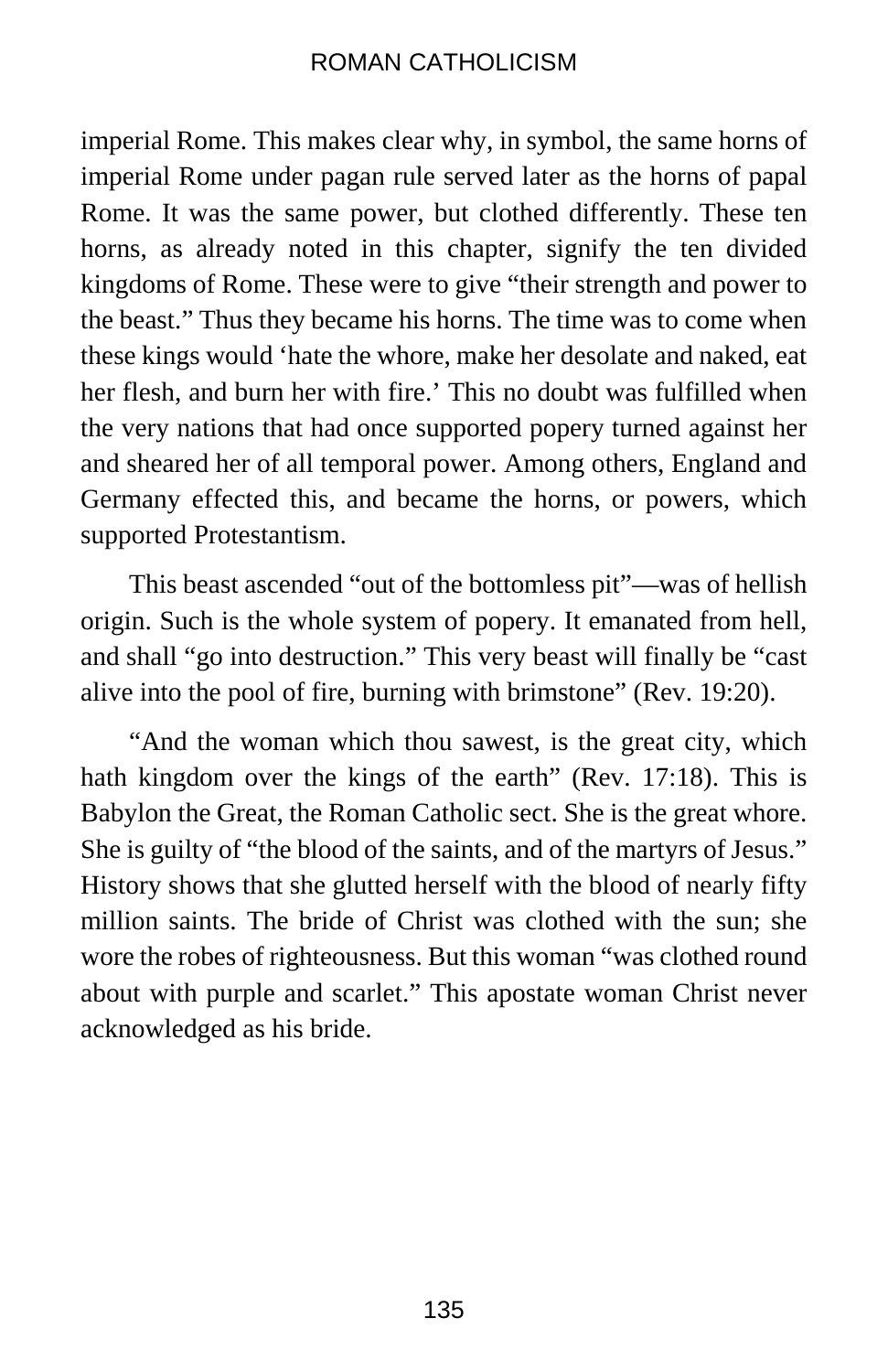# **The Call to Leave Babylon**

We have seen that "Babylon the great" of Revelation 17 consists of a family, a mother and her harlot daughters. The mother is the Church of Rome, while the daughters are in particular the Protestant sects. This fraternity of so-called churches, from Rome down to the latest born daughter, does not represent the pure bride, "the Lamb's wife." Of his bride the Lord said, "Thou art all fair, O my love, and there is not a spot in thee." "One is my dove, my perfect one is but one." "And it is granted to her that she should clothe herself with fine linen, glittering and white. For the fine linen are the justifications of saints." "That I may present you as a chaste virgin to Christ." God has but one family, his household. Since no man can rightly have two families, God has but one church, which is the holy family.

Ignorantly many honest souls, as well as true children of God, have been led to join these apostate institutions. We do not doubt that the Church of Rome holds within her fold many sincere and honest people whose hearts are longing for better things. We have a warm and tender feeling for these dear people. It is not them that we antagonize, but the apostate, corrupt religion and teaching that is destroying their souls.

"And another angel followed, saying: That great Babylon is fallen, is fallen; which made all nations to drink of the wine of the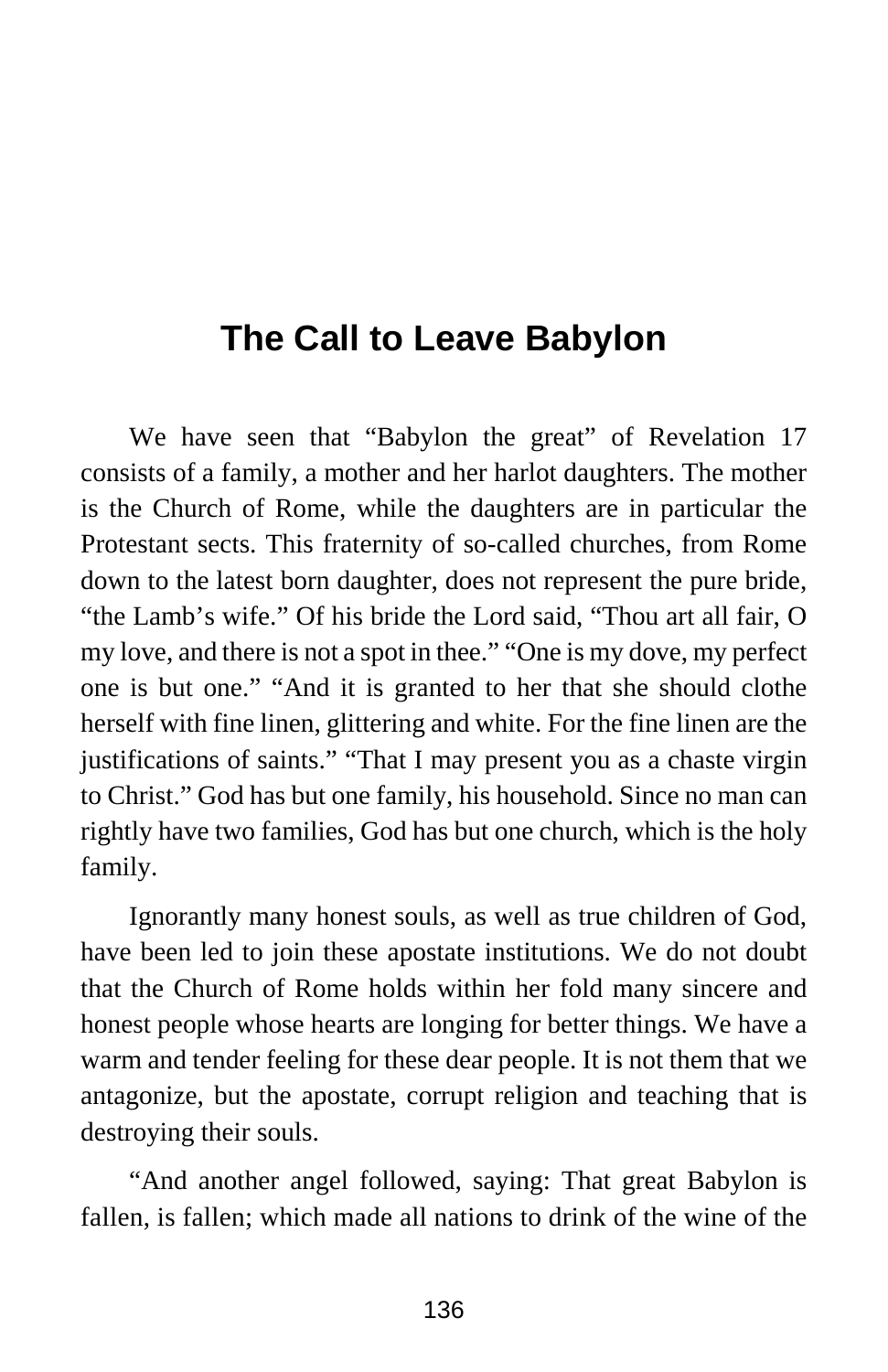wrath of her fornication. And the third angel followed them, saying with a loud voice: If any man shall adore the beast and his image, and receive his character in his forehead, or in his hand; he also shall drink of the wine of the wrath of God . . . neither have they rest day nor night, who have adored the beast, and his image, and whosoever receiveth the character of his name" (Rev. 14:8-11). "And after these things, I saw another angel come down from heaven, having great power: and the earth was enlightened with his glory. And he cried out with a strong voice, saying: Babylon the great is fallen, is fallen; and is become the habitation of devils, and the hold of every unclean spirit, and the hold of every unclean and hateful bird. Because all nations have drunk of the wine of the wrath of her fornication; and the kings of the earth have committed fornication with her; and the merchants of the earth have been made rich by the power of her delicacies" (Rev. 18:1-3). This language is similar to that of Rev. 17:2-5. Practically the same things that are said of the woman of Revelation 17 are here said of the great Babylon which is the habitation of devils. "And I heard another voice from heaven, saying: Go out from her, my people; that you be not partakers of her sins, and that you receive not of her plagues. For her sins have reached unto heaven, and the Lord hath remembered her iniquities" (Rev. 18:4, 5). A further description of her fall will be found by reading Rev. 18:8-19.

All this is present truth. The angel in these texts stands for the entire ministry of the present time. These flying messengers are God's holy ministers, who are trumpeting to all nations the solemn warnings from heaven. This is a time of the Lord's vengeance against all false religions of earth. He has set his hand to gather out his people, and to prepare his church, so that she may be presented holy, without spot or wrinkle, when he comes. A solemn *voice from heaven* says, "Go out from her."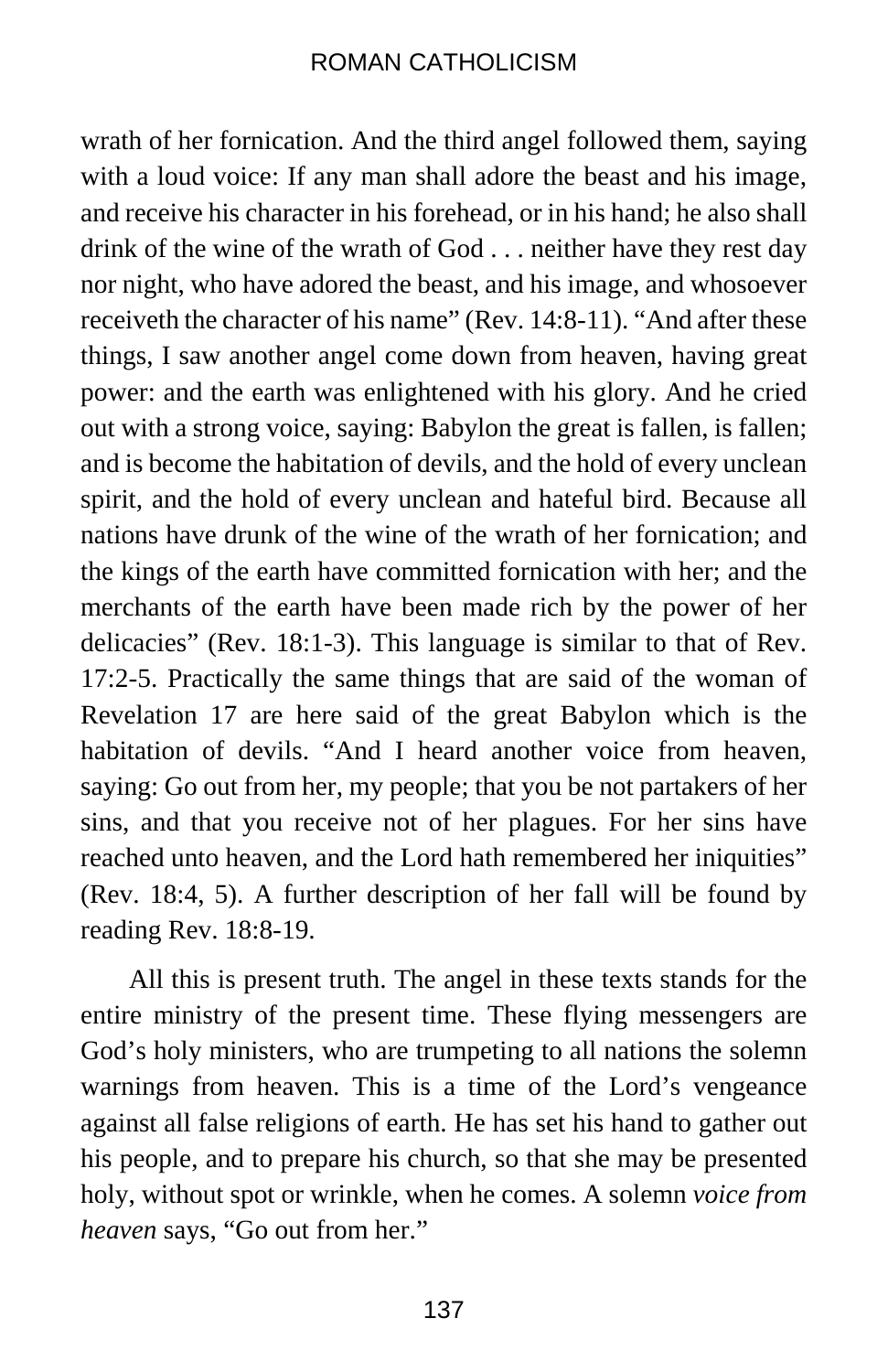Dear reader, for the good of your soul, obey this solemn injunction from the Almighty. Tens of thousands have already done so, and are abiding in Christ alone, in his true church—the Zion of God. Have a part in this great gathering, which is the preparation of the bride for the coming of the Bridegroom.